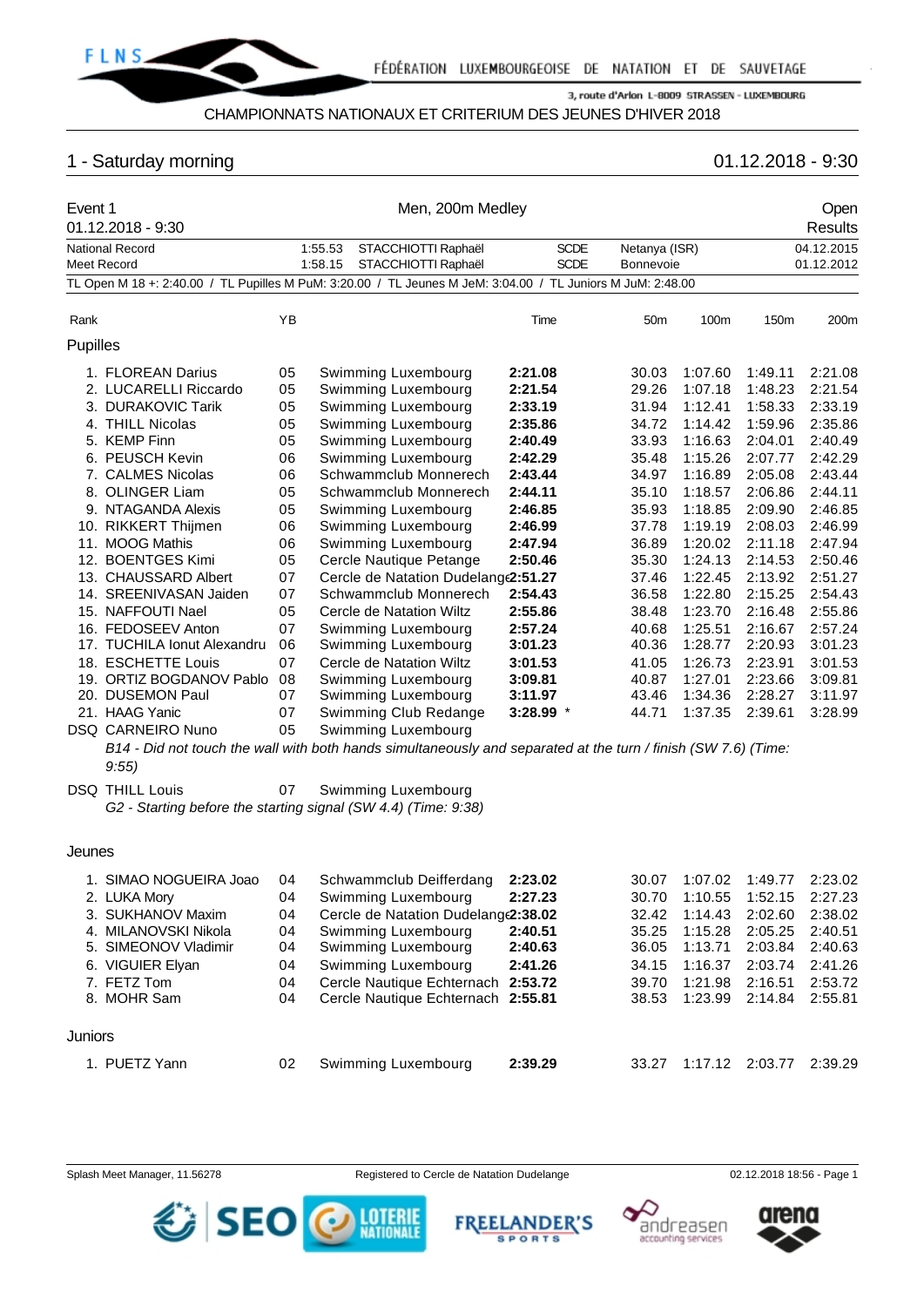## Event 1, Men, 200m Medley

### Open

| 1. STACCHIOTTI Raphael      | 92 | Swimming Club Le Dauphin E1:58.26:k  |           | 25.70 | 55.69   | 1:30.09 | 1:58.26 |
|-----------------------------|----|--------------------------------------|-----------|-------|---------|---------|---------|
| 2. ROLKO Ricky              | 99 | Swimming Luxembourg                  | 2:10.47   | 28.46 | 1:03.77 | 1:39.98 | 2:10.47 |
| 3. WALTZING Florian         | 97 | Schwammclub Deifferdang              | 2:10.86   | 28.20 | 1:01.15 | 1:39.53 | 2:10.86 |
| 4. WALTZING Loic            | 00 | Schwammclub Deifferdang              | 2:14.85   | 28.86 | 1:01.75 | 1:40.73 | 2:14.85 |
| 5. MORIS Cedric             | 98 | Swimming Club Le Dauphin E2:19.05:k  |           | 28.93 | 1:04.14 | 1:44.54 | 2:19.05 |
| 6. FLOREAN Darius           | 05 | Swimming Luxembourg                  | 2:21.08   | 30.03 | 1:07.60 | 1:49.11 | 2:21.08 |
| 7. LUCARELLI Riccardo       | 05 | Swimming Luxembourg                  | 2:21.54   | 29.26 | 1:07.18 | 1:48.23 | 2:21.54 |
| 8. SIMAO NOGUEIRA Joao      | 04 | Schwammclub Deifferdang              | 2:23.02   | 30.07 | 1:07.02 | 1:49.77 | 2:23.02 |
| 9. LUKA Mory                | 04 | Swimming Luxembourg                  | 2:27.23   | 30.70 | 1:10.55 | 1:52.15 | 2:27.23 |
| 10. DURAKOVIC Tarik         | 05 | Swimming Luxembourg                  | 2:33.19   | 31.94 | 1:12.41 | 1:58.33 | 2:33.19 |
| 11. THILL Nicolas           | 05 | Swimming Luxembourg                  | 2:35.86   | 34.72 | 1:14.42 | 1:59.96 | 2:35.86 |
| 12. SUKHANOV Maxim          | 04 | Cercle de Natation Dudelang (2:38.02 |           | 32.42 | 1:14.43 | 2:02.60 | 2:38.02 |
| 13. PUETZ Yann              | 02 | Swimming Luxembourg                  | 2:39.29   | 33.27 | 1:17.12 | 2:03.77 | 2:39.29 |
| 14. KEMP Finn               | 05 | Swimming Luxembourg                  | 2:40.49   | 33.93 | 1:16.63 | 2:04.01 | 2:40.49 |
| 15. MILANOVSKI Nikola       | 04 | Swimming Luxembourg                  | 2:40.51   | 35.25 | 1:15.28 | 2:05.25 | 2:40.51 |
| 16. SIMEONOV Vladimir       | 04 | Swimming Luxembourg                  | 2:40.63   | 36.05 | 1:13.71 | 2:03.84 | 2:40.63 |
| 17. VIGUIER Elyan           | 04 | Swimming Luxembourg                  | 2:41.26   | 34.15 | 1:16.37 | 2:03.74 | 2:41.26 |
| 18. PEUSCH Kevin            | 06 | Swimming Luxembourg                  | 2:42.29   | 35.48 | 1:15.26 | 2:07.77 | 2:42.29 |
| 19. CALMES Nicolas          | 06 | Schwammclub Monnerech                | 2:43.44   | 34.97 | 1:16.89 | 2:05.08 | 2:43.44 |
| 20. OLINGER Liam            | 05 | Schwammclub Monnerech                | 2:44.11   | 35.10 | 1:18.57 | 2:06.86 | 2:44.11 |
| 21. NTAGANDA Alexis         | 05 | Swimming Luxembourg                  | 2:46.85   | 35.93 | 1:18.85 | 2:09.90 | 2:46.85 |
| 22. RIKKERT Thijmen         | 06 | Swimming Luxembourg                  | 2:46.99   | 37.78 | 1:19.19 | 2:08.03 | 2:46.99 |
| 23. MOOG Mathis             | 06 | Swimming Luxembourg                  | 2:47.94   | 36.89 | 1:20.02 | 2:11.18 | 2:47.94 |
| 24. BOENTGES Kimi           | 05 | Cercle Nautique Petange              | 2:50.46   | 35.30 | 1:24.13 | 2:14.53 | 2:50.46 |
| 25. CHAUSSARD Albert        | 07 | Cercle de Natation Dudelang (2:51.27 |           | 37.46 | 1:22.45 | 2:13.92 | 2:51.27 |
| 26. FETZ Tom                | 04 | Cercle Nautique Echternach 2:53.72   |           | 39.70 | 1:21.98 | 2:16.51 | 2:53.72 |
| 27. SREENIVASAN Jaiden      | 07 | Schwammclub Monnerech                | 2:54.43   | 36.58 | 1:22.80 | 2:15.25 | 2:54.43 |
| 28. MOHR Sam                | 04 | Cercle Nautique Echternach           | 2:55.81   | 38.53 | 1:23.99 | 2:14.84 | 2:55.81 |
| 29. NAFFOUTI Nael           | 05 | Cercle de Natation Wiltz             | 2:55.86   | 38.48 | 1:23.70 | 2:16.48 | 2:55.86 |
| 30. FEDOSEEV Anton          | 07 | Swimming Luxembourg                  | 2:57.24   | 40.68 | 1:25.51 | 2:16.67 | 2:57.24 |
| 31. TUCHILA Ionut Alexandru | 06 | Swimming Luxembourg                  | 3:01.23   | 40.36 | 1:28.77 | 2:20.93 | 3:01.23 |
| 32. ESCHETTE Louis          | 07 | Cercle de Natation Wiltz             | 3:01.53   | 41.05 | 1:26.73 | 2:23.91 | 3:01.53 |
| 33. ORTIZ BOGDANOV Pablo    | 08 | Swimming Luxembourg                  | 3:09.81   | 40.87 | 1:27.01 | 2:23.66 | 3:09.81 |
| 34. DUSEMON Paul            | 07 | Swimming Luxembourg                  | 3:11.97   | 43.46 | 1:34.36 | 2:28.27 | 3:11.97 |
| 35. HAAG Yanic              | 07 | Swimming Club Redange                | 3:28.99 * | 44.71 | 1:37.35 | 2:39.61 | 3:28.99 |
| <b>DSQ CARNEIRO Nuno</b>    | 05 | Swimming Luxembourg                  |           |       |         |         |         |

*B14 - Did not touch the wall with both hands simultaneously and separated at the turn / finish (SW 7.6) (Time: 9:55)*

DSQ THILL Louis **07** Swimming Luxembourg *G2 - Starting before the starting signal (SW 4.4) (Time: 9:38)*









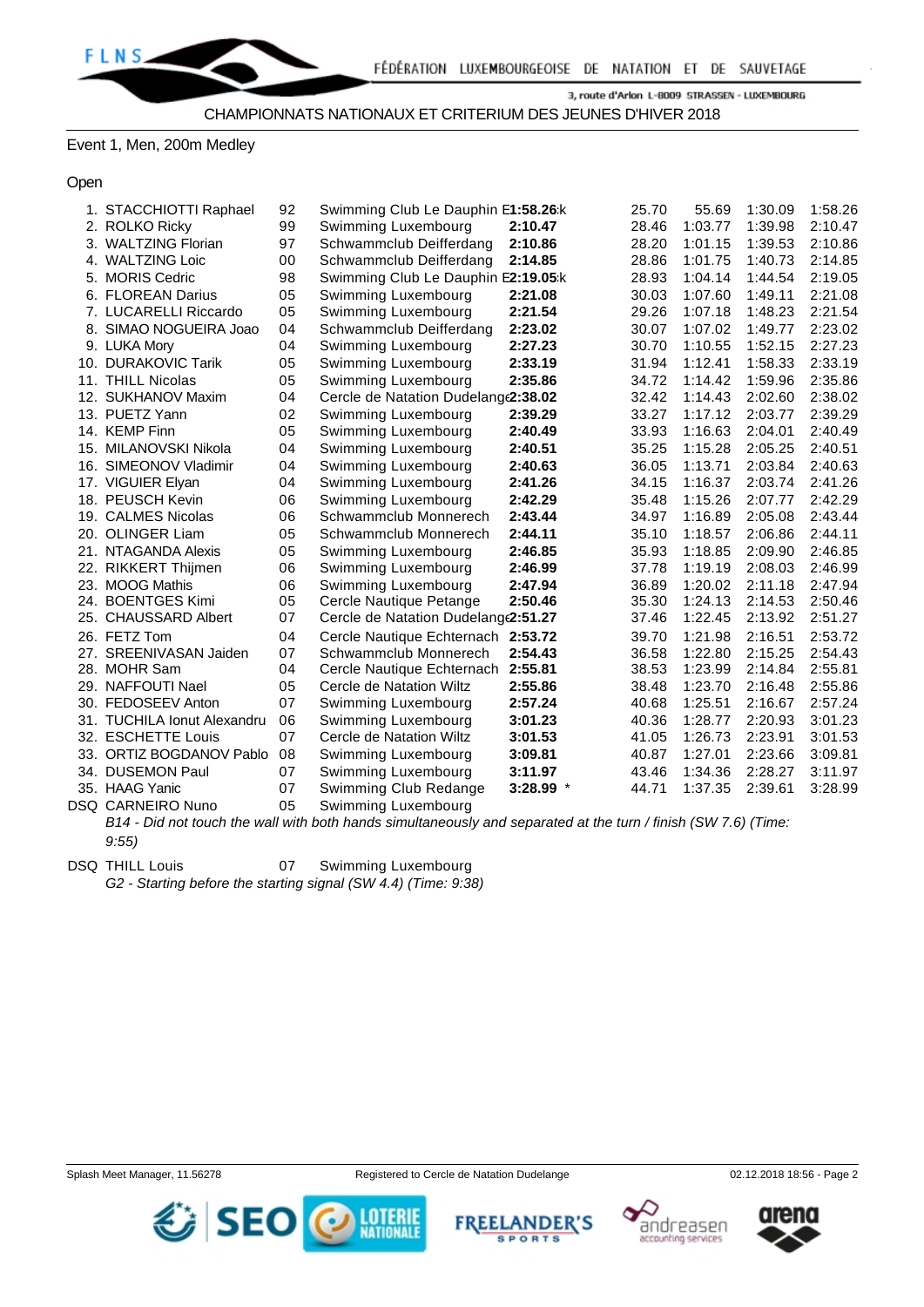

## CHAMPIONNATS NATIONAUX ET CRITERIUM DES JEUNES D'HIVER 2018

| Event 2  | 01.12.2018 - 9:54                                                                                            |    |         | Women, 200m Medley                   |             |             |                 |         |            | Open<br><b>Results</b> |  |
|----------|--------------------------------------------------------------------------------------------------------------|----|---------|--------------------------------------|-------------|-------------|-----------------|---------|------------|------------------------|--|
|          | <b>National Record</b>                                                                                       |    | 2:16.63 | <b>OLIVIER Monique</b>               | SL          |             | Angers (FRA)    |         |            | 19.11.2015             |  |
|          | Meet Record                                                                                                  |    | 2:18.84 | <b>MAILLIET Christine</b>            |             | <b>SCDE</b> | Dudelange       |         | 21.11.2009 |                        |  |
|          | TL Open D 16 +: 2:50.00 / TL Pupilles D PuD: 3:28.00 / TL Jeunes D JeD: 3:14.00 / TL Juniors D JuD: 3:00.00  |    |         |                                      |             |             |                 |         |            |                        |  |
|          |                                                                                                              |    |         |                                      |             |             |                 |         |            |                        |  |
| Rank     |                                                                                                              | YB |         |                                      | Time        |             | 50 <sub>m</sub> | 100m    | 150m       | 200m                   |  |
| Pupilles |                                                                                                              |    |         |                                      |             |             |                 |         |            |                        |  |
|          | 1. HAN Mengjia                                                                                               | 07 |         | Swimming Luxembourg                  | 2:37.59     |             | 35.06           | 1:15.95 | 2:02.07    | 2:37.59                |  |
|          | 2. REINESCH Leeloo                                                                                           | 07 |         | Schwammclub Monnerech                | 2:45.69     |             | 35.67           | 1:17.86 | 2:09.36    | 2:45.69                |  |
|          | 3. THILL Gina                                                                                                | 07 |         | Schwammclub Monnerech                | 2:51.46     |             | 37.98           | 1:23.28 | 2:13.54    | 2:51.46                |  |
|          | 4. KROMBACH Linda                                                                                            | 07 |         | Swimming Luxembourg                  | 2:53.49     |             | 38.74           | 1:22.86 | 2:13.07    | 2:53.49                |  |
|          | 5. LINDMARK MELO Maia                                                                                        | 07 |         | Cercle de Natation Dudelange2:57.79  |             |             | 39.16           | 1:26.46 | 2:19.31    | 2:57.79                |  |
|          | 6. GRUJIC-MARTINS Teodora09                                                                                  |    |         | Swimming Luxembourg                  | 3:05.86 MP  |             | 39.60           | 1:29.30 | 2:23.56    | 3:05.86                |  |
|          | MP 9 years                                                                                                   |    |         |                                      |             |             |                 |         |            |                        |  |
|          | 7. OLIVERO Francesca                                                                                         | 08 |         | Swimming Luxembourg                  | 3:06.43     |             | 40.63           | 1:27.04 | 2:23.55    | 3:06.43                |  |
|          | 8. CONTER Anja                                                                                               | 07 |         | Swimming Luxembourg                  | 3:07.00     |             | 44.56           | 1:33.43 | 2:25.06    | 3:07.00                |  |
|          | 9. ALLAR Maud                                                                                                | 08 |         | Cercle Nautique Petange              | 3:08.11     |             | 46.57           | 1:34.48 | 2:26.43    | 3:08.11                |  |
|          | 10. NTAGANDA Sophie                                                                                          | 07 |         | Swimming Luxembourg                  | 3:11.06     |             | 42.73           | 1:32.56 | 2:29.11    | 3:11.06                |  |
|          | 11. CALMES Liz                                                                                               | 08 |         | Schwammclub Monnerech                | 3:14.97     |             | 42.88           | 1:33.35 | 2:30.00    | 3:14.97                |  |
|          | 12. REDING Sevda                                                                                             | 07 |         | Cercle de Natation Dudelang 3:15.28  |             |             | 40.55           | 1:34.37 | 2:32.29    | 3:15.28                |  |
|          | 13. GARBUGLIO Jaya Lavinia                                                                                   | 07 |         | Schwammclub Monnerech                | 3:15.49     |             | 40.39           | 1:30.38 | 2:28.75    | 3:15.49                |  |
|          | 14. MOUSEL Sarah                                                                                             | 07 |         | Swimming Luxembourg                  | 3:26.93     |             | 44.31           | 1:37.75 | 2:37.68    | 3:26.93                |  |
|          | <b>DSQ SCHOLER Amelie</b>                                                                                    | 08 |         | Swimming Luxembourg                  |             |             |                 |         |            |                        |  |
|          | P1 - body not kept on the breast, except at the turn after touching and before leaving the wall (8.1) (Time: |    |         |                                      |             |             |                 |         |            |                        |  |
|          | 10:08)                                                                                                       |    |         |                                      |             |             |                 |         |            |                        |  |
|          |                                                                                                              |    |         |                                      |             |             |                 |         |            |                        |  |
| Jeunes   |                                                                                                              |    |         |                                      |             |             |                 |         |            |                        |  |
|          | 1. JOMINET Lou                                                                                               | 05 |         | Swimming Luxembourg                  | 2:28.50     |             | 32.32           | 1:10.45 | 1:55.58    | 2:28.50                |  |
|          | 2. PETERS Lena                                                                                               | 05 |         | Cercle de Natation Dudelang(2:28.75  |             |             | 30.05           | 1:08.08 | 1:55.57    | 2:28.75                |  |
|          | 3. CARNEIRO Sofia                                                                                            | 06 |         | Swimming Luxembourg                  | 2:39.54     |             | 34.75           | 1:15.59 | 2:02.77    | 2:39.54                |  |
|          | 4. BORDONARO Madeleine                                                                                       | 06 |         | <b>Barracuda Esch Natation</b>       | 2:41.13     |             | 36.43           | 1:18.08 | 2:04.30    | 2:41.13                |  |
|          | 5. LEONARD Lis                                                                                               | 05 |         | Swimming Luxembourg                  | 2:45.97     |             | 37.32           | 1:21.27 | 2:06.34    | 2:45.97                |  |
|          | 6. BOUZIDI Imene                                                                                             | 05 |         | Schwammclub Monnerech                | 2:46.29     |             | 37.01           | 1:20.55 | 2:08.73    | 2:46.29                |  |
|          | 7. HARIZIA Celia                                                                                             | 05 |         | Schwammclub Monnerech                | 2:46.59     |             | 34.96           | 1:16.76 | 2:09.59    | 2:46.59                |  |
|          | 8. SOFFIO Mara                                                                                               | 06 |         | Schwammclub Monnerech                | 2:47.80     |             | 34.95           | 1:18.87 | 2:11.19    | 2:47.80                |  |
|          | 9. BARBERON Sophie                                                                                           | 05 |         | Cercle de Natation Dudelang (2:52.27 |             |             | 36.33           | 1:18.56 | 2:13.22    | 2:52.27                |  |
|          | 10. NOTHUM Gwen                                                                                              | 06 |         | Swimming Club Redange                | 2:53.39     |             | 38.90           | 1:21.68 | 2:13.07    | 2:53.39                |  |
|          | 11. POPA Sonia                                                                                               | 06 |         | Schwammclub Monnerech                | 3:11.10     |             | 42.83           | 1:30.15 | 2:30.18    | 3:11.10                |  |
|          | 12. BERTRANG Marina                                                                                          | 05 |         | Schwammclub Monnerech                | $3:16.48$ * |             | 42.21           | 1:34.00 | 2:30.32    | 3:16.48                |  |

Juniors

| 1. PETERS Emma<br>2. FABIANI Chanel<br>3. CALMES Lara | 03<br>03<br>04 | Cercle de Natation Dudelang (2:27.23<br>Cercle de Natation Dudelang (2:34.58<br>Schwammclub Monnerech<br>2:52.65 | 30.34<br>31.76<br>36.74 | 1:08.20<br>1:10.55<br>1:21.83 | 1:53.92<br>1:58.13<br>2:12.75 | 2:27.23<br>2:34.58<br>2:52.65 |
|-------------------------------------------------------|----------------|------------------------------------------------------------------------------------------------------------------|-------------------------|-------------------------------|-------------------------------|-------------------------------|
| Open                                                  |                |                                                                                                                  |                         |                               |                               |                               |
| 1. PETERS Emma                                        | 03             | Cercle de Natation Dudelang(2:27.23                                                                              | 30.34                   | 1:08.20                       | 1:53.92                       | 2:27.23                       |
| 2. BLACK Sarah                                        | 01             | Cercle de Natation Dudelang (2:27.63                                                                             | 31.26                   | 1:07.27                       | 1:53.25                       | 2:27.63                       |
| 3. JOMINET Lou                                        | 05             | Swimming Luxembourg<br>2:28.50                                                                                   | 32.32                   | 1:10.45                       | 1:55.58                       | 2:28.50                       |
| 4. PETERS Lena                                        | 05             | Cercle de Natation Dudelang(2:28.75                                                                              | 30.05                   | 1:08.08                       | 1:55.57                       | 2:28.75                       |
| 5. BLACK Rachael                                      | 01             | Cercle de Natation Dudelang (2:29.37                                                                             | 32.20                   | 1:08.35                       | 1:54.16                       | 2:29.37                       |
| 6. FABIANI Chanel                                     | 03             | Cercle de Natation Dudelang(2:34.58                                                                              | 31.76                   | 1:10.55                       | 1:58.13                       | 2:34.58                       |

Splash Meet Manager, 11.56278 Registered to Cercle de Natation Dudelange **18.2018 18:56 - Page 3** C2.12.2018 18:56 - Page 3



**FREELANDER'S SPORTS** 



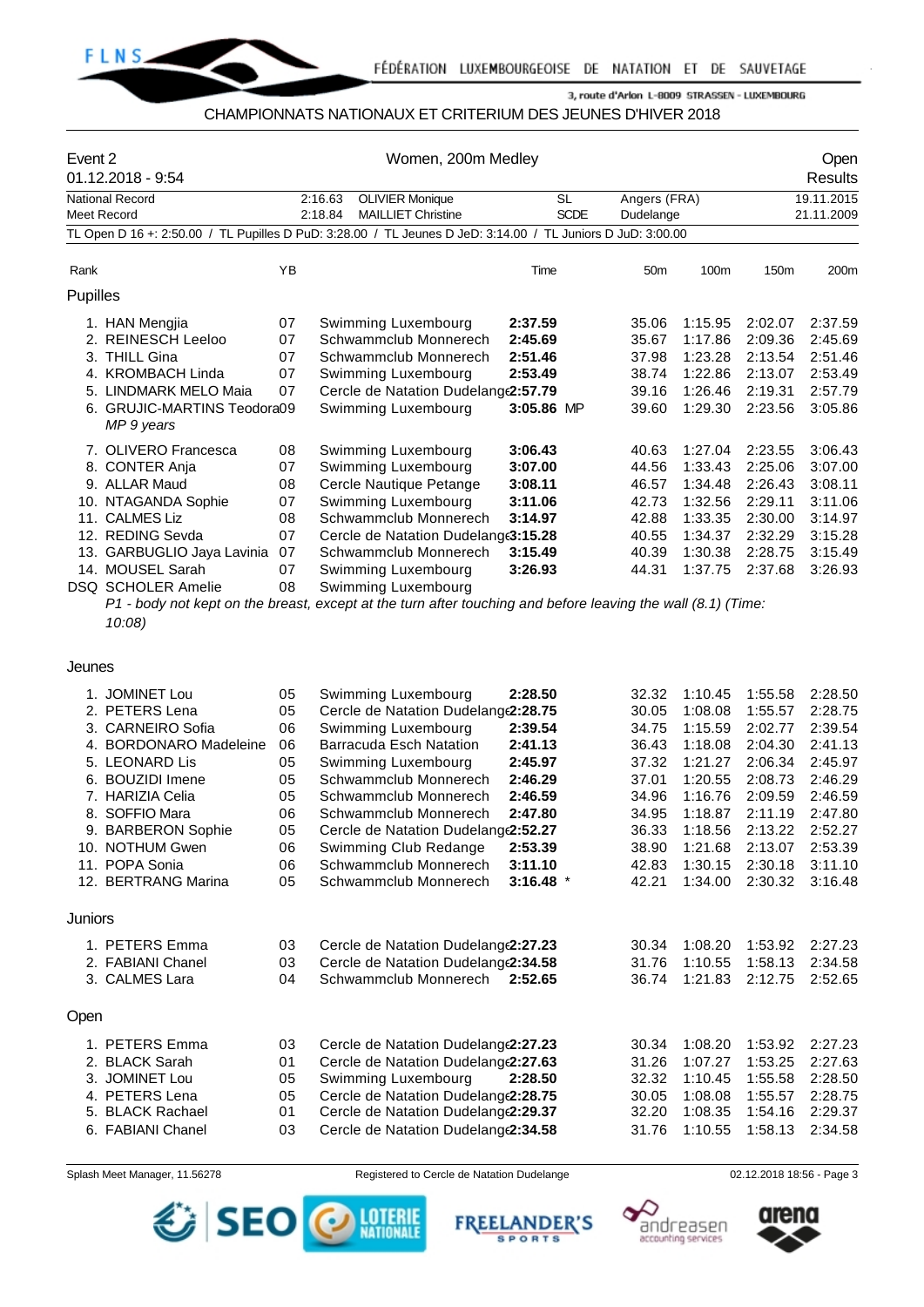## Event 2, Women, 200m Medley, Open

| ×<br>. . |  |
|----------|--|

| Rank |                              | YB |                                                                                                              | Time        | 50 <sub>m</sub> | 100m    | 150 <sub>m</sub> | 200m    |
|------|------------------------------|----|--------------------------------------------------------------------------------------------------------------|-------------|-----------------|---------|------------------|---------|
|      | 7. HAN Mengjia               | 07 | Swimming Luxembourg                                                                                          | 2:37.59     | 35.06           | 1:15.95 | 2:02.07          | 2:37.59 |
|      | 8. CARNEIRO Sofia            | 06 | Swimming Luxembourg                                                                                          | 2:39.54     | 34.75           | 1:15.59 | 2:02.77          | 2:39.54 |
|      | 9. COIMBRA Alice             | 02 | Swimming Luxembourg                                                                                          | 2:41.04     | 33.57           | 1:14.92 | 2:03.09          | 2:41.04 |
| 10.  | <b>BORDONARO Madeleine</b>   | 06 | <b>Barracuda Esch Natation</b>                                                                               | 2:41.13     | 36.43           | 1:18.08 | 2:04.30          | 2:41.13 |
| 11.  | <b>REINESCH Leeloo</b>       | 07 | Schwammclub Monnerech                                                                                        | 2:45.69     | 35.67           | 1:17.86 | 2:09.36          | 2:45.69 |
|      | 12. LEONARD Lis              | 05 | Swimming Luxembourg                                                                                          | 2:45.97     | 37.32           | 1:21.27 | 2:06.34          | 2:45.97 |
|      | 13. BOUZIDI Imene            | 05 | Schwammclub Monnerech                                                                                        | 2:46.29     | 37.01           | 1:20.55 | 2:08.73          | 2:46.29 |
|      | 14. HARIZIA Celia            | 05 | Schwammclub Monnerech                                                                                        | 2:46.59     | 34.96           | 1:16.76 | 2:09.59          | 2:46.59 |
|      | 15. SOFFIO Mara              | 06 | Schwammclub Monnerech                                                                                        | 2:47.80     | 34.95           | 1:18.87 | 2:11.19          | 2:47.80 |
|      | 16. THILL Gina               | 07 | Schwammclub Monnerech                                                                                        | 2:51.46     | 37.98           | 1:23.28 | 2:13.54          | 2:51.46 |
|      | 17. BARBERON Sophie          | 05 | Cercle de Natation Dudelang (2:52.27                                                                         |             | 36.33           | 1:18.56 | 2:13.22          | 2:52.27 |
|      | 18. CALMES Lara              | 04 | Schwammclub Monnerech                                                                                        | 2:52.65     | 36.74           | 1:21.83 | 2:12.75          | 2:52.65 |
|      | 19. NOTHUM Gwen              | 06 | Swimming Club Redange                                                                                        | 2:53.39     | 38.90           | 1:21.68 | 2:13.07          | 2:53.39 |
|      | 20. KROMBACH Linda           | 07 | Swimming Luxembourg                                                                                          | 2:53.49     | 38.74           | 1:22.86 | 2:13.07          | 2:53.49 |
| 21.  | <b>LINDMARK MELO Maia</b>    | 07 | Cercle de Natation Dudelang (2:57.79                                                                         |             | 39.16           | 1:26.46 | 2:19.31          | 2:57.79 |
|      | 22. GRUJIC-MARTINS Teodora09 |    | Swimming Luxembourg                                                                                          | 3:05.86 MP  | 39.60           | 1:29.30 | 2:23.56          | 3:05.86 |
|      | MP 9 years                   |    |                                                                                                              |             |                 |         |                  |         |
|      | 23. OLIVERO Francesca        | 08 | Swimming Luxembourg                                                                                          | 3:06.43     | 40.63           | 1:27.04 | 2:23.55          | 3:06.43 |
|      | 24. CONTER Anja              | 07 | Swimming Luxembourg                                                                                          | 3:07.00     | 44.56           | 1:33.43 | 2:25.06          | 3:07.00 |
|      | 25. ALLAR Maud               | 08 | Cercle Nautique Petange                                                                                      | 3:08.11     | 46.57           | 1:34.48 | 2:26.43          | 3:08.11 |
|      | 26. NTAGANDA Sophie          | 07 | Swimming Luxembourg                                                                                          | 3:11.06     | 42.73           | 1:32.56 | 2:29.11          | 3:11.06 |
|      | 27. POPA Sonia               | 06 | Schwammclub Monnerech                                                                                        | 3:11.10     | 42.83           | 1:30.15 | 2:30.18          | 3:11.10 |
|      | 28. CALMES Liz               | 08 | Schwammclub Monnerech                                                                                        | 3:14.97     | 42.88           | 1:33.35 | 2:30.00          | 3:14.97 |
|      | 29. REDING Sevda             | 07 | Cercle de Natation Dudelang 3:15.28                                                                          |             | 40.55           | 1:34.37 | 2:32.29          | 3:15.28 |
| 30.  | GARBUGLIO Jaya Lavinia       | 07 | Schwammclub Monnerech                                                                                        | 3:15.49     | 40.39           | 1:30.38 | 2:28.75          | 3:15.49 |
| 31.  | <b>BERTRANG Marina</b>       | 05 | Schwammclub Monnerech                                                                                        | $3:16.48$ * | 42.21           | 1:34.00 | 2:30.32          | 3:16.48 |
|      | 32. MOUSEL Sarah             | 07 | Swimming Luxembourg                                                                                          | 3:26.93     | 44.31           | 1:37.75 | 2:37.68          | 3:26.93 |
|      | DSQ SCHOLER Amelie           | 08 | Swimming Luxembourg                                                                                          |             |                 |         |                  |         |
|      |                              |    | P1 - body not kept on the breast, except at the turn after touching and before leaving the wall (8.1) (Time: |             |                 |         |                  |         |

*10:08)*

WDR EINHORN Jil 98 Swimming Luxembourg

| Event 3                | Men, 50m Freestyle |             |             |                   | Open                  |
|------------------------|--------------------|-------------|-------------|-------------------|-----------------------|
| $01.12.2018 - 10.16$   |                    |             |             |                   | <b>Results Prelim</b> |
| <b>National Record</b> | 21.91              | HENX Julien | <b>CNDu</b> | Montpellier (FRA) | 01.12.2017            |
| Meet Record            | 22.17              | HENX Julien | <b>LUX</b>  | Dudelange         | 12.12.2015            |
| TL 50m OPEN: 28.00     |                    |             |             |                   |                       |
| Points: FINA 2018      |                    |             |             |                   |                       |

| Rank |                                | ΥB |                                     | Time  | Pts   |    |
|------|--------------------------------|----|-------------------------------------|-------|-------|----|
|      | <b>HENX Julien</b>             | 95 | Cercle de Natation Dudelange        | 22.18 | 762 Q |    |
| 2.   | <b>MANNES Max</b>              | 97 | Swimming Luxembourg                 | 22.82 | 699 Q |    |
|      | 3. FABIANI Remi                | 01 | Schwammclub Deifferdang             | 23.00 | 683 Q |    |
| 4.   | <b>SAUBER Bob</b>              | 01 | Swimming Club Redange               | 23.78 | 618 Q |    |
|      | 5. VANDERSCHRICK Stephan       | 00 | Swimming Luxembourg                 | 24.37 | 574 Q |    |
| 6.   | <b>BECKERS Felix</b>           | 01 | Swimming Club Le Dauphin Ettelbruck | 24.56 | 561 Q |    |
|      | <b>DALEIDEN CIUFERRI Ralph</b> | 03 | Schwammclub Deifferdang             | 24.80 | 545 R |    |
| 8.   | <b>SCHMITZ Jacques</b>         | 02 | Swimming Club Redange               | 24.81 | 544 R |    |
|      | 9. BOKOV Rodion                | 03 | Swimming Luxembourg                 | 24.96 | 534 R |    |
| 10.  | <b>CONZEMIUS Jerome</b>        | 99 | Swimming Luxembourg                 | 25.18 | 520   |    |
| 11.  | JAAS Jeff                      | 04 | Swimming Club Le Dauphin Ettelbruck | 25.23 | 517   | MP |
|      | MP 14 years                    |    |                                     |       |       |    |







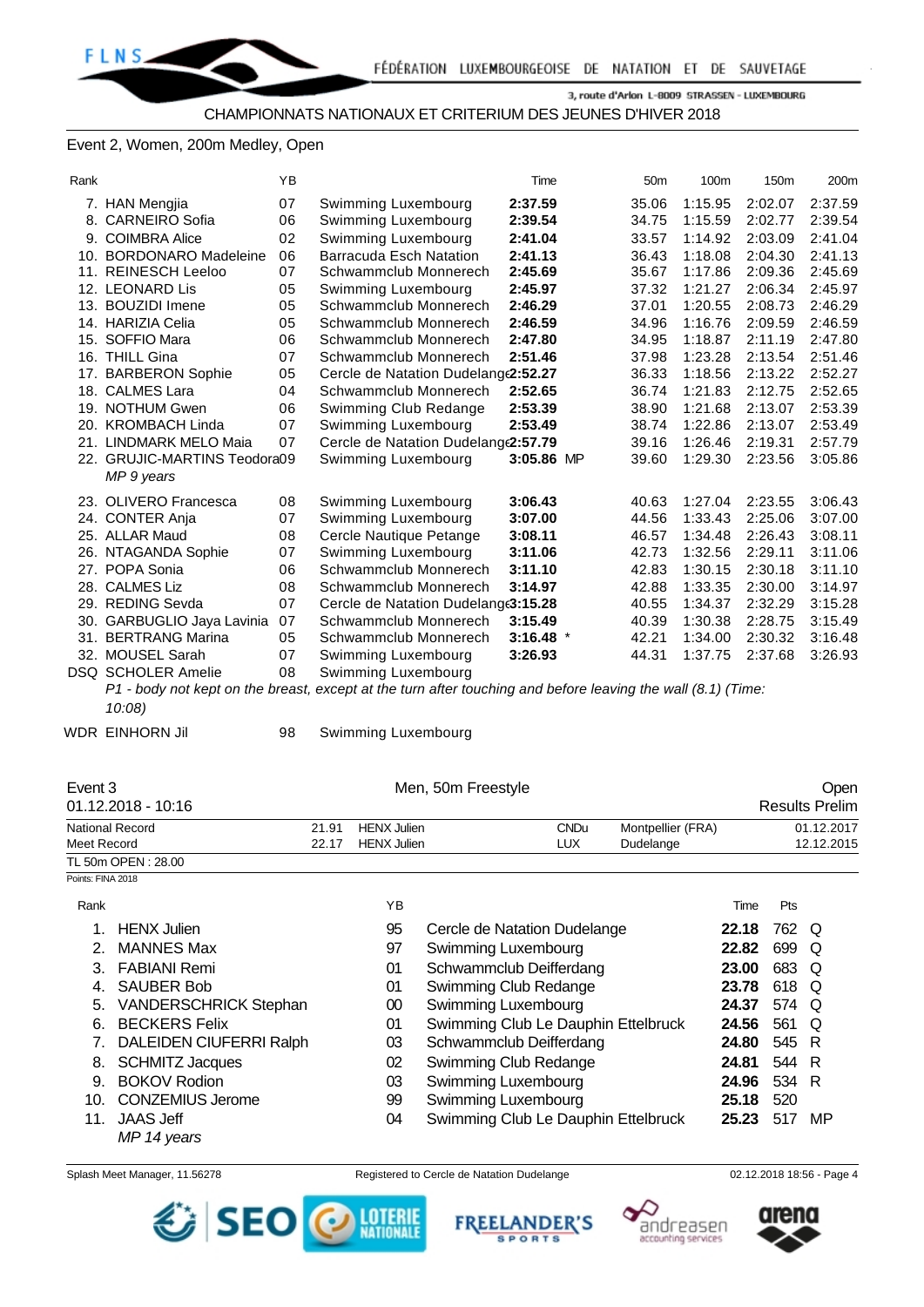## Event 3, Men, 50m Freestyle, Prelim, Open

| Rank       |                               | YB     |                                     | Time  | Pts            |  |
|------------|-------------------------------|--------|-------------------------------------|-------|----------------|--|
| 12.        | <b>ADAMI Mike</b>             | 99     | Swimming Club Le Dauphin Ettelbruck | 25.49 | 502            |  |
| 13.        | CONSTANTINO CAEIRO Diogo      | 03     | Cercle de Natation Dudelange        | 25.54 | 499            |  |
| 14.        | <b>MICHIELS Olivier</b>       | 01     | Cercle Nautique Echternach          | 25.55 | 498            |  |
| 15.        | <b>WAKEFIELD Andrew</b>       | $00\,$ | Cercle de Natation Dudelange        | 25.71 | 489            |  |
| 16.        | <b>BANKY Jordan</b>           | 01     | Swimming Luxembourg                 | 25.76 | 486            |  |
| 17.        | <b>BOURCKEL Mike</b>          | 03     | Cercle de Natation Wiltz            | 26.00 | 473            |  |
| 18.        | <b>MICHIELS Patrick</b>       | 02     | Cercle Nautique Echternach          | 26.02 | 472            |  |
| 19.        | <b>BINSFELD John-Glenn</b>    | 02     | Cercle de Natation Dudelange        | 26.03 | 471            |  |
| 20.        | <b>WEIDERT Jo</b>             | 03     | Cercle Nautique Echternach          | 26.16 | 464            |  |
| 21.        | <b>CAILLIAU Nils</b>          | 01     | Swimming Club Redange               | 26.29 | 457            |  |
|            | <b>MOREAUX Maxime</b>         | 02     | Swimming Club Redange               | 26.29 | 457            |  |
| 23.        | <b>WIRTH David</b>            | 02     | Schwammclub Deifferdang             | 26.38 | 452            |  |
| 24.        | <b>BOENTGES Kevin</b>         | 03     | Cercle Nautique Petange             | 26.52 | 445            |  |
| 25.        | <b>LANNERS Nicolas</b>        | 04     | Schwammclub Deifferdang             | 26.56 | 443            |  |
| 26.        | <b>MORARU Matteo</b>          | 04     | Swimming Luxembourg                 | 26.60 | 441            |  |
| 27.        | <b>DUBOS Julien</b>           | 99     | Cercle de Natation Diekirch         | 26.67 | 438            |  |
| 28.        | <b>BOUETE Paul</b>            | 03     | Swimming Luxembourg                 | 26.69 | 437            |  |
| 29.        | <b>DENTER Arthur</b>          | 04     | Cercle Nautique Echternach          | 26.70 | 436            |  |
| 30.        | DI PINTO Eric                 | 03     | Cercle de Natation Dudelange        | 26.77 | 433            |  |
| 31.        | <b>KIRCH Felix</b>            | 03     | Cercle de Natation Dudelange        | 26.88 | 428            |  |
| 32.        | <b>LESAGE Christophe</b>      | 02     | Swimming Luxembourg                 | 26.98 | 423            |  |
| 33.        | <b>FLOREAN Darius</b>         | 05     | Swimming Luxembourg                 | 27.06 | 419            |  |
| 34.        | NICOLAS Jeff                  | 03     | Cercle de Natation Wiltz            | 27.27 | 410            |  |
| 35.        | <b>KOHN-CANTOREGGI Daniel</b> | 03     | Cercle de Natation Dudelange        | 27.55 | 397            |  |
| 36.        | DE GIOVANNI Lorenzo           | 04     | Cercle de Natation Dudelange        | 27.78 | 387            |  |
| 37.        | <b>JACOBY Dale</b>            | 02     | Cercle de Natation Wiltz            | 28.84 | 346            |  |
| 38.        | <b>DUBOS Simon</b>            | $00\,$ | Cercle de Natation Diekirch         | 29.31 | 330<br>$\star$ |  |
| 39.        | <b>KIRCH Paul</b>             | 05     | Cercle de Natation Dudelange        | 29.67 | 318<br>$\ast$  |  |
| 40.        | <b>BOENTGES Kimi</b>          | 05     | Cercle Nautique Petange             | 30.47 | 293            |  |
| <b>DSQ</b> | <b>GIRS Matheo</b>            | 02     | Cercle de Natation Wiltz            |       |                |  |

*G2 - Starting before the starting signal (SW 4.4) (Time: 10:30)*

| Event 4                        |                              | Women, 50m Freestyle |                                                                        |                              |            |            | Open  |                       |            |  |
|--------------------------------|------------------------------|----------------------|------------------------------------------------------------------------|------------------------------|------------|------------|-------|-----------------------|------------|--|
|                                | 01.12.2018 - 10:23           |                      |                                                                        |                              |            |            |       | <b>Results Prelim</b> |            |  |
| National Record<br>Meet Record |                              | 24.86<br>24.86       | <b>MEYNEN Julie</b><br><b>SCDE</b><br>Dudelange<br><b>MEYNEN Julie</b> |                              |            | 12.12.2015 |       |                       |            |  |
| TL 50m OPEN: 31.50             |                              |                      |                                                                        |                              | <b>LUX</b> | Dudelange  |       |                       | 12.12.2015 |  |
| Points: FINA 2018              |                              |                      |                                                                        |                              |            |            |       |                       |            |  |
| Rank                           |                              |                      | YB                                                                     |                              |            |            | Time  | Pts                   |            |  |
|                                | <b>BANKY Jacqueline</b>      |                      | 96                                                                     | Swimming Luxembourg          |            |            | 26.20 | 670                   | O          |  |
| 2.                             | <b>RICCI Nicole</b>          |                      | 04                                                                     | Swimming Luxembourg          |            |            | 26.45 | 651                   | Q          |  |
| 3.                             | PEREZ GARCIA Maria           |                      | 02                                                                     | Cercle de Natation Dudelange |            |            | 27.23 | 597                   | O          |  |
| 4.                             | <b>RICCI Giorgia Michela</b> |                      | 02                                                                     | Swimming Luxembourg          |            |            | 27.28 | 593                   | O          |  |
| 5.                             | <b>HAMEN SAIEG Yael</b>      |                      | 01                                                                     | Swimming Luxembourg          |            |            | 27.47 | 581                   | O          |  |
| 6.                             | <b>PETERS Emma</b>           |                      | 03                                                                     | Cercle de Natation Dudelange |            |            | 27.72 | 566                   | O          |  |
|                                | PETERS Lena                  |                      | 05                                                                     | Cercle de Natation Dudelange |            |            | 28.10 | 543                   | -R         |  |
| 8.                             | <b>HRIC Laura</b>            |                      | 05                                                                     | Swimming Luxembourg          |            |            | 28.63 | 513                   | - R        |  |
| 9.                             | <b>VANDERSCHRICK Laura</b>   |                      | 02                                                                     | Swimming Luxembourg          |            |            | 28.81 | 504                   | R          |  |
| 10.                            | <b>FABIANI Chanel</b>        |                      | 03                                                                     | Cercle de Natation Dudelange |            |            | 29.14 | 487                   |            |  |

Splash Meet Manager, 11.56278 **Registered to Cercle de Natation Dudelange 12.12.2018 18:56 - Page 5** C2.12.2018 18:56 - Page 5







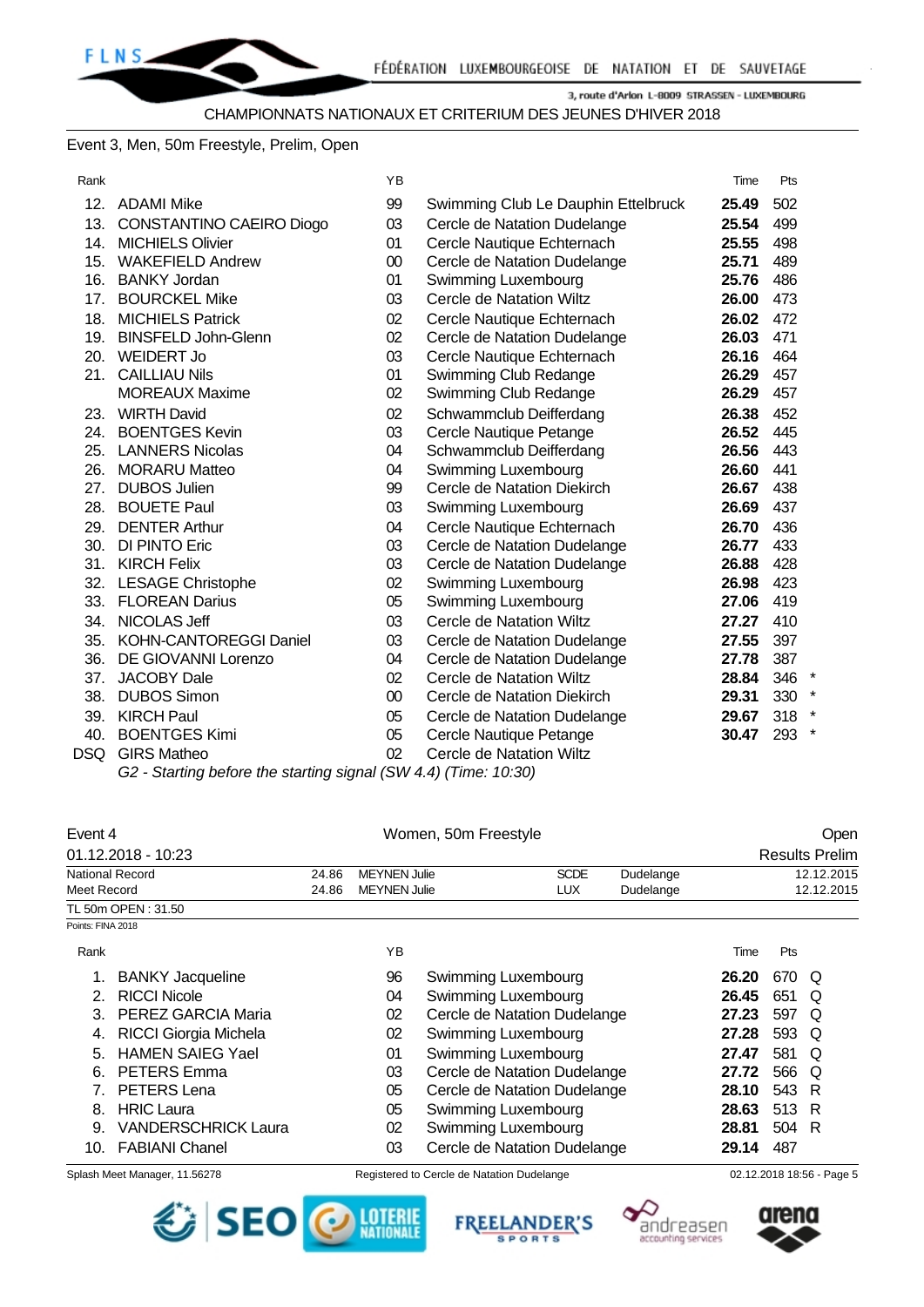## Event 4, Women, 50m Freestyle, Prelim, Open

| Rank            |                                                                 | ΥB |                                     | Time  | <b>Pts</b> |         |  |  |  |  |  |
|-----------------|-----------------------------------------------------------------|----|-------------------------------------|-------|------------|---------|--|--|--|--|--|
| 11 <sub>1</sub> | <b>SILBEREISEN Caroline</b>                                     | 90 | Schwammclub Deifferdang             | 29.46 | 471        |         |  |  |  |  |  |
| 12.             | <b>GUERARD Anna-Sica</b>                                        | 01 | Schwammclub Deifferdang             | 29.65 | 462        |         |  |  |  |  |  |
| 13.             | <b>KROMBACH Mara</b>                                            | 05 | Swimming Luxembourg                 | 29.72 | 459        |         |  |  |  |  |  |
| 14.             | <b>DEVISCOUR Sarah</b>                                          | 05 | Cercle Nautique Echternach          | 29.99 | 446        |         |  |  |  |  |  |
| 15.             | <b>HAAG Nora</b>                                                | 04 | Swimming Club Redange               | 30.05 | 444        |         |  |  |  |  |  |
| 16.             | <b>WIRTH Mandy</b>                                              | 00 | Schwammclub Deifferdang             | 30.09 | 442        |         |  |  |  |  |  |
| 17.             | <b>FETZ Melanie</b>                                             | 01 | Cercle Nautique Echternach          | 30.49 | 425        |         |  |  |  |  |  |
| 18.             | <b>HOLLERICH Anne</b>                                           | 01 | Swimming Club Le Dauphin Ettelbruck | 30.53 | 423        |         |  |  |  |  |  |
| 19.             | PHILIPPART Lina                                                 | 07 | Schwammclub Monnerech               | 30.86 | 410        |         |  |  |  |  |  |
| 20.             | <b>TER HEEGDE Chantal</b>                                       | 99 | Cercle Nautique Echternach          | 31.00 | 404        |         |  |  |  |  |  |
| 21.             | PETESCH Lea                                                     | 07 | Schwammclub Monnerech               | 31.28 | 393        |         |  |  |  |  |  |
| 22.             | <b>CORREIA Eva</b>                                              | 05 | Cercle de Natation Diekirch         | 32.75 | 343        | $\ast$  |  |  |  |  |  |
| 23.             | <b>GOUILLART</b> Ivana                                          | 05 | Schwammclub Monnerech               | 34.19 | 301        | $\star$ |  |  |  |  |  |
| DSQ.            | <b>VERLAQUE Ciara</b>                                           | 04 | Cercle de Natation Dudelange        |       |            |         |  |  |  |  |  |
|                 | G2 - Starting before the starting signal (SW 4.4) (Time: 10:32) |    |                                     |       |            |         |  |  |  |  |  |

WDR BAUSTERT Magali 05 Swimming Luxembourg

WDR BRAVACCINI Sabrina 95 Swimming Luxembourg

| Event 5                        |  | Men, 50m Breaststroke                          | <b>Open</b>        |                        |                          |
|--------------------------------|--|------------------------------------------------|--------------------|------------------------|--------------------------|
| 01.12.2018 - 10:29             |  |                                                |                    |                        | <b>Results Prelim</b>    |
| National Record<br>Meet Record |  | <b>CARNOL Laurent</b><br><b>CARNOL Laurent</b> | <b>SCDE</b><br>LUX | Dudelange<br>Dudelange | 12.12.2015<br>12.12.2015 |
| TL 50m OPEN: 37.50             |  |                                                |                    |                        |                          |
| Points: FINA 2018              |  |                                                |                    |                        |                          |
| Rank                           |  | ΥB                                             |                    |                        | <b>Pts</b><br>Time       |
| VAN DEN BOSSCHE Yann<br>1      |  | Swimming Luxembourg<br>01                      |                    |                        | 29.49<br>627<br>O        |

|     | 2. ROLKO Ricky          | 99              | Swimming Luxembourg                 | 30.48            | 568 Q |  |
|-----|-------------------------|-----------------|-------------------------------------|------------------|-------|--|
|     | 3. MORIS Cedric         | 98              | Swimming Club Le Dauphin Ettelbruck | 31.45            | 517 Q |  |
| 4.  | <b>WALTZING Loic</b>    | 00              | Schwammclub Deifferdang             | 31.46            | 517 Q |  |
|     | 5. BANKY Jordan         | 01              | Swimming Luxembourg                 | 31.82            | 499 Q |  |
| 6.  | <b>LANNERS Bob</b>      | 02              | Schwammclub Deifferdang             | 31.87            | 497 Q |  |
|     | 7. JUNCKER Patrick      | 67              | Swimming Luxembourg                 | 34.51            | 391 R |  |
|     | 8. BOURGUIGNON Benjamin | 05              | Swimming Club Le Dauphin Ettelbruck | 36.25            | 337 R |  |
|     | 9. DUBOS Simon          | 00 <sup>°</sup> | Cercle de Natation Diekirch         | 36.56            | 329 R |  |
|     | 10. MICHIELS Patrick    | 02              | Cercle Nautique Echternach          | 36.70            | - 325 |  |
| 11. | JACOBY Dale             | 02              | Cercle de Natation Wiltz            | <b>36.72</b> 325 |       |  |
|     | DNS DI PINTO Eric       | 03              | Cercle de Natation Dudelange        |                  |       |  |
|     |                         |                 |                                     |                  |       |  |





*<u>ジSEO</u>* **DESCRIPTION ALE** 

**FREELANDER'S** 

**SPORTS**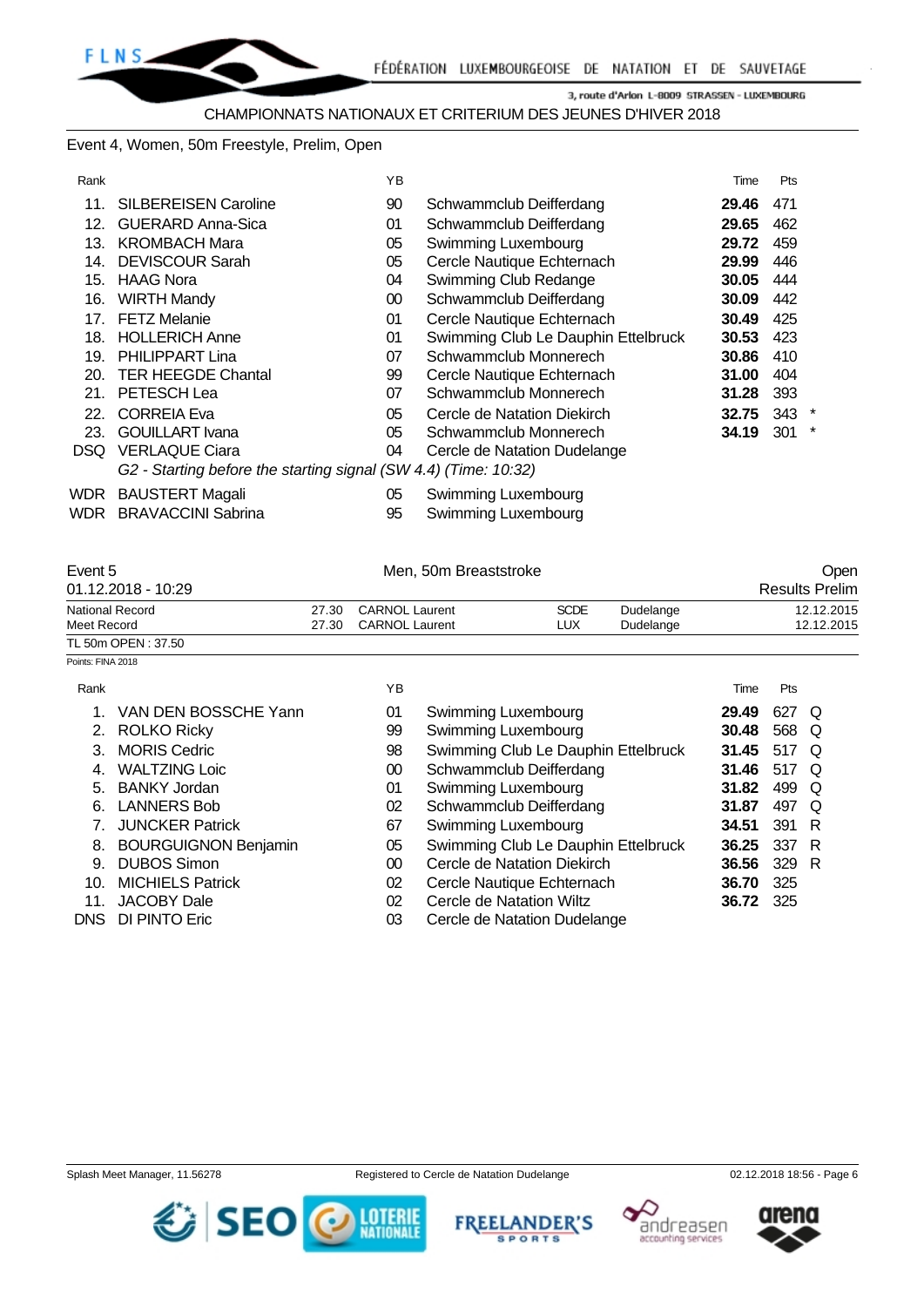

## CHAMPIONNATS NATIONAUX ET CRITERIUM DES JEUNES D'HIVER 2018

| Event 6           |                           |       |                                                 | Women, 50m Breaststroke |                                     |           | Open<br><b>Results Prelim</b> |                    |            |  |  |
|-------------------|---------------------------|-------|-------------------------------------------------|-------------------------|-------------------------------------|-----------|-------------------------------|--------------------|------------|--|--|
|                   | $01.12.2018 - 10.31$      |       |                                                 |                         |                                     |           |                               |                    |            |  |  |
|                   | <b>National Record</b>    | 31.95 | <b>SCDE</b><br><b>MEYNEN Julie</b><br>Dudelange |                         |                                     |           | 12.12.2015                    |                    |            |  |  |
| Meet Record       |                           | 31.95 | <b>MEYNEN Julie</b>                             |                         | <b>LUX</b>                          | Dudelange |                               |                    | 12.12.2015 |  |  |
|                   | TL 50m OPEN: 41.00        |       |                                                 |                         |                                     |           |                               |                    |            |  |  |
| Points: FINA 2018 |                           |       |                                                 |                         |                                     |           |                               |                    |            |  |  |
| Rank              |                           |       | ΥB                                              |                         |                                     |           | Time                          | Pts                |            |  |  |
|                   | <b>LEONARD Lis</b>        |       | 05                                              | Swimming Luxembourg     |                                     |           | 36.34                         | 489                | Q          |  |  |
| $\mathcal{P}$     | <b>ALBERS Neele</b>       |       | 05                                              |                         | Swimming Club Le Dauphin Ettelbruck |           | 36.52                         | 482                | O          |  |  |
| 3.                | <b>PETERS</b> Emma        |       | 03                                              |                         | Cercle de Natation Dudelange        |           | 36.91                         | 467                | O          |  |  |
| 4.                | PEDROSA ANTONIO Monica    |       | 03                                              |                         | Cercle de Natation Diekirch         |           | 37.27                         | 453                | Q          |  |  |
| 5.                | <b>HAAG Nora</b>          |       | 04                                              |                         | Swimming Club Redange               |           | 37.70                         | 438                | O          |  |  |
| 6.                | <b>GLODT Kelly</b>        |       | 02                                              |                         | Swimming Club Redange               |           | 38.47                         | 412                | O          |  |  |
|                   | <b>KROMBACH Linda</b>     |       | 07                                              | Swimming Luxembourg     |                                     |           | 40.09                         | 364                | R          |  |  |
| 8.                | <b>BOUZIDI</b> Imene      |       | 05                                              |                         | Schwammclub Monnerech               |           | 41.42                         | 330 R <sup>*</sup> |            |  |  |
| <b>WDR</b>        | <b>BRAVACCINI Sabrina</b> |       | 95                                              | Swimming Luxembourg     |                                     |           |                               |                    |            |  |  |
| WDR               | <b>EINHORN Jil</b>        |       | 98                                              | Swimming Luxembourg     |                                     |           |                               |                    |            |  |  |

| Event 7            | Open                   |       |                                                                                                             |               |                  |                 |                |  |
|--------------------|------------------------|-------|-------------------------------------------------------------------------------------------------------------|---------------|------------------|-----------------|----------------|--|
|                    | 01.12.2018 - 10:44     |       |                                                                                                             |               |                  |                 | <b>Results</b> |  |
|                    | <b>National Record</b> | 53.79 | STACCHIOTTI Raphaël                                                                                         | <b>SCDE</b>   | Doha (QAT)       |                 | 03.12.2014     |  |
| <b>Meet Record</b> |                        | 54.43 | STACCHIOTTI Raphaël                                                                                         | <b>LUX</b>    | <b>Bonnevoie</b> | 01.12.2012      |                |  |
|                    |                        |       | TL Open M 18 +: 1:11.00 / TL Pupilles M PuM: 1:28.00 / TL Jeunes M JeM: 1:20.00 / TL Juniors M JuM: 1:14.00 |               |                  |                 |                |  |
|                    | Points: FINA 2018      |       |                                                                                                             |               |                  |                 |                |  |
| Rank               |                        | YB    |                                                                                                             | Time          | Pts              | 50 <sub>m</sub> | 100m           |  |
| Pupilles           |                        |       |                                                                                                             |               |                  |                 |                |  |
| 1.                 | <b>CARNEIRO Nuno</b>   | 05    | Swimming Luxembourg                                                                                         | 1:05.65 413   |                  | 31.81           | 1:05.65        |  |
| 2.                 | <b>THILL Nicolas</b>   | 05    | Swimming Luxembourg                                                                                         | 1:13.00 300   |                  | 35.62           | 1:13.00        |  |
| 3.                 | <b>PEUSCH Kevin</b>    | 06    | Swimming Luxembourg                                                                                         | 1:13.64 292   |                  | 36.11           | 1:13.64        |  |
| 4.                 | <b>HOLLERICH Tom</b>   | 06    | Swimming Club Le Dauphin Ettelbru(1:16.28 263                                                               |               |                  | 36.96           | 1:16.28        |  |
| 5.                 | <b>CALMES Nicolas</b>  | 06    | Schwammclub Monnerech                                                                                       | 1:17.11 255   |                  | 37.16           | 1:17.11        |  |
| 6.                 | <b>WESTER Ben</b>      | 06    | Cercle de Natation Dudelange                                                                                | 1:17.73 248   |                  | 37.48           | 1:17.73        |  |
| 7.                 | <b>KIRCH Paul</b>      | 05    | Cercle de Natation Dudelange                                                                                | 1:17.80 248   |                  | 37.24           | 1:17.80        |  |
| 8.                 | <b>RIKKERT Thijmen</b> | 06    | Swimming Luxembourg                                                                                         | 1:18.68 240   |                  | 37.74           | 1:18.68        |  |
| 9.                 | NAFFOUTI Nael          | 05    | Cercle de Natation Wiltz                                                                                    | 1:20.31 225   |                  | 38.61           | 1:20.31        |  |
| 10.                | FEDOSEEV Anton         | 07    | Swimming Luxembourg                                                                                         | 1:24.69 192   |                  | 40.56           | 1:24.69        |  |
| 11.                | <b>THILL Louis</b>     | 07    | Swimming Luxembourg                                                                                         | 1:27.13 176   |                  | 42.92           | 1:27.13        |  |
| 12.                | <b>TRESSEL Yannis</b>  | 05    | Swimming Club Le Dauphin Ettelbru(1:27.87 172                                                               |               |                  | 38.20           | 1:27.87        |  |
| 13.                | <b>ESCHETTE Louis</b>  | 07    | Cercle de Natation Wiltz                                                                                    | 1:30.02 160 * |                  | 43.94           | 1:30.02        |  |
|                    | <b>WDR</b> HAAG Yanic  | 07    | Swimming Club Redange                                                                                       |               |                  |                 |                |  |
| Jeunes             |                        |       |                                                                                                             |               |                  |                 |                |  |
| 1.                 | <b>BOKOV Rodion</b>    | 03    | Swimming Luxembourg                                                                                         | 1:03.18 463   |                  | 30.74           | 1:03.18        |  |
|                    | 2. FABER Pol           | 03    | Swimming Club Le Dauphin Ettelbru(1:05.72 411                                                               |               |                  | 32.00           | 1:05.72        |  |
| 3.                 | <b>BOURCKEL Mike</b>   | 03    | Cercle de Natation Wiltz                                                                                    | 1:06.04 405   |                  | 31.87           | 1:06.04        |  |
| 4.                 | SIMEONOV Vladimir      | 04    | Swimming Luxembourg                                                                                         | 1:07.04 388   |                  | 32.58           | 1:07.04        |  |
| 5.                 | WEIDERT Jo             | 03    | Cercle Nautique Echternach                                                                                  | 1:07.44 381   |                  | 32.02           | 1:07.44        |  |
| 6.                 | <b>KIRCH Felix</b>     | 03    | Cercle de Natation Dudelange                                                                                | 1:08.74 359   |                  | 32.84           | 1:08.74        |  |
| 7.                 | <b>DENTER Arthur</b>   | 04    | Cercle Nautique Echternach                                                                                  | 1:09.28 351   |                  | 33.22           | 1:09.28        |  |
| 8.                 | DE GIOVANNI Lorenzo    | 04    | Cercle de Natation Dudelange                                                                                | 1:11.77 316   |                  | 34.20           | 1:11.77        |  |
| 9.                 | NICOLAS Jeff           | 03    | Cercle de Natation Wiltz                                                                                    | 1:13.33 296   |                  | 35.47           | 1:13.33        |  |

Splash Meet Manager, 11.56278 Registered to Cercle de Natation Dudelange **19.12.2018 18:56 - Page 7** CO2.12.2018 18:56 - Page 7









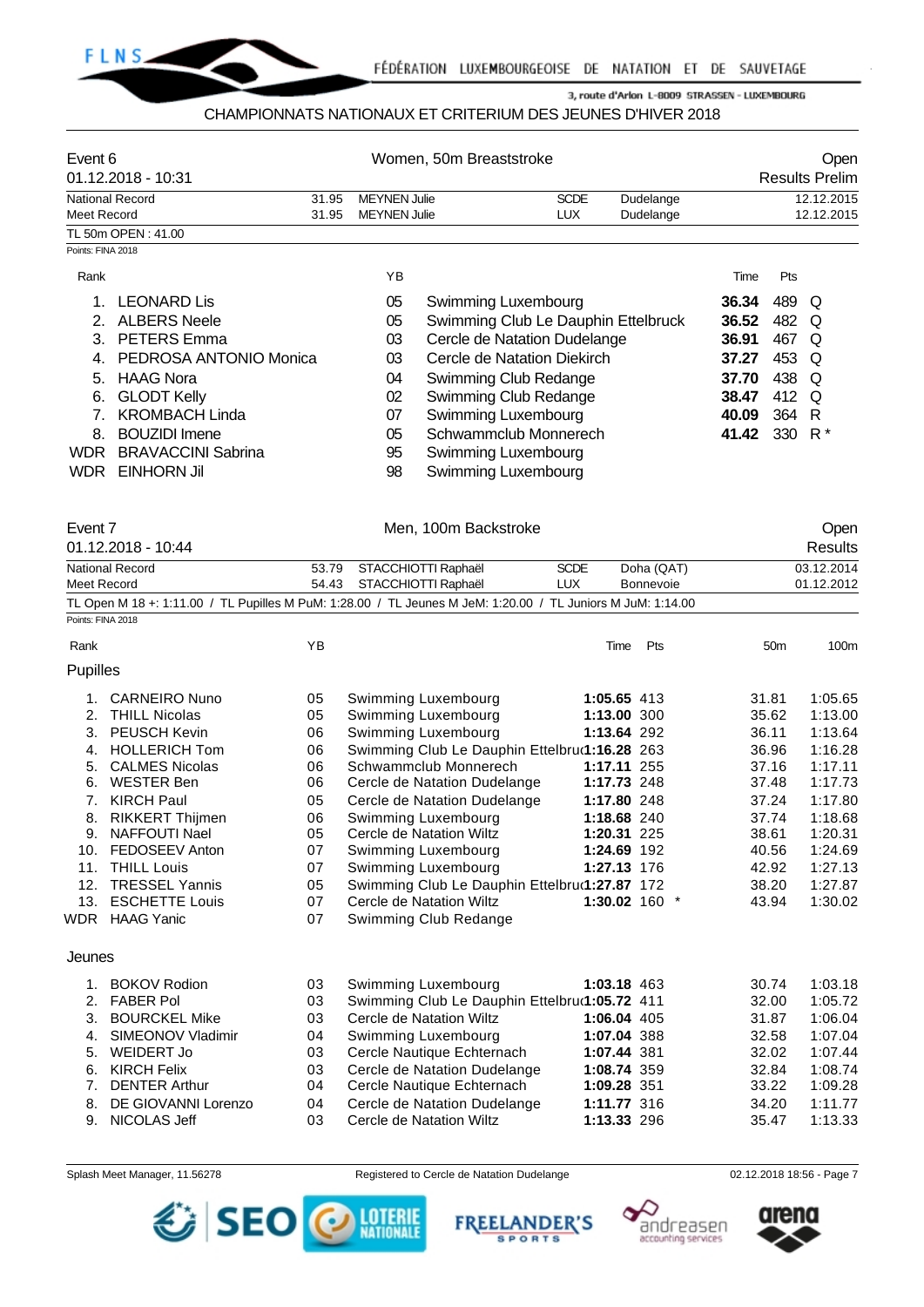## Event 7, Boys, 100m Backstroke, Jeunes

| Rank       |                                      | ΥB       |                                                 | Time                       | Pts | 50 <sub>m</sub> | 100m               |
|------------|--------------------------------------|----------|-------------------------------------------------|----------------------------|-----|-----------------|--------------------|
| 10.        | FETZ Tom                             | 04       | Cercle Nautique Echternach                      | 1:13.94 289                |     | 35.97           | 1:13.94            |
| 11.        | PALAGNIOUK Romain                    | 04       | Cercle Nautique Petange                         | 1:15.36 273                |     | 35.82           | 1:15.36            |
| 12.        | <b>MOHR Sam</b>                      | 04       | Cercle Nautique Echternach                      | 1:20.52 223 *              |     | 39.34           | 1:20.52            |
|            |                                      |          |                                                 |                            |     |                 |                    |
| Juniors    |                                      |          |                                                 |                            |     |                 |                    |
| 1.         | <b>FABIANI Remi</b>                  | 01       | Schwammclub Deifferdang                         | 56.42 651                  |     | 27.65           | 56.42              |
| 2.         | VAN DEN BOSSCHE Yann                 | 01       | Swimming Luxembourg                             | 1:00.94 516                |     | 29.83           | 1:00.94            |
| 3.         | <b>MICHIELS Olivier</b>              | 01       | Cercle Nautique Echternach                      | 1:03.19 463                |     | 30.15           | 1:03.19            |
| 4.         | <b>CAILLIAU Nils</b>                 | 01       | Swimming Club Redange                           | 1:06.86 391                |     | 32.63           | 1:06.86            |
| 5.         | <b>GIRS Matheo</b>                   | 02       | Cercle de Natation Wiltz                        | 1:09.55 347                |     | 33.78           | 1:09.55            |
| Open       |                                      |          |                                                 |                            |     |                 |                    |
| 1.         | <b>MANNES Max</b>                    | 97       | Swimming Luxembourg                             | 54.75 712                  |     | 26.96           | 54.75              |
| 2.         | <b>FABIANI Remi</b>                  | 01       | Schwammclub Deifferdang                         | 56.42 651                  |     | 27.65           | 56.42              |
| 3.         | <b>WALTZING Florian</b>              | 97       | Schwammclub Deifferdang                         | 1:00.17 536                |     | 29.35           | 1:00.17            |
| 4.         | VAN DEN BOSSCHE Yann                 | 01       | Swimming Luxembourg                             | 1:00.94 516                |     | 29.83           | 1:00.94            |
| 5.         | <b>WALTZING Loic</b>                 | 00       | Schwammclub Deifferdang                         | 1:01.23 509                |     | 29.54           | 1:01.23            |
| 6.         | <b>BOKOV Rodion</b>                  | 03       | Swimming Luxembourg                             | 1:03.18 463                |     | 30.74           | 1:03.18            |
| 7.         | <b>MICHIELS Olivier</b>              | 01       | Cercle Nautique Echternach                      | 1:03.19 463                |     | 30.15           | 1:03.19            |
| 8.         | <b>GRAF Alex</b>                     | 99       | Schwammclub Deifferdang                         | 1:04.47 436                |     | 31.55           | 1:04.47            |
|            | 9. WAKEFIELD Andrew                  | 00       | Cercle de Natation Dudelange                    | 1:05.64 413                |     | 31.92           | 1:05.64            |
|            | 10. CARNEIRO Nuno                    | 05       | Swimming Luxembourg                             | 1:05.65 413                |     | 31.81           | 1:05.65            |
| 11.        | <b>FABER Pol</b>                     | 03       | Swimming Club Le Dauphin Ettelbru(1:05.72 411   |                            |     | 32.00           | 1:05.72            |
| 12.        | <b>BOURCKEL Mike</b>                 | 03       | Cercle de Natation Wiltz                        | 1:06.04 405                |     | 31.87           | 1:06.04            |
| 13.        | <b>CAILLIAU Nils</b>                 | 01       | Swimming Club Redange                           | 1:06.86 391                |     | 32.63           | 1:06.86            |
| 14.        | SIMEONOV Vladimir                    | 04       | Swimming Luxembourg                             | 1:07.04 388                |     | 32.58           | 1:07.04            |
| 15.        | <b>WEIDERT Jo</b>                    | 03       | Cercle Nautique Echternach                      | 1:07.44 381                |     | 32.02           | 1:07.44            |
|            | 16. KIRCH Felix                      | 03       | Cercle de Natation Dudelange                    | 1:08.74 359                |     | 32.84           | 1:08.74            |
| 17.        | <b>DENTER Arthur</b>                 | 04       | Cercle Nautique Echternach                      | 1:09.28 351                |     | 33.22           | 1:09.28            |
| 18.        | <b>GIRS Matheo</b>                   | 02       | Cercle de Natation Wiltz                        | 1:09.55 347                |     | 33.78           | 1:09.55            |
| 19.        | DE GIOVANNI Lorenzo                  | 04       | Cercle de Natation Dudelange                    | 1:11.77 316                |     | 34.20           | 1:11.77            |
| 20.<br>21. | <b>THILL Nicolas</b><br>NICOLAS Jeff | 05<br>03 | Swimming Luxembourg<br>Cercle de Natation Wiltz | 1:13.00 300                |     | 35.62           | 1:13.00<br>1:13.33 |
| 22.        | PEUSCH Kevin                         | 06       | Swimming Luxembourg                             | 1:13.33 296<br>1:13.64 292 |     | 35.47<br>36.11  | 1:13.64            |
| 23.        | <b>FETZ Tom</b>                      | 04       | Cercle Nautique Echternach                      | 1:13.94 289                |     | 35.97           | 1:13.94            |
| 24.        | <b>PALAGNIOUK Romain</b>             | 04       | Cercle Nautique Petange                         | 1:15.36 273                |     | 35.82           | 1:15.36            |
| 25.        | <b>HOLLERICH Tom</b>                 | 06       | Swimming Club Le Dauphin Ettelbru(1:16.28 263   |                            |     | 36.96           | 1:16.28            |
| 26.        | CALMES Nicolas                       | 06       | Schwammclub Monnerech                           | 1:17.11 255                |     | 37.16           | 1:17.11            |
|            | 27. WESTER Ben                       | 06       | Cercle de Natation Dudelange                    | 1:17.73 248                |     | 37.48           | 1:17.73            |
|            | 28. KIRCH Paul                       | 05       | Cercle de Natation Dudelange                    | 1:17.80 248                |     | 37.24           | 1:17.80            |
| 29.        | RIKKERT Thijmen                      | 06       | Swimming Luxembourg                             | 1:18.68 240                |     | 37.74           | 1:18.68            |
|            | 30. NAFFOUTI Nael                    | 05       | Cercle de Natation Wiltz                        | 1:20.31 225                |     | 38.61           | 1:20.31            |
| 31.        | <b>MOHR Sam</b>                      | 04       | Cercle Nautique Echternach                      | 1:20.52 223 $*$            |     | 39.34           | 1:20.52            |
| 32.        | FEDOSEEV Anton                       | 07       | Swimming Luxembourg                             | 1:24.69 192                |     | 40.56           | 1:24.69            |
| 33.        | <b>THILL Louis</b>                   | 07       | Swimming Luxembourg                             | 1:27.13 176                |     | 42.92           | 1:27.13            |
| 34.        | <b>TRESSEL Yannis</b>                | 05       | Swimming Club Le Dauphin Ettelbru(1:27.87 172   |                            |     | 38.20           | 1:27.87            |
| 35.        | <b>ESCHETTE Louis</b>                | 07       | Cercle de Natation Wiltz                        | 1:30.02 160 $*$            |     | 43.94           | 1:30.02            |
|            | <b>WDR</b> HAAG Yanic                | 07       | Swimming Club Redange                           |                            |     |                 |                    |







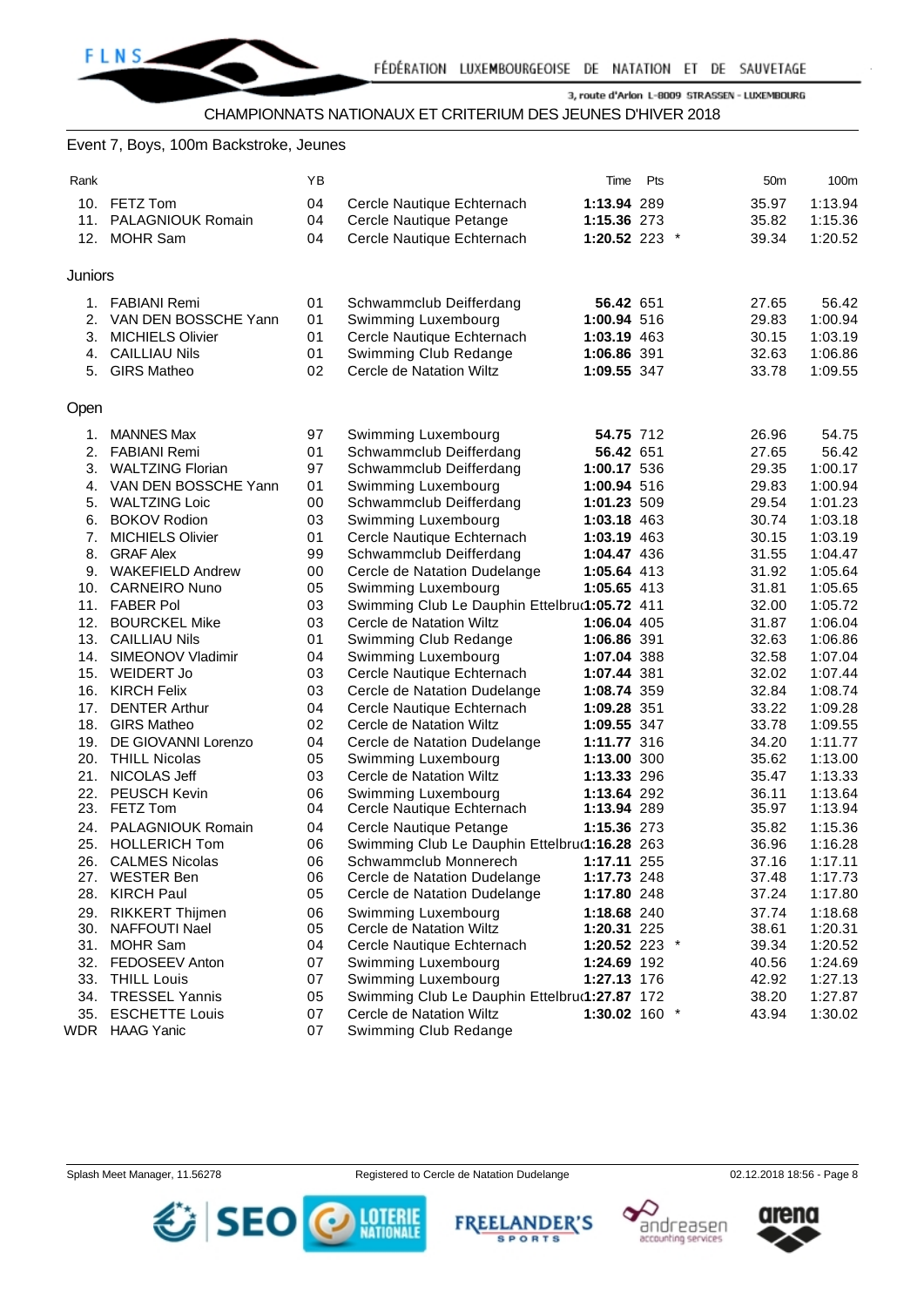

## CHAMPIONNATS NATIONAUX ET CRITERIUM DES JEUNES D'HIVER 2018

| Event 8           | 01.12.2018 - 10:55                                  |         | Women, 100m Backstroke                                                                                      |             |                           |                 | Open<br>Results |
|-------------------|-----------------------------------------------------|---------|-------------------------------------------------------------------------------------------------------------|-------------|---------------------------|-----------------|-----------------|
|                   | <b>National Record</b>                              | 1:00.98 | <b>SL</b><br><b>ROLKO Sarah</b><br><b>ROLKO Sarah</b>                                                       | <b>LUX</b>  | Berlin (GER)<br>Bonnevoie |                 | 15.11.2009      |
| Meet Record       |                                                     | 1:01.27 |                                                                                                             | 01.12.2012  |                           |                 |                 |
| Points: FINA 2018 |                                                     |         | TL Open D 16 +: 1:19.00 / TL Pupilles D PuD: 1:34.00 / TL Jeunes D JeD: 1:28.00 / TL Juniors D JuD: 1:22.00 |             |                           |                 |                 |
|                   |                                                     |         |                                                                                                             |             |                           |                 |                 |
| Rank              |                                                     | ΥB      |                                                                                                             | Time        | Pts                       | 50 <sub>m</sub> | 100m            |
| Pupilles          |                                                     |         |                                                                                                             |             |                           |                 |                 |
| 1.                | <b>REINESCH Leeloo</b>                              | 07      | Schwammclub Monnerech                                                                                       | 1:18.80 340 |                           | 38.70           | 1:18.80         |
| 2.                | PETESCH Lea                                         | 07      | Schwammclub Monnerech                                                                                       | 1:22.14 300 |                           | 40.45           | 1:22.14         |
| 3.                | <b>FABIANI Eden</b>                                 | 07      | Schwammclub Monnerech                                                                                       | 1:23.81 283 |                           | 40.83           | 1:23.81         |
| 4.                | <b>BLESES Joyce</b>                                 | 08      | Swimming Club Le Dauphin Ettelbru(1:24.28 278                                                               |             |                           | 40.88           | 1:24.28         |
|                   | 5. HRIC Nina                                        | 08      | Swimming Luxembourg                                                                                         | 1:24.57 275 |                           | 42.47           | 1:24.57         |
| 6.                | <b>ELCHEROTH Niki</b>                               | 07      | Swimming Club Redange                                                                                       | 1:28.09 243 |                           | 43.22           | 1:28.09         |
|                   | 7. ALLAR Maud                                       | 08      | Cercle Nautique Petange                                                                                     | 1:28.27 242 |                           | 44.09           | 1:28.27         |
| 8.                | <b>SCHOLER Amelie</b>                               | 08      | Swimming Luxembourg                                                                                         | 1:29.18 234 |                           | 44.63           | 1:29.18         |
| 9.                | <b>OLIVERO</b> Francesca                            | 08      | Swimming Luxembourg                                                                                         | 1:29.73 230 |                           | 43.70           | 1:29.73         |
| 10.               | <b>KOENIG Aurelie</b>                               | 07      | Swimming Club Redange                                                                                       | 1:31.12 220 |                           | 43.64           | 1:31.12         |
| 11.               | <b>GRUJIC-MARTINS Teodora</b>                       | 09      | Swimming Luxembourg                                                                                         | 1:32.44 210 |                           | 45.76           | 1:32.44         |
|                   |                                                     |         |                                                                                                             |             |                           |                 |                 |
| Jeunes            |                                                     |         |                                                                                                             |             |                           |                 |                 |
|                   | 1. HRIC Laura                                       | 05      | Swimming Luxembourg                                                                                         | 1:13.55 418 |                           | 35.46           | 1:13.55         |
|                   | 2. HARIZIA Celia                                    | 05      | Schwammclub Monnerech                                                                                       | 1:15.95 380 |                           | 35.46           | 1:15.95         |
| 3.                | <b>DEVISCOUR Sarah</b>                              | 05      | Cercle Nautique Echternach                                                                                  | 1:17.02 364 |                           | 36.90           | 1:17.02         |
| 4.                | <b>KROMBACH Mara</b>                                | 05      | Swimming Luxembourg                                                                                         | 1:18.56 343 |                           | 38.19           | 1:18.56         |
| 5.                | <b>NOTHUM Gwen</b>                                  | 06      | Swimming Club Redange                                                                                       | 1:20.45 320 |                           | 39.07           | 1:20.45         |
| 6.                | <b>BARBERON Sophie</b>                              | 05      | Cercle de Natation Dudelange                                                                                | 1:20.96 314 |                           | 38.06           | 1:20.96         |
| 7.                | <b>CORREIA Eva</b>                                  | 05      | Cercle de Natation Diekirch                                                                                 | 1:23.07 290 |                           | 40.31           | 1:23.07         |
|                   | DSQ BORDONARO Madeleine                             | 06      | <b>Barracuda Esch Natation</b>                                                                              |             |                           |                 |                 |
|                   |                                                     |         | D6 - turn not executed in accordance with the rules (SW 6.5) (Time: 11:11)                                  |             |                           |                 |                 |
|                   | WDR BAUSTERT Magali                                 | 05      | Swimming Luxembourg                                                                                         |             |                           |                 |                 |
| Juniors           |                                                     |         |                                                                                                             |             |                           |                 |                 |
|                   | 1. HAAG Nora                                        | 04      | Swimming Club Redange                                                                                       | 1:17.91 352 |                           | 37.51           | 1:17.91         |
| 2.                | <b>CALMES Lara</b>                                  | 04      | Schwammclub Monnerech                                                                                       | 1:18.23 348 |                           | 37.29           | 1:18.23         |
| 3.                | JEITZ-WAMPACH Mia                                   | 04      | Cercle Nautique Echternach                                                                                  |             | 1:26.34 258 *             | 41.23           | 1:26.34         |
|                   |                                                     |         |                                                                                                             |             |                           |                 |                 |
| Open              |                                                     |         |                                                                                                             |             |                           |                 |                 |
|                   | 1. RICCI Giorgia Michela<br><b>Federal Champion</b> | 02      | Swimming Luxembourg                                                                                         | 1:04.88 610 |                           | 31.46           | 1:04.88         |
|                   | 2. VANDERSCHRICK Laura                              | 02      | Swimming Luxembourg                                                                                         | 1:06.34 570 |                           | 31.98           | 1:06.34         |
| 3.                | <b>FABER Maiti</b>                                  | 01      | Swimming Club Le Dauphin Ettelbru(1:07.04 553                                                               |             |                           | 32.51           | 1:07.04         |
| 4.                | <b>BLACK Sarah</b>                                  | 01      | Cercle de Natation Dudelange                                                                                | 1:07.39 544 |                           | 32.21           | 1:07.39         |
| 5.                | <b>BLACK Rachael</b>                                | 01      | Cercle de Natation Dudelange                                                                                | 1:08.09 527 |                           | 32.91           | 1:08.09         |
| 6.                | <b>WIRTH Mandy</b>                                  | 00      | Schwammclub Deifferdang                                                                                     | 1:10.80 469 |                           | 33.55           | 1:10.80         |
| 7.                | <b>FETZ Melanie</b>                                 | 01      | Cercle Nautique Echternach                                                                                  | 1:12.52 436 |                           | 34.37           | 1:12.52         |
| 8.                | <b>HRIC Laura</b>                                   | 05      | Swimming Luxembourg                                                                                         | 1:13.55 418 |                           | 35.46           | 1:13.55         |
| 9.                | <b>HOLLERICH Anne</b>                               | 01      | Swimming Club Le Dauphin Ettelbru(1:14.59 401                                                               |             |                           | 36.38           | 1:14.59         |
| 10.               | <b>HARIZIA Celia</b>                                | 05      | Schwammclub Monnerech                                                                                       | 1:15.95 380 |                           | 35.46           | 1:15.95         |
| 11.               | <b>GLODT Kelly</b>                                  | 02      | Swimming Club Redange                                                                                       | 1:16.83 367 |                           | 37.23           | 1:16.83         |
| 12.               | <b>DEVISCOUR Sarah</b>                              | 05      | Cercle Nautique Echternach                                                                                  | 1:17.02 364 |                           | 36.90           | 1:17.02         |
| 13.               | <b>TER HEEGDE Chantal</b>                           | 99      | Cercle Nautique Echternach                                                                                  | 1:17.77 354 |                           | 37.95           | 1:17.77         |
| 14.               | <b>HAAG Nora</b>                                    | 04      | Swimming Club Redange                                                                                       | 1:17.91 352 |                           | 37.51           | 1:17.91         |

Splash Meet Manager, 11.56278 **Registered to Cercle de Natation Dudelange 12.12.0018 18:56 - Page 9** C2.12.2018 18:56 - Page 9



**FREELANDER'S** 

**SPORTS** 



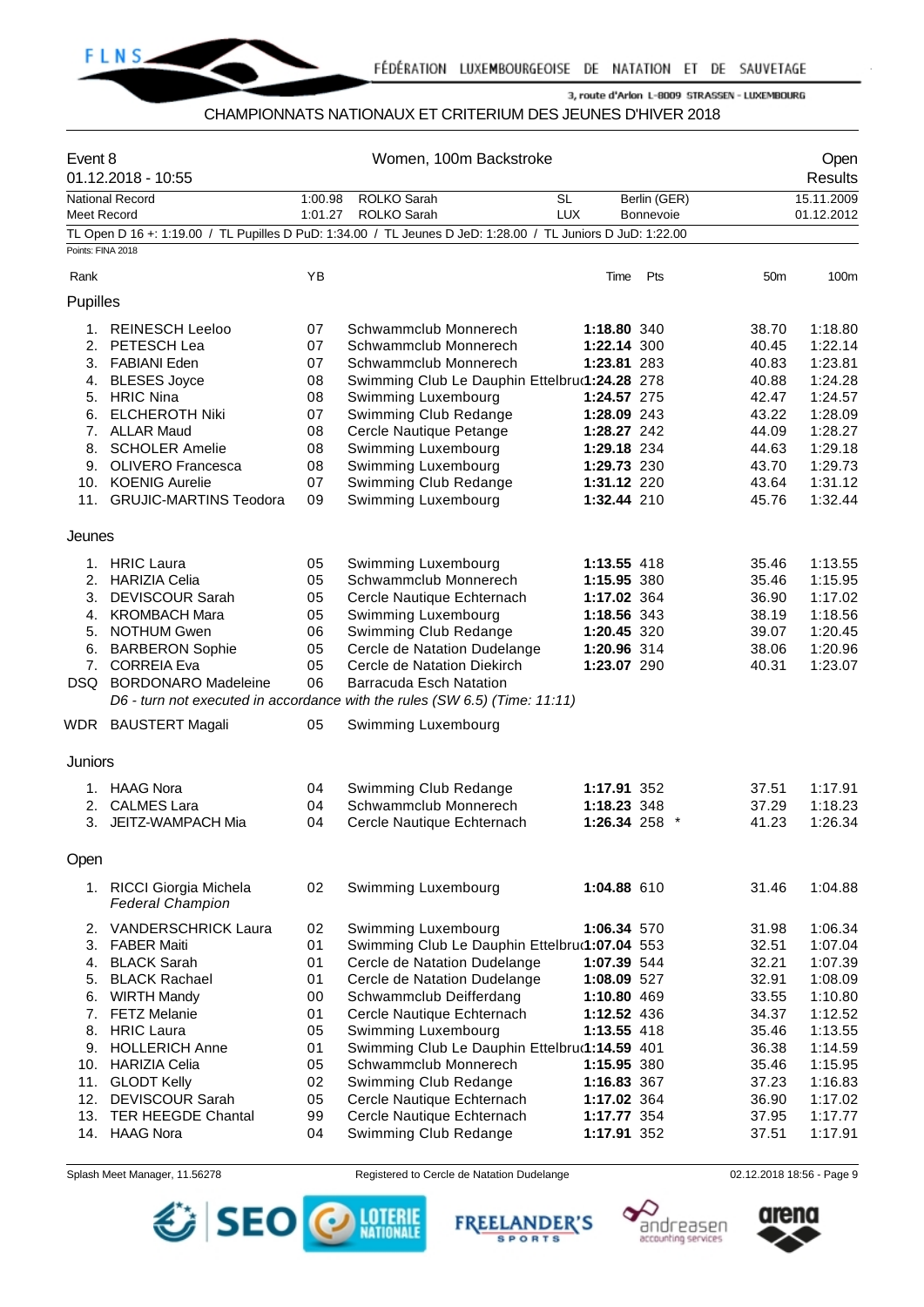## Event 8, Women, 100m Backstroke, Open

|                               | YB |                                | Time | Pts | 50 <sub>m</sub>                                                                                                                                                                                                                                                                               | 100 <sub>m</sub> |
|-------------------------------|----|--------------------------------|------|-----|-----------------------------------------------------------------------------------------------------------------------------------------------------------------------------------------------------------------------------------------------------------------------------------------------|------------------|
| <b>CALMES Lara</b>            | 04 | Schwammclub Monnerech          |      |     | 37.29                                                                                                                                                                                                                                                                                         | 1:18.23          |
| <b>KROMBACH Mara</b>          | 05 | Swimming Luxembourg            |      |     | 38.19                                                                                                                                                                                                                                                                                         | 1:18.56          |
| <b>REINESCH Leeloo</b>        | 07 | Schwammclub Monnerech          |      |     | 38.70                                                                                                                                                                                                                                                                                         | 1:18.80          |
| <b>NOTHUM Gwen</b>            | 06 | Swimming Club Redange          |      |     | 39.07                                                                                                                                                                                                                                                                                         | 1:20.45          |
| <b>BARBERON Sophie</b>        | 05 | Cercle de Natation Dudelange   |      |     | 38.06                                                                                                                                                                                                                                                                                         | 1:20.96          |
| <b>PETESCH Lea</b>            | 07 | Schwammclub Monnerech          |      |     | 40.45                                                                                                                                                                                                                                                                                         | 1:22.14          |
| <b>CORREIA Eva</b>            | 05 | Cercle de Natation Diekirch    |      |     | 40.31                                                                                                                                                                                                                                                                                         | 1:23.07          |
| <b>FABIANI Eden</b>           | 07 | Schwammclub Monnerech          |      |     | 40.83                                                                                                                                                                                                                                                                                         | 1:23.81          |
| <b>BLESES Joyce</b>           | 08 |                                |      |     | 40.88                                                                                                                                                                                                                                                                                         | 1:24.28          |
| <b>HRIC Nina</b>              | 08 | Swimming Luxembourg            |      |     | 42.47                                                                                                                                                                                                                                                                                         | 1:24.57          |
| <b>JEITZ-WAMPACH Mia</b>      | 04 | Cercle Nautique Echternach     |      |     | 41.23                                                                                                                                                                                                                                                                                         | 1:26.34          |
| <b>ELCHEROTH Niki</b>         | 07 | Swimming Club Redange          |      |     | 43.22                                                                                                                                                                                                                                                                                         | 1:28.09          |
| <b>ALLAR Maud</b>             | 08 | Cercle Nautique Petange        |      |     | 44.09                                                                                                                                                                                                                                                                                         | 1:28.27          |
| <b>SCHOLER Amelie</b>         | 08 | Swimming Luxembourg            |      |     | 44.63                                                                                                                                                                                                                                                                                         | 1:29.18          |
| <b>OLIVERO</b> Francesca      | 08 | Swimming Luxembourg            |      |     | 43.70                                                                                                                                                                                                                                                                                         | 1:29.73          |
| <b>KOENIG Aurelie</b>         | 07 | Swimming Club Redange          |      |     | 43.64                                                                                                                                                                                                                                                                                         | 1:31.12          |
| <b>GRUJIC-MARTINS Teodora</b> | 09 | Swimming Luxembourg            |      |     | 45.76                                                                                                                                                                                                                                                                                         | 1:32.44          |
| <b>BORDONARO Madeleine</b>    | 06 | <b>Barracuda Esch Natation</b> |      |     |                                                                                                                                                                                                                                                                                               |                  |
|                               |    |                                |      |     | 1:18.23 348<br>1:18.56 343<br>1:18.80 340<br>1:20.45 320<br>1:20.96 314<br>1:22.14 300<br>1:23.07 290<br>1:23.81 283<br>Swimming Club Le Dauphin Ettelbruc1:24.28 278<br>1:24.57 275<br>1:26.34 258<br>1:28.09 243<br>1:28.27 242<br>1:29.18 234<br>1:29.73 230<br>1:31.12 220<br>1:32.44 210 |                  |

*D6 - turn not executed in accordance with the rules (SW 6.5) (Time: 11:11)*

WDR BAUSTERT Magali 05 Swimming Luxembourg

| Event 9  | 01.12.2018 - 11:07                                                |       |                                                                                                             | Open<br><b>Results</b> |              |                 |            |
|----------|-------------------------------------------------------------------|-------|-------------------------------------------------------------------------------------------------------------|------------------------|--------------|-----------------|------------|
|          | <b>National Record</b>                                            | 52.64 | STACCHIOTTI Raphaël                                                                                         | <b>SCDE</b>            | Ettelbruck   |                 | 24.10.2016 |
|          | <b>Meet Record</b>                                                | 53.02 | STACCHIOTTI Raphaël                                                                                         | <b>LUX</b>             | Dudelange    |                 | 12.12.2015 |
|          |                                                                   |       | TL Open M 18 +: 1:10.00 / TL Pupilles M PuM: 1:30.00 / TL Jeunes M JeM: 1:23.00 / TL Juniors M JuM: 1:14.00 |                        |              |                 |            |
|          | Points: FINA 2018                                                 |       |                                                                                                             |                        |              |                 |            |
| Rank     |                                                                   | YB    |                                                                                                             | Time                   | Pts          | 50 <sub>m</sub> | 100m       |
| Pupilles |                                                                   |       |                                                                                                             |                        |              |                 |            |
| 1.       | <b>LUCARELLI Riccardo</b>                                         | 05    | Swimming Luxembourg                                                                                         | 1:03.22 439            |              | 29.20           | 1:03.22    |
| 2.       | <b>FLOREAN Darius</b>                                             | 05    | Swimming Luxembourg                                                                                         | 1:06.62 375            |              | 30.84           | 1:06.62    |
| 3.       | <b>DURAKOVIC Tarik</b>                                            | 05    | Swimming Luxembourg                                                                                         | 1:09.35 333            |              | 31.85           | 1:09.35    |
| 4.       | <b>KEMP Finn</b>                                                  | 05    | Swimming Luxembourg                                                                                         | 1:16.78 245            |              | 36.57           | 1:16.78    |
| 5.       | <b>OLINGER Liam</b>                                               | 05    | Schwammclub Monnerech                                                                                       | 1:18.03 233            |              | 35.27           | 1:18.03    |
| 6.       | <b>SREENIVASAN Jaiden</b>                                         | 07    | Schwammclub Monnerech                                                                                       | 1:18.78 227            |              | 37.55           | 1:18.78    |
| 7.       | NTAGANDA Alexis                                                   | 05    | Swimming Luxembourg                                                                                         | 1:22.27 199            |              | 37.42           | 1:22.27    |
| 8.       | <b>THILL Louis</b>                                                | 07    | Swimming Luxembourg                                                                                         | 1:23.62 190            |              | 39.60           | 1:23.62    |
| 9.       | <b>TUCHILA Ionut Alexandru</b>                                    | 06    | Swimming Luxembourg                                                                                         | 1:27.49 165            |              | 40.71           | 1:27.49    |
| Jeunes   |                                                                   |       |                                                                                                             |                        |              |                 |            |
|          | 1. DALEIDEN CIUFERRI Ralph<br>$MP 15 \text{ years } (50m + 100m)$ | 03    | Schwammclub Deifferdang                                                                                     |                        | 57.76 576 MP | 26.60           | 57.76      |
| 2.       | <b>LANNERS Nicolas</b>                                            | 04    | Schwammclub Deifferdang                                                                                     | 1:03.02 444            |              | 29.28           | 1:03.02    |
| 3.       | SIMAO NOGUEIRA Joao                                               | 04    | Schwammclub Deifferdang                                                                                     | 1:03.20 440            |              | 29.36           | 1:03.20    |
| 4.       | CONSTANTINO CAEIRO Diogo03                                        |       | Cercle de Natation Dudelange                                                                                | 1:03.25 439            |              | 29.30           | 1:03.25    |
| 5.       | <b>JAAS Jeff</b>                                                  | 04    | Swimming Club Le Dauphin Ettelbru(1:03.75 428                                                               |                        |              | 27.86           | 1:03.75    |
| 6.       | <b>SUKHANOV Maxim</b>                                             | 04    | Cercle de Natation Dudelange                                                                                | 1:10.46 317            |              | 32.54           | 1:10.46    |
| 7.       | <b>VIGUIER Elyan</b>                                              | 04    | Swimming Luxembourg                                                                                         | 1:12.48 291            |              | 34.12           | 1:12.48    |
| 8.       | <b>WEIDERT Jo</b>                                                 | 03    | Cercle Nautique Echternach                                                                                  | 1:13.60 278            |              | 33.47           | 1:13.60    |
| 9.       | NICOLAS Jeff                                                      | 03    | Cercle de Natation Wiltz                                                                                    | 1:16.58 247            |              | 34.62           | 1:16.58    |

Splash Meet Manager, 11.56278 Registered to Cercle de Natation Dudelange **10 Cercle 18:56 - Page 10** Cercle de Natation Dudelange







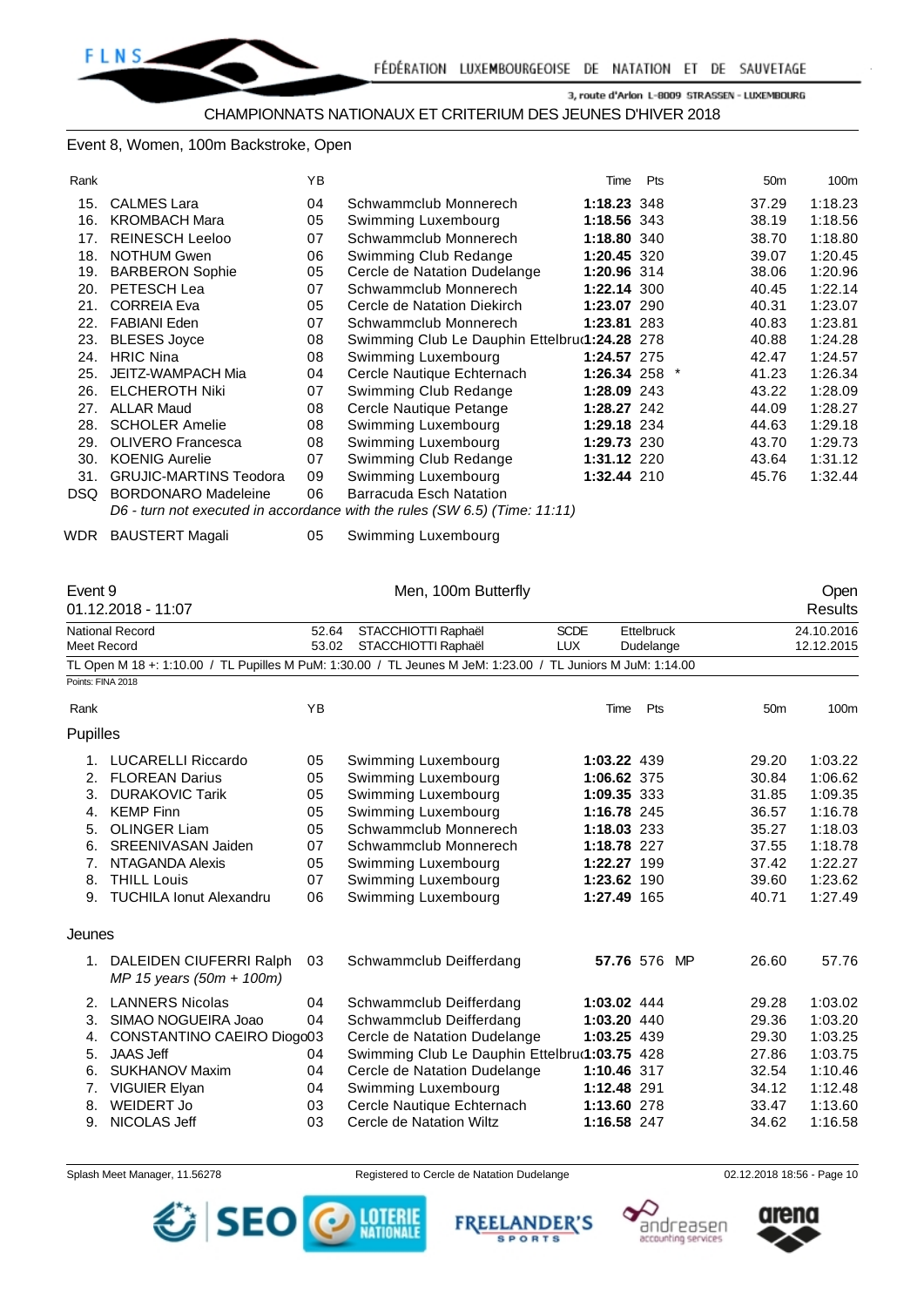## Event 9, Boys, 100m Butterfly, Jeunes

| Rank    |                                     | YB |                                               | Time            | Pts | 50 <sub>m</sub> | 100m    |
|---------|-------------------------------------|----|-----------------------------------------------|-----------------|-----|-----------------|---------|
| 10.     | <b>DENTER Arthur</b>                | 04 | Cercle Nautique Echternach                    | 1:17.19 241     |     | 34.24           | 1:17.19 |
| 11.     | MILANOVSKI Nikola                   | 04 | Swimming Luxembourg                           | 1:20.41 213     |     | 36.64           | 1:20.41 |
|         |                                     |    |                                               |                 |     |                 |         |
| Juniors |                                     |    |                                               |                 |     |                 |         |
|         | 1. LANNERS Bob                      | 02 | Schwammclub Deifferdang                       | 1:03.08 442     |     | 29.38           | 1:03.08 |
| 2.      | <b>WIRTH David</b>                  | 02 | Schwammclub Deifferdang                       | 1:05.72 391     |     | 30.29           | 1:05.72 |
|         | 3. MOREAUX Maxime                   | 02 | Swimming Club Redange                         | 1:06.80 372     |     | 30.27           | 1:06.80 |
| 4.      | <b>MICHIELS Patrick</b>             | 02 | Cercle Nautique Echternach                    | 1:13.65 278     |     | 32.69           | 1:13.65 |
|         |                                     |    |                                               |                 |     |                 |         |
| Open    |                                     |    |                                               |                 |     |                 |         |
|         | 1. HENX Julien                      | 95 | Cercle de Natation Dudelange                  | 54.41 690       |     | 25.07           | 54.41   |
| 2.      | DALEIDEN CIUFERRI Ralph             | 03 | Schwammclub Deifferdang                       | 57.76 576 MP    |     | 26.60           | 57.76   |
|         | $MP 15 \text{ years } (50m + 100m)$ |    |                                               |                 |     |                 |         |
| 3.      | <b>ROLKO Ricky</b>                  | 99 | Swimming Luxembourg                           | 1:00.42 503     |     | 28.06           | 1:00.42 |
| 4.      | <b>DUBOS Julien</b>                 | 99 | Cercle de Natation Diekirch                   | 1:01.07 487     |     | 28.44           | 1:01.07 |
| 5.      | <b>LANNERS Nicolas</b>              | 04 | Schwammclub Deifferdang                       | 1:03.02 444     |     | 29.28           | 1:03.02 |
|         | 6. LANNERS Bob                      | 02 | Schwammclub Deifferdang                       | 1:03.08 442     |     | 29.38           | 1:03.08 |
| 7.      | SIMAO NOGUEIRA Joao                 | 04 | Schwammclub Deifferdang                       | 1:03.20 440     |     | 29.36           | 1:03.20 |
| 8.      | <b>LUCARELLI Riccardo</b>           | 05 | Swimming Luxembourg                           | 1:03.22 439     |     | 29.20           | 1:03.22 |
|         | 9. CONSTANTINO CAEIRO Diogo03       |    | Cercle de Natation Dudelange                  | 1:03.25 439     |     | 29.30           | 1:03.25 |
|         | 10. CONZEMIUS Jerome                | 99 | Swimming Luxembourg                           | 1:03.53 433     |     | 28.80           | 1:03.53 |
| 11.     | <b>JAAS Jeff</b>                    | 04 | Swimming Club Le Dauphin Ettelbru(1:03.75 428 |                 |     | 27.86           | 1:03.75 |
|         | 12. WIRTH David                     | 02 | Schwammclub Deifferdang                       | 1:05.72 391     |     | 30.29           | 1:05.72 |
| 13.     | <b>FLOREAN Darius</b>               | 05 | Swimming Luxembourg                           | 1:06.62 375     |     | 30.84           | 1:06.62 |
| 14.     | <b>MOREAUX Maxime</b>               | 02 | Swimming Club Redange                         | 1:06.80 372     |     | 30.27           | 1:06.80 |
| 15.     | <b>DURAKOVIC Tarik</b>              | 05 | Swimming Luxembourg                           | 1:09.35 333     |     | 31.85           | 1:09.35 |
| 16.     | <b>DUBOS Simon</b>                  | 00 | Cercle de Natation Diekirch                   | 1:10.17 321 $*$ |     | 32.59           | 1:10.17 |
|         | 17. SUKHANOV Maxim                  | 04 | Cercle de Natation Dudelange                  | 1:10.46 317     |     | 32.54           | 1:10.46 |
|         | 18. VIGUIER Elyan                   | 04 | Swimming Luxembourg                           | 1:12.48 291     |     | 34.12           | 1:12.48 |
|         | 19. WEIDERT Jo                      | 03 | Cercle Nautique Echternach                    | 1:13.60 278     |     | 33.47           | 1:13.60 |
| 20.     | <b>MICHIELS Patrick</b>             | 02 | Cercle Nautique Echternach                    | 1:13.65 278     |     | 32.69           | 1:13.65 |
| 21.     | NICOLAS Jeff                        | 03 | Cercle de Natation Wiltz                      | 1:16.58 247     |     | 34.62           | 1:16.58 |
|         | 22. KEMP Finn                       | 05 | Swimming Luxembourg                           | 1:16.78 245     |     | 36.57           | 1:16.78 |
| 23.     | <b>DENTER Arthur</b>                | 04 | Cercle Nautique Echternach                    | 1:17.19 241     |     | 34.24           | 1:17.19 |
| 24.     | <b>OLINGER Liam</b>                 | 05 | Schwammclub Monnerech                         | 1:18.03 233     |     | 35.27           | 1:18.03 |
|         | 25. SREENIVASAN Jaiden              | 07 | Schwammclub Monnerech                         | 1:18.78 227     |     | 37.55           | 1:18.78 |
| 26.     | MILANOVSKI Nikola                   | 04 | Swimming Luxembourg                           | 1:20.41 213     |     | 36.64           | 1:20.41 |
| 27.     | NTAGANDA Alexis                     | 05 | Swimming Luxembourg                           | 1:22.27 199     |     | 37.42           | 1:22.27 |
| 28.     | <b>THILL Louis</b>                  | 07 | Swimming Luxembourg                           | 1:23.62 190     |     | 39.60           | 1:23.62 |
|         | 29. TUCHILA Ionut Alexandru         | 06 | Swimming Luxembourg                           | 1:27.49 165     |     | 40.71           | 1:27.49 |





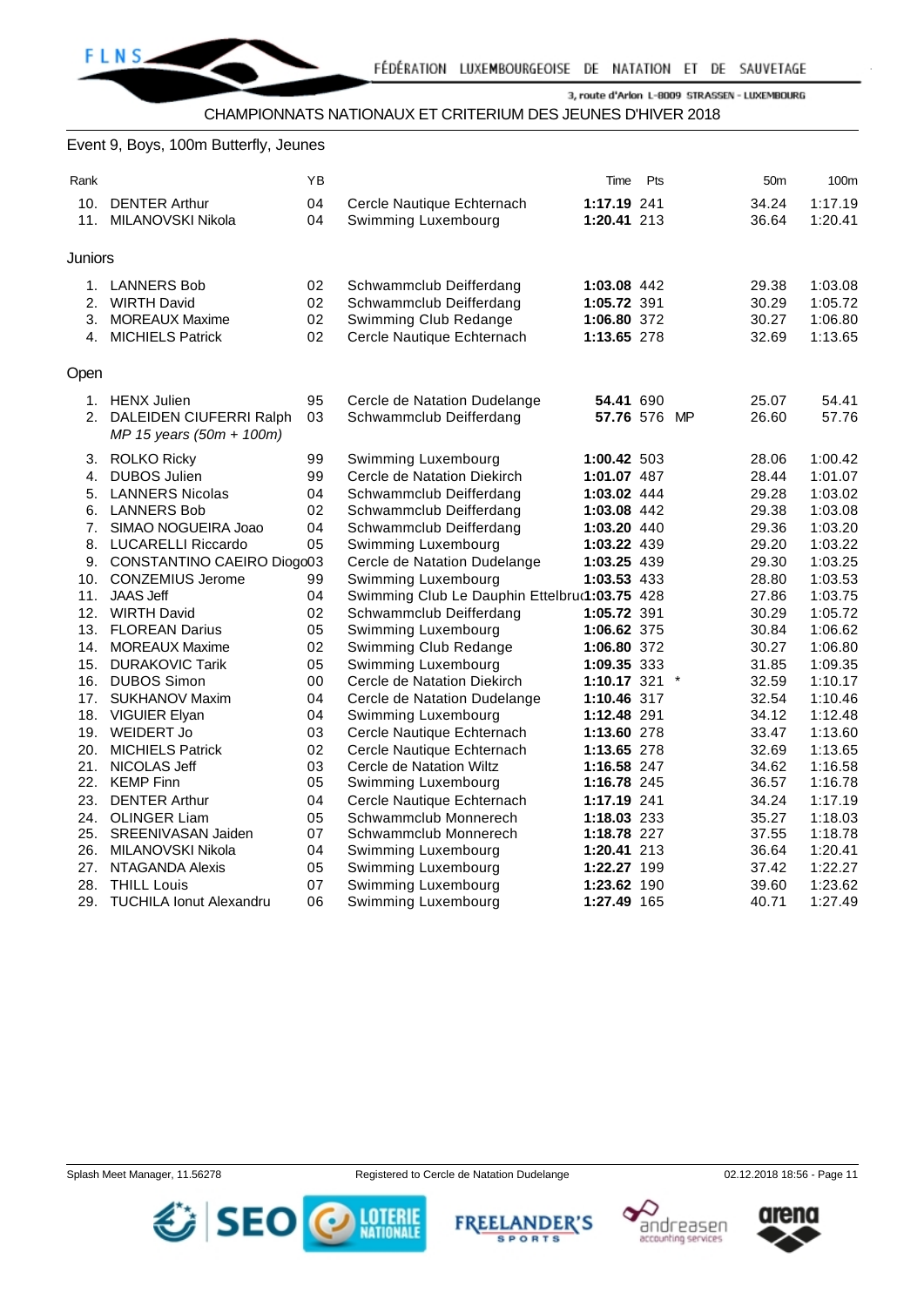

## CHAMPIONNATS NATIONAUX ET CRITERIUM DES JEUNES D'HIVER 2018

| Event 10          | 01.12.2018 - 11:16                                                                                          |                    |                                            | Women, 100m Butterfly                               |                         |                            |                              |       |         |                 | Open<br>Results          |
|-------------------|-------------------------------------------------------------------------------------------------------------|--------------------|--------------------------------------------|-----------------------------------------------------|-------------------------|----------------------------|------------------------------|-------|---------|-----------------|--------------------------|
| Meet Record       | <b>National Record</b>                                                                                      | 1:00.90<br>1:01.86 | <b>MEYNEN Julie</b><br><b>MEYNEN Julie</b> |                                                     | <b>SL</b><br><b>LUX</b> |                            | Millfield (GBR)<br>Dudelange |       |         |                 | 08.12.2013<br>12.12.2015 |
|                   | TL Open D 16 +: 1:19.00 / TL Pupilles D PuD: 1:35.00 / TL Jeunes D JeD: 1:28.00 / TL Juniors D JuD: 1:22.00 |                    |                                            |                                                     |                         |                            |                              |       |         |                 |                          |
| Points: FINA 2018 |                                                                                                             |                    |                                            |                                                     |                         |                            |                              |       |         |                 |                          |
| Rank              |                                                                                                             | YB                 |                                            |                                                     |                         | Time                       | Pts                          |       |         | 50 <sub>m</sub> | 100m                     |
| Jeunes            |                                                                                                             |                    |                                            |                                                     |                         |                            |                              |       |         |                 |                          |
|                   | 1. PETERS Lena<br>MP 13 years                                                                               | 05                 |                                            | Cercle de Natation Dudelange                        |                         | 1:04.32 612 MP             |                              |       |         | 30.56           | 1:04.32                  |
|                   | 2. CARNEIRO Sofia                                                                                           | 06                 |                                            | Swimming Luxembourg                                 |                         | 1:16.07 369                |                              |       |         | 35.18           | 1:16.07                  |
|                   | 3. SOFFIO Mara                                                                                              | 06                 |                                            | Schwammclub Monnerech                               |                         | 1:17.97 343                |                              |       |         | 35.99           | 1:17.97                  |
| Juniors           |                                                                                                             |                    |                                            |                                                     |                         |                            |                              |       |         |                 |                          |
|                   | 1. FABIANI Chanel                                                                                           | 03                 |                                            | Cercle de Natation Dudelange                        |                         | 1:12.72 423                |                              |       |         | 33.62           | 1:12.72                  |
|                   | 2. VERLAQUE Ciara                                                                                           | 04                 |                                            | Cercle de Natation Dudelange                        |                         | 1:16.02 370                |                              |       |         | 33.99           | 1:16.02                  |
| DNS               | <b>REDING Alyssa</b>                                                                                        | 04                 |                                            | Swimming Club Le Dauphin Ettelbruck                 |                         |                            |                              |       |         |                 |                          |
|                   | <b>WDR</b> DUBOS Flavie                                                                                     | 03                 | Cercle de Natation Diekirch                |                                                     |                         |                            |                              |       |         |                 |                          |
| Open              |                                                                                                             |                    |                                            |                                                     |                         |                            |                              |       |         |                 |                          |
|                   | 1. PETERS Lena<br>MP 13 years                                                                               | 05                 |                                            | Cercle de Natation Dudelange                        |                         | 1:04.32 612 MP             |                              |       |         | 30.56           | 1:04.32                  |
|                   | 2. HAMEN SAIEG Yael                                                                                         | 01                 |                                            | Swimming Luxembourg                                 |                         | 1:04.86 596                |                              |       |         | 31.02           | 1:04.86                  |
| 3.                | PEREZ GARCIA Maria                                                                                          | 02                 |                                            | Cercle de Natation Dudelange                        |                         | 1:05.50 579                |                              |       |         | 30.14           | 1:05.50                  |
|                   | 4. FABIANI Chanel                                                                                           | 03                 |                                            | Cercle de Natation Dudelange                        |                         | 1:12.72 423                |                              |       |         | 33.62           | 1:12.72                  |
|                   | 5. COIMBRA Alice                                                                                            | 02                 |                                            | Swimming Luxembourg                                 |                         | 1:13.69 406                |                              |       |         | 33.59           | 1:13.69                  |
|                   | 6. VERLAQUE Ciara<br>7. CARNEIRO Sofia                                                                      | 04<br>06           |                                            | Cercle de Natation Dudelange<br>Swimming Luxembourg |                         | 1:16.02 370<br>1:16.07 369 |                              |       |         | 33.99<br>35.18  | 1:16.02<br>1:16.07       |
| 8.                | <b>SOFFIO Mara</b>                                                                                          | 06                 |                                            | Schwammclub Monnerech                               |                         | 1:17.97 343                |                              |       |         | 35.99           | 1:17.97                  |
| <b>DNS</b>        | <b>REDING Alyssa</b>                                                                                        | 04                 |                                            | Swimming Club Le Dauphin Ettelbruck                 |                         |                            |                              |       |         |                 |                          |
| WDR               | <b>DUBOS Flavie</b>                                                                                         | 03                 |                                            | Cercle de Natation Diekirch                         |                         |                            |                              |       |         |                 |                          |
|                   |                                                                                                             |                    |                                            |                                                     |                         |                            |                              |       |         |                 |                          |
| Event 11          | 01.12.2018 - 11:40                                                                                          |                    |                                            | Men, 400m Freestyle                                 |                         |                            |                              |       |         |                 | Open<br>Results          |
|                   | National Record                                                                                             | 3:46.42            |                                            | STACCHIOTTI Raphaël                                 | <b>SCDE</b>             |                            | Oberkorn                     |       |         |                 | 02.12.2017               |
| Meet Record       |                                                                                                             | 3:46.42            |                                            | STACCHIOTTI Raphaël                                 | <b>LUX</b>              |                            | Oberkorn                     |       |         |                 | 02.12.2017               |
|                   | TL Open M 18 +: 4:50.00 / TL Pupilles M PuM: 6:00.00 / TL Jeunes M JeM: 5:30.00 / TL Juniors M JuM: 5:10.00 |                    |                                            |                                                     |                         |                            |                              |       |         |                 |                          |
| Points: FINA 2018 |                                                                                                             |                    |                                            |                                                     |                         |                            |                              |       |         |                 |                          |
| Rank              |                                                                                                             |                    | YB                                         |                                                     |                         |                            |                              |       | Time    | Pts             |                          |
| Pupilles          |                                                                                                             |                    |                                            |                                                     |                         |                            |                              |       |         |                 |                          |
| 1.                | <b>WEYRICH Mike</b>                                                                                         |                    | 05                                         | Swimming Club Le Dauphin Ettelbruck                 |                         |                            |                              |       | 4:41.79 | 427             |                          |
|                   | 50m:<br>30.95<br>30.95                                                                                      | 150m:              | 1:41.93                                    | 250m:<br>35.78                                      | 2:53.81                 | 35.90                      |                              | 350m: | 4:06.49 | 35.95           |                          |
|                   | 1:06.15<br>100m:<br>35.20                                                                                   | 200m:              | 2:17.91                                    | 35.98<br>300m:                                      | 3:30.54                 | 36.73                      |                              | 400m: | 4:41.79 | 35.30           |                          |
| 2.                | <b>CARNEIRO Nuno</b>                                                                                        |                    | 05                                         | Swimming Luxembourg                                 |                         |                            |                              |       | 4:51.92 | 384             |                          |
|                   | 30.88<br>50m:<br>30.88                                                                                      | 150m:              | 1:44.13                                    | 37.75<br>250m:                                      | 2:59.99                 | 37.83                      |                              | 350m: | 4:16.24 | 38.13           |                          |
|                   | 100m:<br>1:06.38<br>35.50                                                                                   | 200m:              | 2:22.16                                    | 38.03<br>300m:                                      | 3:38.11                 | 38.12                      |                              | 400m: | 4:51.92 | 35.68           |                          |
| 3.                | <b>PEUSCH Kevin</b>                                                                                         |                    | 06                                         | Swimming Luxembourg                                 |                         |                            |                              |       | 4:57.52 | 363             |                          |
|                   | 50m:<br>33.47<br>33.47                                                                                      | 150m:              | 1:50.57                                    | 38.51<br>250m:                                      | 3:06.53                 | 37.72                      |                              | 350m: | 4:21.92 | 37.24           |                          |
|                   | 100m:<br>1:12.06<br>38.59                                                                                   | 200m:              | 2:28.81                                    | 38.24<br>300m:                                      | 3:44.68                 | 38.15                      |                              | 400m: | 4:57.52 | 35.60           |                          |

Splash Meet Manager, 11.56278 **Registered to Cercle de Natation Dudelange** 02.12.2018 18:56 - Page 12



**FREELANDER'S** 

**SPORTS** 



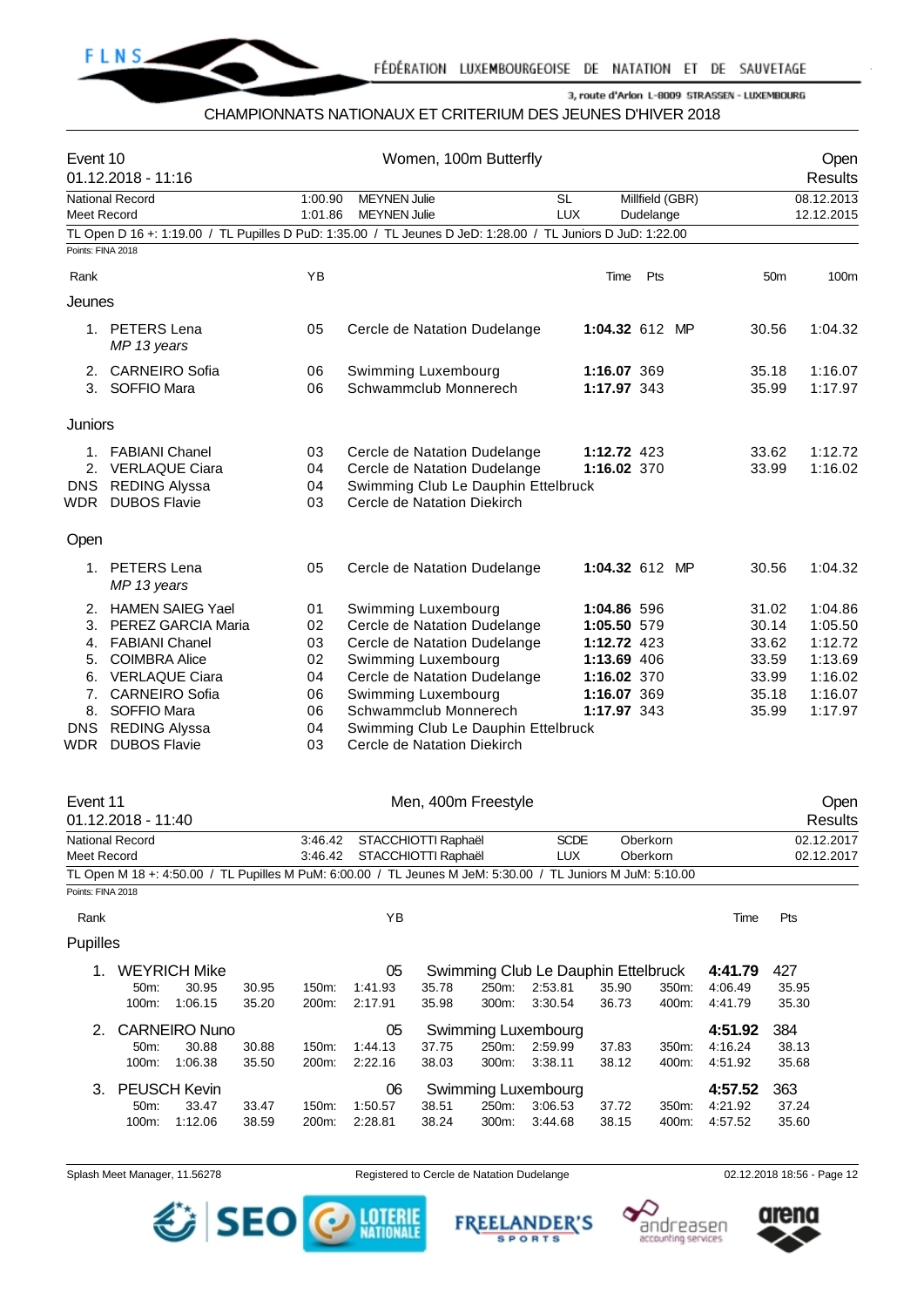

## Event 11, Boys, 400m Freestyle, Pupilles

| Rank           |                                     |                                           |                |                | YB                       |                |                |                                                           |                |                | Time                          | Pts                   |
|----------------|-------------------------------------|-------------------------------------------|----------------|----------------|--------------------------|----------------|----------------|-----------------------------------------------------------|----------------|----------------|-------------------------------|-----------------------|
| 4.             | <b>MOOG Mathis</b><br>50m:<br>100m: | 33.32<br>1:10.84                          | 33.32<br>37.52 | 150m:<br>200m: | 06<br>1:48.86<br>2:27.69 | 38.02<br>38.83 | 250m:<br>300m: | Swimming Luxembourg<br>3:06.03<br>3:44.60                 | 38.34<br>38.57 | 350m:<br>400m: | 5:00.46<br>4:23.49<br>5:00.46 | 352<br>38.89<br>36.97 |
|                | 50m:<br>100m:                       | 5. NTAGANDA Alexis<br>33.23<br>1:12.19    | 33.23<br>38.96 | 150m:<br>200m: | 05<br>1:51.86<br>2:31.55 | 39.67<br>39.69 | 250m:<br>300m: | Swimming Luxembourg<br>3:08.50<br>3:47.93                 | 36.95<br>39.43 | 350m:<br>400m: | 5:02.89<br>4:26.88<br>5:02.89 | 344<br>38.95<br>36.01 |
|                | 6. WESTER Ben<br>50m:<br>100m:      | 34.87<br>1:13.38                          | 34.87<br>38.51 | 150m:<br>200m: | 06<br>1:52.28<br>2:31.50 | 38.90<br>39.22 | 250m:<br>300m: | Cercle de Natation Dudelange<br>3:10.41<br>3:50.26        | 38.91<br>39.85 | 350m:<br>400m: | 5:03.66<br>4:28.07<br>5:03.66 | 341<br>37.81<br>35.59 |
|                | 7. KIRCH Paul<br>50m:<br>100m:      | 34.15<br>1:12.26                          | 34.15<br>38.11 | 150m:<br>200m: | 05<br>1:50.57<br>2:29.39 | 38.31<br>38.82 | 250m:<br>300m: | Cercle de Natation Dudelange<br>3:08.43<br>3:47.77        | 39.04<br>39.34 | 350m:<br>400m: | 5:04.84<br>4:26.92<br>5:04.84 | 337<br>39.15<br>37.92 |
| 8.             | 50m:<br>100m:                       | <b>ESCHETTE Louis</b><br>36.42<br>1:17.02 | 36.42<br>40.60 | 150m:<br>200m: | 07<br>1:58.80<br>2:40.66 | 41.78<br>41.86 | 250m:<br>300m: | Cercle de Natation Wiltz<br>3:22.81<br>4:04.99            | 42.15<br>42.18 | 350m:<br>400m: | 5:27.25<br>4:47.62<br>5:27.25 | 272<br>42.63<br>39.63 |
|                | DNS RIKKERT Thijmen<br>06           |                                           |                |                |                          |                |                | Swimming Luxembourg                                       |                |                |                               |                       |
| Jeunes         |                                     |                                           |                |                |                          |                |                |                                                           |                |                |                               |                       |
|                | 50m:<br>100m:                       | 1. MORARU Matteo<br>29.34<br>1:02.59      | 29.34<br>33.25 | 150m:<br>200m: | 04<br>1:36.44<br>2:11.05 | 33.85<br>34.61 | 250m:<br>300m: | Swimming Luxembourg<br>2:44.33<br>3:18.52                 | 33.28<br>34.19 | 350m:<br>400m: | 4:23.54<br>3:51.63<br>4:23.54 | 522<br>33.11<br>31.91 |
|                | 2. LUKA Mory<br>50m:<br>100m:       | 30.10<br>1:03.36                          | 30.10<br>33.26 | 150m:<br>200m: | 04<br>1:37.72<br>2:12.33 | 34.36<br>34.61 | 250m:<br>300m: | Swimming Luxembourg<br>2:47.37<br>3:23.03                 | 35.04<br>35.66 | 350m:<br>400m: | 4:34.07<br>3:58.58<br>4:34.07 | 464<br>35.55<br>35.49 |
| <b>Juniors</b> |                                     |                                           |                |                |                          |                |                |                                                           |                |                |                               |                       |
| 1.             | 50m:<br>100m:                       | <b>SCHMITZ Jacques</b><br>27.79<br>58.08  | 27.79<br>30.29 | 150m:<br>200m: | 02<br>1:28.29<br>1:58.32 | 30.21<br>30.03 | 250m:<br>300m: | Swimming Club Redange<br>2:28.12<br>2:58.24               | 29.80<br>30.12 | 350m:<br>400m: | 3:58.92<br>3:28.44<br>3:58.92 | 701<br>30.20<br>30.48 |
| 2.             | 50m:<br>100m:                       | <b>BECKERS Felix</b><br>28.86<br>1:00.63  | 28.86<br>31.77 | 150m:<br>200m: | 01<br>1:32.55<br>2:04.88 | 31.92<br>32.33 | 250m:<br>300m: | Swimming Club Le Dauphin Ettelbruck<br>2:36.30<br>3:08.17 | 31.42<br>31.87 | 350m:<br>400m: | 4:08.76<br>3:39.73<br>4:08.76 | 621<br>31.56<br>29.03 |
|                | 50m:<br>100m:                       | 3. LESAGE Christophe<br>30.08<br>1:03.42  | 30.08<br>33.34 | 150m:<br>200m: | 02<br>1:37.76<br>2:12.09 | 34.34<br>34.33 | 250m:<br>300m: | Swimming Luxembourg<br>2:46.29<br>3:20.45                 | 34.20<br>34.16 | 350m:<br>400m: | 4:26.34<br>3:54.26<br>4:26.34 | 506<br>33.81<br>32.08 |

| 4. PUETZ Yann |                     |       |                                   |  | 02 Swimming Luxembourg |       | 5:03.61 341   |         |
|---------------|---------------------|-------|-----------------------------------|--|------------------------|-------|---------------|---------|
| 50m:          | 31.81               | 31.81 | 150m: 1:46.85 38.49 250m: 3:06.19 |  |                        | 39.93 | 350m: 4:24.89 | - 39.07 |
|               | 100m: 1:08.36 36.55 |       | 200m: 2:26.26 39.41               |  | 300m: 3:45.82          | 39.63 | 400m: 5:03.61 | 38.72   |

#### Open

| 1. BRANDENBURGER Pit |       |       |       |         | 95 Schwammclub Deifferdang |       |                          |       |       | 3:52.28       | 762   |
|----------------------|-------|-------|-------|---------|----------------------------|-------|--------------------------|-------|-------|---------------|-------|
| $50m$ :              | 27.62 | 27.62 | 150m: | 1:27.04 | 29.80                      | 250m: | 2:26.22                  | 29.21 |       | 350m: 3:24.40 | 28.75 |
| 100m:                | 57.24 | 29.62 | 200m: | 1:57.01 | 29.97                      |       | 300m: 2:55.65            | 29.43 |       | 400m: 3:52.28 | 27.88 |
|                      |       |       |       |         |                            |       |                          |       |       |               |       |
| 2. SCHMITZ Jacques   |       |       |       |         |                            |       | 02 Swimming Club Redange |       |       | 3:58.92 701   |       |
| $50m$ :              | 27.79 | 27.79 | 150m: | 1:28.29 | 30.21                      | 250m: | 2:28.12                  | 29.80 | 350m: | 3:28.44       | 30.20 |

Splash Meet Manager, 11.56278 Registered to Cercle de Natation Dudelange **12.12.2018 18:56 - Page 13** CO2.12.2018 18:56 - Page 13







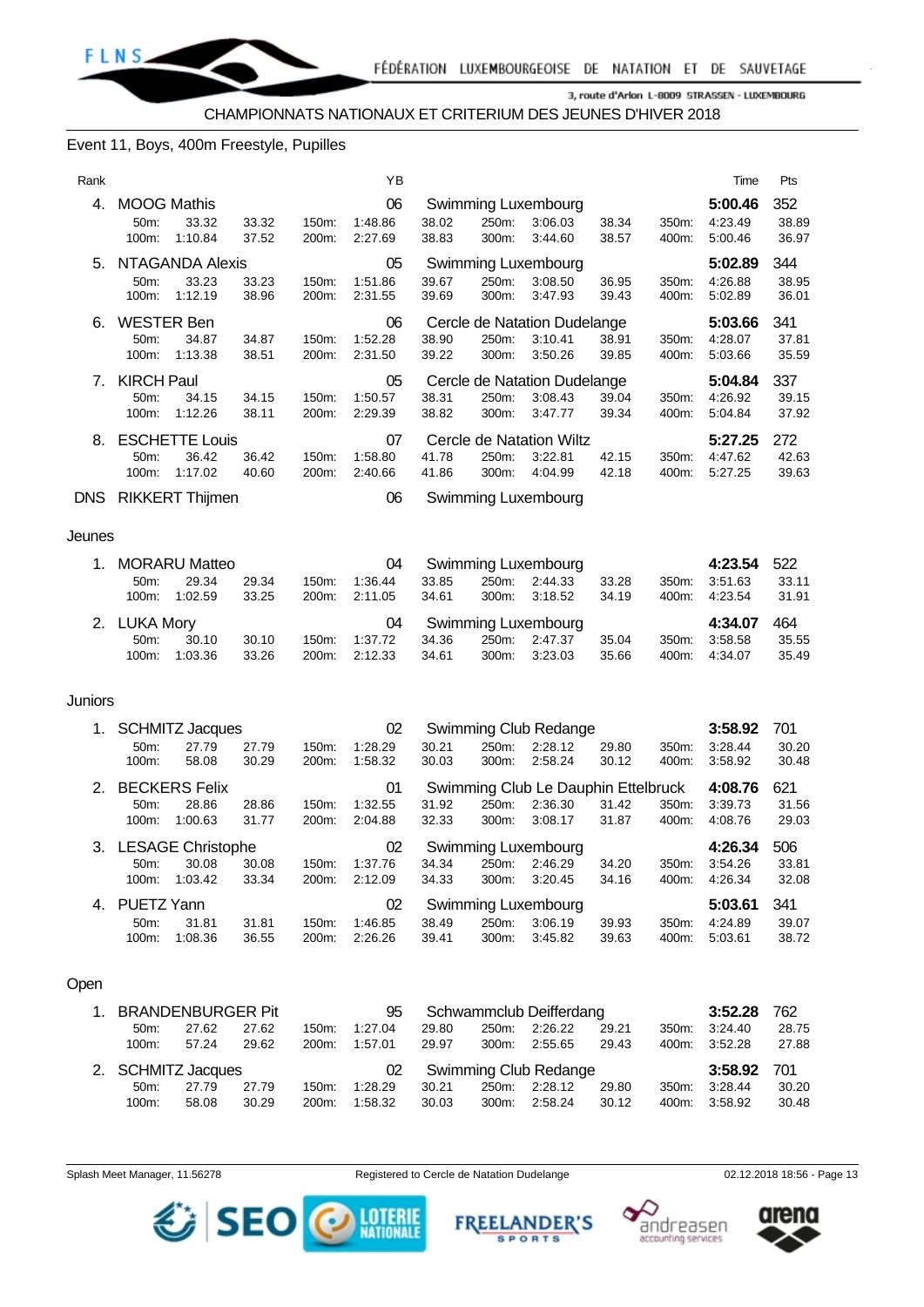

## Event 11, Men, 400m Freestyle, Open

| Rank |                                                             |                |                | ΥB                                 |                |                |                                                           |                |                | Time                                      | Pts                   |
|------|-------------------------------------------------------------|----------------|----------------|------------------------------------|----------------|----------------|-----------------------------------------------------------|----------------|----------------|-------------------------------------------|-----------------------|
|      | 3. VANDERSCHRICK Stephan<br>28.53<br>50m:<br>100m:<br>58.92 | 28.53<br>30.39 | 150m:<br>200m: | $00\,$<br>1:29.77<br>2:01.41       | 30.85<br>31.64 | 250m:<br>300m: | Swimming Luxembourg<br>2:33.23<br>3:05.49                 | 31.82<br>32.26 | 350m:<br>400m: | 4:08.43<br>3:36.97<br>4:08.43             | 623<br>31.48<br>31.46 |
|      | 4. BECKERS Felix<br>28.86<br>50m:<br>1:00.63<br>100m:       | 28.86<br>31.77 | 150m:<br>200m: | 01<br>1:32.55<br>2:04.88           | 31.92<br>32.33 | 250m:<br>300m: | Swimming Club Le Dauphin Ettelbruck<br>2:36.30<br>3:08.17 | 31.42<br>31.87 | 350m:<br>400m: | 4:08.76<br>3:39.73<br>4:08.76             | 621<br>31.56<br>29.03 |
|      | 5. GRAF Alex<br>28.39<br>50m:<br>100m:<br>1:00.00           | 28.39<br>31.61 | 150m:<br>200m: | 99<br>1:32.67<br>2:05.77           | 32.67<br>33.10 | 250m:<br>300m: | Schwammclub Deifferdang<br>2:38.48<br>3:11.93             | 32.71<br>33.45 | 350m:<br>400m: | 4:18.89<br>3:45.67<br>4:18.89             | 551<br>33.74<br>33.22 |
| 6.   | <b>MORARU Matteo</b><br>29.34<br>50m:<br>100m: 1:02.59      | 29.34<br>33.25 | 150m:<br>200m: | 04<br>1:36.44<br>2:11.05           | 33.85<br>34.61 | 250m:<br>300m: | Swimming Luxembourg<br>2:44.33<br>3:18.52                 | 33.28<br>34.19 | 350m:<br>400m: | 4:23.54<br>3:51.63<br>4:23.54             | 522<br>33.11<br>31.91 |
|      | 7. LESAGE Christophe<br>50m:<br>30.08<br>100m:<br>1:03.42   | 30.08<br>33.34 | 150m:<br>200m: | 02<br>1:37.76<br>2:12.09           | 34.34<br>34.33 | 250m:<br>300m: | Swimming Luxembourg<br>2:46.29<br>3:20.45                 | 34.20<br>34.16 | 350m:<br>400m: | 4:26.34<br>3:54.26<br>4:26.34             | 506<br>33.81<br>32.08 |
|      | 8. LUKA Mory<br>30.10<br>50m:<br>1:03.36<br>100m:           | 30.10<br>33.26 | 150m:<br>200m: | 04<br>1:37.72<br>2:12.33           | 34.36<br>34.61 | 250m:<br>300m: | <b>Swimming Luxembourg</b><br>2:47.37<br>3:23.03          | 35.04<br>35.66 | 350m:<br>400m: | 4:34.07<br>3:58.58<br>4:34.07             | 464<br>35.55<br>35.49 |
|      | 9. WEYRICH Mike<br>50m:<br>30.95<br>1:06.15<br>100m:        | 30.95<br>35.20 | 150m:<br>200m: | 05<br>1:41.93<br>2:17.91           | 35.78<br>35.98 | 250m:<br>300m: | Swimming Club Le Dauphin Ettelbruck<br>2:53.81<br>3:30.54 | 35.90<br>36.73 | 350m:<br>400m: | 4:41.79<br>4:06.49<br>4:41.79             | 427<br>35.95<br>35.30 |
| 10.  | <b>CARNEIRO Nuno</b><br>50m:<br>30.88<br>100m:<br>1:06.38   | 30.88<br>35.50 | 150m:<br>200m: | 05<br>1:44.13<br>2:22.16           | 37.75<br>38.03 | 250m:<br>300m: | Swimming Luxembourg<br>2:59.99<br>3:38.11                 | 37.83<br>38.12 | 350m:<br>400m: | 4:51.92<br>4:16.24<br>4:51.92             | 384<br>38.13<br>35.68 |
|      | 11. PEUSCH Kevin<br>33.47<br>50m:<br>100m:<br>1:12.06       | 33.47<br>38.59 | 150m:<br>200m: | 06<br>1:50.57<br>2:28.81           | 38.51<br>38.24 | 250m:<br>300m: | <b>Swimming Luxembourg</b><br>3:06.53<br>3:44.68          | 37.72<br>38.15 | 350m:<br>400m: | 4:57.52<br>4:21.92<br>4:57.52             | 363<br>37.24<br>35.60 |
| 12.  | <b>MOOG Mathis</b><br>33.32<br>50m:<br>100m: 1:10.84        | 33.32<br>37.52 | 150m:<br>200m: | 06<br>1:48.86<br>2:27.69           | 38.02<br>38.83 | 250m:<br>300m: | Swimming Luxembourg<br>3:06.03<br>3:44.60                 | 38.34<br>38.57 | 350m:<br>400m: | 5:00.46<br>4:23.49<br>5:00.46             | 352<br>38.89<br>36.97 |
| 13.  | NTAGANDA Alexis<br>33.23<br>50m:<br>1:12.19<br>100m:        | 33.23<br>38.96 | 150m:<br>200m: | 05<br>1:51.86<br>2:31.55           | 39.67<br>39.69 | 250m:<br>300m: | Swimming Luxembourg<br>3:08.50<br>3:47.93                 | 36.95<br>39.43 | 350m:<br>400m: | 5:02.89<br>4:26.88<br>5:02.89             | 344<br>38.95<br>36.01 |
|      | 14. PUETZ Yann<br>50m: 31.81<br>100m: 1:08.36               | 31.81<br>36.55 | 200m:          | $02\,$<br>150m: 1:46.85<br>2:26.26 | 39.41          | 300m:          | Swimming Luxembourg<br>38.49 250m: 3:06.19<br>3:45.82     | 39.93<br>39.63 |                | 5:03.61<br>350m: 4:24.89<br>400m: 5:03.61 | 341<br>39.07<br>38.72 |
|      | 15. WESTER Ben<br>50m:<br>34.87<br>100m: 1:13.38            | 34.87<br>38.51 | 150m:<br>200m: | 06<br>1:52.28<br>2:31.50           | 38.90<br>39.22 | 250m:<br>300m: | Cercle de Natation Dudelange<br>3:10.41<br>3:50.26        | 38.91<br>39.85 | 400m:          | 5:03.66<br>350m: 4:28.07<br>5:03.66       | 341<br>37.81<br>35.59 |
|      | 16. KIRCH Paul<br>50m:<br>34.15<br>1:12.26<br>100m:         | 34.15<br>38.11 | 150m:<br>200m: | 05<br>1:50.57<br>2:29.39           | 38.31<br>38.82 | 250m:<br>300m: | Cercle de Natation Dudelange<br>3:08.43<br>3:47.77        | 39.04<br>39.34 | 350m:<br>400m: | 5:04.84<br>4:26.92<br>5:04.84             | 337<br>39.15<br>37.92 |
|      | 17. ESCHETTE Louis<br>36.42<br>50m:<br>1:17.02<br>100m:     | 36.42<br>40.60 | 150m:<br>200m: | 07<br>1:58.80<br>2:40.66           | 41.78<br>41.86 | 250m:<br>300m: | Cercle de Natation Wiltz<br>3:22.81<br>4:04.99            | 42.15<br>42.18 | 350m:<br>400m: | 5:27.25<br>4:47.62<br>5:27.25             | 272<br>42.63<br>39.63 |
|      |                                                             |                |                |                                    |                |                |                                                           |                |                |                                           |                       |

DNS RIKKERT Thijmen 06 Swimming Luxembourg



accounting services



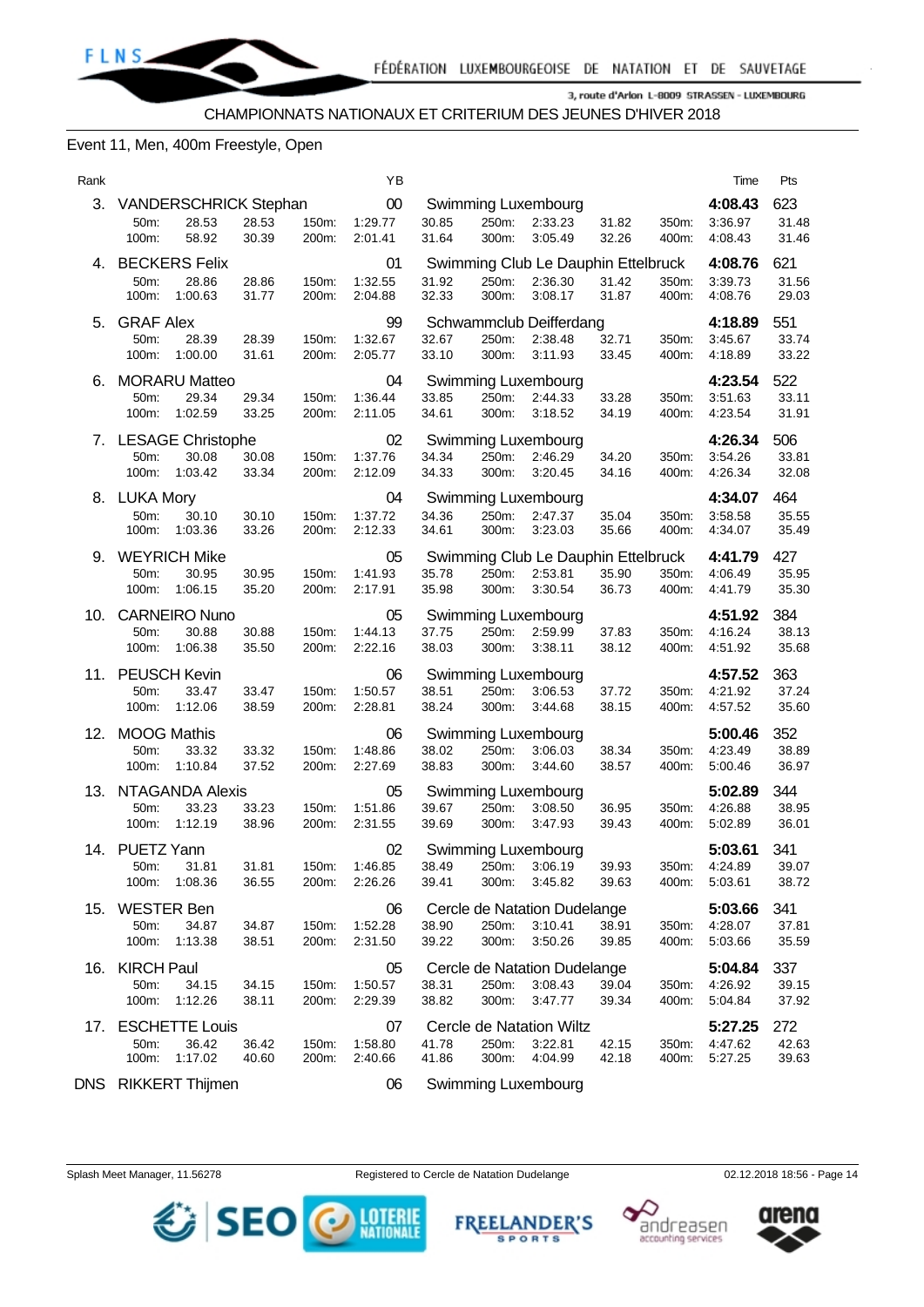

## CHAMPIONNATS NATIONAUX ET CRITERIUM DES JEUNES D'HIVER 2018

| Event 12<br>01.12.2018 - 11:57        |                                 |                                           |                | Women, 400m Freestyle |                                                  |                |                |                                                                                                             |                |                         |                               | Open<br>Results          |  |
|---------------------------------------|---------------------------------|-------------------------------------------|----------------|-----------------------|--------------------------------------------------|----------------|----------------|-------------------------------------------------------------------------------------------------------------|----------------|-------------------------|-------------------------------|--------------------------|--|
| <b>National Record</b><br>Meet Record |                                 |                                           |                | 4:11.96<br>4:15.99    | <b>OLIVIER Monique</b><br><b>OLIVIER Monique</b> |                |                | <b>SL</b><br><b>LUX</b>                                                                                     |                | Doha (QAT)<br>Dudelange |                               | 05.12.2014<br>12.12.2015 |  |
| Points: FINA 2018                     |                                 |                                           |                |                       |                                                  |                |                | TL Open D 16 +: 5:20.00 / TL Pupilles D PuD: 6:15.00 / TL Jeunes D JeD: 5:55.00 / TL Juniors D JuD: 5:35.00 |                |                         |                               |                          |  |
| Rank                                  |                                 |                                           |                |                       | YB                                               |                |                |                                                                                                             |                |                         |                               | Pts                      |  |
|                                       |                                 |                                           |                |                       |                                                  |                |                |                                                                                                             |                |                         | Time                          |                          |  |
| Pupilles                              |                                 |                                           |                |                       |                                                  |                |                |                                                                                                             |                |                         |                               |                          |  |
|                                       | 1. HAN Mengjia<br>50m:<br>100m: | 32.12<br>1:08.31                          | 32.12<br>36.19 | 150m:<br>200m:        | 07<br>1:44.94<br>2:22.55                         | 36.63<br>37.61 | 250m:<br>300m: | <b>Swimming Luxembourg</b><br>2:59.95<br>3:37.68                                                            | 37.40<br>37.73 | 350m:<br>400m:          | 4:53.01<br>4:15.63<br>4:53.01 | 512<br>37.95<br>37.38    |  |
| 2.                                    |                                 | PHILIPPART Lina                           |                |                       | 07                                               |                |                | Schwammclub Monnerech                                                                                       |                |                         | 5:23.43                       | 381                      |  |
|                                       | 50m:<br>100m:                   | 35.78<br>1:15.79                          | 35.78<br>40.01 | 150m:<br>200m:        | 1:57.56<br>2:39.19                               | 41.77<br>41.63 | 250m:<br>300m: | 3:21.15<br>4:02.76                                                                                          | 41.96<br>41.61 | 350m:<br>400m:          | 4:43.70<br>5:23.43            | 40.94<br>39.73           |  |
|                                       |                                 | 3. LINDMARK MELO Maia                     |                |                       | 07                                               |                |                | Cercle de Natation Dudelange                                                                                |                |                         | 5:27.72                       | 366                      |  |
|                                       | 50m:<br>100m:                   | 36.70<br>1:18.39                          | 36.70<br>41.69 | 150m:<br>200m:        | 2:00.05<br>2:42.61                               | 41.66<br>42.56 | 250m:<br>300m: | 3:24.81<br>4:06.39                                                                                          | 42.20<br>41.58 | 350m:<br>400m:          | 4:46.74<br>5:27.72            | 40.35<br>40.98           |  |
| 4.                                    |                                 | <b>KROMBACH Linda</b>                     |                |                       | 07                                               |                |                | <b>Swimming Luxembourg</b>                                                                                  |                |                         | 5:39.76                       | 328                      |  |
|                                       | 50m:<br>100m:                   | 36.15<br>1:18.08                          | 36.15<br>41.93 | 150m:<br>200m:        | 2:02.05<br>2:45.58                               | 43.97<br>43.53 | 250m:<br>300m: | 3:29.72<br>4:14.17                                                                                          | 44.14<br>44.45 | 350m:<br>400m:          | 4:57.50<br>5:39.76            | 43.33<br>42.26           |  |
| 5.                                    |                                 | NTAGANDA Sophie                           |                |                       | 07                                               |                |                | <b>Swimming Luxembourg</b>                                                                                  |                |                         | 5:44.40                       | 315                      |  |
|                                       | 50m:<br>100m:                   | 38.96<br>1:23.45                          | 38.96<br>44.49 | 150m:<br>200m:        | 2:07.12<br>2:51.84                               | 43.67<br>44.72 | 250m:<br>300m: | 3:35.63<br>4:20.03                                                                                          | 43.79<br>44.40 | 350m:<br>400m:          | 5:03.82<br>5:44.40            | 43.79<br>40.58           |  |
| 6.                                    |                                 | <b>SCHOLER Amelie</b>                     |                |                       | 08                                               |                |                | Swimming Luxembourg                                                                                         |                |                         | 5:44.82                       | 314                      |  |
|                                       | 50m:<br>100m:                   | 41.13<br>1:25.15                          | 41.13<br>44.02 | 150m:<br>200m:        | 2:10.17<br>2:54.59                               | 45.02<br>44.42 | 250m:<br>300m: | 3:38.81<br>4:21.45                                                                                          | 44.22<br>42.64 | 350m:<br>400m:          | 5:05.05<br>5:44.82            | 43.60<br>39.77           |  |
| 7.                                    | 50m:<br>100m:                   | <b>KOENIG Aurelie</b><br>41.12<br>1:26.66 | 41.12<br>45.54 | 150m:<br>200m:        | 07<br>2:12.20<br>2:56.58                         | 45.54<br>44.38 | 250m:<br>300m: | Swimming Club Redange<br>3.41.47<br>4:25.83                                                                 | 44.89<br>44.36 | 350m:<br>400m:          | 5:49.94<br>5:08.83<br>5.49.94 | 300<br>43.00<br>41.11    |  |
| 8.                                    | <b>HRIC Nina</b>                |                                           |                |                       | 08                                               |                |                | Swimming Luxembourg                                                                                         |                |                         | 5:50.08                       | 300                      |  |
|                                       | 50m:<br>100m:                   | 41.58<br>1:26.64                          | 41.58<br>45.06 | 150m:<br>200m:        | 2:11.96<br>2:57.16                               | 45.32<br>45.20 | 250m:<br>300m: | 3:42.19<br>4:26.26                                                                                          | 45.03<br>44.07 | 350m:<br>400m:          | 5:10.48<br>5:50.08            | 44.22<br>39.60           |  |
| 9.                                    |                                 | <b>ELCHEROTH Niki</b>                     |                |                       | 07                                               |                |                | Swimming Club Redange                                                                                       |                |                         | 5:52.46                       | 294                      |  |
|                                       | 50m:<br>100m:                   | 39.42<br>1:23.69                          | 39.42<br>44.27 | 150m:<br>200m:        | 2:08.95<br>2:54.30                               | 45.26<br>45.35 | 250m:<br>300m: | 3.40.11<br>4:25.54                                                                                          | 45.81<br>45.43 | 350m:<br>400m:          | 5:10.26<br>5:52.46            | 44.72<br>42.20           |  |
| Jeunes                                |                                 |                                           |                |                       |                                                  |                |                |                                                                                                             |                |                         |                               |                          |  |
| 1.                                    | <b>JOMINET Lou</b>              |                                           |                |                       | 05                                               |                |                | Swimming Luxembourg                                                                                         |                |                         | 4:27.46                       | 674 MP                   |  |

|    | <b>JUIVIIINET LUU</b><br>MP 13 years |                      |       |                    | w       |       |       | <b>OWINDING LUXERIDOUIG</b> |       |                    | 4.ZL.40 | 074<br>- IVII |
|----|--------------------------------------|----------------------|-------|--------------------|---------|-------|-------|-----------------------------|-------|--------------------|---------|---------------|
|    | 50 <sub>m</sub> :                    | 30.15                | 30.15 | $150m$ :           | 1:37.06 | 33.69 | 250m: | 2:45.82                     | 34.39 | 350 <sub>m</sub> : | 3:54.52 | 34.22         |
|    | $100m$ :                             | 1:03.37              | 33.22 | 200m:              | 2:11.43 | 34.37 | 300m. | 3:20.30                     | 34.48 | 400m:              | 4:27.46 | 32.94         |
| 2. | <b>HRIC Laura</b>                    |                      |       |                    | 05      |       |       | Swimming Luxembourg         |       |                    | 4:44.48 | 560           |
|    | 50 <sub>m</sub> :                    | 32.47                | 32.47 | $150m$ :           | 1:43.74 | 36.25 | 250m: | 2:56.69                     | 36.58 | 350m:              | 4:09.73 | 36.54         |
|    | 100m:                                | 1:07.49              | 35.02 | 200 <sub>m</sub> : | 2:20.11 | 36.37 | 300m: | 3:33.19                     | 36.50 | 400m:              | 4:44.48 | 34.75         |
| 3. |                                      | <b>KROMBACH Mara</b> |       |                    | 05      |       |       | Swimming Luxembourg         |       |                    | 5:01.39 | 471           |
|    | 50m                                  | 33.84                | 33.84 | 150m:              | 1:49.68 | 38.22 | 250m: | 3:08.29                     | 39.29 | 350m:              | 4:25.41 | 38.16         |
|    | 100m:                                | 1:11.46              | 37.62 | 200 <sub>m</sub> : | 2:29.00 | 39.32 | 300m: | 3:47.25                     | 38.96 | 400m:              | 5:01.39 | 35.98         |
| 4. | HARIZIA Celia                        |                      |       |                    | 05      |       |       | Schwammclub Monnerech       |       |                    | 5:02.85 | 464           |
|    | 50m                                  | 33.33                | 33.33 | $150m$ :           | 1:48.96 | 38.14 | 250m: | 3:06.76                     | 39.04 | 350m:              | 4:25.74 | 39.66         |
|    | 100m:                                | 1:10.82              | 37.49 | 200m:              | 2:27.72 | 38.76 | 300m: | 3:46.08                     | 39.32 | 400m:              | 5:02.85 | 37.11         |

Splash Meet Manager, 11.56278 **Registered to Cercle de Natation Dudelange** 02.12.2018 18:56 - Page 15





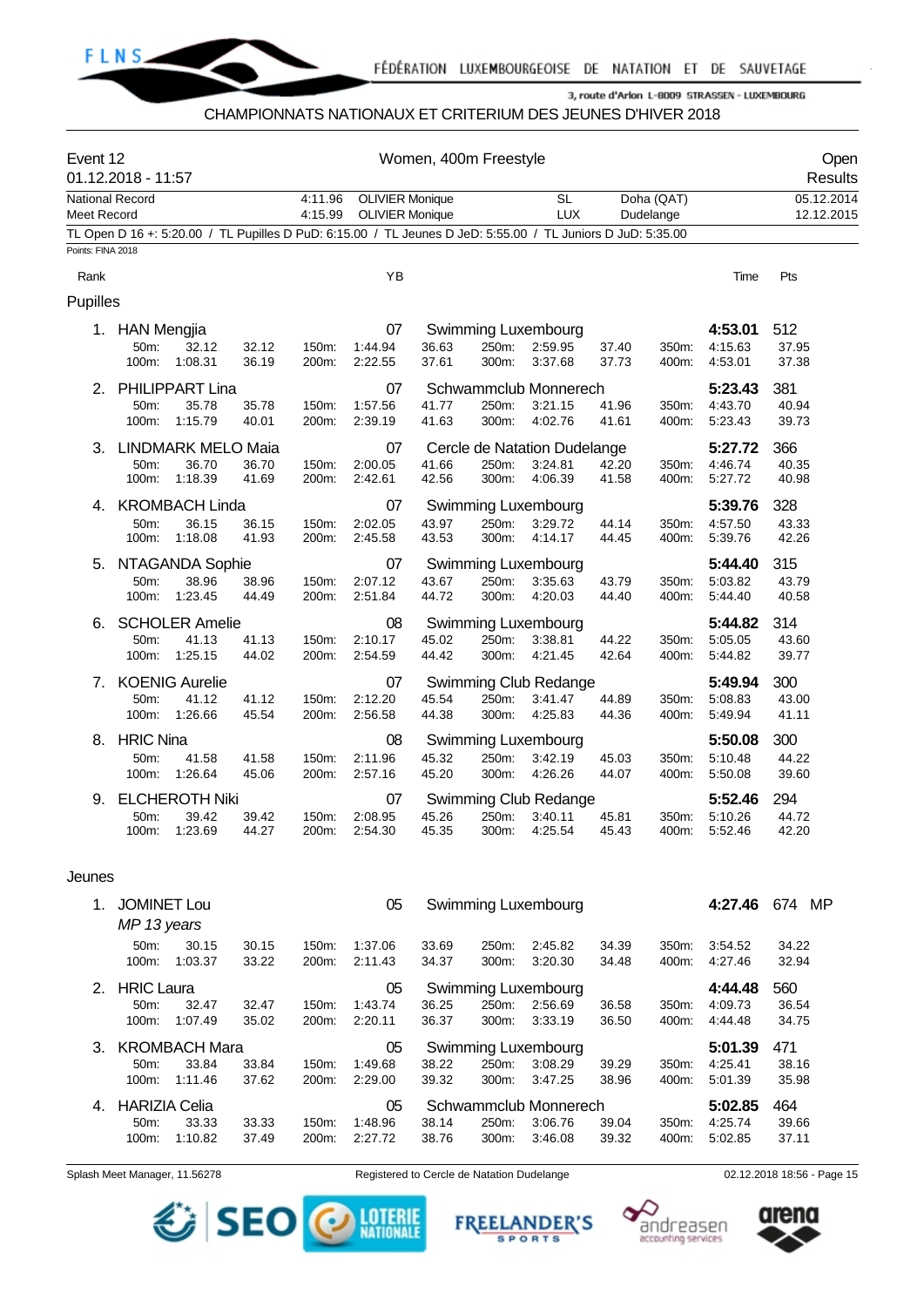

## Event 12, Girls, 400m Freestyle, Jeunes

| Rank |          |                        |       |          | ΥB      |       |          |                            |       |       | Time    | Pts   |
|------|----------|------------------------|-------|----------|---------|-------|----------|----------------------------|-------|-------|---------|-------|
| 5.   |          | <b>BOUZIDI</b> Imene   |       |          | 05      |       |          | Schwammclub Monnerech      |       |       | 5:12.06 | 424   |
|      | 50m      | 34.68                  | 34.68 | 150m:    | 1:52.88 | 39.29 | 250m:    | 3:13.34                    | 40.66 | 350m: | 4:33.26 | 39.75 |
|      | $100m$ : | 1:13.59                | 38.91 | 200m:    | 2:32.68 | 39.80 | $300m$ : | 3:53.51                    | 40.17 | 400m: | 5:12.06 | 38.80 |
| 6.   |          | <b>DEVISCOUR Sarah</b> |       |          | 05      |       |          | Cercle Nautique Echternach |       |       | 5:22.98 | 382   |
|      | 50m      | 35.24                  | 35.24 | 150m:    | 1:57.68 | 41.69 | 250m:    | 3:23.25                    | 43.09 | 350m: | 4:46.65 | 40.11 |
|      | $100m$ : | 1:15.99                | 40.75 | $200m$ : | 2:40.16 | 42.48 | $300m$ : | 4:06.54                    | 43.29 | 400m: | 5:22.98 | 36.33 |
| WDR  |          | <b>BAUSTERT Magali</b> |       |          | 05      |       |          | <b>Swimming Luxembourg</b> |       |       |         |       |

#### Juniors

| 1. RICCI Nicole  |                  | Swimming Luxembourg<br>04 |                             |                    |                |                |                       |                |                | 4:24.39            | 697            |
|------------------|------------------|---------------------------|-----------------------------|--------------------|----------------|----------------|-----------------------|----------------|----------------|--------------------|----------------|
| $50m$ :          | 29.00            | 29.00                     | 150m:                       | 1.34.12            | 33.12          | 250m:          | 2:41.64               | 33.72          | 350m:          | 3:50.72            | 34.76          |
| 100m:            | 1:01.00          | 32.00                     | 200m:                       | 2:07.92            | 33.80          |                | 300m: 3:15.96         | 34.32          | 400m:          | 4.24.39            | 33.67          |
|                  |                  |                           |                             |                    |                |                |                       |                |                |                    |                |
| 2. CALMES Lara   |                  |                           |                             | 04                 |                |                | Schwammclub Monnerech |                |                | 5:22.48 384        |                |
| $50m$ :<br>100m: | 35.17<br>1:13.90 | 35.17<br>38.73            | 150m:<br>200 <sub>m</sub> : | 1:53.59<br>2:34.82 | 39.69<br>41.23 | 250m:<br>300m: | 3:16.62<br>3:59.24    | 41.80<br>42.62 | 350m:<br>400m: | 4:41.30<br>5:22.48 | 42.06<br>41.18 |

#### Open

|     |                                       | 1. BANKY Jacqueline                      |                |                | 96                       |                |                | Swimming Luxembourg                              |                |                | 4:16.93                             | 760                   |
|-----|---------------------------------------|------------------------------------------|----------------|----------------|--------------------------|----------------|----------------|--------------------------------------------------|----------------|----------------|-------------------------------------|-----------------------|
|     | 50m:<br>100m:                         | 28.94<br>1:00.68                         | 28.94<br>31.74 | 150m:<br>200m: | 1:32.97<br>2:05.70       | 32.29<br>32.73 | 250m:<br>300m: | 2:38.10<br>3:10.86                               | 32.40<br>32.76 | 350m:<br>400m: | 3:43.95<br>4:16.93                  | 33.09<br>32.98        |
| 2.  | <b>RICCI Nicole</b><br>50m:<br>100m:  | 29.00<br>1:01.00                         | 29.00<br>32.00 | 150m:<br>200m: | 04<br>1:34.12<br>2:07.92 | 33.12<br>33.80 | 250m:<br>300m: | Swimming Luxembourg<br>2:41.64<br>3:15.96        | 33.72<br>34.32 | 350m:<br>400m: | 4:24.39<br>3:50.72<br>4:24.39       | 697<br>34.76<br>33.67 |
|     | 3. JOMINET Lou<br>MP 13 years         |                                          |                |                | 05                       |                |                | Swimming Luxembourg                              |                |                | 4:27.46                             | 674 MP                |
|     | 50 <sub>m</sub><br>100m:              | 30.15<br>1:03.37                         | 30.15<br>33.22 | 150m:<br>200m: | 1:37.06<br>2:11.43       | 33.69<br>34.37 | 250m:<br>300m: | 2:45.82<br>3:20.30                               | 34.39<br>34.48 | 350m:<br>400m: | 3:54.52<br>4:27.46                  | 34.22<br>32.94        |
|     | 4. HRIC Laura<br>50m:                 | 32.47<br>100m: 1:07.49                   | 32.47<br>35.02 | 150m:<br>200m: | 05<br>1:43.74<br>2:20.11 | 36.25<br>36.37 | 250m:<br>300m: | Swimming Luxembourg<br>2:56.69<br>3:33.19        | 36.58<br>36.50 | 400m:          | 4:44.48<br>350m: 4:09.73<br>4:44.48 | 560<br>36.54<br>34.75 |
|     | 5. HAN Mengjia<br>50m:<br>100m:       | 32.12<br>1:08.31                         | 32.12<br>36.19 | 150m:<br>200m: | 07<br>1:44.94<br>2:22.55 | 36.63<br>37.61 | 250m:<br>300m: | Swimming Luxembourg<br>2:59.95<br>3:37.68        | 37.40<br>37.73 | 350m:<br>400m: | 4:53.01<br>4:15.63<br>4:53.01       | 512<br>37.95<br>37.38 |
| 6.  | 50 <sub>m</sub> :<br>100m:            | <b>KROMBACH Mara</b><br>33.84<br>1:11.46 | 33.84<br>37.62 | 150m:<br>200m: | 05<br>1:49.68<br>2:29.00 | 38.22<br>39.32 | 250m:<br>300m: | Swimming Luxembourg<br>3:08.29<br>3:47.25        | 39.29<br>38.96 | 350m:<br>400m: | 5:01.39<br>4:25.41<br>5:01.39       | 471<br>38.16<br>35.98 |
| 7.  | <b>HARIZIA Celia</b><br>50m:<br>100m: | 33.33<br>1:10.82                         | 33.33<br>37.49 | 150m:<br>200m: | 05<br>1:48.96<br>2:27.72 | 38.14<br>38.76 | 250m:<br>300m: | Schwammclub Monnerech<br>3:06.76<br>3:46.08      | 39.04<br>39.32 | 350m:<br>400m: | 5:02.85<br>4:25.74<br>5:02.85       | 464<br>39.66<br>37.11 |
| 8.  | <b>BOUZIDI</b> Imene<br>50m:<br>100m: | 34.68<br>1:13.59                         | 34.68<br>38.91 | 150m:<br>200m: | 05<br>1:52.88<br>2:32.68 | 39.29<br>39.80 | 250m:<br>300m: | Schwammclub Monnerech<br>3:13.34<br>3:53.51      | 40.66<br>40.17 | 350m:<br>400m: | 5:12.06<br>4:33.26<br>5:12.06       | 424<br>39.75<br>38.80 |
|     | 9. FETZ Melanie<br>50m:<br>100m:      | 33.36<br>1:10.42                         | 33.36<br>37.06 | 150m:<br>200m: | 01<br>1:48.93<br>2:28.81 | 38.51<br>39.88 | 250m:<br>300m: | Cercle Nautique Echternach<br>3:09.57<br>3:50.04 | 40.76<br>40.47 | 350m:<br>400m: | 5:13.05<br>4:32.53<br>5:13.05       | 420<br>42.49<br>40.52 |
| 10. | <b>CALMES Lara</b><br>50m:<br>100m:   | 35.17<br>1:13.90                         | 35.17<br>38.73 | 150m:<br>200m: | 04<br>1:53.59<br>2:34.82 | 39.69<br>41.23 | 250m:<br>300m: | Schwammclub Monnerech<br>3:16.62<br>3:59.24      | 41.80<br>42.62 | 350m:<br>400m: | 5:22.48<br>4:41.30<br>5:22.48       | 384<br>42.06<br>41.18 |

Splash Meet Manager, 11.56278 Registered to Cercle de Natation Dudelange **18.12.2018 18:56 - Page 16** Splash Meet Manager, 11.56278





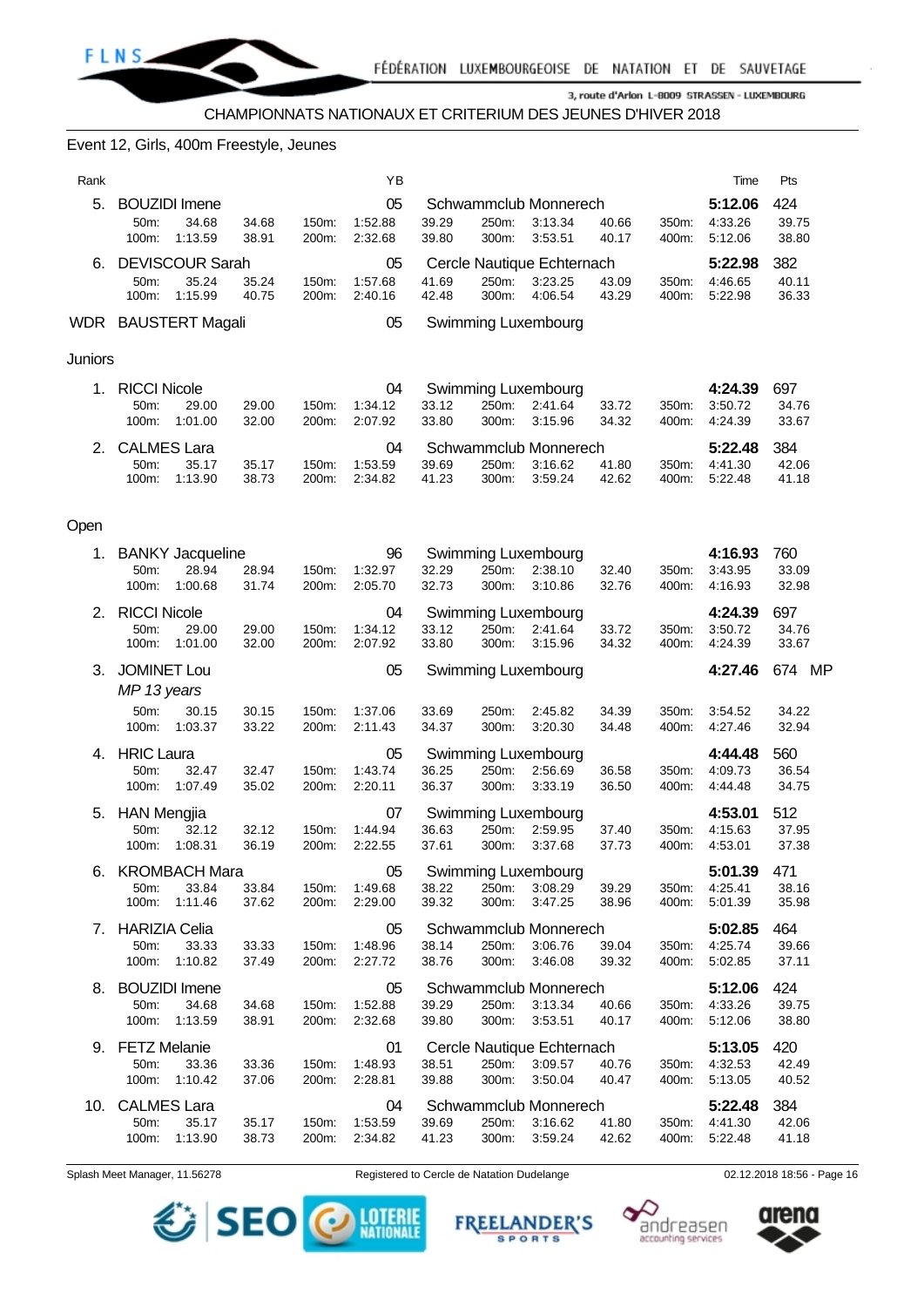## Event 12, Women, 400m Freestyle, Open

| Rank |                                                                             |                |                | YB                       |                |                |                                                    |                |                | Time                          | Pts                   |
|------|-----------------------------------------------------------------------------|----------------|----------------|--------------------------|----------------|----------------|----------------------------------------------------|----------------|----------------|-------------------------------|-----------------------|
| 11.  | <b>DEVISCOUR Sarah</b><br>50m:<br>35.24<br>1:15.99<br>100m:                 | 35.24<br>40.75 | 150m:<br>200m: | 05<br>1:57.68<br>2:40.16 | 41.69<br>42.48 | 250m:<br>300m: | Cercle Nautique Echternach<br>3:23.25<br>4:06.54   | 43.09<br>43.29 | 350m:<br>400m: | 5:22.98<br>4:46.65<br>5:22.98 | 382<br>40.11<br>36.33 |
| 12.  | <b>PHILIPPART Lina</b><br>50m:<br>35.78<br>1:15.79<br>100m:                 | 35.78<br>40.01 | 150m:<br>200m: | 07<br>1:57.56<br>2:39.19 | 41.77<br>41.63 | 250m:<br>300m: | Schwammclub Monnerech<br>3:21.15<br>4:02.76        | 41.96<br>41.61 | 350m:<br>400m: | 5:23.43<br>4:43.70<br>5:23.43 | 381<br>40.94<br>39.73 |
| 13.  | <b>LINDMARK MELO Maia</b><br>36.70<br>50 <sub>m</sub> :<br>1:18.39<br>100m: | 36.70<br>41.69 | 150m:<br>200m: | 07<br>2:00.05<br>2:42.61 | 41.66<br>42.56 | 250m:<br>300m: | Cercle de Natation Dudelange<br>3:24.81<br>4:06.39 | 42.20<br>41.58 | 350m:<br>400m: | 5:27.72<br>4:46.74<br>5:27.72 | 366<br>40.35<br>40.98 |
| 14.  | <b>KROMBACH Linda</b><br>36.15<br>$50m$ :<br>1:18.08<br>100m:               | 36.15<br>41.93 | 150m:<br>200m: | 07<br>2:02.05<br>2:45.58 | 43.97<br>43.53 | 250m:<br>300m: | Swimming Luxembourg<br>3:29.72<br>4:14.17          | 44.14<br>44.45 | 350m:<br>400m: | 5:39.76<br>4:57.50<br>5:39.76 | 328<br>43.33<br>42.26 |
| 15.  | NTAGANDA Sophie<br>38.96<br>50m:<br>1:23.45<br>100m:                        | 38.96<br>44.49 | 150m:<br>200m: | 07<br>2:07.12<br>2:51.84 | 43.67<br>44.72 | 250m:<br>300m: | Swimming Luxembourg<br>3:35.63<br>4:20.03          | 43.79<br>44.40 | 350m:<br>400m: | 5:44.40<br>5:03.82<br>5:44.40 | 315<br>43.79<br>40.58 |
| 16.  | <b>SCHOLER Amelie</b><br>50m:<br>41.13<br>1:25.15<br>100m:                  | 41.13<br>44.02 | 150m:<br>200m: | 08<br>2:10.17<br>2:54.59 | 45.02<br>44.42 | 250m:<br>300m: | Swimming Luxembourg<br>3:38.81<br>4:21.45          | 44.22<br>42.64 | 350m:<br>400m: | 5:44.82<br>5:05.05<br>5:44.82 | 314<br>43.60<br>39.77 |
| 17.  | <b>KOENIG Aurelie</b><br>50m:<br>41.12<br>1:26.66<br>100m:                  | 41.12<br>45.54 | 150m:<br>200m: | 07<br>2:12.20<br>2:56.58 | 45.54<br>44.38 | 250m:<br>300m: | Swimming Club Redange<br>3:41.47<br>4:25.83        | 44.89<br>44.36 | 350m:<br>400m: | 5:49.94<br>5:08.83<br>5:49.94 | 300<br>43.00<br>41.11 |
| 18.  | <b>HRIC Nina</b><br>50m:<br>41.58<br>100m:<br>1:26.64                       | 41.58<br>45.06 | 150m:<br>200m: | 08<br>2:11.96<br>2:57.16 | 45.32<br>45.20 | 250m:<br>300m: | Swimming Luxembourg<br>3:42.19<br>4:26.26          | 45.03<br>44.07 | 350m:<br>400m: | 5:50.08<br>5:10.48<br>5:50.08 | 300<br>44.22<br>39.60 |
| 19.  | <b>ELCHEROTH Niki</b><br>50 <sub>m</sub> :<br>39.42<br>1:23.69<br>100m:     | 39.42<br>44.27 | 150m:<br>200m: | 07<br>2:08.95<br>2:54.30 | 45.26<br>45.35 | 250m:<br>300m: | Swimming Club Redange<br>3:40.11<br>4:25.54        | 45.81<br>45.43 | 350m:<br>400m: | 5:52.46<br>5:10.26<br>5:52.46 | 294<br>44.72<br>42.20 |

WDR BAUSTERT Magali 05 Swimming Luxembourg

| Event 13<br>Mixed, 4 x 50m Freestyle<br>01.12.2018 - 12:22 |                |             |       |                              |               |         | Open<br>Results |
|------------------------------------------------------------|----------------|-------------|-------|------------------------------|---------------|---------|-----------------|
| National Record                                            | 1:36.53        | <b>FLNS</b> |       | <b>FLNS</b>                  | Herning (DEN) |         | 14.12.2013      |
| Meet Record                                                | 1:39.65        | <b>SCDE</b> |       | <b>LUX</b>                   | Dudelange     |         | 12.12.2015      |
| Points: FINA 2018                                          |                |             |       |                              |               |         |                 |
| Rank                                                       |                |             |       |                              |               | Time    | Pts             |
| Swimming Luxembourg 1                                      |                |             |       | Swimming Luxembourg          |               | 1:40.29 | 684             |
| <b>BANKY Jacqueline</b>                                    | 96             | $+0.63$     | 26.76 | VANDERSCHRICK Stephan        | 00            | $+0.32$ | 23.71           |
| <b>MANNES Max</b>                                          | 97             | $+0,18$     | 22.52 | <b>HAMEN SAIEG Yael</b>      | 01            | $+0.48$ | 27.30           |
| Schwammclub Déifferdang 1                                  |                |             |       | Schwammclub Deifferdang      |               | 1:44.98 | 596             |
| <b>FABIANI Remi</b>                                        | 01             | $+0,64$     | 23.04 | <b>BRANDENBURGER Pit</b>     | 95            | $+0.18$ | 22.92           |
| <b>GUERARD Anna-Sica</b>                                   | 0 <sub>1</sub> | $+0.41$     | 29.37 | <b>WIRTH Mandy</b>           | $00 \,$       | $+0.55$ | 29.65           |
| Cercle de Natation Dudelange 1<br>3.                       |                |             |       | Cercle de Natation Dudelange |               | 1:45.80 | 583             |
| PETERS Lena                                                | 05             | $+0.70$     | 27.58 | <b>WAKEFIELD Andrew</b>      | 00            | $+0.39$ | 25.71           |
| PEREZ GARCIA Maria                                         | 02             | $+0.33$     | 27.15 | CONSTANTINO CAEIRO Diogo     | 03            | $+0,26$ | 25.36           |
| Swimming Luxembourg 2<br>4.                                |                |             |       | Swimming Luxembourg          |               | 1:48.01 | 548             |
| <b>BANKY Jordan</b>                                        | 01             | $+0,67$     | 25.70 | RICCI Giorgia Michela        | 02            | $+0.46$ | 27.40           |
| <b>CONZEMIUS Jerome</b>                                    | 99             | $+0.45$     | 25.12 | <b>COIMBRA Alice</b>         | 02            | $+0,23$ | 29.79           |

Splash Meet Manager, 11.56278 Registered to Cercle de Natation Dudelange **17** 2012.2018 18:56 - Page 17





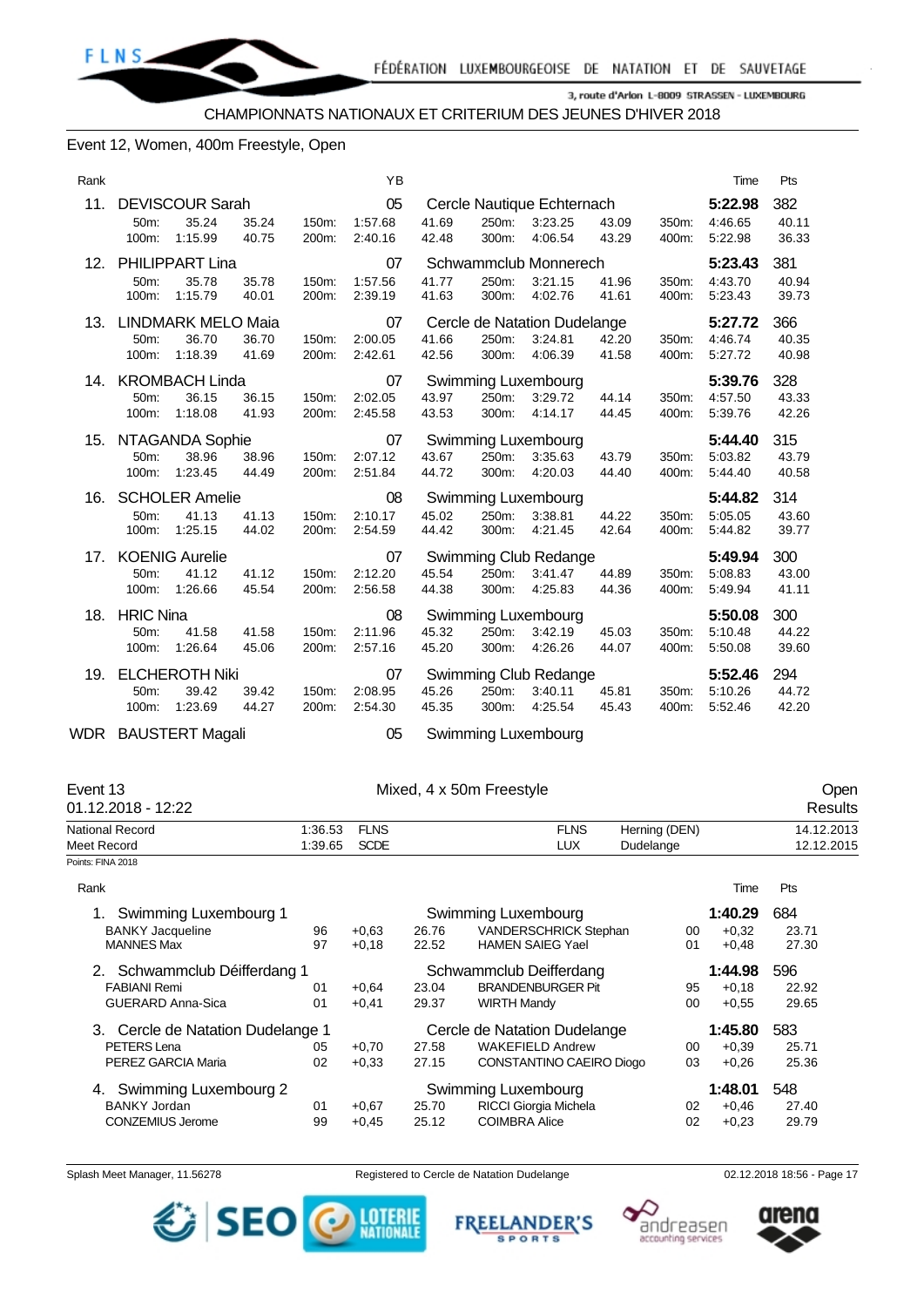## Event 13, Mixed, 4 x 50m Freestyle, Open

| Rank                              |    |         |       |                              |    | Time    | Pts   |
|-----------------------------------|----|---------|-------|------------------------------|----|---------|-------|
| 5. Cercle de Natation Dudelange 2 |    |         |       | Cercle de Natation Dudelange |    | 1:52.28 | 487   |
| <b>BLACK Rachael</b>              | 01 | $+0,72$ | 30.02 | <b>SUKHANOV Maxim</b>        | 04 | $+0.23$ | 27.75 |
| PETERS Emma                       | 03 | $+0.39$ | 28.01 | <b>KIRCH Felix</b>           | 03 | $+0,40$ | 26.50 |
| 6. Schwammclub Déifferdang 2      |    |         |       | Schwammclub Deifferdang      |    | 1:52.35 | 486   |
| <b>SILBEREISEN Caroline</b>       | 90 | $+0.84$ | 29.97 | <b>WIRTH David</b>           | 02 | $+0,43$ | 26.39 |
| <b>GOUILLART Sara</b>             | 02 | $+0,37$ | 30.52 | <b>WALTZING Florian</b>      | 97 | $+0,41$ | 25.47 |
| 7. Cercle de Natation Diekirch 1  |    |         |       | Cercle de Natation Diekirch  |    | 1:58.90 | 410   |
| PEDROSA ANTONIO Monica            | 03 | $+0,73$ | 31.43 | <b>DUBOS Simon</b>           | 00 | $+0,31$ | 28.13 |
| <b>CORREIA Eva</b>                | 05 | $+0.76$ | 33.30 | <b>DUBOS Julien</b>          | 99 | $+0.45$ | 26.04 |
| 8. Cercle de Natation Dudelange 4 |    |         |       | Cercle de Natation Dudelange |    | 2:04.05 | 361   |
| <b>BARBERON Sophie</b>            | 05 | $+0.75$ | 31.44 | <b>KIRCH Paul</b>            | 05 | $+0.57$ | 30.41 |
| <b>VERLAQUE Ciara</b>             | 04 | $+0.55$ | 30.17 | <b>WESTER Ben</b>            | 06 | $+0.64$ | 32.03 |
| 9. Cercle de Natation Dudelange 5 |    |         |       | Cercle de Natation Dudelange |    | 2:06.38 | 342   |
| <b>REDING Sevda</b>               | 07 | $+0.83$ | 33.42 | <b>ARNAUDIES David</b>       | 02 | $+0.53$ | 32.22 |
| <b>LINDMARK MELO Maia</b>         | 07 | $+0,24$ | 32.52 | DE GIOVANNI Lorenzo          | 04 | $+0,76$ | 28.22 |
| 10. Schwammclub Monnerech 1       |    |         |       | Schwammclub Monnerech        |    | 2:08.95 | 322   |
| <b>CALMES Lara</b>                | 04 | $+0,78$ | 32.47 | <b>HARIZIA Celia</b>         | 05 | $+0.64$ | 32.11 |
| <b>CALMES Nicolas</b>             | 06 | $+0.75$ | 32.10 | <b>OLINGER Liam</b>          | 05 | $+0.61$ | 32.27 |
| $D = 0$                           |    |         |       | Osaele de Metetian Dudelenne |    |         |       |

DNS Cercle de Natation Dudelange 3 Cercle de Natation Dudelange

## 2 - Saturday afternoon 01.12.2018 - 16:00

| Event 103                        | 01.12.2018 - 16:00           |       |                    | Men, 50m Freestyle                  |                   |       | Open<br><b>Results Final</b> |
|----------------------------------|------------------------------|-------|--------------------|-------------------------------------|-------------------|-------|------------------------------|
|                                  | National Record              | 21.91 | <b>HENX Julien</b> | <b>CNDu</b>                         | Montpellier (FRA) |       | 01.12.2017                   |
| Meet Record<br>Points: FINA 2018 |                              | 22.17 | <b>HENX Julien</b> | <b>LUX</b>                          | Dudelange         |       | 12.12.2015                   |
| Rank                             |                              |       | ΥB                 |                                     |                   | Time  | Pts                          |
|                                  | <b>HENX</b> Julien           |       | 95                 | Cercle de Natation Dudelange        |                   | 22.21 | 759                          |
| 2.                               | <b>FABIANI Remi</b>          |       | 01                 | Schwammclub Deifferdang             |                   | 22.81 | 700                          |
| 3.                               | <b>MANNES Max</b>            |       | 97                 | Swimming Luxembourg                 |                   | 22.99 | 684                          |
| 4.                               | <b>VANDERSCHRICK Stephan</b> |       | 00                 | Swimming Luxembourg                 |                   | 23.69 | 625                          |
| 5.                               | <b>SAUBER Bob</b>            |       | 01                 | Swimming Club Redange               |                   | 24.03 | 599                          |
| 6.                               | <b>BECKERS Felix</b>         |       | 01                 | Swimming Club Le Dauphin Ettelbruck |                   | 25.05 | 529                          |









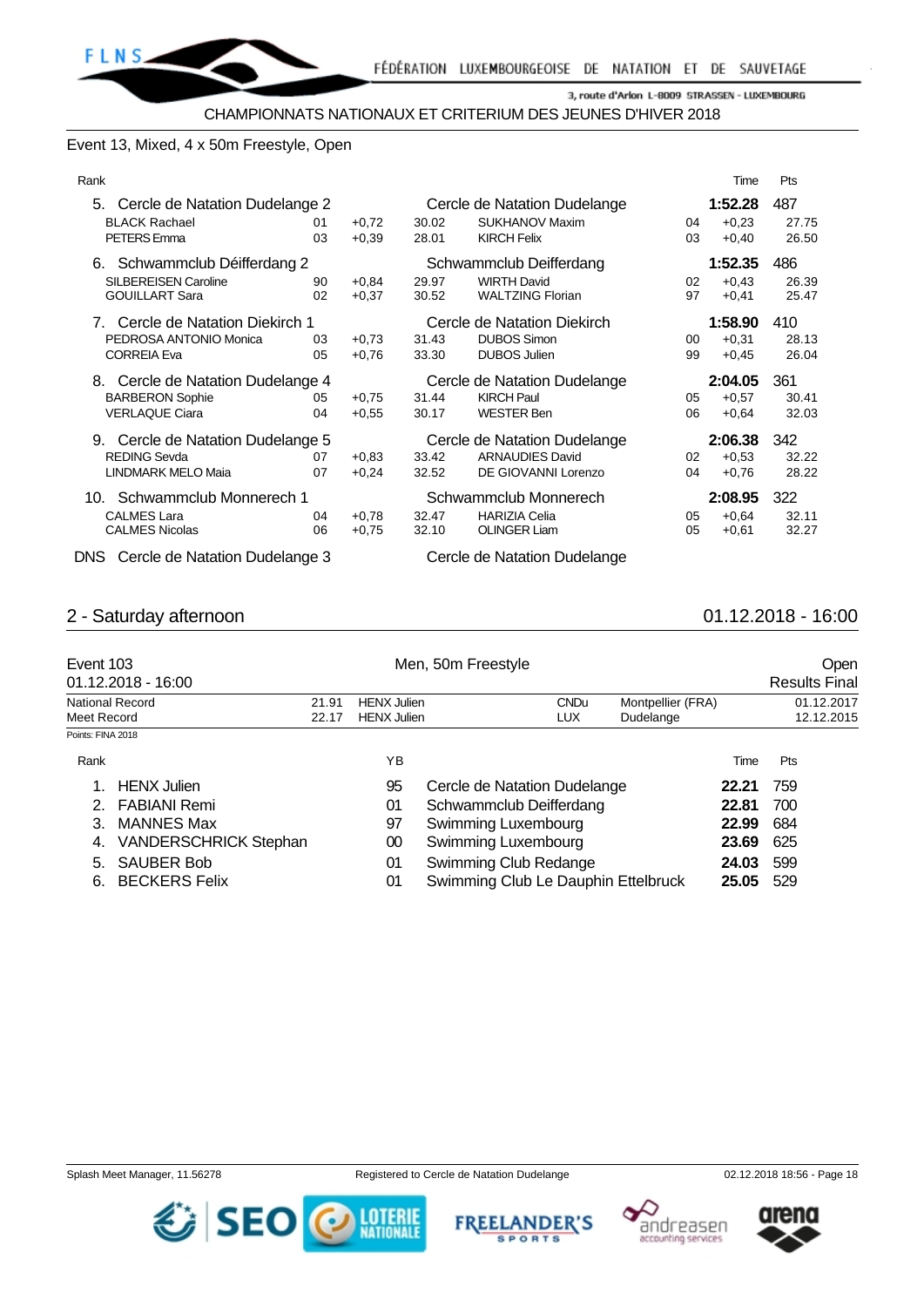

## CHAMPIONNATS NATIONAUX ET CRITERIUM DES JEUNES D'HIVER 2018

| Event 104<br>01.12.2018 - 16:01 |                              | Women, 50m Freestyle |                     |                              |             |           | Open<br><b>Results Final</b> |            |  |
|---------------------------------|------------------------------|----------------------|---------------------|------------------------------|-------------|-----------|------------------------------|------------|--|
|                                 | National Record              | 24.86                | <b>MEYNEN Julie</b> |                              | <b>SCDE</b> | Dudelange |                              | 12.12.2015 |  |
| Meet Record                     |                              | 24.86                | <b>MEYNEN Julie</b> |                              | <b>LUX</b>  | Dudelange |                              | 12.12.2015 |  |
| Points: FINA 2018               |                              |                      |                     |                              |             |           |                              |            |  |
| Rank                            |                              |                      | ΥB                  |                              |             |           | Time                         | Pts        |  |
|                                 | <b>BANKY Jacqueline</b>      |                      | 96                  | Swimming Luxembourg          |             |           | 26.10                        | 678        |  |
|                                 | <b>RICCI Nicole</b>          |                      | 04                  | Swimming Luxembourg          |             |           | 26.57                        | 642        |  |
| 3.                              | PEREZ GARCIA Maria           |                      | 02                  | Cercle de Natation Dudelange |             |           | 27.09                        | 606        |  |
| 4.                              | <b>RICCI Giorgia Michela</b> |                      | 02                  | Swimming Luxembourg          |             |           | 27.31                        | 591        |  |
| 5.                              | <b>HAMEN SAIEG Yael</b>      |                      | 01                  | Swimming Luxembourg          |             |           | 27.42                        | 584        |  |
| 6.                              | <b>PETERS</b> Emma           |                      | 03                  | Cercle de Natation Dudelange |             |           | 27.56                        | 575        |  |

| Event 105         | $01.12.2018 - 16:13$ |       |                       | Men, 50m Breaststroke               |             |           |       | Open<br><b>Results Final</b> |
|-------------------|----------------------|-------|-----------------------|-------------------------------------|-------------|-----------|-------|------------------------------|
| National Record   |                      | 27.30 | <b>CARNOL Laurent</b> |                                     | <b>SCDE</b> | Dudelange |       | 12.12.2015                   |
| Meet Record       |                      | 27.30 | <b>CARNOL Laurent</b> |                                     | <b>LUX</b>  | Dudelange |       | 12.12.2015                   |
| Points: FINA 2018 |                      |       |                       |                                     |             |           |       |                              |
| Rank              |                      |       | ΥB                    |                                     |             |           | Time  | Pts                          |
|                   | VAN DEN BOSSCHE Yann |       | 01                    | Swimming Luxembourg                 |             |           | 29.37 | 635                          |
|                   | <b>ROLKO Ricky</b>   |       | 99                    | Swimming Luxembourg                 |             |           | 29.52 | 625                          |
|                   | <b>WALTZING Loic</b> |       | 00                    | Schwammclub Deifferdang             |             |           | 30.99 | 540                          |
| 4.                | <b>MORIS Cedric</b>  |       | 98                    | Swimming Club Le Dauphin Ettelbruck |             |           | 31.23 | 528                          |
| 5.                | <b>LANNERS Bob</b>   |       | 02                    | Schwammclub Deifferdang             |             |           | 31.55 | 512                          |
| 6.                | <b>BANKY Jordan</b>  |       | 01                    | Swimming Luxembourg                 |             |           | 31.83 | 499                          |

| Event 106<br>$01.12.2018 - 16:15$ |       | Women, 50m Breaststroke | Open<br><b>Results Final</b> |           |            |
|-----------------------------------|-------|-------------------------|------------------------------|-----------|------------|
| National Record                   | 31.95 | MEYNEN Julie            | <b>SCDE</b>                  | Dudelange | 12.12.2015 |
| Meet Record                       | 31.95 | MEYNEN Julie            | LUX                          | Dudelange | 12.12.2015 |
| Points: FINA 2018                 |       |                         |                              |           |            |

| Rank |                           | YΒ |                                     | Time      | Pts  |  |
|------|---------------------------|----|-------------------------------------|-----------|------|--|
|      | 1. ALBERS Neele           | 05 | Swimming Club Le Dauphin Ettelbruck | 35.74 514 |      |  |
|      | 2. LEONARD Lis            | 05 | Swimming Luxembourg                 | 35.90 507 |      |  |
|      | 3. PETERS Emma            | 03 | Cercle de Natation Dudelange        | 36.47     | -484 |  |
|      | 4. PEDROSA ANTONIO Monica | 03 | Cercle de Natation Diekirch         | 36.94     | 466  |  |
|      | 5. HAAG Nora              | 04 | Swimming Club Redange               | 37.73     | 437  |  |
|      | 6. GLODT Kelly            | 02 | <b>Swimming Club Redange</b>        | 38.67     | 406  |  |
|      |                           |    |                                     |           |      |  |







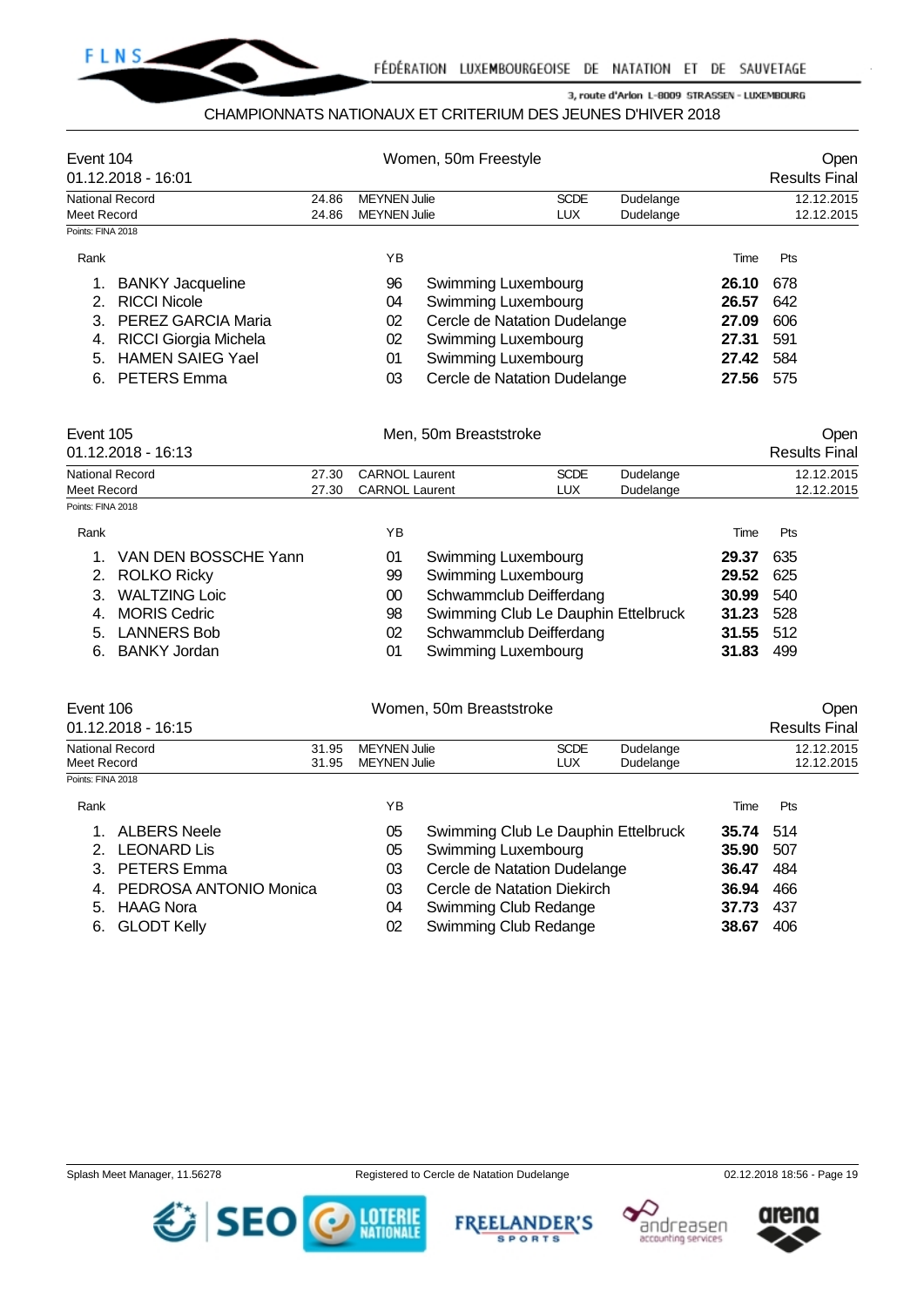

## CHAMPIONNATS NATIONAUX ET CRITERIUM DES JEUNES D'HIVER 2018

| Event 14          | 01.12.2018 - 16:26                       |                | Men, 100m Medley                                                                                                |                           |                                   |                 | Open<br><b>Results</b>   |
|-------------------|------------------------------------------|----------------|-----------------------------------------------------------------------------------------------------------------|---------------------------|-----------------------------------|-----------------|--------------------------|
| Meet Record       | <b>National Record</b>                   | 53.44<br>54.54 | STACCHIOTTI Raphaël<br>STACCHIOTTI Raphaël                                                                      | <b>SCDE</b><br><b>LUX</b> | Netanya (ISR)<br><b>Bonnevoie</b> |                 | 05.12.2015<br>13.12.2014 |
|                   |                                          |                | TL Open M 18 +: 1:12.00 / TL Pupilles M PuM: 1:28.00 / TL Jeunes M JeM: 1:20.00 / TL Juniors M JuM: 1:15.00     |                           |                                   |                 |                          |
| Points: FINA 2018 |                                          |                |                                                                                                                 |                           |                                   |                 |                          |
| Rank              |                                          | ΥB             |                                                                                                                 |                           | Pts<br>Time                       | 50 <sub>m</sub> | 100m                     |
|                   |                                          |                |                                                                                                                 |                           |                                   |                 |                          |
| Pupilles          |                                          |                |                                                                                                                 |                           |                                   |                 |                          |
| 1.                | <b>FLOREAN Darius</b>                    | 05             | Swimming Luxembourg                                                                                             |                           | 1:06.99 423                       | 31.49           | 1:06.99                  |
| 2.                | <b>CARNEIRO Nuno</b>                     | 05             | Swimming Luxembourg                                                                                             |                           | 1:07.94 405                       | 31.20           | 1:07.94                  |
| 3.                | <b>DURAKOVIC Tarik</b>                   | 05             | Swimming Luxembourg                                                                                             |                           | 1:10.47 363                       | 33.12           | 1:10.47                  |
| 4.                | <b>THILL Nicolas</b>                     | 05             | Swimming Luxembourg                                                                                             |                           | 1:13.13 325                       | 34.54           | 1:13.13                  |
|                   | 5. KEMP Finn                             | 05             | Swimming Luxembourg                                                                                             |                           | 1:13.84 316                       | 35.01           | 1:13.84                  |
|                   | 6. CALMES Nicolas                        | 06             | Schwammclub Monnerech                                                                                           |                           | 1:16.31 286                       | 35.37           | 1:16.31                  |
|                   | 7. OLINGER Liam                          | 05             | Schwammclub Monnerech                                                                                           |                           | 1:16.71 281                       | 34.70           | 1:16.71                  |
| 8.                | NAFFOUTI Nael                            | 05             | Cercle de Natation Wiltz                                                                                        |                           | 1:17.50 273                       | 36.22           | 1:17.50                  |
| 9.                | MOOG Mathis<br><b>CHAUSSARD Albert</b>   | 06<br>07       | Swimming Luxembourg<br>Cercle de Natation Dudelange                                                             |                           | 1:20.90 240<br>1:23.19 221        | 38.10<br>39.53  | 1:20.90<br>1:23.19       |
| 10.<br>11.        | <b>TUCHILA Ionut Alexandru</b>           | 06             | Swimming Luxembourg                                                                                             |                           | 1:24.84 208                       | 40.44           | 1:24.84                  |
|                   | 12. LEY Jamie                            | 07             | Swimming Club Le Dauphin Ettelbru(1:26.28 198                                                                   |                           |                                   | 39.97           | 1:26.28                  |
|                   | DSQ SREENIVASAN Jaiden                   | 07             | Schwammclub Monnerech                                                                                           |                           |                                   |                 |                          |
|                   | 16:22)                                   |                | M2 - section was not finished in accordance with the rule which applies to the stroke concerned (SW 9.3) (Time: |                           |                                   |                 |                          |
|                   | WDR HAAG Yanic                           | 07             | Swimming Club Redange                                                                                           |                           |                                   |                 |                          |
| Jeunes            |                                          |                |                                                                                                                 |                           |                                   |                 |                          |
| 1.                | <b>LANNERS Nicolas</b>                   | 04             | Schwammclub Deifferdang                                                                                         |                           | 1:05.56 451                       | 30.69           | 1:05.56                  |
| 2.                | SIMAO NOGUEIRA Joao                      | 04             | Schwammclub Deifferdang                                                                                         |                           | 1:06.10 440                       | 30.06           | 1:06.10                  |
| 3.                | <b>BOURCKEL Mike</b>                     | 03             | Cercle de Natation Wiltz                                                                                        |                           | 1:06.21 438                       | 30.35           | 1:06.21                  |
| 4.                | <b>BOENTGES Kevin</b>                    | 03             | Cercle Nautique Petange                                                                                         |                           | 1:07.62 411                       | 32.76           | 1:07.62                  |
| 5.                | <b>SUKHANOV Maxim</b>                    | 04             | Cercle de Natation Dudelange                                                                                    |                           | 1:11.06 354                       | 33.36           | 1:11.06                  |
| 6.                | <b>KOHN-CANTOREGGI Daniel</b>            | 03             | Cercle de Natation Dudelange                                                                                    |                           | 1:11.25 351                       | 34.24           | 1:11.25                  |
| 7.                | NICOLAS Jeff                             | 03             | Cercle de Natation Wiltz                                                                                        |                           | 1:11.51 348                       | 32.30           | 1:11.51                  |
| 8.                | <b>KIRCH Felix</b>                       | 03             | Cercle de Natation Dudelange                                                                                    |                           | 1:11.86 342                       | 32.88           | 1:11.86                  |
| 9.                | DE GIOVANNI Lorenzo                      | 04             | Cercle de Natation Dudelange                                                                                    |                           | 1:14.50 307                       | 32.91           | 1:14.50                  |
| 11.               | 10. MILANOVSKI Nikola                    | 04             | Swimming Luxembourg                                                                                             |                           | 1:14.57 306                       | 34.68           | 1:14.57                  |
|                   | <b>FETZ Tom</b><br>12. PALAGNIOUK Romain | 04<br>04       | Cercle Nautique Echternach<br>Cercle Nautique Petange                                                           |                           | 1:17.98 268<br>1:18.05 267        | 35.07<br>36.59  | 1:17.98<br>1:18.05       |
|                   |                                          |                |                                                                                                                 |                           |                                   |                 |                          |
| Juniors           |                                          |                |                                                                                                                 |                           |                                   |                 |                          |
|                   | 1. LANNERS Bob                           | 02             | Schwammclub Deifferdang                                                                                         |                           | 1:05.44 454                       | 31.45           | 1:05.44                  |
|                   | 2. GIRS Matheo                           | 02             | Cercle de Natation Wiltz                                                                                        |                           | 1:09.09 385                       | 30.94           | 1:09.09                  |
|                   | 3. CAILLIAU Nils                         | 01             | Swimming Club Redange                                                                                           |                           | 1:09.24 383                       | 30.97           | 1:09.24                  |
|                   | 4. BINSFELD John-Glenn                   | 02             | Cercle de Natation Dudelange                                                                                    |                           | 1:09.49 379                       | 32.25           | 1:09.49                  |
|                   | 5. JACOBY Dale                           | 02             | Cercle de Natation Wiltz                                                                                        |                           | 1:14.43 308                       | 34.66           | 1:14.43                  |
| Open              |                                          |                |                                                                                                                 |                           |                                   |                 |                          |
| 1.                | ROLKO Ricky                              | 99             | Swimming Luxembourg                                                                                             |                           | 1:00.03 588                       | 28.92           | 1:00.03                  |
|                   | 2. WALTZING Florian                      | 97             | Schwammclub Deifferdang                                                                                         |                           | 1:00.27 581                       | 28.31           | 1:00.27                  |
|                   | 3. WALTZING Loic                         | 00             | Schwammclub Deifferdang                                                                                         |                           | 1:02.12 530                       | 28.87           | 1:02.12                  |
|                   | 4. MORIS Cedric                          | 98             | Swimming Club Le Dauphin Ettelbru(1:03.48 497                                                                   |                           |                                   | 29.69           | 1:03.48                  |
|                   | 5. LANNERS Bob                           | 02             | Schwammclub Deifferdang                                                                                         |                           | 1:05.44 454                       | 31.45           | 1:05.44                  |
|                   | 6. LANNERS Nicolas                       | 04             | Schwammclub Deifferdang                                                                                         |                           | 1:05.56 451                       | 30.69           | 1:05.56                  |

Splash Meet Manager, 11.56278 **Registered to Cercle de Natation Dudelange 12.2018 18:56 - Page 20** C9.12.2018 18:56 - Page 20







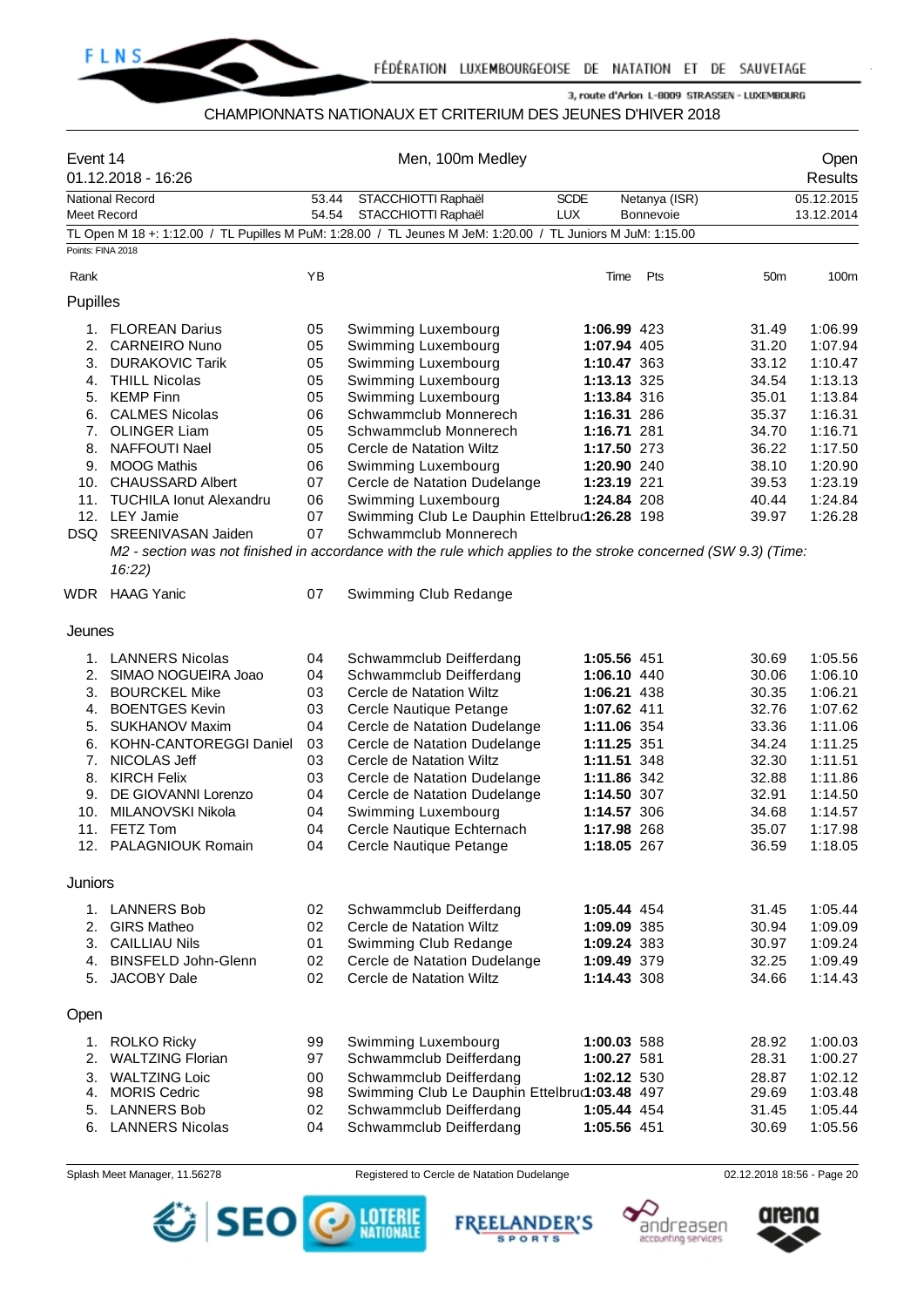## Event 14, Men, 100m Medley, Open

| Rank |                                | YB |                                                                                                                 | Time        | Pts | 50 <sub>m</sub> | 100m    |
|------|--------------------------------|----|-----------------------------------------------------------------------------------------------------------------|-------------|-----|-----------------|---------|
| 7.   | <b>DUBOS Julien</b>            | 99 | Cercle de Natation Diekirch                                                                                     | 1:05.59 451 |     | 30.33           | 1:05.59 |
| 8.   | SIMAO NOGUEIRA Joao            | 04 | Schwammclub Deifferdang                                                                                         | 1:06.10 440 |     | 30.06           | 1:06.10 |
| 9.   | <b>BOURCKEL Mike</b>           | 03 | Cercle de Natation Wiltz                                                                                        | 1:06.21 438 |     | 30.35           | 1:06.21 |
| 10.  | <b>FLOREAN Darius</b>          | 05 | Swimming Luxembourg                                                                                             | 1:06.99 423 |     | 31.49           | 1:06.99 |
| 11.  | <b>BOENTGES Kevin</b>          | 03 | Cercle Nautique Petange                                                                                         | 1:07.62 411 |     | 32.76           | 1:07.62 |
| 12.  | <b>CARNEIRO Nuno</b>           | 05 | Swimming Luxembourg                                                                                             | 1:07.94 405 |     | 31.20           | 1:07.94 |
| 13.  | <b>GIRS Matheo</b>             | 02 | Cercle de Natation Wiltz                                                                                        | 1:09.09 385 |     | 30.94           | 1:09.09 |
| 14.  | <b>CAILLIAU Nils</b>           | 01 | Swimming Club Redange                                                                                           | 1:09.24 383 |     | 30.97           | 1:09.24 |
| 15.  | <b>BINSFELD John-Glenn</b>     | 02 | Cercle de Natation Dudelange                                                                                    | 1:09.49 379 |     | 32.25           | 1:09.49 |
| 16.  | <b>DURAKOVIC Tarik</b>         | 05 | Swimming Luxembourg                                                                                             | 1:10.47 363 |     | 33.12           | 1:10.47 |
| 17.  | <b>SUKHANOV Maxim</b>          | 04 | Cercle de Natation Dudelange                                                                                    | 1:11.06 354 |     | 33.36           | 1:11.06 |
| 18.  | <b>KOHN-CANTOREGGI Daniel</b>  | 03 | Cercle de Natation Dudelange                                                                                    | 1:11.25 351 |     | 34.24           | 1:11.25 |
| 19.  | NICOLAS Jeff                   | 03 | Cercle de Natation Wiltz                                                                                        | 1:11.51 348 |     | 32.30           | 1:11.51 |
| 20.  | <b>KIRCH Felix</b>             | 03 | Cercle de Natation Dudelange                                                                                    | 1:11.86 342 |     | 32.88           | 1:11.86 |
| 21.  | <b>THILL Nicolas</b>           | 05 | Swimming Luxembourg                                                                                             | 1:13.13 325 |     | 34.54           | 1:13.13 |
| 22.  | <b>KEMP Finn</b>               | 05 | Swimming Luxembourg                                                                                             | 1:13.84 316 |     | 35.01           | 1:13.84 |
| 23.  | <b>JACOBY Dale</b>             | 02 | Cercle de Natation Wiltz                                                                                        | 1:14.43 308 |     | 34.66           | 1:14.43 |
| 24.  | DE GIOVANNI Lorenzo            | 04 | Cercle de Natation Dudelange                                                                                    | 1:14.50 307 |     | 32.91           | 1:14.50 |
| 25.  | MILANOVSKI Nikola              | 04 | Swimming Luxembourg                                                                                             | 1:14.57 306 |     | 34.68           | 1:14.57 |
| 26.  | <b>CALMES Nicolas</b>          | 06 | Schwammclub Monnerech                                                                                           | 1:16.31 286 |     | 35.37           | 1:16.31 |
| 27.  | <b>OLINGER Liam</b>            | 05 | Schwammclub Monnerech                                                                                           | 1:16.71 281 |     | 34.70           | 1:16.71 |
| 28.  | <b>NAFFOUTI Nael</b>           | 05 | Cercle de Natation Wiltz                                                                                        | 1:17.50 273 |     | 36.22           | 1:17.50 |
| 29.  | FETZ Tom                       | 04 | Cercle Nautique Echternach                                                                                      | 1:17.98 268 |     | 35.07           | 1:17.98 |
| 30.  | <b>PALAGNIOUK Romain</b>       | 04 | Cercle Nautique Petange                                                                                         | 1:18.05 267 |     | 36.59           | 1:18.05 |
| 31.  | <b>MOOG Mathis</b>             | 06 | Swimming Luxembourg                                                                                             | 1:20.90 240 |     | 38.10           | 1:20.90 |
| 32.  | <b>CHAUSSARD Albert</b>        | 07 | Cercle de Natation Dudelange                                                                                    | 1:23.19 221 |     | 39.53           | 1:23.19 |
| 33.  | <b>TUCHILA Ionut Alexandru</b> | 06 | Swimming Luxembourg                                                                                             | 1:24.84 208 |     | 40.44           | 1:24.84 |
| 34.  | <b>LEY Jamie</b>               | 07 | Swimming Club Le Dauphin Ettelbru(1:26.28 198                                                                   |             |     | 39.97           | 1:26.28 |
| DSQ  | SREENIVASAN Jaiden             | 07 | Schwammclub Monnerech                                                                                           |             |     |                 |         |
|      |                                |    | M2 - section was not finished in accordance with the rule which applies to the stroke concerned (SW 9.3) (Time: |             |     |                 |         |

*16:22)*

WDR HAAG Yanic 07 Swimming Club Redange

| Event 15               | $01.12.2018 - 16:37$   |         |                                                                                                             |             | Open<br><b>Results</b> |                 |            |  |
|------------------------|------------------------|---------|-------------------------------------------------------------------------------------------------------------|-------------|------------------------|-----------------|------------|--|
| <b>National Record</b> |                        | 1:02.13 | <b>SCDE</b><br><b>MEYNEN JUlie</b>                                                                          |             | Dudelange              |                 | 12.12.2015 |  |
| Meet Record            |                        | 1:02.13 | <b>MEYNEN Julie</b>                                                                                         | <b>LUX</b>  | Dudelange              |                 | 12.12.2015 |  |
|                        |                        |         | TL Open D 16 +: 1:19.00 / TL Pupilles D PuD: 1:34.00 / TL Jeunes D JeD: 1:28.00 / TL Juniors D JuD: 1:22.00 |             |                        |                 |            |  |
|                        | Points: FINA 2018      |         |                                                                                                             |             |                        |                 |            |  |
| Rank                   |                        | ΥB      |                                                                                                             | Time        | Pts                    | 50 <sub>m</sub> | 100m       |  |
| <b>Pupilles</b>        |                        |         |                                                                                                             |             |                        |                 |            |  |
| 1.                     | <b>HAN Mengjia</b>     | 07      | Swimming Luxembourg                                                                                         | 1:15.78 414 |                        | 36.01           | 1:15.78    |  |
| 2.                     | <b>KROMBACH Linda</b>  | 07      | Swimming Luxembourg                                                                                         | 1:18.12 378 |                        | 37.22           | 1:18.12    |  |
| 3.                     | <b>THILL Gina</b>      | 07      | Schwammclub Monnerech                                                                                       | 1:22.64 319 |                        | 38.77           | 1:22.64    |  |
| 4.                     | PHILIPPART Lina        | 07      | Schwammclub Monnerech                                                                                       | 1:22.91 316 |                        | 37.88           | 1:22.91    |  |
| 5.                     | <b>BLESES Joyce</b>    | 08      | Swimming Club Le Dauphin Ettelbru(1:23.54 309                                                               |             |                        | 38.78           | 1:23.54    |  |
| 6.                     | LINDMARK MELO Maia     | 07      | Cercle de Natation Dudelange                                                                                | 1:25.40 289 |                        | 40.09           | 1:25.40    |  |
|                        | <b>FABIANI Eden</b>    | 07      | Schwammclub Monnerech                                                                                       | 1:25.49 288 |                        | 40.56           | 1:25.49    |  |
| 8.                     | GARBUGLIO Jaya Lavinia | 07      | Schwammclub Monnerech                                                                                       | 1:26.45 279 |                        | 39.74           | 1:26.45    |  |
| 9.                     | <b>REDING Sevda</b>    | 07      | Cercle de Natation Dudelange                                                                                | 1:26.54 278 |                        | 40.39           | 1:26.54    |  |

Splash Meet Manager, 11.56278 Registered to Cercle de Natation Dudelange **12.12.2018 18:56 - Page 21** CO2.12.2018 18:56 - Page 21









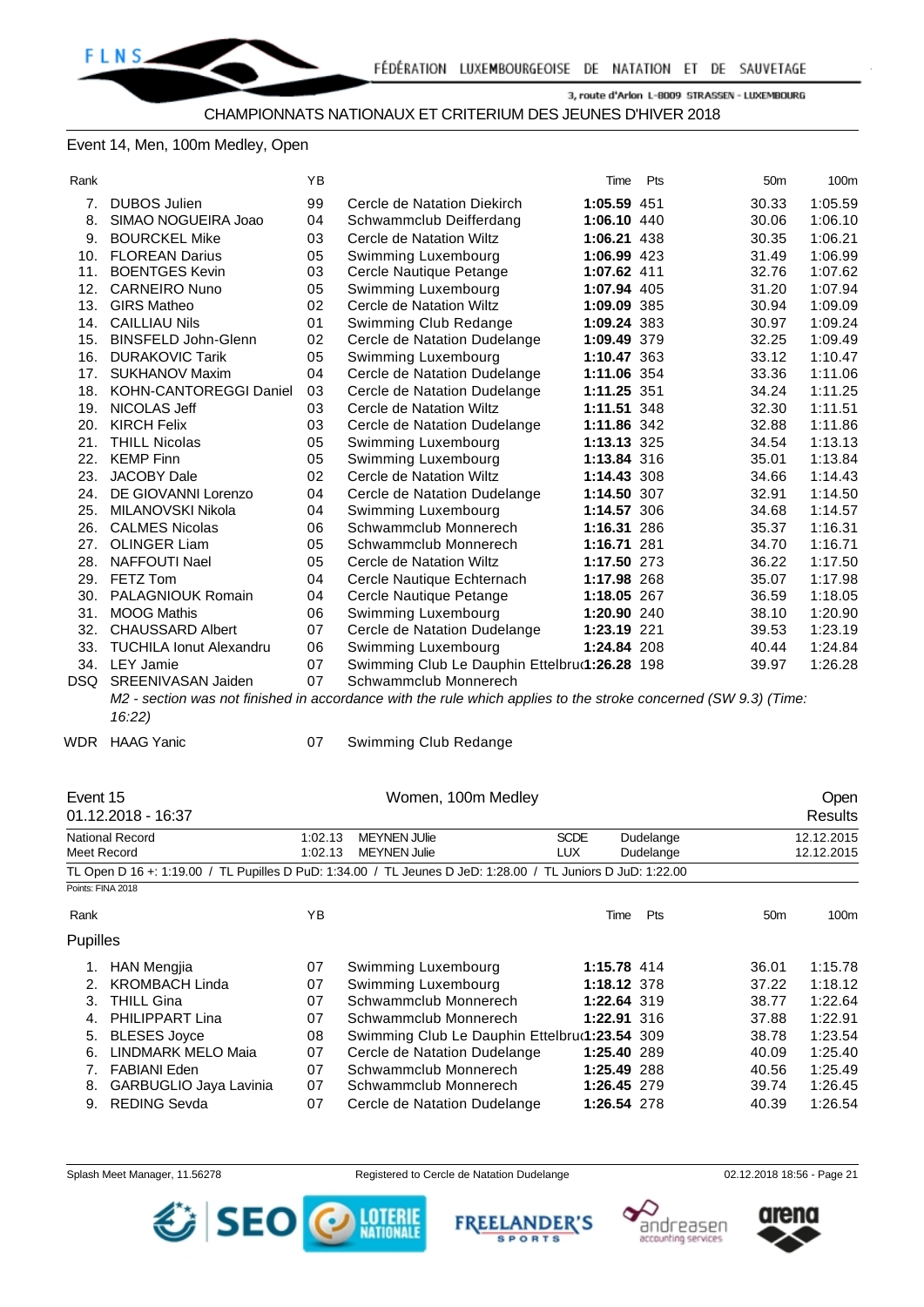## Event 15, Girls, 100m Medley, Pupilles

| Rank    |                                             | YB |                                               | Time               | Pts | 50 <sub>m</sub> | 100m    |
|---------|---------------------------------------------|----|-----------------------------------------------|--------------------|-----|-----------------|---------|
| 9.      | <b>GRUJIC-MARTINS Teodora</b><br>MP 9 years | 09 | Swimming Luxembourg                           | 1:26.54 278 MP     |     | 40.53           | 1:26.54 |
| 11.     | <b>SCHOLER Amelie</b>                       | 08 | Swimming Luxembourg                           | 1:26.58 278        |     | 41.71           | 1:26.58 |
| 12.     | <b>HRIC Nina</b>                            | 08 | Swimming Luxembourg                           | 1:26.69 276        |     | 40.70           | 1:26.69 |
| 13.     | <b>CALMES Liz</b>                           | 08 | Schwammclub Monnerech                         | 1:27.05 273        |     | 40.64           | 1:27.05 |
| 14.     | <b>OLIVERO Francesca</b>                    | 08 | Swimming Luxembourg                           | 1:27.77 266        |     | 39.80           | 1:27.77 |
|         | 15. ALLAR Maud                              | 08 | Cercle Nautique Petange                       | 1:28.10 263        |     | 42.87           | 1:28.10 |
| Jeunes  |                                             |    |                                               |                    |     |                 |         |
| 1.      | BORDONARO Madeleine                         | 06 | <b>Barracuda Esch Natation</b>                | 1:14.75 432        |     | 35.08           | 1:14.75 |
| 2.      | <b>KROMBACH Mara</b>                        | 05 | Swimming Luxembourg                           | 1:16.30 406        |     | 34.61           | 1:16.30 |
| 3.      | <b>CARNEIRO Sofia</b>                       | 06 | Swimming Luxembourg                           | 1:16.40 404        |     | 35.54           | 1:16.40 |
| 4.      | <b>BOUZIDI</b> Imene                        | 05 | Schwammclub Monnerech                         | 1:18.11 378        |     | 37.18           | 1:18.11 |
| 5.      | SOFFIO Mara                                 | 06 | Schwammclub Monnerech                         | 1:18.30 375        |     | 35.38           | 1:18.30 |
| 6.      | <b>BARBERON Sophie</b>                      | 05 | Cercle de Natation Dudelange                  | 1:19.32 361        |     | 35.70           | 1:19.32 |
| 7.      | <b>LEONARD Lis</b>                          | 05 | Swimming Luxembourg                           | 1:20.11 351        |     | 39.03           | 1:20.11 |
| 8.      | <b>KETTENMEYER Yin</b>                      | 06 | Swimming Club Le Dauphin Ettelbru(1:20.70 343 |                    |     | 38.71           | 1:20.70 |
| 9.      | <b>NOTHUM Gwen</b>                          | 06 | Swimming Club Redange                         | 1:22.15 325        |     | 37.90           | 1:22.15 |
| 10.     | <b>BOKOVA Marta</b>                         | 06 | Swimming Luxembourg                           | 1:25.08 293        |     | 39.23           | 1:25.08 |
| 11.     | <b>GOUILLART</b> Ivana                      | 05 | Schwammclub Monnerech                         | 1:26.37 280        |     | 40.11           | 1:26.37 |
| Juniors |                                             |    |                                               |                    |     |                 |         |
|         | 1. PETERS Emma                              | 03 | Cercle de Natation Dudelange                  | 1:11.36 496        |     | 32.46           | 1:11.36 |
| 2.      | <b>FABIANI Chanel</b>                       | 03 | Cercle de Natation Dudelange                  | 1:11.75 488        |     | 33.36           | 1:11.75 |
| 3.      | <b>CALMES Lara</b>                          | 04 | Schwammclub Monnerech                         | 1:16.77 398        |     | 35.37           | 1:16.77 |
| 4.      | <b>VERLAQUE Ciara</b>                       | 04 | Cercle de Natation Dudelange                  | 1:17.30 390        |     | 34.55           | 1:17.30 |
| 5.      | <b>HAAG Nora</b>                            | 04 | Swimming Club Redange                         | 1:17.39 389        |     | 35.97           | 1:17.39 |
| 6.      | <b>WINKEL Nadine</b>                        | 04 | Schwammclub Deifferdang                       | 1:26.18 281 *      |     | 40.55           | 1:26.18 |
| Open    |                                             |    |                                               |                    |     |                 |         |
| 1.      | PEREZ GARCIA Maria                          | 02 | Cercle de Natation Dudelange                  | 1:08.20 568        |     | 31.05           | 1:08.20 |
| 2.      | <b>BLACK Rachael</b>                        | 01 | Cercle de Natation Dudelange                  | 1:08.89 551        |     | 31.24           | 1:08.89 |
| 3.      | <b>BLACK Sarah</b>                          | 01 | Cercle de Natation Dudelange                  | 1:10.12 523        |     | 31.56           | 1:10.12 |
| 4.      | <b>PETERS Emma</b>                          | 03 | Cercle de Natation Dudelange                  | 1:11.36 496        |     | 32.46           | 1:11.36 |
| 5.      | <b>FABIANI Chanel</b>                       | 03 | Cercle de Natation Dudelange                  | 1:11.75 488        |     | 33.36           | 1:11.75 |
| 6.      | <b>BORDONARO Madeleine</b>                  | 06 | <b>Barracuda Esch Natation</b>                | 1:14.75 432        |     | 35.08           | 1:14.75 |
| 7.      | GLODI Kelly                                 | 02 | Swimming Club Redange                         | <b>1:15.73</b> 415 |     | 35.37           | 1:15.73 |
| 8.      | <b>HAN Mengjia</b>                          | 07 | Swimming Luxembourg                           | 1:15.78 414        |     | 36.01           | 1:15.78 |
| 9.      | <b>GUERARD Anna-Sica</b>                    | 01 | Schwammclub Deifferdang                       | 1:16.07 409        |     | 35.32           | 1:16.07 |
| 10.     | <b>KROMBACH Mara</b>                        | 05 | Swimming Luxembourg                           | 1:16.30 406        |     | 34.61           | 1:16.30 |
| 11.     | <b>CARNEIRO Sofia</b>                       | 06 | Swimming Luxembourg                           | 1:16.40 404        |     | 35.54           | 1:16.40 |
| 12.     | <b>WIRTH Mandy</b>                          | 00 | Schwammclub Deifferdang                       | 1:16.54 402        |     | 34.01           | 1:16.54 |
| 13.     | <b>CALMES Lara</b>                          | 04 | Schwammclub Monnerech                         | 1:16.77 398        |     | 35.37           | 1:16.77 |
|         | 14. VERLAQUE Ciara                          | 04 | Cercle de Natation Dudelange                  | 1:17.30 390        |     | 34.55           | 1:17.30 |
| 15.     | <b>HAAG Nora</b>                            | 04 | Swimming Club Redange                         | 1:17.39 389        |     | 35.97           | 1:17.39 |
| 16.     | <b>BOUZIDI</b> Imene                        | 05 | Schwammclub Monnerech                         | 1:18.11 378        |     | 37.18           | 1:18.11 |
| 17.     | <b>KROMBACH Linda</b>                       | 07 | Swimming Luxembourg                           | 1:18.12 378        |     | 37.22           | 1:18.12 |
| 18.     | <b>FETZ Melanie</b>                         | 01 | Cercle Nautique Echternach                    | 1:18.17 377        |     | 36.09           | 1:18.17 |
| 19.     | SOFFIO Mara                                 | 06 | Schwammclub Monnerech                         | 1:18.30 375        |     | 35.38           | 1:18.30 |
| 20.     | <b>TER HEEGDE Chantal</b>                   | 99 | Cercle Nautique Echternach                    | 1:19.10 364 $*$    |     | 34.99           | 1:19.10 |
| 21.     | <b>BARBERON Sophie</b>                      | 05 | Cercle de Natation Dudelange                  | 1:19.32 361        |     | 35.70           | 1:19.32 |
|         | 22. LEONARD Lis                             | 05 | Swimming Luxembourg                           | 1:20.11 351        |     | 39.03           | 1:20.11 |
|         |                                             |    |                                               |                    |     |                 |         |

Splash Meet Manager, 11.56278 Registered to Cercle de Natation Dudelange **12.12.2018 18:56 - Page 22** 





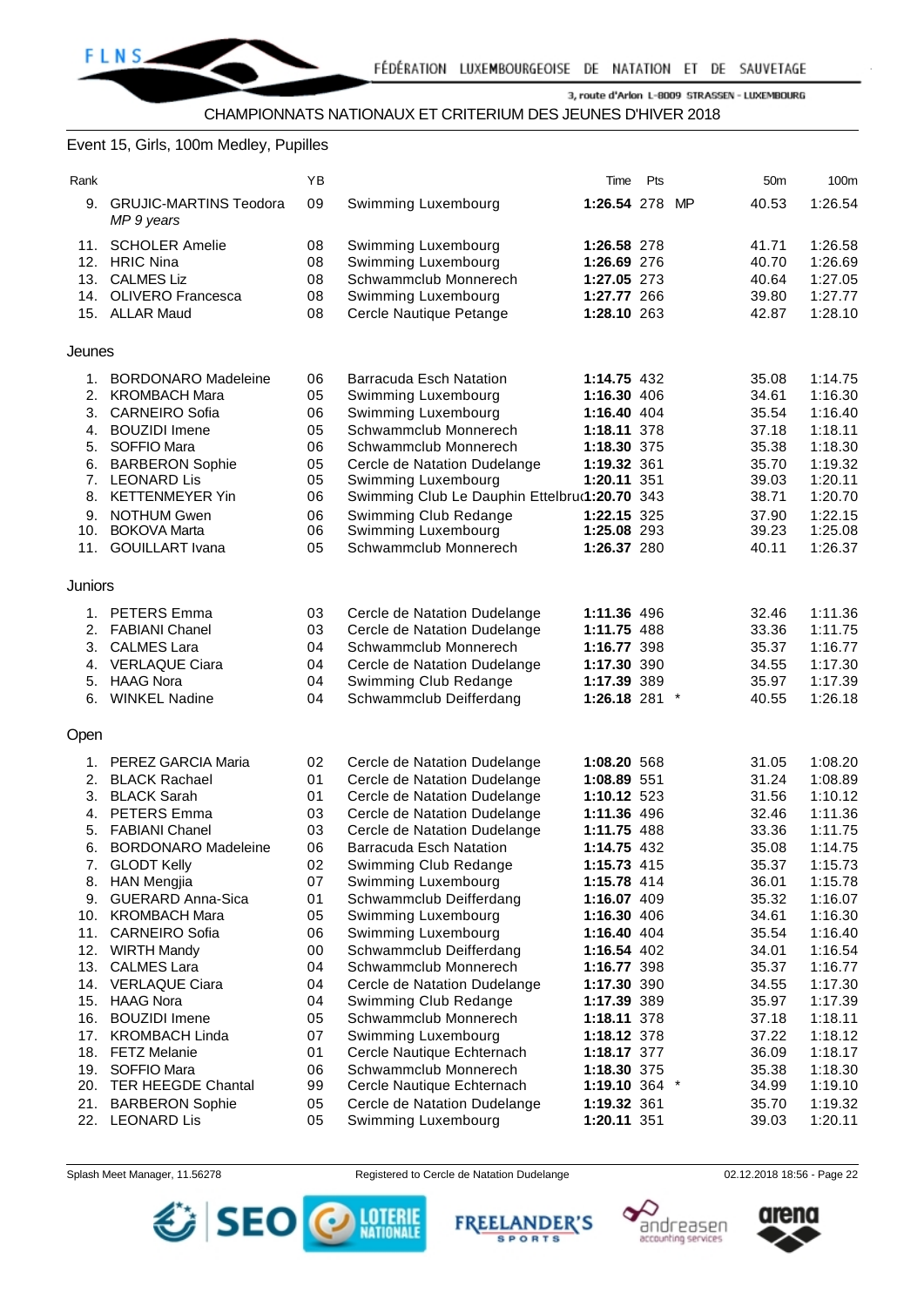## Event 15, Women, 100m Medley, Open

| Rank |                               | YB |                                               | Time           | Pts | 50 <sub>m</sub> | 100m    |
|------|-------------------------------|----|-----------------------------------------------|----------------|-----|-----------------|---------|
| 23.  | <b>KETTENMEYER Yin</b>        | 06 | Swimming Club Le Dauphin Ettelbrur1:20.70 343 |                |     | 38.71           | 1:20.70 |
| 24.  | <b>NOTHUM Gwen</b>            | 06 | Swimming Club Redange                         | 1:22.15 325    |     | 37.90           | 1:22.15 |
| 25.  | <b>THILL Gina</b>             | 07 | Schwammclub Monnerech                         | 1:22.64 319    |     | 38.77           | 1:22.64 |
| 26.  | PHILIPPART Lina               | 07 | Schwammclub Monnerech                         | 1:22.91 316    |     | 37.88           | 1:22.91 |
| 27.  | <b>BLESES Joyce</b>           | 08 | Swimming Club Le Dauphin Ettelbru(1:23.54 309 |                |     | 38.78           | 1:23.54 |
| 28.  | <b>BOKOVA Marta</b>           | 06 | Swimming Luxembourg                           | 1:25.08 293    |     | 39.23           | 1:25.08 |
| 29.  | LINDMARK MELO Maia            | 07 | Cercle de Natation Dudelange                  | 1:25.40 289    |     | 40.09           | 1:25.40 |
| 30.  | <b>FABIANI Eden</b>           | 07 | Schwammclub Monnerech                         | 1:25.49 288    |     | 40.56           | 1:25.49 |
| 31.  | <b>WINKEL Nadine</b>          | 04 | Schwammclub Deifferdang                       | 1:26.18 281    |     | 40.55           | 1:26.18 |
| 32.  | <b>GOUILLART</b> Ivana        | 05 | Schwammclub Monnerech                         | 1:26.37 280    |     | 40.11           | 1:26.37 |
| 33.  | GARBUGLIO Jaya Lavinia        | 07 | Schwammclub Monnerech                         | 1:26.45 279    |     | 39.74           | 1:26.45 |
| 34.  | <b>REDING Sevda</b>           | 07 | Cercle de Natation Dudelange                  | 1:26.54 278    |     | 40.39           | 1:26.54 |
|      | <b>GRUJIC-MARTINS Teodora</b> | 09 | Swimming Luxembourg                           | 1:26.54 278 MP |     | 40.53           | 1:26.54 |
|      | MP 9 years                    |    |                                               |                |     |                 |         |
| 36.  | <b>SCHOLER Amelie</b>         | 08 | Swimming Luxembourg                           | 1:26.58 278    |     | 41.71           | 1:26.58 |
| 37.  | <b>HRIC Nina</b>              | 08 | Swimming Luxembourg                           | 1:26.69 276    |     | 40.70           | 1:26.69 |
| 38.  | <b>CALMES Liz</b>             | 08 | Schwammclub Monnerech                         | 1:27.05 273    |     | 40.64           | 1:27.05 |
| 39.  | <b>OLIVERO Francesca</b>      | 08 | Swimming Luxembourg                           | 1:27.77 266    |     | 39.80           | 1:27.77 |
| 40.  | <b>ALLAR Maud</b>             | 08 | Cercle Nautique Petange                       | 1:28.10 263    |     | 42.87           | 1:28.10 |
| DSQ  | <b>FABER Maiti</b>            | 01 | Swimming Club Le Dauphin Ettelbruck           |                |     |                 |         |
|      |                               |    |                                               |                |     |                 |         |

*G2 - Starting before the starting signal (SW 4.4) (Time: 16:48)*

| Event 16 | 01.12.2018 - 16:51          |    | Men, 200m Freestyle                                                                                         |             |                 |         |         | Open<br><b>Results</b> |
|----------|-----------------------------|----|-------------------------------------------------------------------------------------------------------------|-------------|-----------------|---------|---------|------------------------|
|          | <b>National Record</b>      |    | STACCHIOTTI Raphaël<br>1:45.47                                                                              | <b>SCDE</b> | Dudelange       |         |         | 12.12.2015             |
|          | Meet Record                 |    | STACCHIOTTI Raphaël<br>1:45.47                                                                              | <b>LUX</b>  | Dudelange       |         |         | 12.12.2015             |
|          |                             |    | TL Open M 18 +: 2:16.00 / TL Pupilles M PuM: 2:55.00 / TL Jeunes M JeM: 2:40.00 / TL Juniors M JuM: 2:24.00 |             |                 |         |         |                        |
| Rank     |                             | YB |                                                                                                             | Time        | 50 <sub>m</sub> | 100m    | 150m    | 200m                   |
| Pupilles |                             |    |                                                                                                             |             |                 |         |         |                        |
|          | 1. FLOREAN Darius           | 05 | Swimming Luxembourg                                                                                         | 2:07.22     | 28.81           | 1:00.97 | 1:34.33 | 2:07.22                |
|          | 2. WEYRICH Mike             | 05 | Swimming Club Le Dauphin E2:14.96:k                                                                         |             | 30.11           | 1:04.74 | 1:40.33 | 2:14.96                |
|          | 3. DURAKOVIC Tarik          | 05 | Swimming Luxembourg                                                                                         | 2:15.04     | 31.32           | 1:05.38 | 1:40.98 | 2:15.04                |
|          | 4. THILL Nicolas            | 05 | Swimming Luxembourg                                                                                         | 2:19.17     | 31.90           | 1:07.43 | 1:43.64 | 2:19.17                |
|          | 5. KIRCH Paul               | 05 | Cercle de Natation Dudelang(2:23.30                                                                         |             | 32.84           | 1:09.32 | 1:46.73 | 2:23.30                |
|          | 6. PEUSCH Kevin             | 06 | Swimming Luxembourg                                                                                         | 2:23.39     | 33.24           | 1:11.14 | 1:47.80 | 2:23.39                |
|          | 7. MOOG Mathis              | 06 | Swimming Luxembourg                                                                                         | 2:23.76     | 33.32           | 1:10.14 | 1:47.28 | 2:23.76                |
|          | 8. NTAGANDA Alexis          | 05 | Swimming Luxembourg                                                                                         | 2:25.20     | 32.84           | 1:10.78 | 1:49.01 | 2:25.20                |
|          | 9. NAFFOUTI Nael            | 05 | Cercle de Natation Wiltz                                                                                    | 2:25.78     | 32.37           | 1:11.00 | 1:49.80 | 2:25.78                |
|          | 10. BOENTGES Kimi           | 05 | Cercle Nautique Petange                                                                                     | 2:26.50     | 33.55           | 1:11.99 | 1:51.21 | 2:26.50                |
|          | 11. WESTER Ben              | 06 | Cercle de Natation Dudelang (2:27.88                                                                        |             | 34.13           | 1:11.98 | 1:50.53 | 2:27.88                |
|          | 12. JAAS Tom                | 06 | Swimming Club Le Dauphin E2:35.75:k                                                                         |             | 35.57           | 1:16.00 | 1:56.54 | 2:35.75                |
|          | 13. TRESSEL Yannis          | 05 | Swimming Club Le Dauphin E2:36.25:k                                                                         |             | 35.24           | 1:15.02 | 1:53.21 | 2:36.25                |
|          | 14. ESCHETTE Louis          | 07 | Cercle de Natation Wiltz                                                                                    | 2:37.68     | 36.01           | 1:16.52 | 1:57.98 | 2:37.68                |
|          | 15. THILL Louis             | 07 | Swimming Luxembourg                                                                                         | 2:39.30     | 38.00           | 1:19.42 | 2:00.39 | 2:39.30                |
|          | 16. TUCHILA Ionut Alexandru | 06 | Swimming Luxembourg                                                                                         | 2:40.95     | 37.45           | 1:18.94 | 2:01.13 | 2:40.95                |
|          | 17. FEDOSEEV Anton          | 07 | Swimming Luxembourg                                                                                         | 2:41.93     | 35.22           | 1:16.67 | 1:59.67 | 2:41.93                |
|          | 18. WEYLAND Philippe        | 07 | Swimming Luxembourg                                                                                         | 2:44.95     | 36.56           | 1:19.54 | 2:04.03 | 2:44.95                |
|          | 19. DUSEMON Paul            | 07 | Swimming Luxembourg                                                                                         | 2:52.96     | 39.11           | 1:24.11 | 2:09.72 | 2:52.96                |
|          | DNS RIKKERT Thijmen         | 06 | Swimming Luxembourg                                                                                         |             |                 |         |         |                        |
|          | WDR HAAG Yanic              | 07 | Swimming Club Redange                                                                                       |             |                 |         |         |                        |









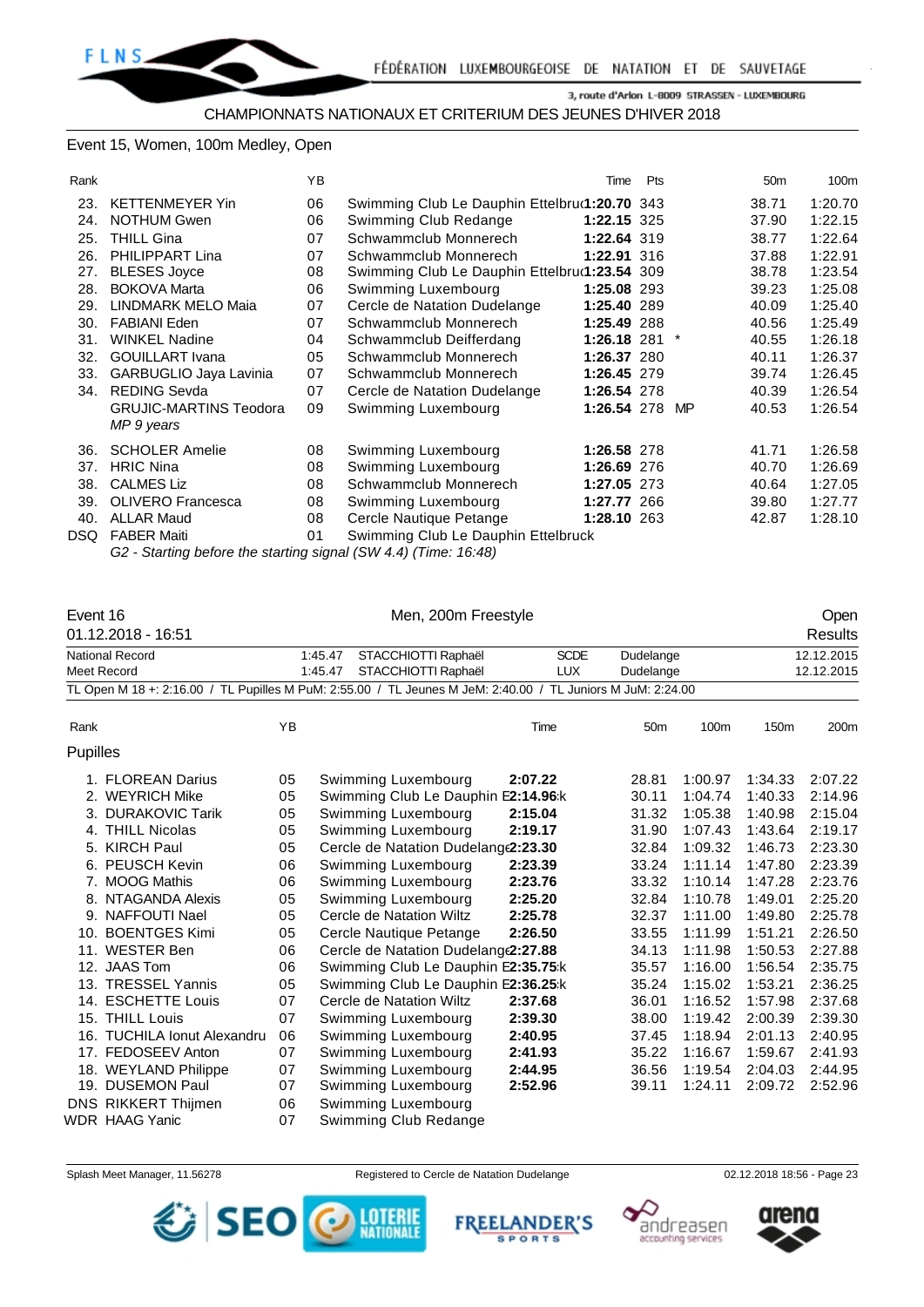

## Event 16, Men, 200m Freestyle

#### Jeunes

|         | 1. DALEIDEN CIUFERRI Ralp03  |    | Schwammclub Deifferdang              | 1:56.06     | 26.34 | 55.79   | 1:25.97 | 1:56.06 |
|---------|------------------------------|----|--------------------------------------|-------------|-------|---------|---------|---------|
|         | 2. BOKOV Rodion              | 03 | Swimming Luxembourg                  | 2:00.40     | 27.48 | 58.03   | 1:28.86 | 2:00.40 |
|         | 3. JAAS Jeff                 | 04 | Swimming Club Le Dauphin E2:01.77:k  |             | 27.55 | 57.76   | 1:29.94 | 2:01.77 |
|         | 4. MORARU Matteo             | 04 | Swimming Luxembourg                  | 2:04.43     | 28.12 | 1:00.38 | 1:33.23 | 2:04.43 |
|         | 5. LANNERS Nicolas           | 04 | Schwammclub Deifferdang              | 2:04.97     | 28.74 | 1:00.80 | 1:34.14 | 2:04.97 |
|         | 6. CONSTANTINO CAEIRO Di03o  |    | Cercle de Natation Dudelang (2:05.40 |             | 28.91 | 1:00.93 | 1:33.93 | 2:05.40 |
|         | 7. BOUETE Paul               | 03 | Swimming Luxembourg                  | 2:07.50     | 28.40 | 1:00.43 | 1:34.10 | 2:07.50 |
|         | 8. LUKA Mory                 | 04 | Swimming Luxembourg                  | 2:11.40     | 29.85 | 1:03.12 | 1:37.47 | 2:11.40 |
|         | 9. SIMAO NOGUEIRA Joao       | 04 | Schwammclub Deifferdang              | 2:11.79     | 29.35 | 1:02.67 | 1:37.10 | 2:11.79 |
|         | 10. SIMEONOV Vladimir        | 04 | Swimming Luxembourg                  | 2:12.93     | 30.57 | 1:04.68 | 1:39.34 | 2:12.93 |
|         | 11. SUKHANOV Maxim           | 04 | Cercle de Natation Dudelang (2:14.32 |             | 30.09 | 1:04.16 | 1:40.07 | 2:14.32 |
|         | 12. DENTER Arthur            | 04 | Cercle Nautique Echternach 2:15.73   |             | 30.02 | 1:04.66 | 1:41.44 | 2:15.73 |
|         | 13. LINDMARK MELO Hugo       | 04 | Cercle de Natation Dudelang (2:24.99 |             | 33.70 | 1:11.42 | 1:49.57 | 2:24.99 |
|         | 14. MILANOVSKI Nikola        | 04 | Swimming Luxembourg                  | 2:25.32     | 33.53 | 1:10.23 | 1:48.04 | 2:25.32 |
|         | 15. FETZ Tom                 | 04 | Cercle Nautique Echternach 2:31.24   |             | 33.65 | 1:13.83 | 1:54.91 | 2:31.24 |
|         | 16. PALAGNIOUK Romain        | 04 | Cercle Nautique Petange              | 2:33.25     | 33.62 | 1:13.70 | 1:55.02 | 2:33.25 |
|         |                              |    |                                      |             |       |         |         |         |
|         | 17. MOHR Sam                 | 04 | Cercle Nautique Echternach 2:33.75   |             | 34.71 | 1:14.70 | 1:55.85 | 2:33.75 |
| Juniors |                              |    |                                      |             |       |         |         |         |
|         | 1. FABIANI Remi              | 01 | Schwammclub Deifferdang              | 1:50.78     | 25.78 | 54.37   | 1:22.79 | 1:50.78 |
|         | 2. SAUBER Bob                | 01 | Swimming Club Redange                | 1:52.69     | 26.30 | 54.96   | 1:24.06 | 1:52.69 |
|         | 3. SCHMITZ Jacques           | 02 | Swimming Club Redange                | 1:53.52     | 26.50 | 55.55   | 1:24.59 | 1:53.52 |
|         | 4. BECKERS Felix             | 01 | Swimming Club Le Dauphin E1:56.24:k  |             | 27.05 | 57.08   | 1:26.98 | 1:56.24 |
|         | 5. LESAGE Christophe         | 02 | Swimming Luxembourg                  | 2:04.04     | 28.88 | 1:00.87 | 1:33.11 | 2:04.04 |
|         | 6. BANKY Jordan              | 01 | Swimming Luxembourg                  | 2:04.29     | 28.02 | 59.91   | 1:32.32 | 2:04.29 |
|         | 7. WIRTH David               | 02 | Schwammclub Deifferdang              | 2:05.08     | 28.62 | 1:01.22 | 1:33.92 | 2:05.08 |
|         | 8. MICHIELS Patrick          | 02 | Cercle Nautique Echternach           | 2:10.56     | 29.38 | 1:02.65 | 1:37.12 | 2:10.56 |
|         | 9. PUETZ Yann                | 02 | Swimming Luxembourg                  | 2:20.91     | 31.10 | 1:07.00 | 1:44.13 | 2:20.91 |
|         | 10. GIRS Matheo              | 02 | Cercle de Natation Wiltz             | $2:24.42$ * | 31.66 | 1:09.52 | 1:48.03 | 2:24.42 |
|         |                              |    |                                      |             |       |         |         |         |
| Open    |                              |    |                                      |             |       |         |         |         |
|         | 1. STACCHIOTTI Raphael       | 92 | Swimming Club Le Dauphin E1:47.24:k  |             | 25.15 | 52.51   | 1:20.12 | 1:47.24 |
|         | 2. BRANDENBURGER Pit         | 95 | Schwammclub Deifferdang              | 1:47.65     | 25.75 | 53.38   | 1:20.87 | 1:47.65 |
|         | 3. MANNES Max                | 97 | Swimming Luxembourg                  | 1:50.14     | 26.03 | 54.03   | 1:22.43 | 1:50.14 |
|         | 4. FABIANI Remi              | 01 | Schwammclub Deifferdang              | 1:50.78     | 25.78 | 54.37   | 1:22.79 | 1:50.78 |
|         | 5. SAUBER Bob                | 01 | Swimming Club Redange                | 1:52.69     | 26.30 | 54.96   | 1:24.06 | 1:52.69 |
|         | 6. SCHMITZ Jacques           | 02 | Swimming Club Redange                | 1:53.52     | 26.50 | 55.55   | 1:24.59 | 1:53.52 |
|         | 7. DALEIDEN CIUFERRI Ralp03  |    | Schwammclub Deifferdang              | 1:56.06     | 26.34 | 55.79   | 1:25.97 | 1:56.06 |
|         | 8. BECKERS Felix             | 01 | Swimming Club Le Dauphin E1:56.24:k  |             | 27.05 | 57.08   | 1:26.98 | 1:56.24 |
|         | 9. VANDERSCHRICK Stephar00   |    | Swimming Luxembourg                  | 1:59.06     | 27.83 | 57.24   | 1:28.12 | 1:59.06 |
|         | 10. BOKOV Rodion             | 03 | Swimming Luxembourg                  | 2:00.40     | 27.48 | 58.03   | 1:28.86 | 2:00.40 |
|         | 11. JAAS Jeff                | 04 | Swimming Club Le Dauphin E2:01.77:k  |             | 27.55 | 57.76   | 1:29.94 | 2:01.77 |
|         | 12. LESAGE Christophe        | 02 | Swimming Luxembourg                  | 2:04.04     | 28.88 | 1:00.87 | 1:33.11 | 2:04.04 |
|         | 13. BANKY Jordan             | 01 | Swimming Luxembourg                  | 2:04.29     | 28.02 | 59.91   | 1:32.32 | 2:04.29 |
|         | 14. MORARU Matteo            | 04 | Swimming Luxembourg                  | 2:04.43     | 28.12 | 1:00.38 | 1:33.23 | 2:04.43 |
|         | 15. LANNERS Nicolas          | 04 | Schwammclub Deifferdang              | 2:04.97     | 28.74 | 1:00.80 | 1:34.14 | 2:04.97 |
|         | 16. WIRTH David              | 02 | Schwammclub Deifferdang              | 2:05.08     | 28.62 | 1:01.22 | 1:33.92 | 2:05.08 |
|         | 17. CONSTANTINO CAEIRO Di030 |    | Cercle de Natation Dudelang (2:05.40 |             | 28.91 | 1:00.93 | 1:33.93 | 2:05.40 |
|         | 18. CONZEMIUS Jerome         | 99 | Swimming Luxembourg                  | 2:05.70     | 28.89 | 1:01.04 | 1:33.98 | 2:05.70 |
|         | 19. GRAF Alex                | 99 | Schwammclub Deifferdang              | 2:05.96     | 28.57 | 1:00.56 | 1:33.55 | 2:05.96 |
|         |                              |    |                                      |             |       |         |         |         |
|         | 20. FLOREAN Darius           | 05 | Swimming Luxembourg                  | 2:07.22     | 28.81 | 1:00.97 | 1:34.33 | 2:07.22 |
|         | 21. BOUETE Paul              | 03 | Swimming Luxembourg                  | 2:07.50     | 28.40 | 1:00.43 | 1:34.10 | 2:07.50 |
|         | 22. MICHIELS Patrick         | 02 | Cercle Nautique Echternach           | 2:10.56     | 29.38 | 1:02.65 | 1:37.12 | 2:10.56 |

Splash Meet Manager, 11.56278 Registered to Cercle de Natation Dudelange **12.12.2018 18:56 - Page 24** CO2.12.2018 18:56 - Page 24







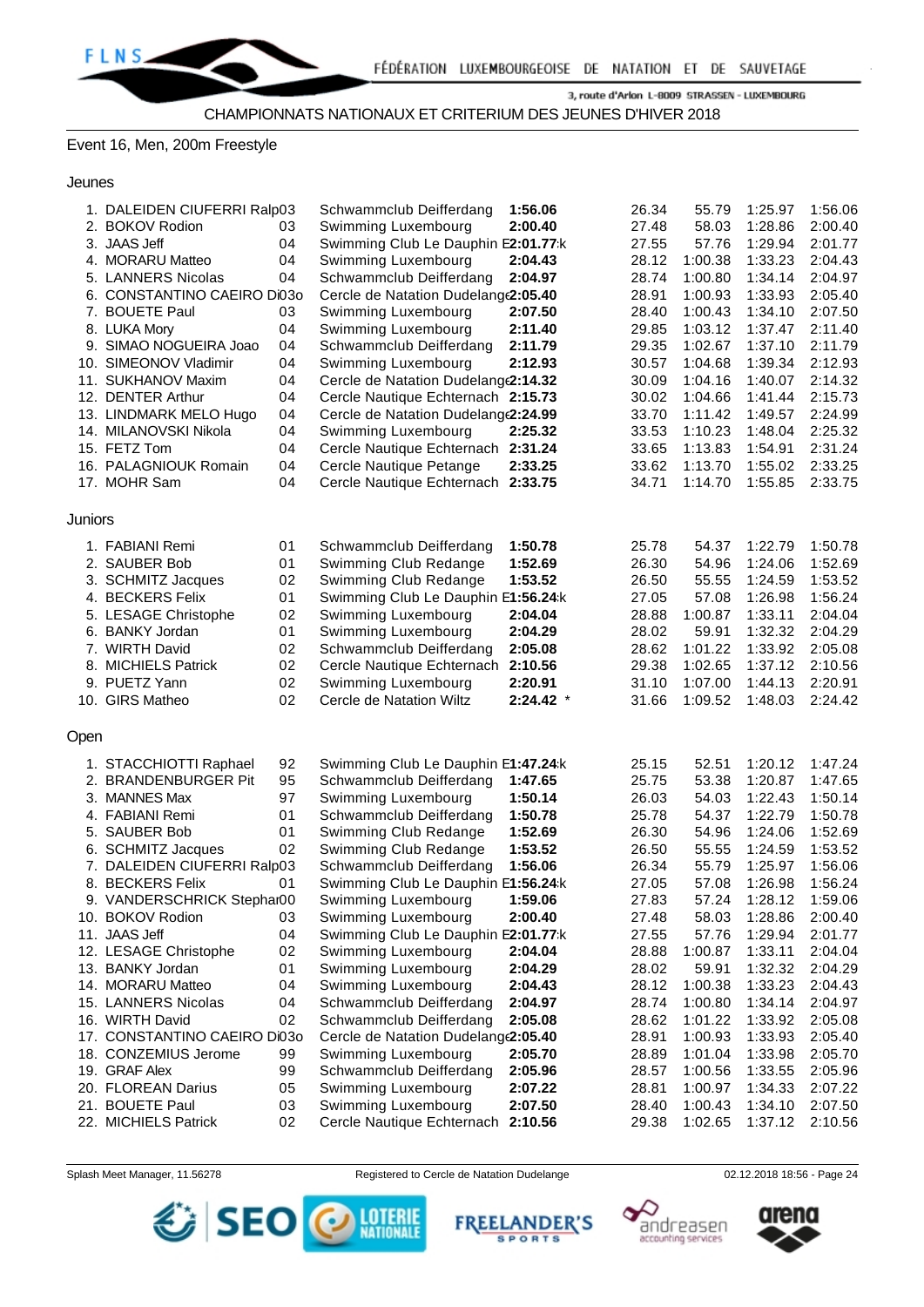## Event 16, Men, 200m Freestyle, Open

| Rank |                             | YB |                                      | Time        | 50 <sub>m</sub> | 100m    | 150 <sub>m</sub> | 200m    |
|------|-----------------------------|----|--------------------------------------|-------------|-----------------|---------|------------------|---------|
|      | 23. LUKA Mory               | 04 | Swimming Luxembourg                  | 2:11.40     | 29.85           | 1:03.12 | 1:37.47          | 2:11.40 |
|      | 24. SIMAO NOGUEIRA Joao     | 04 | Schwammclub Deifferdang              | 2:11.79     | 29.35           | 1:02.67 | 1:37.10          | 2:11.79 |
|      | 25. SIMEONOV Vladimir       | 04 | Swimming Luxembourg                  | 2:12.93     | 30.57           | 1:04.68 | 1:39.34          | 2:12.93 |
|      | 26. SUKHANOV Maxim          | 04 | Cercle de Natation Dudelang(2:14.32  |             | 30.09           | 1:04.16 | 1:40.07          | 2:14.32 |
|      | 27. WEYRICH Mike            | 05 | Swimming Club Le Dauphin E2:14.96:k  |             | 30.11           | 1:04.74 | 1:40.33          | 2:14.96 |
|      | 28. DURAKOVIC Tarik         | 05 | Swimming Luxembourg                  | 2:15.04     | 31.32           | 1:05.38 | 1:40.98          | 2:15.04 |
|      | 29. DENTER Arthur           | 04 | Cercle Nautique Echternach           | 2:15.73     | 30.02           | 1:04.66 | 1:41.44          | 2:15.73 |
|      | 30. THILL Nicolas           | 05 | Swimming Luxembourg                  | 2:19.17     | 31.90           | 1:07.43 | 1:43.64          | 2:19.17 |
|      | 31. PUETZ Yann              | 02 | Swimming Luxembourg                  | 2:20.91     | 31.10           | 1:07.00 | 1:44.13          | 2:20.91 |
|      | 32. KIRCH Paul              | 05 | Cercle de Natation Dudelang(2:23.30  |             | 32.84           | 1:09.32 | 1:46.73          | 2:23.30 |
|      | 33. PEUSCH Kevin            | 06 | Swimming Luxembourg                  | 2:23.39     | 33.24           | 1:11.14 | 1:47.80          | 2:23.39 |
|      | 34. MOOG Mathis             | 06 | Swimming Luxembourg                  | 2:23.76     | 33.32           | 1:10.14 | 1:47.28          | 2:23.76 |
|      | 35. GIRS Matheo             | 02 | Cercle de Natation Wiltz             | $2:24.42$ * | 31.66           | 1:09.52 | 1:48.03          | 2:24.42 |
|      | 36. LINDMARK MELO Hugo      | 04 | Cercle de Natation Dudelang (2:24.99 |             | 33.70           | 1:11.42 | 1:49.57          | 2:24.99 |
|      | 37. NTAGANDA Alexis         | 05 | Swimming Luxembourg                  | 2:25.20     | 32.84           | 1:10.78 | 1:49.01          | 2:25.20 |
|      | 38. MILANOVSKI Nikola       | 04 | Swimming Luxembourg                  | 2:25.32     | 33.53           | 1:10.23 | 1:48.04          | 2:25.32 |
|      | 39. NAFFOUTI Nael           | 05 | Cercle de Natation Wiltz             | 2:25.78     | 32.37           | 1:11.00 | 1:49.80          | 2:25.78 |
|      | 40. BOENTGES Kimi           | 05 | Cercle Nautique Petange              | 2:26.50     | 33.55           | 1:11.99 | 1:51.21          | 2:26.50 |
|      | 41. WESTER Ben              | 06 | Cercle de Natation Dudelang(2:27.88  |             | 34.13           | 1:11.98 | 1:50.53          | 2:27.88 |
|      | 42. FETZ Tom                | 04 | Cercle Nautique Echternach 2:31.24   |             | 33.65           | 1:13.83 | 1:54.91          | 2:31.24 |
|      | 43. PALAGNIOUK Romain       | 04 | Cercle Nautique Petange              | 2:33.25     | 33.62           | 1:13.70 | 1:55.02          | 2:33.25 |
|      | 44. MOHR Sam                | 04 | Cercle Nautique Echternach 2:33.75   |             | 34.71           | 1:14.70 | 1:55.85          | 2:33.75 |
|      | 45. JAAS Tom                | 06 | Swimming Club Le Dauphin E2:35.75:k  |             | 35.57           | 1:16.00 | 1:56.54          | 2:35.75 |
|      | 46. TRESSEL Yannis          | 05 | Swimming Club Le Dauphin E2:36.25:k  |             | 35.24           | 1:15.02 | 1:53.21          | 2:36.25 |
|      | 47. ESCHETTE Louis          | 07 | Cercle de Natation Wiltz             | 2:37.68     | 36.01           | 1:16.52 | 1:57.98          | 2:37.68 |
|      | 48. THILL Louis             | 07 | Swimming Luxembourg                  | 2:39.30     | 38.00           | 1:19.42 | 2:00.39          | 2:39.30 |
|      | 49. TUCHILA Ionut Alexandru | 06 | Swimming Luxembourg                  | 2:40.95     | 37.45           | 1:18.94 | 2:01.13          | 2:40.95 |
|      | 50. FEDOSEEV Anton          | 07 | Swimming Luxembourg                  | 2:41.93     | 35.22           | 1:16.67 | 1:59.67          | 2:41.93 |
|      | 51. WEYLAND Philippe        | 07 | Swimming Luxembourg                  | 2:44.95     | 36.56           | 1:19.54 | 2:04.03          | 2:44.95 |
|      | 52. DUSEMON Paul            | 07 | Swimming Luxembourg                  | 2:52.96     | 39.11           | 1:24.11 | 2:09.72          | 2:52.96 |
|      | DNS RIKKERT Thijmen         | 06 | Swimming Luxembourg                  |             |                 |         |                  |         |
|      | <b>WDR HAAG Yanic</b>       | 07 | Swimming Club Redange                |             |                 |         |                  |         |

| Event 17        | $01.12.2018 - 17:17$                                        |                     | Women, 200m Freestyle                                                |                                                                                                             | Open<br><b>Results</b> |         |                          |         |  |
|-----------------|-------------------------------------------------------------|---------------------|----------------------------------------------------------------------|-------------------------------------------------------------------------------------------------------------|------------------------|---------|--------------------------|---------|--|
|                 | <b>National Record</b><br>Meet Record                       |                     | <b>MEYNEN Julie</b><br>1:59.16<br><b>BANKY Jacqueline</b><br>2:00.97 | <b>SCDE</b><br>Netanya (ISR)<br><b>LUX</b><br>Oberkorn                                                      |                        |         | 05.12.2015<br>02.12.2017 |         |  |
|                 |                                                             |                     |                                                                      | TL Open D 16 +: 2:30.00 / TL Pupilles D PuD: 3:00.00 / TL Jeunes D JeD: 2:48.00 / TL Juniors D JuD: 2:36.00 |                        |         |                          |         |  |
| ΥB<br>Rank      |                                                             |                     |                                                                      | Time                                                                                                        | 50 <sub>m</sub>        | 100m    | 150 <sub>m</sub>         | 200m    |  |
| <b>Pupilles</b> |                                                             |                     |                                                                      |                                                                                                             |                        |         |                          |         |  |
|                 | 1. HAN Mengjia                                              | 07                  | Swimming Luxembourg                                                  | 2:20.26                                                                                                     | 32.42                  | 1:08.52 | 1:44.47                  | 2:20.26 |  |
|                 | 2. KROMBACH Linda                                           | 07                  | Swimming Luxembourg                                                  | 2:37.22                                                                                                     | 35.68                  | 1:16.32 | 1:57.89                  | 2:37.22 |  |
| 3.              | PETESCH Lea                                                 | 07                  | Schwammclub Monnerech                                                | 2:37.84                                                                                                     | 33.62                  | 1:14.89 | 1:57.14                  | 2:37.84 |  |
|                 | LINDMARK MELO Maia                                          | 07                  | Cercle de Natation Dudelang(2:39.89                                  |                                                                                                             | 36.93                  | 1:17.58 | 1:59.67                  | 2:39.89 |  |
|                 | 5. HRIC Nina                                                | 08                  | Swimming Luxembourg                                                  | 2:46.27                                                                                                     | 39.04                  | 1:22.44 | 2:06.29                  | 2:46.27 |  |
|                 | 6. NTAGANDA Sophie                                          | 07                  | Swimming Luxembourg                                                  | 2:47.59                                                                                                     | 37.78                  | 1:22.09 | 2:05.12                  | 2:47.59 |  |
|                 | 7. ELCHEROTH Niki                                           | 07                  | Swimming Club Redange                                                | 2:48.65                                                                                                     | 38.61                  | 1:23.41 | 2:07.62                  | 2:48.65 |  |
|                 | <b>OLIVERO</b> Francesca<br>Swimming Luxembourg<br>08<br>8. |                     |                                                                      | 2:51.90                                                                                                     | 38.54                  | 1:22.91 | 2:07.84                  | 2:51.90 |  |
| 9.              | <b>GRUJIC-MARTINS Teodora09</b>                             | Swimming Luxembourg | 2:55.04                                                              | 40.62                                                                                                       | 1:26.33                | 2:11.12 | 2:55.04                  |         |  |
|                 | 10. MARTUCCI Sofia                                          | 3:03.54             | 39.41                                                                | 1:28.08                                                                                                     | 2:17.06                | 3:03.54 |                          |         |  |

Splash Meet Manager, 11.56278 Registered to Cercle de Natation Dudelange **18.12.2018 18:56 - Page 25** CO2.12.2018 18:56 - Page 25







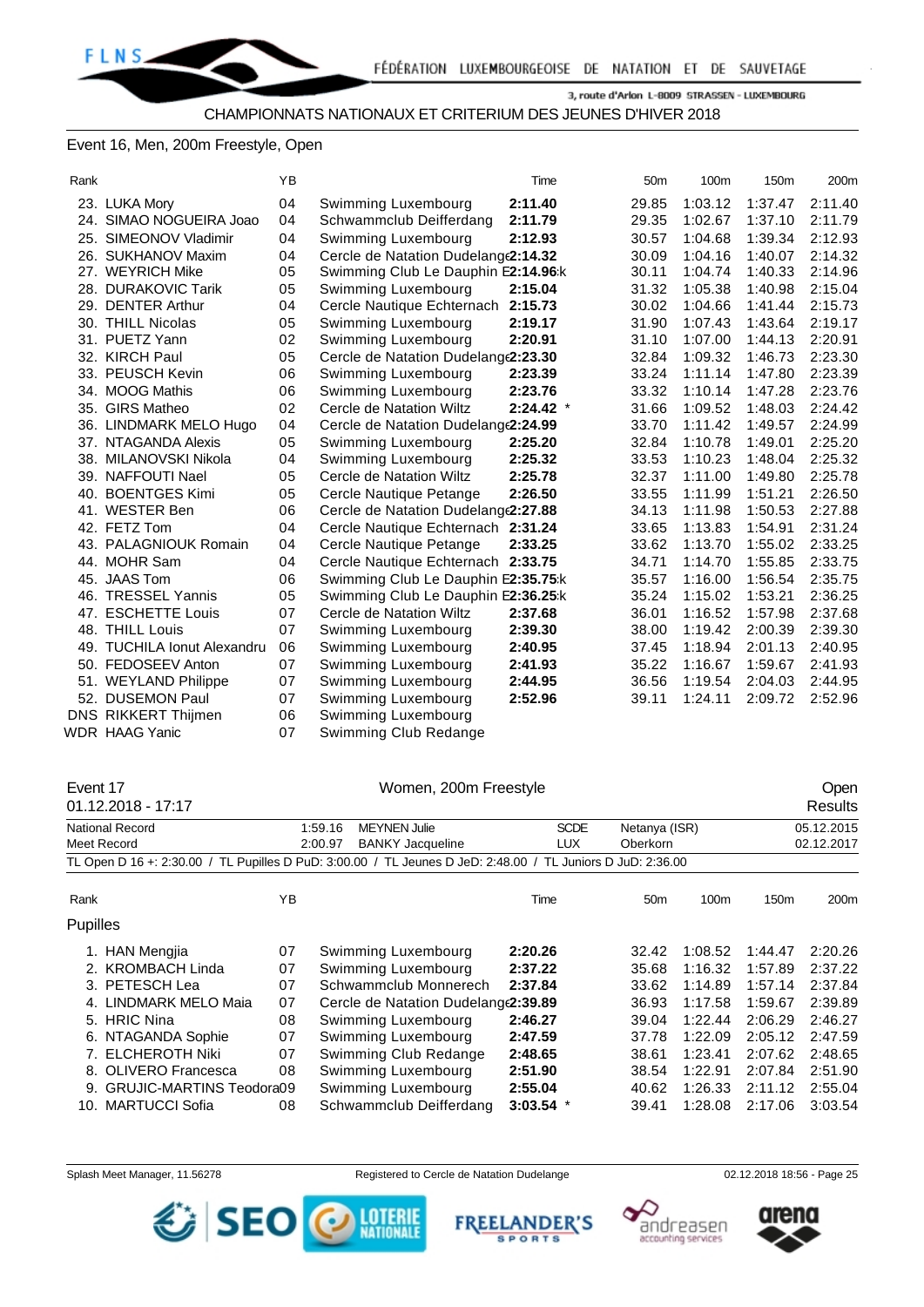## Event 17, Women, 200m Freestyle

#### Jeunes

|         | 1. JOMINET Lou               | 05 | Swimming Luxembourg                    | 2:08.79     | 30.07 | 1:02.45 | 1:35.92 | 2:08.79 |
|---------|------------------------------|----|----------------------------------------|-------------|-------|---------|---------|---------|
|         | 2. HRIC Laura                | 05 | Swimming Luxembourg                    | 2:12.63     | 30.98 | 1:04.95 | 1:39.44 | 2:12.63 |
|         | 3. PETERS Lena               | 05 | Cercle de Natation Dudelang (2:13.36   |             | 30.37 | 1:04.27 | 1:39.10 | 2:13.36 |
|         | 4. KROMBACH Mara             | 05 | Swimming Luxembourg                    | 2:22.37     | 32.97 | 1:09.55 | 1:46.93 | 2:22.37 |
|         | 5. HARIZIA Celia             | 05 | Schwammclub Monnerech                  | 2:24.70     | 32.26 | 1:08.97 | 1:47.02 | 2:24.70 |
|         | 6. BOUZIDI Imene             | 05 | Schwammclub Monnerech                  | 2:25.95     | 33.82 | 1:11.20 | 1:49.34 | 2:25.95 |
|         | 7. CARNEIRO Sofia            | 06 | Swimming Luxembourg                    | 2:27.61     | 33.89 | 1:11.56 | 1:50.08 | 2:27.61 |
|         | 8. DEVISCOUR Sarah           | 05 | Cercle Nautique Echternach             | 2:27.89     | 32.65 | 1:10.43 | 1:50.39 | 2:27.89 |
|         | 9. SOFFIO Mara               | 06 | Schwammclub Monnerech                  | 2:31.46     | 34.39 | 1:13.63 | 1:54.19 | 2:31.46 |
|         | 10. CORREIA Eva              | 05 | Cercle de Natation Diekirch            | 2:32.23     | 34.18 | 1:13.24 | 1:53.60 | 2:32.23 |
|         | 11. BARBERON Sophie          | 05 | Cercle de Natation Dudelang (2:33.90   |             | 34.67 | 1:14.22 | 1:54.77 | 2:33.90 |
|         | 12. NOTHUM Gwen              | 06 | Swimming Club Redange                  | 2:36.16     | 35.04 | 1:14.54 | 1:55.44 | 2:36.16 |
|         | WDR BAUSTERT Magali          | 05 | Swimming Luxembourg                    |             |       |         |         |         |
|         |                              |    |                                        |             |       |         |         |         |
| Juniors |                              |    |                                        |             |       |         |         |         |
|         | 1. RICCI Nicole              | 04 | Swimming Luxembourg                    | 2:02.45     | 28.42 | 59.51   | 1:31.33 | 2:02.45 |
|         | 2. KETTENMEYER Ly            | 04 | Swimming Club Le Dauphin E2:20.74:k    |             | 32.14 | 1:07.62 | 1:44.26 | 2:20.74 |
|         | 3. CALMES Lara               | 04 | Schwammclub Monnerech                  | 2:32.28     | 34.33 | 1:12.44 | 1:52.28 | 2:32.28 |
|         | <b>WDR DUBOS Flavie</b>      | 03 | Cercle de Natation Diekirch            |             |       |         |         |         |
| Open    |                              |    |                                        |             |       |         |         |         |
|         |                              |    |                                        |             |       |         |         |         |
|         | 1. BANKY Jacqueline          | 96 | Swimming Luxembourg                    | 2:02.33     | 28.08 | 59.19   | 1:31.28 | 2:02.33 |
|         | 2. RICCI Nicole              | 04 | Swimming Luxembourg                    | 2:02.45     | 28.42 | 59.51   | 1:31.33 | 2:02.45 |
|         | 3. JOMINET Lou               | 05 | Swimming Luxembourg                    | 2:08.79     | 30.07 | 1:02.45 | 1:35.92 | 2:08.79 |
|         | 4. RICCI Giorgia Michela     | 02 | Swimming Luxembourg                    | 2:09.05     | 29.64 | 1:02.53 | 1:36.22 | 2:09.05 |
|         | 5. HAMEN SAIEG Yael          | 01 | Swimming Luxembourg                    | 2:11.97     | 30.44 | 1:04.19 | 1:38.36 | 2:11.97 |
|         | 6. HRIC Laura                | 05 | Swimming Luxembourg                    | 2:12.63     | 30.98 | 1:04.95 | 1:39.44 | 2:12.63 |
|         | 7. PETERS Lena               | 05 | Cercle de Natation Dudelang (2:13.36   |             | 30.37 | 1:04.27 | 1:39.10 | 2:13.36 |
|         | 8. VANDERSCHRICK Laura       | 02 | Swimming Luxembourg                    | 2:15.97     | 30.83 | 1:04.51 | 1:40.08 | 2:15.97 |
|         | 9. HAN Mengjia               | 07 | Swimming Luxembourg                    | 2:20.26     | 32.42 | 1:08.52 | 1:44.47 | 2:20.26 |
|         | 10. KETTENMEYER Ly           | 04 | Swimming Club Le Dauphin E2:20.74:k    |             | 32.14 | 1:07.62 | 1:44.26 | 2:20.74 |
|         | 11. KROMBACH Mara            | 05 | Swimming Luxembourg                    | 2:22.37     | 32.97 | 1:09.55 | 1:46.93 | 2:22.37 |
|         | 12. HARIZIA Celia            | 05 | Schwammclub Monnerech                  | 2:24.70     | 32.26 | 1:08.97 | 1:47.02 | 2:24.70 |
|         | 13. BOUZIDI Imene            | 05 | Schwammclub Monnerech                  | 2:25.95     | 33.82 | 1:11.20 | 1:49.34 | 2:25.95 |
|         | 14. CARNEIRO Sofia           | 06 | Swimming Luxembourg                    | 2:27.61     | 33.89 | 1:11.56 | 1:50.08 | 2:27.61 |
|         | 15. DEVISCOUR Sarah          | 05 | Cercle Nautique Echternach             | 2:27.89     | 32.65 | 1:10.43 | 1:50.39 | 2:27.89 |
|         | 16. TER HEEGDE Chantal       | 99 | Cercle Nautique Echternach             | $2:31.45$ * | 34.15 | 1:13.08 | 1:53.68 | 2:31.45 |
|         | 17. SOFFIO Mara              | 06 | Schwammclub Monnerech                  | 2:31.46     | 34.39 | 1:13.63 | 1:54.19 | 2:31.46 |
|         | 18. CORREIA Eva              | 05 | Cercle de Natation Diekirch            | 2:32.23     | 34.18 | 1:13.24 | 1:53.60 | 2:32.23 |
|         | 19. CALMES Lara              | 04 | Schwammclub Monnerech                  | 2:32.28     | 34.33 | 1:12.44 | 1:52.28 | 2:32.28 |
|         | 20. KESEROVIC Marine         | 02 | Cercle de Natation Dudelang (2:33.84 * |             | 34.81 | 1:13.83 | 1:53.75 | 2:33.84 |
|         | 21. BARBERON Sophie          | 05 | Cercle de Natation Dudelang(2:33.90    |             | 34.67 | 1:14.22 | 1:54.77 | 2:33.90 |
|         | 22. NOTHUM Gwen              | 06 | Swimming Club Redange                  | 2:36.16     | 35.04 | 1:14.54 | 1:55.44 | 2:36.16 |
|         | 23. KROMBACH Linda           | 07 | Swimming Luxembourg                    | 2:37.22     | 35.68 | 1:16.32 | 1:57.89 | 2:37.22 |
|         | 24. PETESCH Lea              | 07 | Schwammclub Monnerech                  | 2:37.84     | 33.62 | 1:14.89 | 1:57.14 | 2:37.84 |
|         | 25. LINDMARK MELO Maia       | 07 | Cercle de Natation Dudelang (2:39.89   |             | 36.93 | 1:17.58 | 1:59.67 | 2:39.89 |
|         | 26. HRIC Nina                | 08 | Swimming Luxembourg                    | 2:46.27     | 39.04 | 1:22.44 | 2:06.29 | 2:46.27 |
|         | 27. NTAGANDA Sophie          | 07 | Swimming Luxembourg                    | 2:47.59     | 37.78 | 1:22.09 | 2:05.12 | 2:47.59 |
|         | 28. ELCHEROTH Niki           | 07 | Swimming Club Redange                  | 2:48.65     | 38.61 | 1:23.41 | 2:07.62 | 2:48.65 |
|         | 29. OLIVERO Francesca        | 08 | Swimming Luxembourg                    | 2:51.90     | 38.54 | 1:22.91 | 2:07.84 | 2:51.90 |
|         | 30. GRUJIC-MARTINS Teodora09 |    | Swimming Luxembourg                    | 2:55.04     | 40.62 | 1:26.33 | 2:11.12 | 2:55.04 |
|         | 31. MARTUCCI Sofia           | 08 | Schwammclub Deifferdang                | $3:03.54$ * | 39.41 | 1:28.08 | 2:17.06 | 3:03.54 |
|         | <b>WDR DUBOS Flavie</b>      | 03 | Cercle de Natation Diekirch            |             |       |         |         |         |

Splash Meet Manager, 11.56278 Registered to Cercle de Natation Dudelange **12.12.2018 18:56 - Page 26** Splash Meet Manager, 11.56278







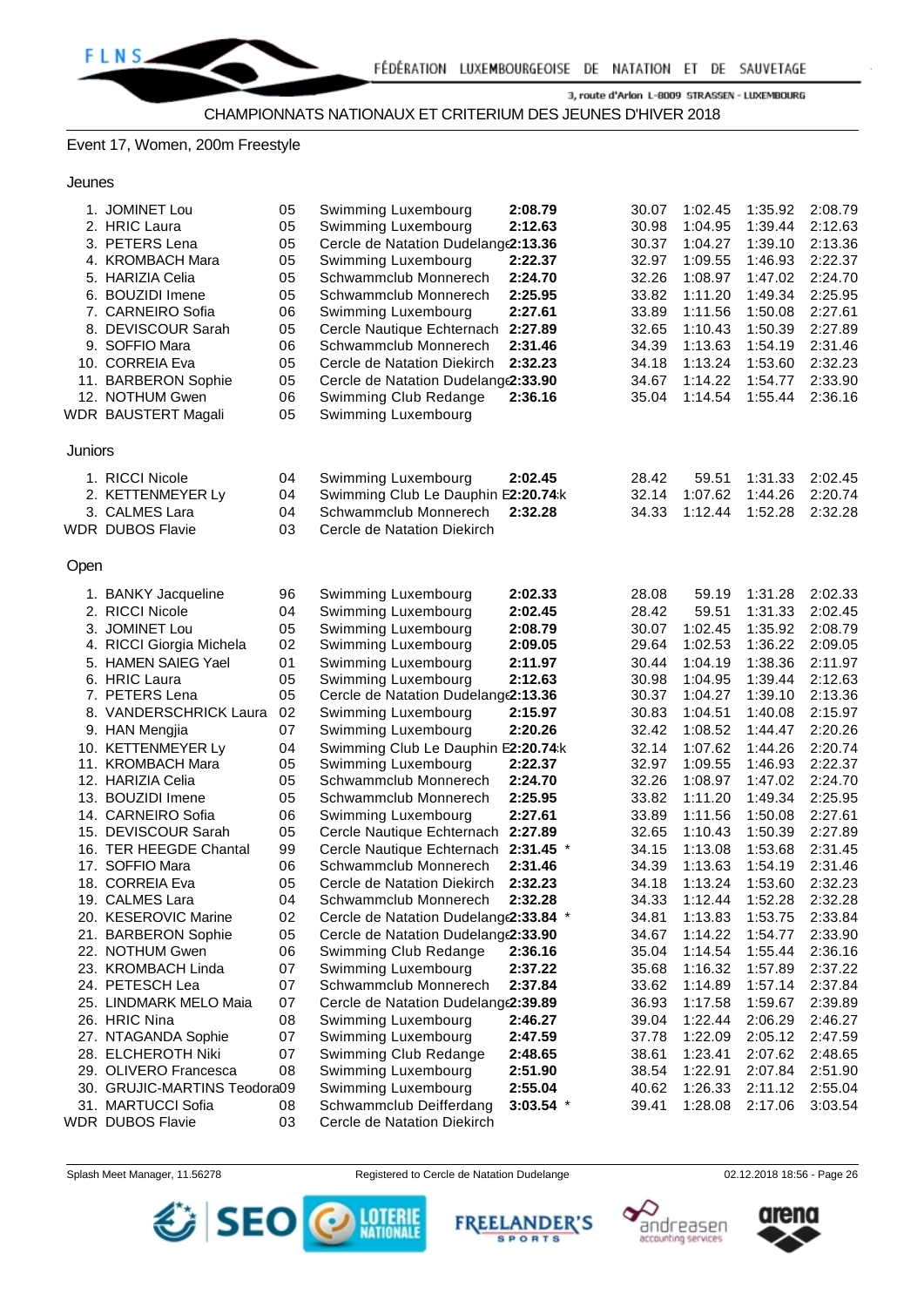

| Event 17, Women, 200m Freestyle, Open                                                                                                                                                                                                                                                                                                           |                                                                      |         |                                                                                                                                                                                                                                                                                                                                                                                                                                                               |                                                                                                                    |                                                                                                                            |                                                                                                                                                                         |                                                                                                                                                                   |                                                                                                                                                                   |
|-------------------------------------------------------------------------------------------------------------------------------------------------------------------------------------------------------------------------------------------------------------------------------------------------------------------------------------------------|----------------------------------------------------------------------|---------|---------------------------------------------------------------------------------------------------------------------------------------------------------------------------------------------------------------------------------------------------------------------------------------------------------------------------------------------------------------------------------------------------------------------------------------------------------------|--------------------------------------------------------------------------------------------------------------------|----------------------------------------------------------------------------------------------------------------------------|-------------------------------------------------------------------------------------------------------------------------------------------------------------------------|-------------------------------------------------------------------------------------------------------------------------------------------------------------------|-------------------------------------------------------------------------------------------------------------------------------------------------------------------|
| Rank                                                                                                                                                                                                                                                                                                                                            | ΥB                                                                   |         |                                                                                                                                                                                                                                                                                                                                                                                                                                                               | Time                                                                                                               | 50 <sub>m</sub>                                                                                                            | 100m                                                                                                                                                                    | 150m                                                                                                                                                              | 200m                                                                                                                                                              |
| WDR BAUSTERT Magali                                                                                                                                                                                                                                                                                                                             | 05                                                                   |         | Swimming Luxembourg                                                                                                                                                                                                                                                                                                                                                                                                                                           |                                                                                                                    |                                                                                                                            |                                                                                                                                                                         |                                                                                                                                                                   |                                                                                                                                                                   |
| Event 18                                                                                                                                                                                                                                                                                                                                        |                                                                      |         | Men, 200m Breaststroke                                                                                                                                                                                                                                                                                                                                                                                                                                        |                                                                                                                    |                                                                                                                            |                                                                                                                                                                         | Open                                                                                                                                                              |                                                                                                                                                                   |
| 01.12.2018 - 17:37<br><b>National Record</b>                                                                                                                                                                                                                                                                                                    |                                                                      | 2:07.10 | <b>CARNOL Laurent</b>                                                                                                                                                                                                                                                                                                                                                                                                                                         | <b>SCDE</b>                                                                                                        | Dubai (UAE)                                                                                                                |                                                                                                                                                                         | Results<br>17.12.2010                                                                                                                                             |                                                                                                                                                                   |
| Meet Record                                                                                                                                                                                                                                                                                                                                     |                                                                      | 2:07.47 | <b>CARNOL Laurent</b>                                                                                                                                                                                                                                                                                                                                                                                                                                         | LUX                                                                                                                | Dudelange                                                                                                                  |                                                                                                                                                                         |                                                                                                                                                                   | 12.12.2015                                                                                                                                                        |
| TL Open M 18 +: 2:54.00 / TL Pupilles M PuM: 3:40.00 / TL Jeunes M JeM: 3:24.00 / TL Juniors M JuM: 3:06.00                                                                                                                                                                                                                                     |                                                                      |         |                                                                                                                                                                                                                                                                                                                                                                                                                                                               |                                                                                                                    |                                                                                                                            |                                                                                                                                                                         |                                                                                                                                                                   |                                                                                                                                                                   |
| Rank                                                                                                                                                                                                                                                                                                                                            | ΥB                                                                   |         |                                                                                                                                                                                                                                                                                                                                                                                                                                                               | Time                                                                                                               | 50 <sub>m</sub>                                                                                                            | 100m                                                                                                                                                                    | 150m                                                                                                                                                              | 200m                                                                                                                                                              |
| Pupilles                                                                                                                                                                                                                                                                                                                                        |                                                                      |         |                                                                                                                                                                                                                                                                                                                                                                                                                                                               |                                                                                                                    |                                                                                                                            |                                                                                                                                                                         |                                                                                                                                                                   |                                                                                                                                                                   |
| 1. LUCARELLI Riccardo<br>2. BOURGUIGNON Benjamin05<br>3. KEMP Finn<br>4. OLINGER Liam<br>5. CHAUSSARD Albert<br>6. KIRCH Paul<br>7. FEDOSEEV Anton<br>8. VIGUIER Evan                                                                                                                                                                           | 05<br>05<br>05<br>07<br>05<br>07<br>08                               |         | Swimming Luxembourg<br>Swimming Club Le Dauphin E2:56.11:k<br>Swimming Luxembourg<br>Schwammclub Monnerech<br>Cercle de Natation Dudelang(3:11.07<br>Cercle de Natation Dudelang(3:11.33<br>Swimming Luxembourg<br>Swimming Luxembourg                                                                                                                                                                                                                        | 2:32.77<br>3:02.00<br>3:03.55<br>3:22.35<br>$3:40.37$ *                                                            | 35.03<br>38.35<br>40.08<br>41.25<br>44.31<br>42.57<br>46.18<br>49.46                                                       | 1:14.61<br>1:23.52<br>1:26.25<br>1:28.49<br>1:34.00<br>1:31.67<br>1:37.68<br>1:46.10                                                                                    | 1:53.93<br>2:09.71<br>2:14.18<br>2:15.86<br>2:23.92<br>2:21.48<br>2:30.16<br>2:43.62                                                                              | 2:32.77<br>2:56.11<br>3:02.00<br>3:03.55<br>3:11.07<br>3:11.33<br>3:22.35<br>3:40.37                                                                              |
| Jeunes                                                                                                                                                                                                                                                                                                                                          |                                                                      |         |                                                                                                                                                                                                                                                                                                                                                                                                                                                               |                                                                                                                    |                                                                                                                            |                                                                                                                                                                         |                                                                                                                                                                   |                                                                                                                                                                   |
| 1. KOHN-CANTOREGGI Dani03<br>2. LINDMARK MELO Hugo                                                                                                                                                                                                                                                                                              | 04                                                                   |         | Cercle de Natation Dudelang (2:48.10<br>Cercle de Natation Dudelang(3:07.57                                                                                                                                                                                                                                                                                                                                                                                   |                                                                                                                    | 38.23<br>41.88                                                                                                             | 1:21.34<br>1:29.92                                                                                                                                                      | 2:05.13<br>2:19.84                                                                                                                                                | 2:48.10<br>3:07.57                                                                                                                                                |
| Juniors                                                                                                                                                                                                                                                                                                                                         |                                                                      |         |                                                                                                                                                                                                                                                                                                                                                                                                                                                               |                                                                                                                    |                                                                                                                            |                                                                                                                                                                         |                                                                                                                                                                   |                                                                                                                                                                   |
| 1. VAN DEN BOSSCHE Yann 01<br>2. MAAS-KOOB Cedric<br>3. LANNERS Bob<br>4. JACOBY Dale                                                                                                                                                                                                                                                           | 02<br>02<br>02                                                       |         | Swimming Luxembourg<br>Swimming Club Le Dauphin E2:36.91:k<br>Schwammclub Deifferdang<br>Cercle de Natation Wiltz                                                                                                                                                                                                                                                                                                                                             | 2:21.79<br>2:37.67<br>$3:10.62$ *                                                                                  | 31.09<br>34.66<br>34.75<br>40.36                                                                                           | 1:07.28<br>1:14.19<br>1:14.49<br>1:29.22                                                                                                                                | 1:44.33<br>1:55.55<br>1:55.68<br>2:19.87                                                                                                                          | 2:21.79<br>2:36.91<br>2:37.67<br>3:10.62                                                                                                                          |
| Open                                                                                                                                                                                                                                                                                                                                            |                                                                      |         |                                                                                                                                                                                                                                                                                                                                                                                                                                                               |                                                                                                                    |                                                                                                                            |                                                                                                                                                                         |                                                                                                                                                                   |                                                                                                                                                                   |
| 1. ROLKO Ricky<br>2. VAN DEN BOSSCHE Yann 01<br>3. WALTZING Loic<br>4. LUCARELLI Riccardo<br>5. MAAS-KOOB Cedric<br>6. LANNERS Bob<br>7. KOHN-CANTOREGGI Dani03<br>8. JUNCKER Patrick<br>9. BOURGUIGNON Benjamin05<br>10. DUBOS Simon<br>11. KEMP Finn<br>12. OLINGER Liam<br>13. LINDMARK MELO Hugo<br>14. JACOBY Dale<br>15. CHAUSSARD Albert | 99<br>00<br>05<br>02<br>02<br>67<br>00<br>05<br>05<br>04<br>02<br>07 |         | Swimming Luxembourg<br>Swimming Luxembourg<br>Schwammclub Deifferdang<br>Swimming Luxembourg<br>Swimming Club Le Dauphin E2:36.91:k<br>Schwammclub Deifferdang<br>Cercle de Natation Dudelang (2:48.10<br>Swimming Luxembourg<br>Swimming Club Le Dauphin E2:56.11:k<br>Cercle de Natation Diekirch<br>Swimming Luxembourg<br>Schwammclub Monnerech<br>Cercle de Natation Dudelang(3:07.57<br>Cercle de Natation Wiltz<br>Cercle de Natation Dudelang 3:11.07 | 2:19.98<br>2:21.79<br>2:32.28<br>2:32.77<br>2:37.67<br>2:48.45<br>$2:56.16$ *<br>3:02.00<br>3:03.55<br>$3:10.62$ * | 32.12<br>34.05<br>35.03<br>34.66<br>34.75<br>38.23<br>38.33<br>38.35<br>38.06<br>40.08<br>41.25<br>41.88<br>40.36<br>44.31 | 1:07.74<br>31.09 1:07.28<br>1:12.38<br>1:14.61<br>1:14.19<br>1:14.49<br>1:21.34<br>1:20.95<br>1:23.52<br>1:22.78<br>1:26.25<br>1:28.49<br>1:29.92<br>1:29.22<br>1:34.00 | 1:43.74<br>1:44.33<br>1:52.16<br>1:53.93<br>1:55.55<br>1:55.68<br>2:05.13<br>2:04.26<br>2:09.71<br>2:08.49<br>2:14.18<br>2:15.86<br>2:19.84<br>2:19.87<br>2:23.92 | 2:19.98<br>2:21.79<br>2:32.28<br>2:32.77<br>2:36.91<br>2:37.67<br>2:48.10<br>2:48.45<br>2:56.11<br>2:56.16<br>3:02.00<br>3:03.55<br>3:07.57<br>3:10.62<br>3:11.07 |
| 16. KIRCH Paul<br>17. FEDOSEEV Anton<br>18. VIGUIER Evan                                                                                                                                                                                                                                                                                        | 05<br>07<br>08                                                       |         | Cercle de Natation Dudelang 3:11.33<br>Swimming Luxembourg<br>Swimming Luxembourg                                                                                                                                                                                                                                                                                                                                                                             | 3:22.35<br>3:40.37 $*$                                                                                             | 42.57<br>46.18<br>49.46                                                                                                    | 1:31.67<br>1:37.68<br>1:46.10                                                                                                                                           | 2:21.48<br>2:30.16<br>2:43.62                                                                                                                                     | 3:11.33<br>3:22.35<br>3:40.37                                                                                                                                     |

Splash Meet Manager, 11.56278 **Registered to Cercle de Natation Dudelange 12.2018 18:56 - Page 27** CO2.12.2018 18:56 - Page 27







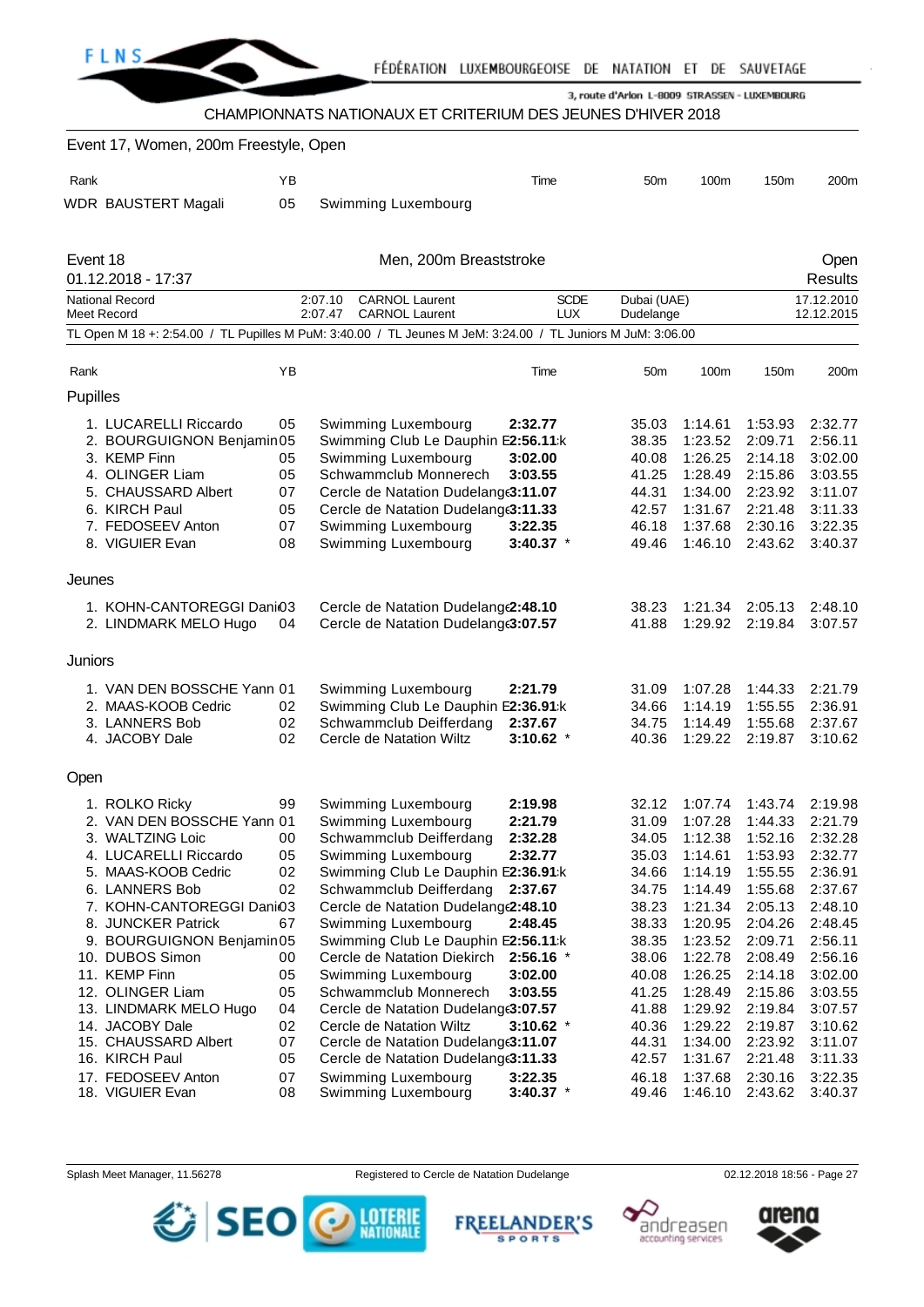

## CHAMPIONNATS NATIONAUX ET CRITERIUM DES JEUNES D'HIVER 2018

| Event 19 | 01.12.2018 - 17:48         |    | Women, 200m Breaststroke                                                                                    |            | Open<br><b>Results</b> |         |         |            |
|----------|----------------------------|----|-------------------------------------------------------------------------------------------------------------|------------|------------------------|---------|---------|------------|
|          | <b>National Record</b>     |    | <b>WALTZING Aurélie</b><br>2:31.49                                                                          | <b>SCD</b> | Bonn (GER)             |         |         | 28.11.2010 |
|          | Meet Record                |    | 2:35.15<br><b>WALTZING Aurélie</b>                                                                          | <b>LUX</b> | <b>Bonnevoie</b>       |         |         | 05.12.2010 |
|          |                            |    | TL Open D 16 +: 3:08.00 / TL Pupilles D PuD: 3:45.00 / TL Jeunes D JeD: 3:30.00 / TL Juniors D JuD: 3:14.00 |            |                        |         |         |            |
| Rank     |                            | YB |                                                                                                             | Time       | 50m                    | 100m    | 150m    | 200m       |
| Pupilles |                            |    |                                                                                                             |            |                        |         |         |            |
|          |                            |    |                                                                                                             |            |                        |         |         |            |
|          | 1. THILL Gina              | 07 | Schwammclub Monnerech                                                                                       | 3:06.77    | 42.66                  | 1:30.70 | 2:18.78 | 3:06.77    |
|          | 2. ALLAR Maud              | 08 | Cercle Nautique Petange                                                                                     | 3:25.23    | 47.14                  | 1:39.70 | 2:32.83 | 3:25.23    |
|          | 3. DONDELINGER Elisa       | 08 | Swimming Luxembourg                                                                                         | 3:27.91    | 48.69                  | 1:42.10 | 2:36.37 | 3:27.91    |
|          | 4. CONTER Anja             | 07 | Swimming Luxembourg                                                                                         | 3:34.64    | 49.12                  | 1:44.67 | 2:39.83 | 3:34.64    |
| Jeunes   |                            |    |                                                                                                             |            |                        |         |         |            |
|          | 1. ALBERS Neele            | 05 | Swimming Club Le Dauphin E2:44.86:k                                                                         |            | 38.26                  | 1:20.27 | 2:02.25 | 2:44.86    |
|          | 2. BORDONARO Madeleine     | 06 | <b>Barracuda Esch Natation</b>                                                                              | 2:55.30    | 40.38                  | 1:24.85 | 2:10.05 | 2:55.30    |
|          | 3. LEONARD Lis             | 05 | Swimming Luxembourg                                                                                         | 2:56.38    | 38.51                  | 1:22.81 | 2:09.13 | 2:56.38    |
|          | 4. KETTENMEYER Yin         | 06 | Swimming Club Le Dauphin E3:09.15:k                                                                         |            | 43.34                  | 1:32.26 | 2:21.71 | 3:09.15    |
|          |                            |    |                                                                                                             |            |                        |         |         |            |
| Juniors  |                            |    |                                                                                                             |            |                        |         |         |            |
|          | 1. HAAG Nora               | 04 | Swimming Club Redange                                                                                       | 2:55.22    | 39.56                  | 1:24.22 | 2:10.00 | 2:55.22    |
|          | 2. PETERS Emma             | 03 | Cercle de Natation Dudelange2:56.89                                                                         |            | 39.02                  | 1:25.39 | 2:11.12 | 2:56.89    |
|          | 3. PEDROSA ANTONIO Monic03 |    | Cercle de Natation Diekirch 2:59.45                                                                         |            | 40.70                  | 1:26.23 | 2:13.07 | 2:59.45    |
| Open     |                            |    |                                                                                                             |            |                        |         |         |            |
|          | 1. ALBERS Neele            | 05 | Swimming Club Le Dauphin E2:44.86:k                                                                         |            | 38.26                  | 1:20.27 | 2:02.25 | 2:44.86    |
|          | 2. KETTENMEYER-REULAND78.  |    | Swimming Club Le Dauphin E2:53.43:k                                                                         |            | 39.78                  | 1:23.54 | 2:08.44 | 2:53.43    |
|          | 3.  HAAG Nora              | 04 | Swimming Club Redange                                                                                       | 2:55.22    | 39.56                  | 1:24.22 | 2:10.00 | 2:55.22    |
|          | 4. BORDONARO Madeleine     | 06 | Barracuda Esch Natation                                                                                     | 2:55.30    | 40.38                  | 1:24.85 | 2:10.05 | 2:55.30    |
|          | 5. LEONARD Lis             | 05 | Swimming Luxembourg                                                                                         | 2:56.38    | 38.51                  | 1:22.81 | 2:09.13 | 2:56.38    |
|          | 6. PETERS Emma             | 03 | Cercle de Natation Dudelang (2:56.89                                                                        |            | 39.02                  | 1:25.39 | 2:11.12 | 2:56.89    |
|          | 7. PEDROSA ANTONIO Monic03 |    | Cercle de Natation Diekirch                                                                                 | 2:59.45    | 40.70                  | 1:26.23 | 2:13.07 | 2:59.45    |
|          | 8. THILL Gina              | 07 | Schwammclub Monnerech                                                                                       | 3:06.77    | 42.66                  | 1:30.70 | 2:18.78 | 3:06.77    |
|          | 9. KETTENMEYER Yin         | 06 | Swimming Club Le Dauphin E3:09.15:k                                                                         |            | 43.34                  | 1:32.26 | 2:21.71 | 3:09.15    |
|          | 10. ALLAR Maud             | 08 | Cercle Nautique Petange                                                                                     | 3:25.23    | 47.14                  | 1:39.70 | 2:32.83 | 3:25.23    |
|          | 11. DONDELINGER Elisa      | 08 | Swimming Luxembourg                                                                                         | 3:27.91    | 48.69                  | 1:42.10 | 2:36.37 | 3:27.91    |
|          | 12. CONTER Anja            | 07 | Swimming Luxembourg                                                                                         | 3:34.64    | 49.12                  | 1:44.67 | 2:39.83 | 3:34.64    |

| Event 20               |  |                             | Men, 4 x 100m Freestyle |           |            |  |  |
|------------------------|--|-----------------------------|-------------------------|-----------|------------|--|--|
| $01.12.2018 - 18.26$   |  |                             |                         |           | Results    |  |  |
| <b>National Record</b> |  | 3:26.76 Swimming Luxembourg | -SL                     | Dudelange | 12.12.2015 |  |  |
| Meet Record            |  | 3:26.76 Swimming Luxembourg | <b>LUX</b>              | Dudelange | 12.12.2015 |  |  |
| Points: FINA 2018      |  |                             |                         |           |            |  |  |

Rank **Time Pts** 

Splash Meet Manager, 11.56278 **Registered to Cercle de Natation Dudelange 12.2018 18:56 - Page 28** CO2.12.2018 18:56 - Page 28







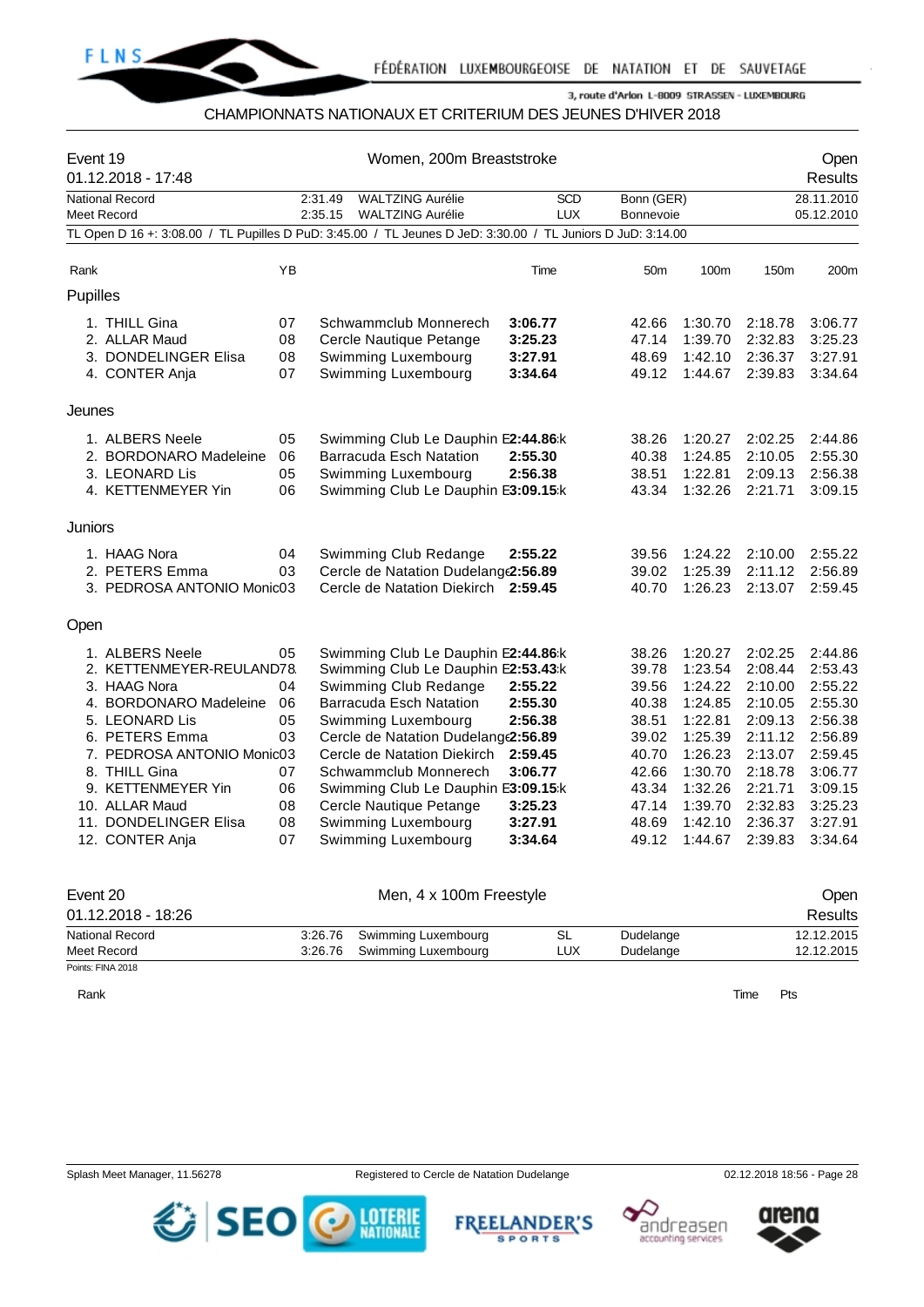#### Event 20, Men, 4 x 100m Freestyle

| 1. Swimming Luxembourg 1<br><b>MANNES Max</b><br><b>VANDERSCHRICK Stephan</b>            | $+0.77$<br>$+0,26$ | 24.41<br>24.79 | 50.85<br>52.46 | Swimming Luxembourg<br><b>CONZEMIUS Jerome</b><br><b>ROLKO Ricky</b>          | $+0,40$<br>$+0,22$ | 3:31.02<br>25.70<br>25.41 | 655<br>54.55<br>53.16     |
|------------------------------------------------------------------------------------------|--------------------|----------------|----------------|-------------------------------------------------------------------------------|--------------------|---------------------------|---------------------------|
| 2. Schwammclub Déifferdang 1<br><b>FABIANI Remi</b><br><b>BRANDENBURGER Pit</b>          | $+0.68$<br>$+0,43$ | 24.43<br>24.61 | 51.75<br>49.93 | Schwammclub Deifferdang<br><b>WALTZING Loic</b><br><b>WALTZING Florian</b>    | $+0.25$<br>$+0,35$ | 3:31.44<br>25.98<br>26.23 | 651<br>54.95<br>54.81     |
| 3. Swimming Club Le Dauphin Ettelbruck 1<br>STACCHIOTTI Raphael<br><b>BECKERS Felix</b>  | $+0.62$<br>$+0,22$ | 23.82<br>25.00 | 49.39<br>52.71 | Swimming Club Le Dauphin Ettelbruck 3:31.78<br>JAAS Jeff<br><b>ADAMI Mike</b> | $+0.46$<br>$+0.18$ | 25.81<br>26.17            | 648<br>54.89<br>54.79     |
| 4. Swimming Luxembourg 2<br><b>BOKOV Rodion</b><br><b>MORARU Matteo</b>                  | $+0.71$<br>$+0,43$ | 26.28<br>27.41 | 54.34<br>58.90 | Swimming Luxembourg<br><b>BANKY Jordan</b><br><b>BOUETE Paul</b>              | $+0.44$<br>$+0.59$ | 3:47.72<br>26.37<br>27.52 | 521<br>56.05<br>58.43     |
| 5. Schwammclub Déifferdang 2<br><b>WIRTH David</b><br><b>GRAF Alex</b>                   | $+0.64$<br>$+0,10$ | 27.14<br>27.24 | 57.31<br>57.89 | Schwammclub Deifferdang<br><b>LANNERS Bob</b><br><b>LANNERS Nicolas</b>       | $+0,42$<br>$+0.39$ | 3:53.52<br>28.42<br>27.55 | 483<br>59.75<br>58.57     |
| 6. Cercle de Natation Dudelange 1<br>CONSTANTINO CAEIRO Diogo<br><b>WAKEFIELD Andrew</b> | $+0.61$<br>$+0,42$ | 27.31<br>26.72 | 57.17<br>57.05 | Cercle de Natation Dudelange<br><b>SUKHANOV Maxim</b><br><b>KIRCH Felix</b>   | $+0.14$<br>$+0.50$ | 3:55.20<br>28.92<br>28.07 | 473<br>1:00.91<br>1:00.07 |
| 7. Swimming Luxembourg 3<br><b>LUCARELLI Riccardo</b><br><b>FLOREAN Darius</b>           | $+0,71$<br>$+0,46$ | 28.08<br>28.06 | 58.15<br>58.83 | Swimming Luxembourg<br><b>DURAKOVIC Tarik</b><br><b>CARNEIRO Nuno</b>         | $+0.33$<br>$+0,30$ | 4:00.60<br>29.39<br>28.34 | 442<br>1:02.31<br>1:01.31 |

DNS Cercle de Natation Dudelange 2 Cercle de Natation Dudelange

### Event 21 Communication of the UV Women, 4 x 100m Freestyle Communication of the Open

01.12.2018 - 18:36 Results National Record **3:51.76 Swimming Luxembourg SL** Oberkorn 02.12.2017 Meet Record 3:51.76 Swimming Luxembourg LUX Oberkorn 02.12.2017 Points: FINA 2018 Rank Time Pts 1. Swimming Luxembourg 1 Swimming Luxembourg **4:02.34** 618 BANKY Jacqueline +0,69 27.80 58.26 VANDERSCHRICK Laura +0,41 29.36 1:02.57 HAMEN SAIEG Yael +0,35 28.48 1:00.33 JOMINET Lou +0,33 29.16 1:01.18 2. Cercle de Natation Dudelange 1 Cercle de Natation Dudelange **4:04.49** 602 PETERS Emma +0,62 29.53 1:02.56 BLACK Rachael +0,67 29.79 1:01.68 PETERS Lena +0,42 29.74 1:01.66 PEREZ GARCIA Maria +0,17 28.15 58.59 3. Swimming Luxembourg 2 Swimming Luxembourg **4:04.88** 599 COIMBRA Alice RICCI Giorgia Michela +0,44 29.07 1:00.18 HRIC Laura +0,26 29.19 1:01.77 4. Schwammclub Déifferdang 1 Schwammclub Deifferdang **4:23.56** 481 GOUILLART Sara +0,75 31.38 1:06.37 SILBEREISEN Caroline +0,34 31.41 1:05.96 GUERARD Anna-Sica 5. Cercle de Natation Dudelange 2 Cercle de Natation Dudelange **4:26.13** 467 BLACK Sarah +0,71 29.78 1:02.18 KESEROVIC Marine +0,20 33.27 1:10.16 BARBERON Sophie +0,61 33.13 1:11.09 FABIANI Chanel +0,32 29.71 1:02.70

| 6. Schwammclub Monnerech 1 |         |       |         | Schwammclub Monnerech |         | 4:40.04 | -401    |  |
|----------------------------|---------|-------|---------|-----------------------|---------|---------|---------|--|
| <b>BOUZIDI</b> Imene       | $+0.80$ | 33.01 | 1:08.99 | HARIZIA Celia         | +0.48   | 33.10   | 1:09.23 |  |
| CALMES Lara                | $+0.75$ | 33.22 | 1:10.96 | PHILIPPART Lina       | $+0.39$ | -33.69  | 1:10.86 |  |

Splash Meet Manager, 11.56278 Registered to Cercle de Natation Dudelange **19.12.2018 18:56 - Page 29** CO2.12.2018 18:56 - Page 29





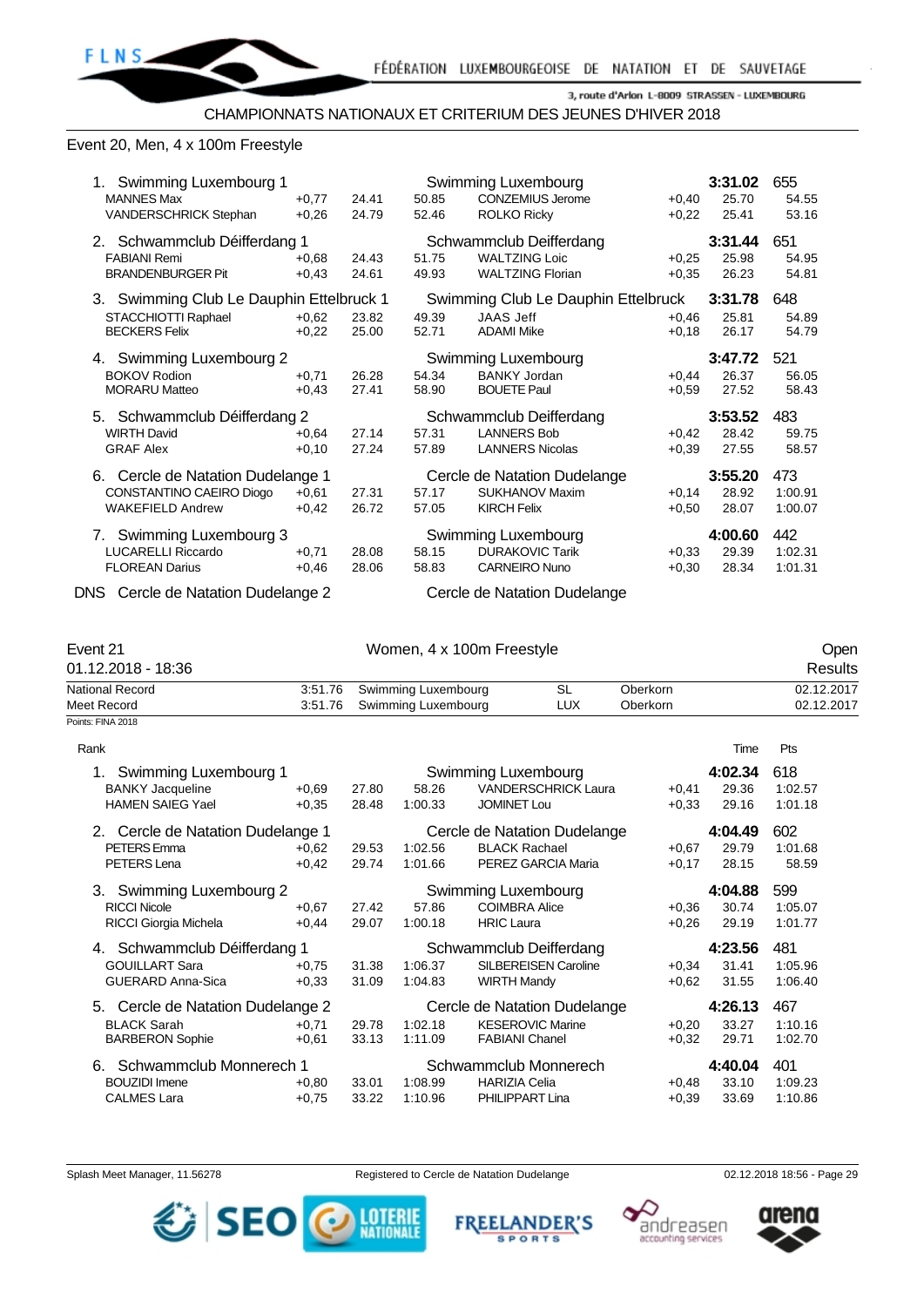

# Event 21, Women, 4 x 100m Freestyle, Open

| . . |
|-----|
|-----|

| Rank                       |         |       |         |                        |         | Time    | Pts     |
|----------------------------|---------|-------|---------|------------------------|---------|---------|---------|
| 7. Schwammclub Monnerech 2 |         |       |         | Schwammclub Monnerech  |         | 4:50.58 | - 359   |
| PETESCH Lea                | $+0.57$ | 33.12 | 1:12.16 | SOFFIO Mara            |         | 33.76   | 1:11.01 |
| <b>REINESCH Leeloo</b>     |         | 33.18 | 1:10.06 | <b>THILL Gina</b>      |         | 36.17   | 1:17.35 |
| 8. Schwammclub Monnerech 3 |         |       |         | Schwammclub Monnerech  |         | 5:07.60 | 302     |
| POPA Sonia                 | $+0.81$ | 35.32 | 1:15.21 | GARBUGLIO Jaya Lavinia | $+0.50$ | 36.99   | 1:18.18 |
| <b>FABIANI Eden</b>        | $+0.54$ | 36.06 | 1:16.11 | <b>GOUILLART</b> Ivana | $+0.19$ | 35.34   | 1:18.10 |
|                            |         |       |         |                        |         |         |         |

WDR Swimming Luxembourg 3 Swimming Luxembourg 3

## 3 - Sunday morning 02.12.2018 - 9:30

| Event 22               |                   |                       |       |          |         |                     | Men, 1500m Freestyle |                                                                                                                 |       |                  |                   | Open       |  |
|------------------------|-------------------|-----------------------|-------|----------|---------|---------------------|----------------------|-----------------------------------------------------------------------------------------------------------------|-------|------------------|-------------------|------------|--|
|                        | 02.12.2018 - 9:30 |                       |       |          |         |                     |                      |                                                                                                                 |       |                  |                   | Results    |  |
| <b>National Record</b> |                   |                       |       | 15:39.93 |         | STACCHIOTTI Raphaël |                      | <b>SCDE</b>                                                                                                     |       | Luxembourg       |                   | 27.11.2011 |  |
| Meet Record            |                   |                       |       | 15:39.93 |         | STACCHIOTTI Raphaël |                      | <b>LUX</b>                                                                                                      |       | <b>Bonnevoie</b> |                   | 27.11.2011 |  |
|                        |                   |                       |       |          |         |                     |                      | TL Open M 18 +: 18:30.00 / TL Pupilles M PuM: 23:00.00 / TL Jeunes M JeM: 21:30.00 / TL Juniors M JuM: 20:00.00 |       |                  |                   |            |  |
| Points: FINA 2018      |                   |                       |       |          |         |                     |                      |                                                                                                                 |       |                  |                   |            |  |
| Rank                   |                   |                       |       |          | YB      |                     |                      |                                                                                                                 |       |                  | Time              | Pts        |  |
| Pupilles               |                   |                       |       |          |         |                     |                      |                                                                                                                 |       |                  |                   |            |  |
| 1.                     |                   | <b>WEYRICH Mike</b>   |       |          | 05      |                     |                      | Swimming Club Le Dauphin Ettelbruck 18:50.05                                                                    |       |                  |                   | 422        |  |
|                        | 50m:              | 32.07                 | 32.07 | 450m:    | 5:31.92 | 37.69               |                      | 850m: 10:36.76                                                                                                  | 37.93 |                  | 1250m: 15:42.95   | 38.26      |  |
|                        | 100m:             | 1:08.19               | 36.12 | 500m:    | 6:10.47 | 38.55               |                      | 900m: 11:15.04                                                                                                  | 38.28 |                  | 1300m: 16:21.48   | 38.53      |  |
|                        | 150m:             | 1:45.44               | 37.25 | 550m:    | 6:48.89 | 38.42               |                      | 950m: 11:52.25                                                                                                  | 37.21 |                  | 1350m: 17:00.02   | 38.54      |  |
|                        | 200m:             | 2:22.96               | 37.52 | 600m:    | 7:26.92 | 38.03               |                      | 1000m: 12:31.06                                                                                                 | 38.81 |                  | 1400m: 17:38.12   | 38.10      |  |
|                        | 250m:             | 3:00.39               | 37.43 | 650m:    | 8:04.25 | 37.33               |                      | 1050m: 13:09.36                                                                                                 | 38.30 |                  | 1450m: 18:16.17   | 38.05      |  |
|                        | 300m:             | 3:37.96               | 37.57 | 700m:    | 8:42.93 | 38.68               |                      | 1100m: 13:47.68                                                                                                 | 38.32 |                  | 1500m: 18:50.05   | 33.88      |  |
|                        | 350m:             | 4:16.37               | 38.41 | 750m:    | 9:20.62 | 37.69               |                      | 1150m: 14:26.33                                                                                                 | 38.65 |                  |                   |            |  |
|                        | 400m:             | 4:54.23               | 37.86 | 800m:    | 9:58.83 | 38.21               |                      | 1200m: 15:04.69                                                                                                 | 38.36 |                  |                   |            |  |
| Jeunes                 |                   |                       |       |          |         |                     |                      |                                                                                                                 |       |                  |                   |            |  |
| 1.                     |                   | <b>MORARU Matteo</b>  |       |          | 04      |                     |                      | Swimming Luxembourg                                                                                             |       |                  | 17:03.82          | 568        |  |
|                        | 50m:              | 29.63                 | 29.63 | 450m:    | 5:04.55 | 34.46               | 850m:                | 9:40.45                                                                                                         | 34.64 |                  | 1250m: 14:15.59   | 34.14      |  |
|                        | 100m:             | 1:02.61               | 32.98 | 500m:    | 5:38.18 | 33.63               |                      | 900m: 10:15.12                                                                                                  | 34.67 |                  | 1300m: 14:50.12   | 34.53      |  |
|                        | 150m:             | 1:36.47               | 33.86 | 550m:    | 6:12.55 | 34.37               |                      | 950m: 10:49.92                                                                                                  | 34.80 |                  | 1350m: 15:23.57   | 33.45      |  |
|                        | 200m:             | 2:10.58               | 34.11 | 600m:    | 6:47.01 | 34.46               |                      | 1000m: 11:24.71                                                                                                 | 34.79 |                  | 1400m: 15:58.45   | 34.88      |  |
|                        | 250m:             | 2:45.35               | 34.77 | 650m:    | 7:21.82 | 34.81               |                      | 1050m: 11:57.43                                                                                                 | 32.72 |                  | 1450m: 16:32.03   | 33.58      |  |
|                        | 300m:             | 3:20.21               | 34.86 | 700m:    | 7:56.45 | 34.63               |                      | 1100m: 12:32.02                                                                                                 | 34.59 |                  | 1500m: 17:03.82   | 31.79      |  |
|                        | 350m:             | 3:54.99               | 34.78 | 750m:    | 8:31.27 | 34.82               |                      | 1150m: 13:06.97                                                                                                 | 34.95 |                  |                   |            |  |
|                        | 400m:             | 4:30.09               | 35.10 | 800m:    | 9:05.81 | 34.54               |                      | 1200m: 13:41.45                                                                                                 | 34.48 |                  |                   |            |  |
| 2.                     |                   | <b>BOENTGES Kevin</b> |       |          | 03      |                     |                      | Cercle Nautique Petange                                                                                         |       |                  | 17:58.34          | 486        |  |
|                        | 50m:              | 31.29                 | 31.29 | 450m:    | 5:18.53 | 36.67               |                      | 850m: 10:10.08                                                                                                  | 36.39 |                  | 1250m: 15:00.80   | 35.80      |  |
|                        | 100m:             | 1:05.43               | 34.14 | 500m:    | 5:55.47 | 36.94               |                      | 900m: 10:46.07                                                                                                  | 35.99 |                  | 1300m: 15:37.38   | 36.58      |  |
|                        | 150m <sup>.</sup> | 1:40.78               | २५ २५ | 550m.    | 6.31.96 | 36.49               |                      | $950m + 11.2302$                                                                                                | 36.95 |                  | $1350m + 16.1368$ | 36.30      |  |

| $50m$ : | 31.29         | 31.29 | 450m. | 5:18.53       | 36.67 | 850m: 10:10.08  | 36.39 | 1250m: 15:00.80 | 35.80 |
|---------|---------------|-------|-------|---------------|-------|-----------------|-------|-----------------|-------|
| 100m:   | 1:05.43       | 34.14 | 500m: | 5:55.47       | 36.94 | 900m: 10:46.07  | 35.99 | 1300m: 15:37.38 | 36.58 |
| 150m:   | 1:40.78       | 35.35 | 550m: | 6:31.96       | 36.49 | 950m: 11:23.02  | 36.95 | 1350m: 16:13.68 | 36.30 |
|         | 200m: 2:16.76 | 35.98 | 600m: | 7:08.33       | 36.37 | 1000m: 11:59.19 | 36.17 | 1400m: 16:49.80 | 36.12 |
|         | 250m: 2:52.71 | 35.95 |       | 650m: 7:45.22 | 36.89 | 1050m: 12:35.36 | 36.17 | 1450m: 17:25.42 | 35.62 |
|         | 300m: 3:29.15 | 36.44 | 700m: | 8:21.63       | 36.41 | 1100m: 13:12.22 | 36.86 | 1500m: 17:58.34 | 32.92 |
| 350m:   | 4:05.45       | 36.30 | 750m: | 8:57.56       | 35.93 | 1150m: 13:48.47 | 36.25 |                 |       |
| 400m:   | 4:41.86       | 36.41 | 800m: | 9:33.69       | 36.13 | 1200m: 14:25.00 | 36.53 |                 |       |









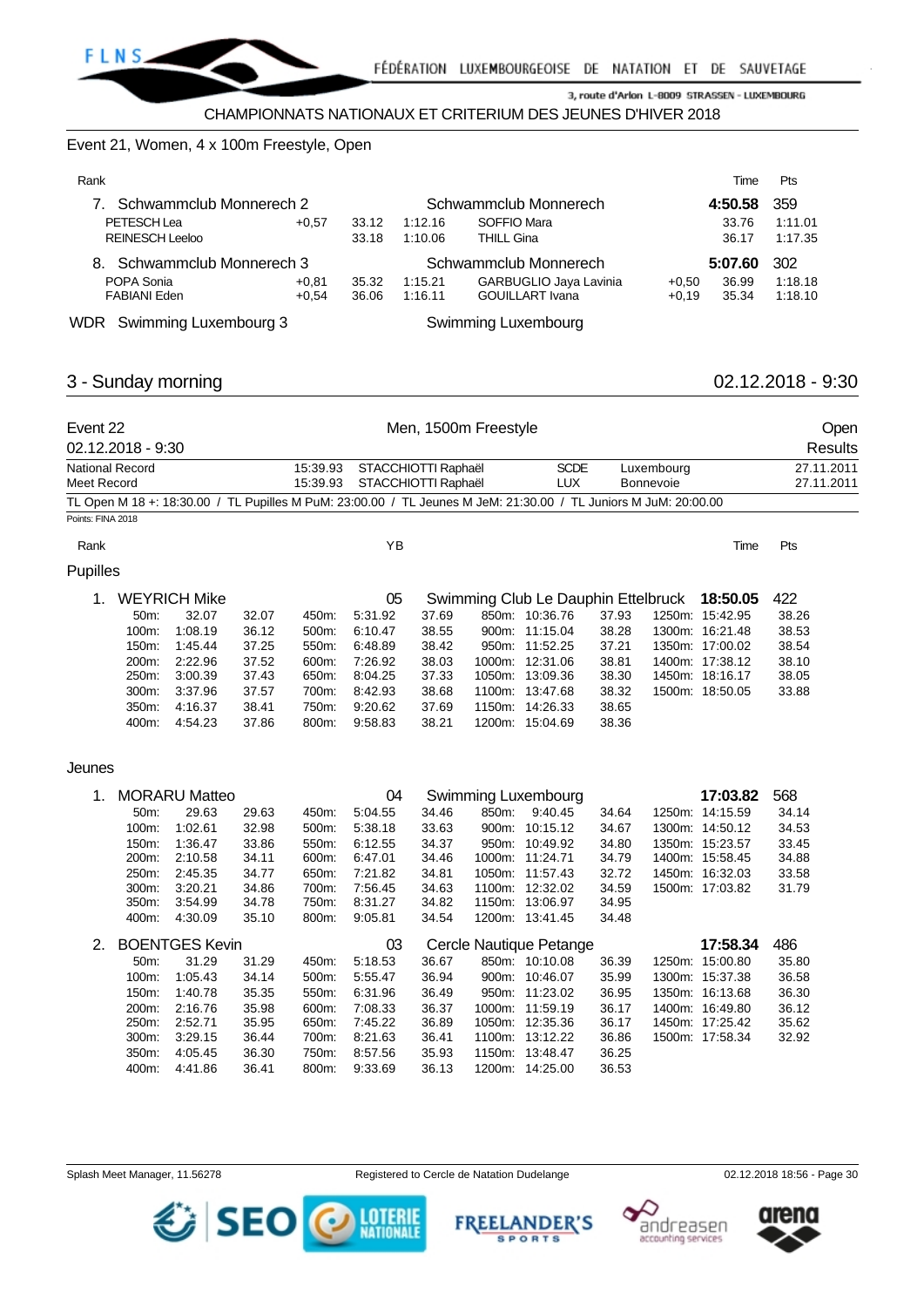

## Event 22, Men, 1500m Freestyle

## Open

| 1. |                                          | <b>BRANDENBURGER Pit</b><br>NR 800m 8:15.91       |                                           |                                           | 95                                                  |                                           |                         | Schwammclub Deifferdang                                                  |                                           | 15:31.38                                                                                    | 754 NR                                    |  |
|----|------------------------------------------|---------------------------------------------------|-------------------------------------------|-------------------------------------------|-----------------------------------------------------|-------------------------------------------|-------------------------|--------------------------------------------------------------------------|-------------------------------------------|---------------------------------------------------------------------------------------------|-------------------------------------------|--|
|    | 50m:<br>100m:<br>150m:<br>200m:<br>250m: | 29.52<br>1:01.07<br>1:32.45<br>2:03.56<br>2:34.67 | 29.52<br>31.55<br>31.38<br>31.11<br>31.11 | 450m:<br>500m:<br>550m:<br>600m:<br>650m: | 4:38.11<br>5:09.17<br>5:40.17<br>6:10.90<br>6:41.94 | 30.70<br>31.06<br>31.00<br>30.73<br>31.04 | 850m:<br>900m:<br>950m: | 8:47.66<br>9:19.49<br>9:51.20<br>1000m: 10:22.32<br>1050m: 10:53.39      | 31.75<br>31.83<br>31.71<br>31.12<br>31.07 | 1250m: 12:58.09<br>1300m: 13:29.54<br>1350m: 14:00.62<br>1400m: 14:31.52<br>1450m: 15:02.16 | 31.26<br>31.45<br>31.08<br>30.90<br>30.64 |  |
|    | 300m:<br>350m:<br>400m:                  | 3:05.46<br>3:36.37<br>4:07.41                     | 30.79<br>30.91<br>31.04                   | 700m:<br>750m:<br>800m:                   | 7:13.12<br>7:44.42<br>8:15.91                       | 31.18<br>31.30<br>31.49                   |                         | 1100m: 11:24.36<br>1150m: 11:55.75<br>1200m: 12:26.83                    | 30.97<br>31.39<br>31.08                   | 1500m: 15:31.38                                                                             | 29.22                                     |  |
| 2. |                                          | VANDERSCHRICK Stephan                             |                                           |                                           | 00                                                  |                                           |                         | Swimming Luxembourg                                                      |                                           | 16:49.14                                                                                    | 593                                       |  |
|    | 50m:<br>100m:<br>150m:<br>200m:          | 29.26<br>1:01.10<br>1:32.68<br>2:04.52            | 29.26<br>31.84<br>31.58<br>31.84          | 450m:<br>500m:<br>550m:<br>600m:          | 4:52.23<br>5:25.82<br>5:59.88<br>6:33.75            | 33.75<br>33.59<br>34.06<br>33.87          | 850m:<br>900m:          | 9:24.44<br>9:58.69<br>950m: 10:33.51<br>1000m: 11:07.18                  | 33.89<br>34.25<br>34.82<br>33.67          | 1250m: 13:59.36<br>1300m: 14:33.46<br>1350m: 15:07.78<br>1400m: 15:42.17                    | 34.59<br>34.10<br>34.32<br>34.39          |  |
|    | 250m:<br>300m:<br>350m:<br>400m:         | 2:37.34<br>3:10.83<br>3:44.61<br>4:18.48          | 32.82<br>33.49<br>33.78<br>33.87          | 650m:<br>700m:<br>750m:<br>800m:          | 7:07.67<br>7:42.12<br>8:15.83<br>8:50.55            | 33.92<br>34.45<br>33.71<br>34.72          |                         | 1050m: 11:41.62<br>1100m: 12:16.16<br>1150m: 12:50.50<br>1200m: 13:24.77 | 34.44<br>34.54<br>34.34<br>34.27          | 1450m: 16:15.98<br>1500m: 16:49.14                                                          | 33.81<br>33.16                            |  |
| 3. |                                          | <b>MORARU Matteo</b>                              |                                           |                                           | 04                                                  |                                           |                         | Swimming Luxembourg                                                      |                                           | 17:03.82                                                                                    | 568                                       |  |
|    | 50m:<br>100m:<br>150m:                   | 29.63<br>1:02.61<br>1:36.47                       | 29.63<br>32.98<br>33.86                   | 450m:<br>500m:<br>550m:                   | 5:04.55<br>5:38.18<br>6:12.55                       | 34.46<br>33.63<br>34.37                   | 850m:                   | 9:40.45<br>900m: 10:15.12<br>950m: 10:49.92                              | 34.64<br>34.67<br>34.80                   | 1250m: 14:15.59<br>1300m: 14:50.12<br>1350m: 15:23.57                                       | 34.14<br>34.53<br>33.45                   |  |
|    | 200m:<br>250m:<br>300m:                  | 2:10.58<br>2:45.35<br>3:20.21                     | 34.11<br>34.77<br>34.86                   | 600m:<br>650m:<br>700m:                   | 6:47.01<br>7:21.82<br>7:56.45                       | 34.46<br>34.81<br>34.63                   |                         | 1000m: 11:24.71<br>1050m: 11:57.43<br>1100m: 12:32.02                    | 34.79<br>32.72<br>34.59                   | 1400m: 15:58.45<br>1450m: 16:32.03<br>1500m: 17:03.82                                       | 34.88<br>33.58<br>31.79                   |  |
|    | 350m:<br>400m:                           | 3:54.99<br>4:30.09                                | 34.78<br>35.10                            | 750m:<br>800m:                            | 8:31.27<br>9:05.81                                  | 34.82<br>34.54                            |                         | 1150m: 13:06.97<br>1200m: 13:41.45                                       | 34.95<br>34.48                            |                                                                                             |                                           |  |
| 4. | <b>GRAF Alex</b>                         |                                                   |                                           |                                           | 99                                                  |                                           |                         | Schwammclub Deifferdang                                                  |                                           | 17:04.84                                                                                    | 566<br>34.03                              |  |
|    | 50m:<br>100m:                            | 29.95<br>1:02.66                                  | 29.95<br>32.71                            | 450m:<br>500m:                            | 5.03.77<br>5:38.42                                  | 34.68<br>34.65                            | 850m:                   | 9:40.21<br>900m: 10:14.97                                                | 34.44<br>34.76                            | 1250m: 14:15.92<br>1300m: 14:50.33                                                          | 34.41                                     |  |
|    | 150m:                                    | 1:36.67                                           | 34.01                                     | 550m:                                     | 6:12.26                                             | 33.84                                     |                         | 950m: 10:49.86                                                           | 34.89                                     | 1350m: 15:23.89                                                                             | 33.56                                     |  |
|    | 200m:                                    | 2:10.86                                           | 34.19                                     | 600m:                                     | 6:46.42                                             | 34.16                                     |                         | 1000m: 11:24.54                                                          | 34.68                                     | 1400m: 15:58.68                                                                             | 34.79                                     |  |
|    | 250m:                                    | 2:44.98                                           | 34.12                                     | 650m:                                     | 7:21.11                                             | 34.69                                     |                         | 1050m: 11:57.93                                                          | 33.39                                     | 1450m: 16:32.77                                                                             | 34.09                                     |  |
|    | 300m:                                    | 3:19.53                                           | 34.55                                     | 700m:                                     | 7:55.91                                             | 34.80                                     |                         | 1100m: 12:32.01                                                          | 34.08                                     | 1500m: 17:04.84                                                                             | 32.07                                     |  |
|    | 350m.<br>400m:                           | 3:54.42<br>4:29.09                                | 34.89<br>34.67                            | 750m:<br>800m:                            | 8:30.86<br>9:05.77                                  | 34.95<br>34.91                            |                         | 1150m: 13:06.77<br>1200m: 13:41.89                                       | 34.76<br>35.12                            |                                                                                             |                                           |  |
| 5. |                                          | <b>BOENTGES Kevin</b>                             |                                           |                                           | 03                                                  |                                           |                         | Cercle Nautique Petange                                                  |                                           | 17:58.34                                                                                    | 486                                       |  |
|    | 50m:<br>100m:                            | 31.29<br>1:05.43                                  | 31.29<br>34.14                            | 450m:<br>500m:                            | 5:18.53<br>5:55.47                                  | 36.67<br>36.94                            |                         | 850m: 10:10.08<br>900m: 10:46.07                                         | 36.39<br>35.99                            | 1250m: 15:00.80<br>1300m: 15:37.38                                                          | 35.80<br>36.58                            |  |
|    | 150m:                                    | 1:40.78                                           | 35.35                                     | 550m:                                     | 6:31.96                                             | 36.49                                     |                         | 950m: 11:23.02                                                           | 36.95                                     | 1350m: 16:13.68                                                                             | 36.30                                     |  |
|    |                                          | 200m: 2:16.76                                     | 35.98                                     |                                           | 600m: 7:08.33                                       | 36.37                                     |                         | 1000m: 11:59.19                                                          | 36.17                                     | 1400m: 16:49.80                                                                             | 36.12                                     |  |
|    | 250m:                                    | 2:52.71                                           | 35.95                                     | 650m:                                     | 7:45.22                                             | 36.89                                     |                         | 1050m: 12:35.36                                                          | 36.17                                     | 1450m: 17:25.42                                                                             | 35.62                                     |  |
|    | 300m:                                    | 3:29.15                                           | 36.44                                     | 700m:                                     | 8:21.63                                             | 36.41                                     |                         | 1100m: 13:12.22                                                          | 36.86                                     | 1500m: 17:58.34                                                                             | 32.92                                     |  |
|    | 350m:<br>400m:                           | 4:05.45<br>4:41.86                                | 36.30<br>36.41                            | 750m:<br>800m:                            | 8:57.56<br>9:33.69                                  | 35.93<br>36.13                            |                         | 1150m: 13:48.47<br>1200m: 14:25.00                                       | 36.25<br>36.53                            |                                                                                             |                                           |  |
| 6. |                                          | <b>WEYRICH Mike</b>                               |                                           |                                           | 05                                                  |                                           |                         | Swimming Club Le Dauphin Ettelbruck 18:50.05                             |                                           |                                                                                             | 422                                       |  |
|    | 50m:                                     | 32.07                                             | 32.07                                     | 450m:                                     | 5:31.92                                             | 37.69                                     |                         | 850m: 10:36.76                                                           | 37.93                                     | 1250m: 15:42.95                                                                             | 38.26                                     |  |
|    | 100m:                                    | 1:08.19                                           | 36.12                                     | 500m:                                     | 6:10.47                                             | 38.55                                     |                         | 900m: 11:15.04                                                           | 38.28                                     | 1300m: 16:21.48                                                                             | 38.53                                     |  |
|    | 150m:<br>200m:                           | 1:45.44<br>2:22.96                                | 37.25<br>37.52                            | 550m:<br>600m:                            | 6:48.89<br>7:26.92                                  | 38.42<br>38.03                            |                         | 950m: 11:52.25<br>1000m: 12:31.06                                        | 37.21<br>38.81                            | 1350m: 17:00.02<br>1400m: 17:38.12                                                          | 38.54<br>38.10                            |  |
|    | 250m:                                    | 3:00.39                                           | 37.43                                     | 650m:                                     | 8:04.25                                             | 37.33                                     |                         | 1050m: 13:09.36                                                          | 38.30                                     | 1450m: 18:16.17                                                                             | 38.05                                     |  |
|    | 300m:                                    | 3:37.96                                           | 37.57                                     | 700m:                                     | 8:42.93                                             | 38.68                                     |                         | 1100m: 13:47.68                                                          | 38.32                                     | 1500m: 18:50.05                                                                             | 33.88                                     |  |
|    | 350m:                                    | 4:16.37                                           | 38.41                                     | 750m:                                     | 9:20.62                                             | 37.69                                     |                         | 1150m: 14:26.33                                                          | 38.65                                     |                                                                                             |                                           |  |
|    | 400m:                                    | 4:54.23                                           | 37.86                                     | 800m:                                     | 9:58.83                                             | 38.21                                     |                         | 1200m: 15:04.69                                                          | 38.36                                     |                                                                                             |                                           |  |
|    |                                          |                                                   |                                           |                                           |                                                     |                                           |                         |                                                                          |                                           |                                                                                             |                                           |  |

Splash Meet Manager, 11.56278 Registered to Cercle de Natation Dudelange **12.12.2018 18:56 - Page 31** CO2.12.2018 18:56 - Page 31







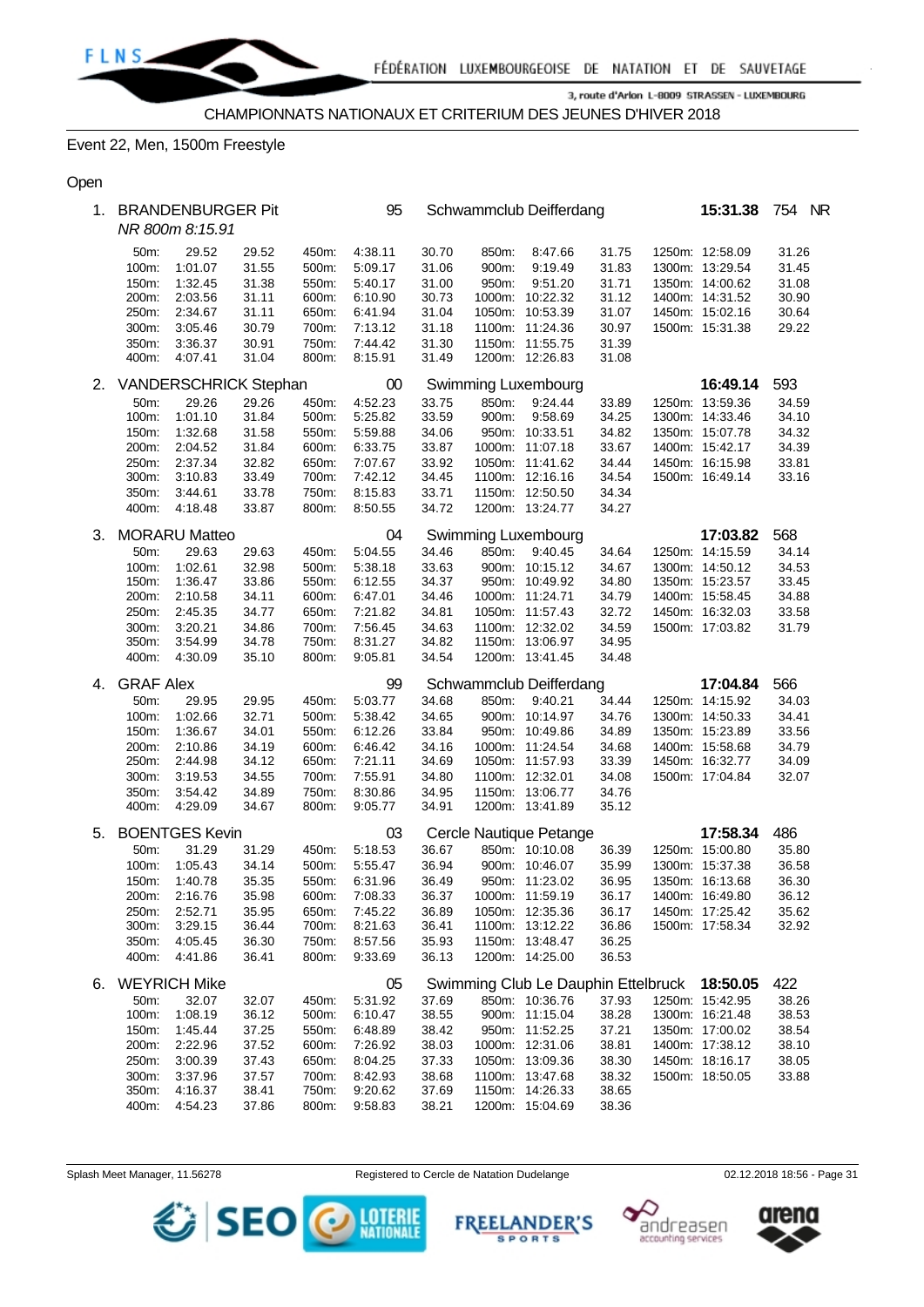

### CHAMPIONNATS NATIONAUX ET CRITERIUM DES JEUNES D'HIVER 2018

| Event 23           | 02.12.2018 - 9:50                                                 | Women, 50m Butterfly |                           |                              |             |           |            |       | Open<br><b>Results Prelim</b> |  |  |  |  |
|--------------------|-------------------------------------------------------------------|----------------------|---------------------------|------------------------------|-------------|-----------|------------|-------|-------------------------------|--|--|--|--|
|                    | <b>National Record</b>                                            | 27.13                | <b>MEYNEN Julie</b>       |                              | <b>SCDE</b> | Dudelange | 13.12.2015 |       |                               |  |  |  |  |
| <b>Meet Record</b> |                                                                   | 27.13                | <b>MEYNEN Julie</b>       |                              | <b>LUX</b>  | Dudelange |            |       | 13.12.2015                    |  |  |  |  |
|                    | TL 50m OPEN: 35.50                                                |                      |                           |                              |             |           |            |       |                               |  |  |  |  |
| Points: FINA 2018  |                                                                   |                      |                           |                              |             |           |            |       |                               |  |  |  |  |
| Rank               |                                                                   |                      | <b>YB</b>                 |                              |             |           | Time       | Pts   |                               |  |  |  |  |
|                    | <b>OLIVIER Monique</b>                                            |                      | 98                        | Swimming Luxembourg          |             |           | 28.16      | 648   | O                             |  |  |  |  |
| 2.                 | PEREZ GARCIA Maria                                                |                      | 02                        | Cercle de Natation Dudelange |             |           | 29.02      | 592 Q |                               |  |  |  |  |
| 3.                 | PETERS Lena                                                       |                      | 05                        | Cercle de Natation Dudelange |             |           | 29.38      | 571   | Q                             |  |  |  |  |
| 4.                 | <b>PETERS Emma</b>                                                |                      | 03                        | Cercle de Natation Dudelange |             |           | 29.39      | 570 Q |                               |  |  |  |  |
| 5.                 | <b>HAMEN SAIEG Yael</b>                                           |                      | Swimming Luxembourg<br>01 |                              |             |           | 29.71      | 552   | Q                             |  |  |  |  |
| 6.                 | <b>RICCI Nicole</b>                                               |                      | 04                        | Swimming Luxembourg          |             |           |            | 525 Q |                               |  |  |  |  |
| 7.                 | <b>FABIANI Chanel</b>                                             |                      | 03                        | Cercle de Natation Dudelange |             |           | 31.36      | 469   | R                             |  |  |  |  |
| 8.                 | <b>JOMINET Lou</b>                                                |                      | 05                        | Swimming Luxembourg          |             |           | 32.44      | 424   | - R                           |  |  |  |  |
| 9.                 | <b>VERLAQUE Ciara</b>                                             |                      | 04                        | Cercle de Natation Dudelange |             |           | 32.55      | 420   | R                             |  |  |  |  |
| 10.                | <b>COIMBRA Alice</b>                                              |                      | 02                        | Swimming Luxembourg          |             |           | 32.72      | 413   |                               |  |  |  |  |
| 11.                | <b>WIRTH Mandy</b>                                                |                      | $00\,$                    | Schwammclub Deifferdang      |             |           | 32.76      | 412   |                               |  |  |  |  |
| 12.                | <b>HRIC Laura</b>                                                 |                      | 05                        | Swimming Luxembourg          |             |           | 33.19      | 396   |                               |  |  |  |  |
| 13.                | <b>GUERARD Anna-Sica</b>                                          |                      | 01                        | Schwammclub Deifferdang      |             |           | 33.90      | 371   |                               |  |  |  |  |
| 14.                | <b>CARNEIRO Sofia</b>                                             |                      | 06                        | Swimming Luxembourg          |             |           | 34.37      | 356   |                               |  |  |  |  |
| 15.                | <b>KESEROVIC Marine</b>                                           |                      | 02                        | Cercle de Natation Dudelange |             |           | 34.69      | 347   |                               |  |  |  |  |
| 16.                | <b>TER HEEGDE Chantal</b>                                         |                      | 99                        | Cercle Nautique Echternach   |             |           | 34.89      | 341   |                               |  |  |  |  |
| 17.                | <b>PHILIPPART Lina</b>                                            |                      | 07                        | Schwammclub Monnerech        |             |           | 35.57      | 321   | *                             |  |  |  |  |
| <b>WDR</b>         | <b>REDING Alyssa</b><br>Swimming Club Le Dauphin Ettelbruck<br>04 |                      |                           |                              |             |           |            |       |                               |  |  |  |  |

| Event 24               |       |             | Men, 50m Butterfly |                   |                       |  |  |  |
|------------------------|-------|-------------|--------------------|-------------------|-----------------------|--|--|--|
| $02.12.2018 - 9.53$    |       |             |                    |                   | <b>Results Prelim</b> |  |  |  |
| <b>National Record</b> | 23.31 | HENX Julien | <b>CNDu</b>        | Montpellier (FRA) | 18.11.2018            |  |  |  |
| Meet Record            | 23.84 | HENX Julien | <b>LUX</b>         | Dudelange         | 13.12.2015            |  |  |  |
| TL 50m OPEN: 31.50     |       |             |                    |                   |                       |  |  |  |
| Points: FINA 2018      |       |             |                    |                   |                       |  |  |  |

| Rank |                                               | ΥB |                              | Time  | Pts |      |
|------|-----------------------------------------------|----|------------------------------|-------|-----|------|
|      | <b>HENX</b> Julien                            | 95 | Cercle de Natation Dudelange | 24.06 | 743 | Q    |
| 2.   | <b>DALEIDEN CIUFERRI Ralph</b><br>MP 15 years | 03 | Schwammclub Deifferdang      | 26.03 | 587 | Q MP |
| 3.   | <b>SAUBER Bob</b>                             | 01 | Swimming Club Redange        | 26.89 | 532 | Q    |
| 4.   | <b>CONZEMIUS Jerome</b>                       | 99 | Swimming Luxembourg          | 27.53 | 496 | Q    |
| 5.   | <b>DUBOS Julien</b>                           | 99 | Cercle de Natation Diekirch  | 27.85 | 479 | Q    |
| 6.   | CONSTANTINO CAEIRO Diogo                      | 03 | Cercle de Natation Dudelange | 28.03 | 470 | Q    |
| 7.   | <b>MOREAUX Maxime</b>                         | 02 | Swimming Club Redange        | 28.06 | 468 | R    |
| 8.   | SIMAO NOGUEIRA Joao                           | 04 | Schwammclub Deifferdang      | 28.42 | 451 | R    |
| 9.   | <b>LANNERS Bob</b>                            | 02 | Schwammclub Deifferdang      | 28.46 | 449 | R    |
| 10.  | <b>BOKOV Rodion</b>                           | 03 | Swimming Luxembourg          | 28.49 | 448 |      |
| 11.  | <b>BANKY Jordan</b>                           | 01 | Swimming Luxembourg          | 28.56 | 444 |      |
| 12.  | <b>LANNERS Nicolas</b>                        | 04 | Schwammclub Deifferdang      | 28.57 | 444 |      |
| 13.  | <b>LESAGE Christophe</b>                      | 02 | Swimming Luxembourg          | 29.08 | 421 |      |
| 14.  | <b>DENTER Arthur</b>                          | 04 | Cercle Nautique Echternach   | 29.43 | 406 |      |
| 15.  | <b>BOUETE Paul</b>                            | 03 | Swimming Luxembourg          | 29.68 | 396 |      |
| 16.  | <b>CAILLIAU Nils</b>                          | 01 | Swimming Club Redange        | 29.92 | 386 |      |

Splash Meet Manager, 11.56278 **Registered to Cercle de Natation Dudelange 12.2018 18:56 - Page 32** CO2.12.2018 18:56 - Page 32









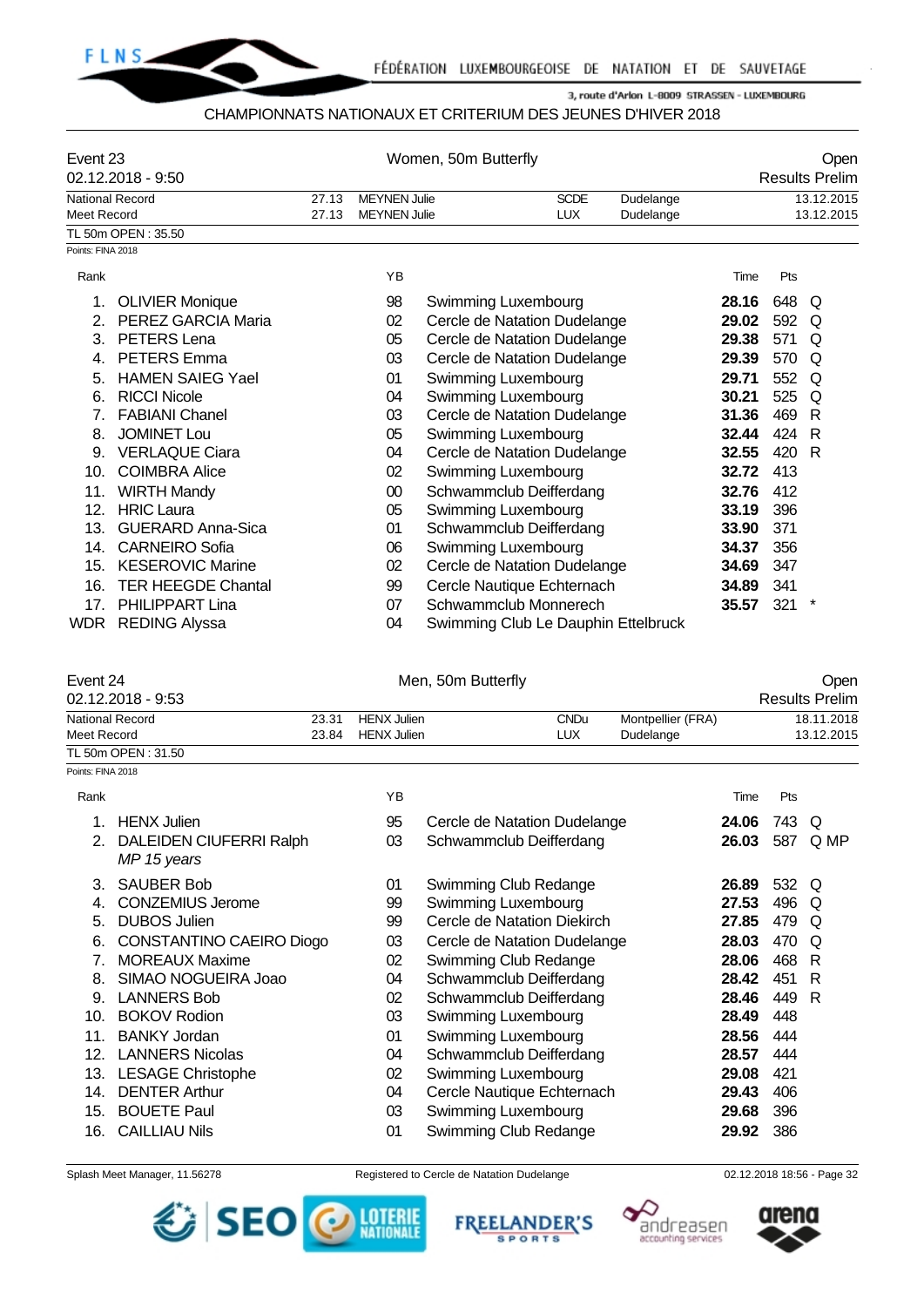## Event 24, Men, 50m Butterfly, Prelim, Open

| Rank |                    | ΥB |                              | Time             | <b>Pts</b>    |
|------|--------------------|----|------------------------------|------------------|---------------|
|      | 17. LUKA Mory      | 04 | Swimming Luxembourg          | 29.96 385        |               |
|      | 18. BOURCKEL Mike  | 03 | Cercle de Natation Wiltz     | 30.66 359        |               |
|      | 19. DUBOS Simon    | ററ | Cercle de Natation Diekirch  | 30.86 352        |               |
|      | 20. SUKHANOV Maxim | 04 | Cercle de Natation Dudelange | <b>30.91</b> 350 |               |
|      | 21. DI PINTO Eric  | 03 | Cercle de Natation Dudelange |                  | 31.68 325 $*$ |
|      | 22. BOENTGES Kimi  | 05 | Cercle Nautique Petange      |                  | 34.89 243 $*$ |

| Event 25<br>$02.12.2018 - 9.58$ |       | Women. 50m Backstroke |     |                  | Open<br><b>Results Prelim</b> |
|---------------------------------|-------|-----------------------|-----|------------------|-------------------------------|
| <b>National Record</b>          |       | 28.46 ROLKO Sarah     | SL  | Berlin (GER)     | 14.11.1909                    |
| Meet Record                     | 28.58 | ROLKO Sarah           | LUX | <b>Bonnevoie</b> | 02.12.2012                    |
| TL 50m OPEN: 37.00              |       |                       |     |                  |                               |

Points: FINA 2018

| Rank            |                              | ΥB |                                     | Time  | Pts   |         |
|-----------------|------------------------------|----|-------------------------------------|-------|-------|---------|
|                 | <b>BANKY Jacqueline</b>      | 96 | Swimming Luxembourg                 | 29.95 | 629 Q |         |
| 2.              | <b>RICCI Giorgia Michela</b> | 02 | <b>Swimming Luxembourg</b>          | 30.76 | 581   | O       |
| 3.              | <b>FABER Maiti</b>           | 01 | Swimming Club Le Dauphin Ettelbruck | 31.27 | 553 Q |         |
|                 | <b>BLACK Rachael</b>         | 01 | Cercle de Natation Dudelange        | 31.33 | 550 Q |         |
| 5.              | PEREZ GARCIA Maria           | 02 | Cercle de Natation Dudelange        | 31.34 | 549 Q |         |
| 6.              | <b>VANDERSCHRICK Laura</b>   | 02 | Swimming Luxembourg                 | 31.41 | 545 Q |         |
|                 | <b>BLACK Sarah</b>           | 01 | Cercle de Natation Dudelange        | 31.73 | 529 R |         |
| 8.              | PETERS Lena                  | 05 | Cercle de Natation Dudelange        | 32.02 | 515 R |         |
| 9.              | <b>HAMEN SAIEG Yael</b>      | 01 | Swimming Luxembourg                 | 32.04 | 514 R |         |
| 10.             | <b>WIRTH Mandy</b>           | 00 | Schwammclub Deifferdang             | 32.22 | 505   |         |
| 11.             | <b>DEVISCOUR Sarah</b>       | 05 | Cercle Nautique Echternach          | 34.84 | 399   |         |
| 12.             | <b>CARNEIRO Sofia</b>        | 06 | Swimming Luxembourg                 | 35.47 | 379   |         |
| 13.             | JEITZ-WAMPACH Mia            | 04 | Cercle Nautique Echternach          | 37.99 | 308   |         |
| 14 <sub>1</sub> | CORREIA Eva                  | 05 | Cercle de Natation Diekirch         | 39.64 | 271   | $\star$ |
| WDR             | <b>BAUSTERT Magali</b>       | 05 | Swimming Luxembourg                 |       |       |         |

| Event 26<br>02.12.2018 - 10:02        | Men, 50m Backstroke                                    |                    | Open<br><b>Results Prelim</b>  |                  |                          |
|---------------------------------------|--------------------------------------------------------|--------------------|--------------------------------|------------------|--------------------------|
| <b>National Record</b><br>Meet Record | 24.65 STACCHIOTTI Raphaël<br>24.65 STACCHIOTTI Raphaël | <b>SCDE</b><br>LUX | Luxembourg<br><b>Bonnevoie</b> |                  | 02.12.2012<br>02.12.2012 |
| TL 50m OPEN : 33.50                   |                                                        |                    |                                |                  |                          |
| Points: FINA 2018                     |                                                        |                    |                                |                  |                          |
| $D = 1$                               | $\sqrt{2}$                                             |                    |                                | $T_{\text{max}}$ | n.                       |

| Rank |                          | ΥB |                                     | Time  | Pts   |  |
|------|--------------------------|----|-------------------------------------|-------|-------|--|
|      | <b>MANNES Max</b>        | 97 | Swimming Luxembourg                 | 25.52 | 660 Q |  |
|      | 2. FABIANI Remi          | 01 | Schwammclub Deifferdang             | 27.00 | 557 Q |  |
|      | 3. VANDERSCHRICK Stephan | 00 | Swimming Luxembourg                 | 28.43 | 477 Q |  |
|      | 4. WALTZING Florian      | 97 | Schwammclub Deifferdang             | 28.50 | 473 Q |  |
|      | 5. WALTZING Loic         | 00 | Schwammclub Deifferdang             | 28.82 | 458 Q |  |
| 6.   | <b>MICHIELS Olivier</b>  | 01 | Cercle Nautique Echternach          | 29.38 | 432 Q |  |
|      | <b>FABER Pol</b>         | 03 | Swimming Club Le Dauphin Ettelbruck | 30.12 | 401 R |  |
| 8.   | <b>WAKEFIELD Andrew</b>  | 00 | Cercle de Natation Dudelange        | 30.16 | 399 R |  |
| 9.   | <b>BOURCKEL Mike</b>     | 03 | Cercle de Natation Wiltz            | 30.46 | 388 R |  |
|      | 10. CARNEIRO Nuno        | 05 | Swimming Luxembourg                 | 30.53 | 385   |  |
|      |                          |    |                                     |       |       |  |

Splash Meet Manager, 11.56278 **Registered to Cercle de Natation Dudelange 12.12.2018 18:56 - Page 33** CO2.12.2018 18:56 - Page 33







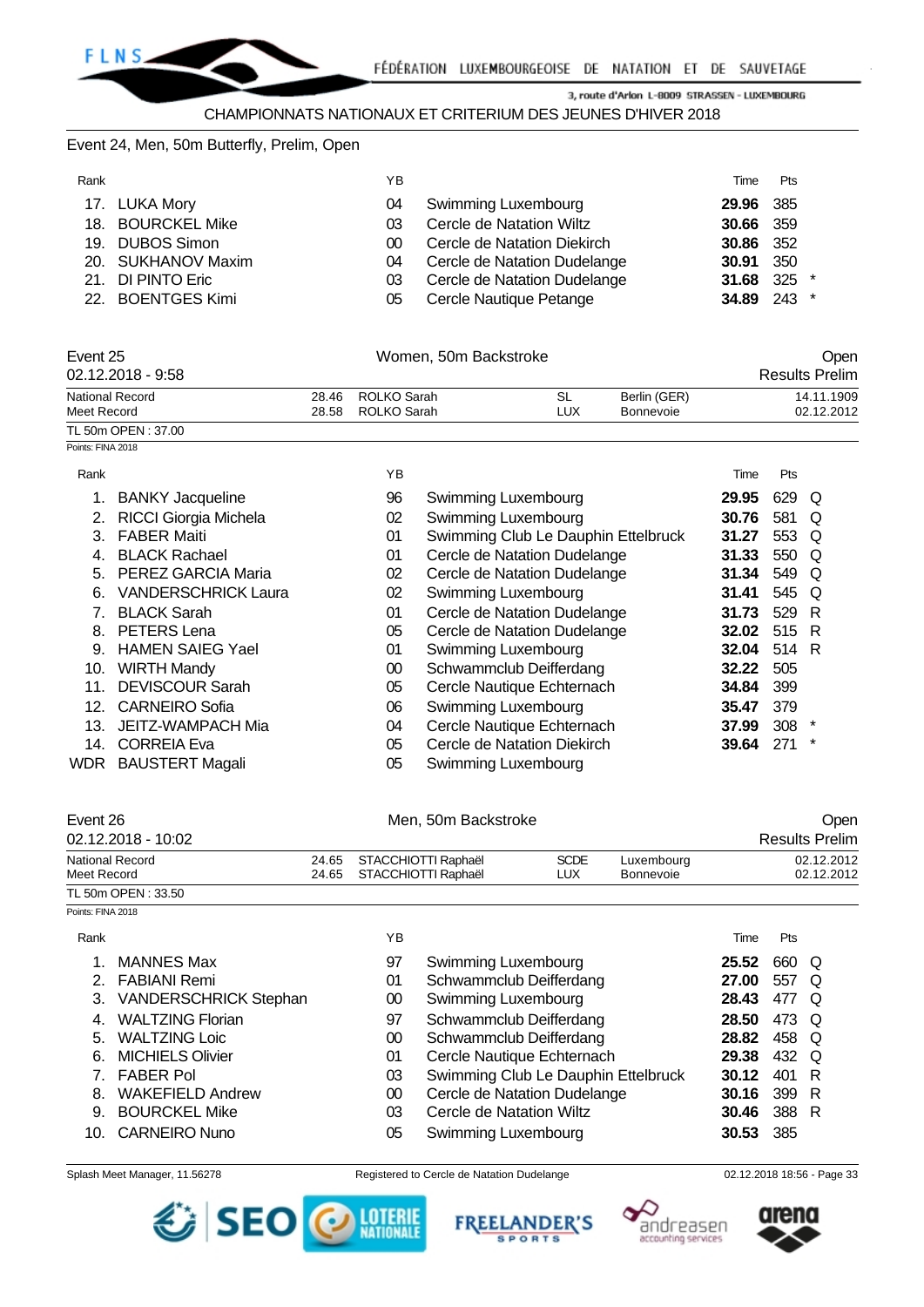## Event 26, Men, 50m Backstroke, Prelim, Open

| Rank            |                              | ΥB |                              | Time  | <b>Pts</b>    |
|-----------------|------------------------------|----|------------------------------|-------|---------------|
|                 | 11. LESAGE Christophe        | 02 | Swimming Luxembourg          | 30.62 | 382           |
| 12.             | <b>WIRTH David</b>           | 02 | Schwammclub Deifferdang      | 30.97 | 369           |
|                 | 13. CONSTANTINO CAEIRO Diogo | 03 | Cercle de Natation Dudelange | 31.01 | 367           |
|                 | 14. DENTER Arthur            | 04 | Cercle Nautique Echternach   | 31.25 | 359           |
|                 | <b>CAILLIAU Nils</b>         | 01 | Swimming Club Redange        | 31.25 | 359           |
| 16.             | <b>KIRCH Felix</b>           | 03 | Cercle de Natation Dudelange | 31.39 | 354           |
| 17 <sub>1</sub> | SIMEONOV Vladimir            | 04 | Swimming Luxembourg          | 32.19 | 328           |
| 18.             | DE GIOVANNI Lorenzo          | 04 | Cercle de Natation Dudelange | 32.42 | 321           |
| 19.             | FETZ Tom                     | 04 | Cercle Nautique Echternach   | 32.82 | 310           |
| 20.             | DI PINTO Eric                | 03 | Cercle de Natation Dudelange | 34.17 | 274           |
| 21.             | <b>MOHR Sam</b>              | 04 | Cercle Nautique Echternach   | 34.89 | 258<br>$\ast$ |

| Event 27          |                        |                        |       | Women, 800m Freestyle |                                                  |       |       |                                                                                                                 |       |                         |                |                          | Open |  |
|-------------------|------------------------|------------------------|-------|-----------------------|--------------------------------------------------|-------|-------|-----------------------------------------------------------------------------------------------------------------|-------|-------------------------|----------------|--------------------------|------|--|
|                   | 02.12.2018 - 10:07     |                        |       |                       |                                                  |       |       |                                                                                                                 |       |                         |                | Results                  |      |  |
| Meet Record       | <b>National Record</b> |                        |       | 8:35.09<br>8:51.19    | <b>OLIVIER Monique</b><br><b>OLIVIER Monique</b> |       |       | <b>SL</b><br>LUX                                                                                                |       | Doha (QAT)<br>Bonnevoie |                | 04.12.2014<br>01.12.2013 |      |  |
|                   |                        |                        |       |                       |                                                  |       |       | TL Open D 16 +: 11:00.00 / TL Pupilles D PuD: 13:30.00 / TL Jeunes D JeD: 12:30.00 / TL Juniors D JuD: 11:30.00 |       |                         |                |                          |      |  |
| Points: FINA 2018 |                        |                        |       |                       |                                                  |       |       |                                                                                                                 |       |                         |                |                          |      |  |
| Rank              |                        |                        |       |                       | YB                                               |       |       |                                                                                                                 |       |                         | Time           | Pts                      |      |  |
| Pupilles          |                        |                        |       |                       |                                                  |       |       |                                                                                                                 |       |                         |                |                          |      |  |
| 1.                | <b>HAN Mengjia</b>     |                        |       |                       | 07                                               |       |       | Swimming Luxembourg                                                                                             |       |                         | 10:00.92       | 507                      |      |  |
|                   | 50m:                   | 32.55                  | 32.55 | 250m:                 | 3:04.39                                          | 38.24 | 450m: | 5:37.92                                                                                                         | 38.97 | 650m:                   | 8:10.04        | 38.97                    |      |  |
|                   | 100m:                  | 1:09.78                | 37.23 | 300m:                 | 3:42.31                                          | 37.92 | 500m: | 6:15.48                                                                                                         | 37.56 | 700m:                   | 8:47.47        | 37.43                    |      |  |
|                   | 150m:                  | 1:47.92                | 38.14 | 350m:                 | 4:21.00                                          | 38.69 | 550m: | 6:53.34                                                                                                         | 37.86 | 750m:                   | 9:25.01        | 37.54                    |      |  |
|                   | 200m:                  | 2:26.15                | 38.23 | 400m:                 | 4:58.95                                          | 37.95 | 600m: | 7:31.07                                                                                                         | 37.73 |                         | 800m: 10:00.92 | 35.91                    |      |  |
| Jeunes            |                        |                        |       |                       |                                                  |       |       |                                                                                                                 |       |                         |                |                          |      |  |
| 1.                | <b>JOMINET Lou</b>     |                        |       |                       | 05                                               |       |       | Swimming Luxembourg                                                                                             |       |                         | 9:05.55        | 678                      |      |  |
|                   | MP 13 years            |                        |       |                       |                                                  |       |       |                                                                                                                 |       |                         |                |                          |      |  |
|                   | 50m:                   | 31.27                  | 31.27 | 250m:                 | 2:48.64                                          | 34.64 | 450m: | 5:06.89                                                                                                         | 34.36 | 650m:                   | 7:25.08        | 34.08                    |      |  |
|                   | 100m:                  | 1:05.18                | 33.91 | 300m:                 | 3:23.41                                          | 34.77 | 500m: | 5:41.63                                                                                                         | 34.74 | 700m:                   | 7:59.48        | 34.40                    |      |  |
|                   | 150m:                  | 1:39.48                | 34.30 | 350m:                 | 3:58.15                                          | 34.74 | 550m: | 6:16.56                                                                                                         | 34.93 | 750m:                   | 8:33.46        | 33.98                    |      |  |
|                   | 200m:                  | 2:14.00                | 34.52 | 400m:                 | 4:32.53                                          | 34.38 | 600m: | 6:51.00                                                                                                         | 34.44 | 800m:                   | 9:05.55        | 32.09                    |      |  |
| 2.                | <b>HRIC Laura</b>      |                        |       |                       | 05                                               |       |       | Swimming Luxembourg                                                                                             |       |                         | 9:51.65        | 531                      |      |  |
|                   | 50m:                   | 32.98                  | 32.98 | 250m:                 | 2.59.91                                          | 37.33 | 450m: | 5:30.22                                                                                                         | 37.56 | 650m:                   | 8:01.08        | 37.83                    |      |  |
|                   | 100m:                  | 1:08.95                | 35.97 | 300m:                 | 3:37.37                                          | 37.46 | 500m: | 6:07.80                                                                                                         | 37.58 | 700m:                   | 8:39.08        | 38.00                    |      |  |
|                   | 150m:                  | 1:45.61                | 36.66 | 350m:                 | 4:14.93                                          | 37.56 | 550m: | 6:45.63                                                                                                         | 37.83 | 750m:                   | 9:16.23        | 37.15                    |      |  |
|                   | 200m:                  | 2:22.58                | 36.97 | 400m:                 | 4:52.66                                          | 37.73 | 600m: | 7:23.25                                                                                                         | 37.62 | 800m:                   | 9:51.65        | 35.42                    |      |  |
| 3.                |                        | <b>BOUZIDI</b> Imene   |       |                       | 05                                               |       |       | Schwammclub Monnerech                                                                                           |       |                         | 10:39.51       | 421                      |      |  |
|                   | 50m:                   | 35.66                  | 35.66 | 250m:                 | 3:17.45                                          | 40.43 | 450m: | 6:00.59                                                                                                         | 40.86 | 650m:                   | 8:43.24        | 40.59                    |      |  |
|                   | 100m:                  | 1:15.29                | 39.63 | 300m:                 | 3:58.08                                          | 40.63 | 500m: | 6:41.17                                                                                                         | 40.58 | 700m:                   | 9:22.55        | 39.31                    |      |  |
|                   | 150m:                  | 1:56.11                | 40.82 | 350m:                 | 4:38.95                                          | 40.87 | 550m: | 7:22.13                                                                                                         | 40.96 |                         | 750m: 10:01.96 | 39.41                    |      |  |
|                   | 200m:                  | 2:37.02                | 40.91 | 400m:                 | 5:19.73                                          | 40.78 | 600m: | 8:02.65                                                                                                         | 40.52 |                         | 800m: 10:39.51 | 37.55                    |      |  |
| WDR               |                        | <b>BAUSTERT Magali</b> |       |                       | 05                                               |       |       | Swimming Luxembourg                                                                                             |       |                         |                |                          |      |  |

Splash Meet Manager, 11.56278 Registered to Cercle de Natation Dudelange **12.12.2018 18:56 - Page 34** CO2.12.2018 18:56 - Page 34





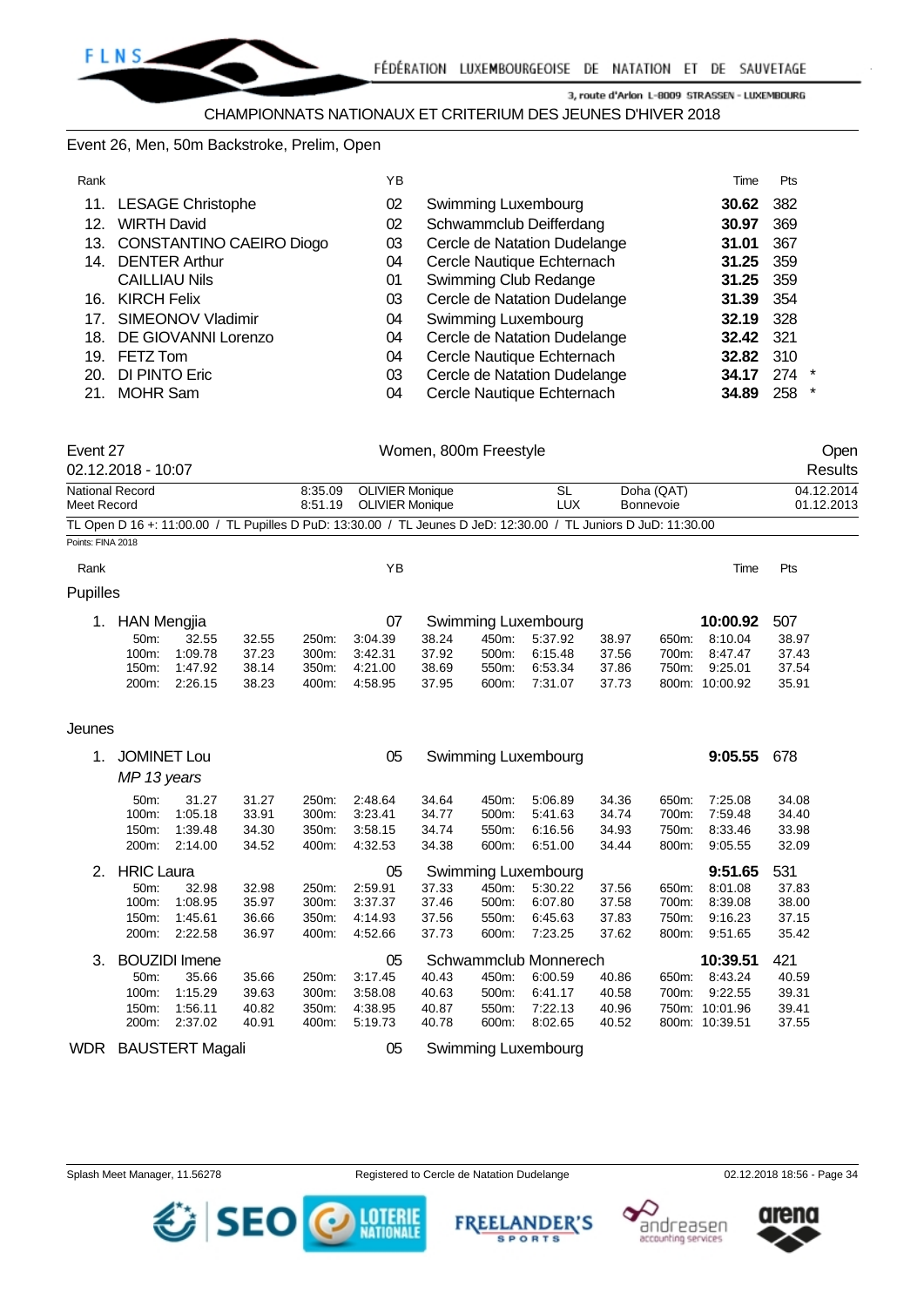

## Event 27, Women, 800m Freestyle

#### Juniors

| 1.   | <b>RICCI Nicole</b><br>04<br>Swimming Luxembourg |                         |                |                |                    |                |                |                       | 9:04.95        | 680            |                           |                |
|------|--------------------------------------------------|-------------------------|----------------|----------------|--------------------|----------------|----------------|-----------------------|----------------|----------------|---------------------------|----------------|
|      | 50m:                                             | 29.39                   | 29.39          | 250m:          | 2:45.70            | 34.93          | 450m:          | 5:05.03               | 34.28          | 650m:          | 7:23.84                   | 34.94          |
|      | 100m:                                            | 1:02.18                 | 32.79          | 300m:          | 3:21.05            | 35.35          | 500m:          | 5:39.71               | 34.68          | 700m:          | 7:58.33                   | 34.49          |
|      | 150m:                                            | 1:36.19                 | 34.01          | 350m:          | 3:56.07            | 35.02          | 550m:          | 6:14.22               | 34.51          | 750m:          | 8:32.42                   | 34.09          |
|      | 200m:                                            | 2:10.77                 | 34.58          | 400m:          | 4:30.75            | 34.68          | 600m:          | 6:48.90               | 34.68          | 800m:          | 9:04.95                   | 32.53          |
|      |                                                  |                         |                |                |                    |                |                |                       |                |                |                           |                |
| Open |                                                  |                         |                |                |                    |                |                |                       |                |                |                           |                |
| 1.   | <b>RICCI Nicole</b>                              |                         |                |                | 04                 |                |                | Swimming Luxembourg   |                |                | 9:04.95                   | 680            |
|      |                                                  | <b>Federal Champion</b> |                |                |                    |                |                |                       |                |                |                           |                |
|      | 50m:                                             | 29.39                   | 29.39          | 250m:          | 2:45.70            | 34.93          | 450m:          | 5:05.03               | 34.28          | 650m:          | 7:23.84                   | 34.94          |
|      | 100m:                                            | 1:02.18                 | 32.79          | 300m:          | 3:21.05            | 35.35          | 500m:          | 5.39.71               | 34.68          | 700m:          | 7:58.33                   | 34.49          |
|      | 150m:                                            | 1:36.19                 | 34.01          | 350m:          | 3:56.07            | 35.02          | 550m:          | 6:14.22               | 34.51          | 750m:          | 8:32.42                   | 34.09          |
|      | 200m:                                            | 2:10.77                 | 34.58          | 400m:          | 4:30.75            | 34.68          | 600m:          | 6:48.90               | 34.68          | 800m:          | 9:04.95                   | 32.53          |
| 2.   | JOMINET Lou                                      |                         |                |                | 05                 |                |                | Swimming Luxembourg   |                |                | 9:05.55                   | 678            |
|      | MP 13 years                                      |                         |                |                |                    |                |                |                       |                |                |                           |                |
|      | 50m:                                             | 31.27                   | 31.27          | 250m:          | 2:48.64            | 34.64          | 450m:          | 5:06.89               | 34.36          | 650m:          | 7:25.08                   | 34.08          |
|      | 100m:                                            | 1:05.18                 | 33.91          | 300m:          | 3:23.41            | 34.77          | 500m:          | 5:41.63               | 34.74          | 700m:          | 7:59.48                   | 34.40          |
|      | 150m:<br>200m:                                   | 1:39.48                 | 34.30<br>34.52 | 350m:<br>400m: | 3:58.15<br>4:32.53 | 34.74          | 550m:<br>600m: | 6:16.56<br>6:51.00    | 34.93<br>34.44 | 750m:<br>800m: | 8:33.46<br>9:05.55        | 33.98          |
|      |                                                  | 2:14.00                 |                |                |                    | 34.38          |                |                       |                |                |                           | 32.09          |
| 3.   | <b>HRIC Laura</b>                                |                         |                |                | 05                 |                |                | Swimming Luxembourg   |                |                | 9:51.65                   | 531            |
|      | 50m:                                             | 32.98                   | 32.98          | 250m:          | 2:59.91            | 37.33          | 450m:          | 5:30.22               | 37.56          | 650m:          | 8:01.08                   | 37.83          |
|      | 100m:                                            | 1:08.95                 | 35.97          | 300m:          | 3:37.37            | 37.46          | 500m:          | 6:07.80               | 37.58          | 700m:          | 8:39.08                   | 38.00          |
|      | 150m:<br>200m:                                   | 1:45.61<br>2:22.58      | 36.66<br>36.97 | 350m:<br>400m: | 4:14.93<br>4:52.66 | 37.56<br>37.73 | 550m:<br>600m: | 6:45.63<br>7:23.25    | 37.83<br>37.62 | 750m:<br>800m: | 9:16.23<br>9:51.65        | 37.15<br>35.42 |
|      |                                                  |                         |                |                |                    |                |                |                       |                |                |                           |                |
|      | 4. HAN Mengjia                                   |                         |                |                | 07                 |                |                | Swimming Luxembourg   |                |                | 10:00.92                  | 507            |
|      | 50m:                                             | 32.55                   | 32.55          | 250m:          | 3:04.39            | 38.24          | 450m:          | 5:37.92               | 38.97          | 650m:          | 8:10.04                   | 38.97          |
|      | 100m:<br>150m:                                   | 1:09.78<br>1:47.92      | 37.23<br>38.14 | 300m:<br>350m: | 3.42.31<br>4:21.00 | 37.92<br>38.69 | 500m:<br>550m: | 6:15.48<br>6:53.34    | 37.56<br>37.86 | 700m:<br>750m: | 8:47.47<br>9:25.01        | 37.43<br>37.54 |
|      | 200m:                                            | 2:26.15                 | 38.23          | 400m:          | 4:58.95            | 37.95          | 600m:          | 7:31.07               | 37.73          |                | 800m: 10:00.92            | 35.91          |
|      |                                                  |                         |                |                |                    |                |                |                       |                |                |                           |                |
| 5.   |                                                  | <b>BOUZIDI</b> Imene    |                |                | 05                 |                |                | Schwammclub Monnerech |                |                | 10:39.51                  | 421            |
|      | 50m:                                             | 35.66                   | 35.66          | 250m:          | 3:17.45            | 40.43          | 450m:          | 6:00.59               | 40.86          | 650m:          | 8:43.24                   | 40.59          |
|      | 100m:<br>150m:                                   | 1:15.29<br>1:56.11      | 39.63<br>40.82 | 300m:<br>350m: | 3:58.08<br>4:38.95 | 40.63<br>40.87 | 500m:<br>550m: | 6:41.17<br>7:22.13    | 40.58<br>40.96 | 700m:          | 9:22.55<br>750m: 10:01.96 | 39.31<br>39.41 |
|      | 200m:                                            | 2:37.02                 | 40.91          | 400m:          | 5:19.73            | 40.78          | 600m:          | 8:02.65               | 40.52          |                | 800m: 10:39.51            | 37.55          |
|      |                                                  |                         |                |                |                    |                |                |                       |                |                |                           |                |
|      | WDR BAUSTERT Magali                              |                         |                |                | 05                 |                |                | Swimming Luxembourg   |                |                |                           |                |







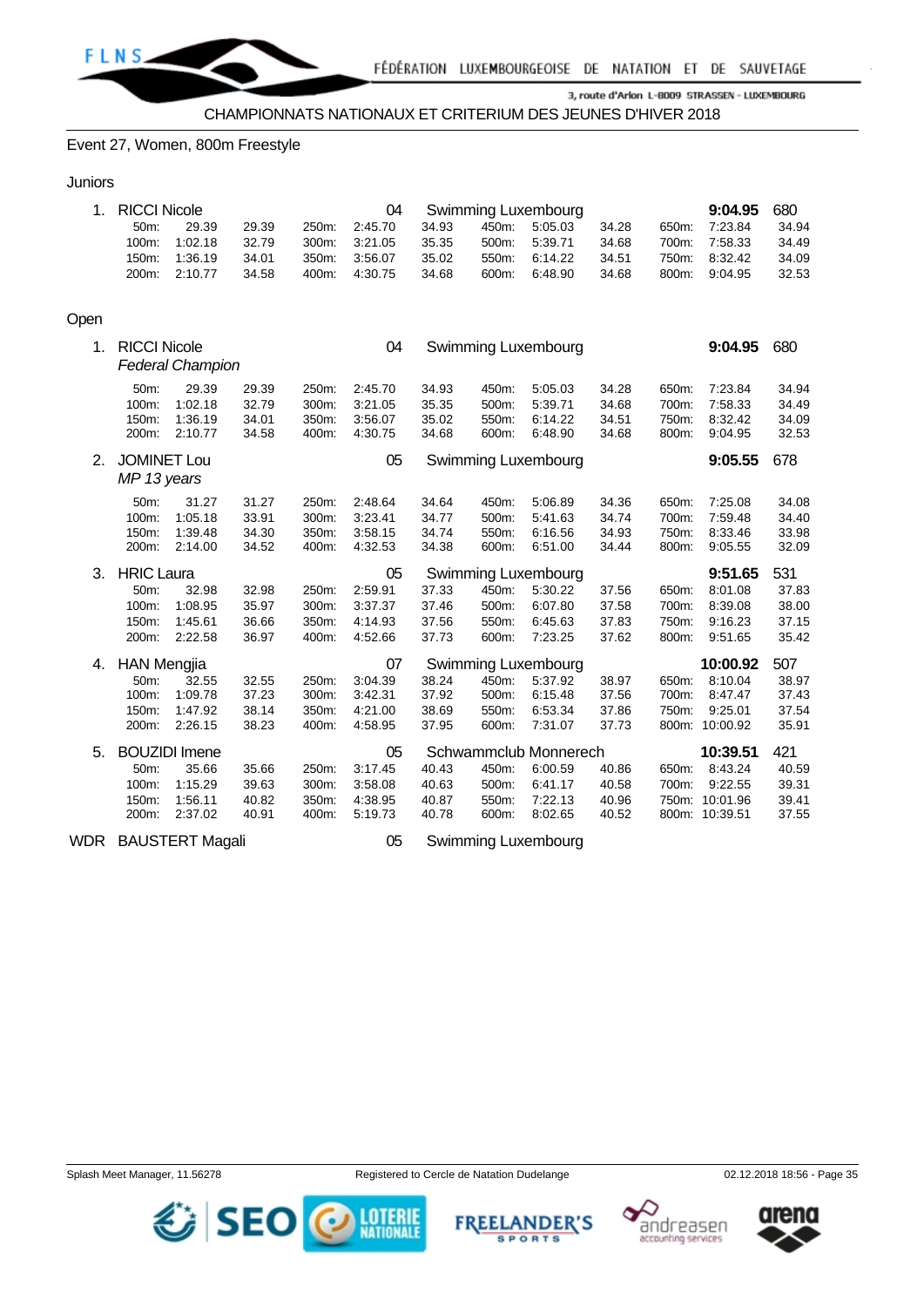

## CHAMPIONNATS NATIONAUX ET CRITERIUM DES JEUNES D'HIVER 2018

| Event 28 | 02.12.2018 - 10:28                                                                                                                    |                            | Men, 200m Butterfly                                                                                                                                                                                                            |                                                     | Open<br><b>Results</b>                    |                                                     |                                                     |                                                     |
|----------|---------------------------------------------------------------------------------------------------------------------------------------|----------------------------|--------------------------------------------------------------------------------------------------------------------------------------------------------------------------------------------------------------------------------|-----------------------------------------------------|-------------------------------------------|-----------------------------------------------------|-----------------------------------------------------|-----------------------------------------------------|
|          | <b>National Record</b><br>Meet Record                                                                                                 |                            | 1:57.20<br>STACCHIOTTI Raphaël<br>STACCHIOTTI Raphaël<br>1:57.20                                                                                                                                                               | <b>SCDE</b><br><b>LUX</b>                           | Dudelange<br>Dudelange                    |                                                     | 13.12.2015<br>13.12.2015                            |                                                     |
|          |                                                                                                                                       |                            | TL Open M 18 +: 2:40.00 / TL Pupilles M PuM: 3:25.00 / TL Jeunes M JeM: 3:07.00 / TL Juniors M JuM: 2:50.00                                                                                                                    |                                                     |                                           |                                                     |                                                     |                                                     |
|          |                                                                                                                                       |                            |                                                                                                                                                                                                                                |                                                     |                                           |                                                     |                                                     |                                                     |
| Rank     |                                                                                                                                       | YB                         |                                                                                                                                                                                                                                | Time                                                | 50 <sub>m</sub>                           | 100m                                                | 150m                                                | 200m                                                |
| Pupilles |                                                                                                                                       |                            |                                                                                                                                                                                                                                |                                                     |                                           |                                                     |                                                     |                                                     |
|          | 1. LUCARELLI Riccardo                                                                                                                 | 05                         | Swimming Luxembourg                                                                                                                                                                                                            | 2:21.70                                             | 31.01                                     | 1:07.59                                             | 1:45.08                                             | 2:21.70                                             |
| Jeunes   |                                                                                                                                       |                            |                                                                                                                                                                                                                                |                                                     |                                           |                                                     |                                                     |                                                     |
|          | 1. DALEIDEN CIUFERRI Ralp03<br>2. LANNERS Nicolas<br>3. SIMAO NOGUEIRA Joao<br>4. LUKA Mory<br>5. VIGUIER Elyan<br>DSQ SUKHANOV Maxim | 04<br>04<br>04<br>04<br>04 | Schwammclub Deifferdang<br>Schwammclub Deifferdang<br>Schwammclub Deifferdang<br>Swimming Luxembourg<br>Swimming Luxembourg<br>Cercle de Natation Dudelange<br>G2 - Starting before the starting signal (SW 4.4) (Time: 10:36) | 2:16.72<br>2:20.29<br>2:23.63<br>2:32.13<br>2:46.55 | 28.39<br>29.75<br>30.32<br>32.10<br>34.52 | 1:02.43<br>1:04.58<br>1:06.22<br>1:10.11<br>1:16.39 | 1:39.28<br>1:42.30<br>1:44.84<br>1:50.52<br>2:01.74 | 2:16.72<br>2:20.29<br>2:23.63<br>2:32.13<br>2:46.55 |
| Juniors  |                                                                                                                                       |                            |                                                                                                                                                                                                                                |                                                     |                                           |                                                     |                                                     |                                                     |
|          | 1. SCHMITZ Jacques<br>MP 16 years                                                                                                     | 02                         | Swimming Club Redange                                                                                                                                                                                                          | 2:08.85                                             | 28.59                                     | 1:01.23                                             | 1:34.86                                             | 2:08.85                                             |
|          | 2. WIRTH David                                                                                                                        | 02                         | Schwammclub Deifferdang                                                                                                                                                                                                        | 2:30.01                                             | 32.81                                     | 1:11.73                                             | 1:52.07                                             | 2:30.01                                             |
| Open     |                                                                                                                                       |                            |                                                                                                                                                                                                                                |                                                     |                                           |                                                     |                                                     |                                                     |
|          | 1. SCHMITZ Jacques<br>MP 16 years                                                                                                     | 02                         | Swimming Club Redange                                                                                                                                                                                                          | 2:08.85                                             | 28.59                                     | 1:01.23                                             | 1:34.86                                             | 2:08.85                                             |
|          | 2. DALEIDEN CIUFERRI Ralp03<br>3. LANNERS Nicolas                                                                                     | 04                         | Schwammclub Deifferdang<br>Schwammclub Deifferdang                                                                                                                                                                             | 2:16.72<br>2:20.29                                  | 28.39<br>29.75                            | 1:02.43<br>1:04.58                                  | 1:39.28<br>1:42.30                                  | 2:16.72<br>2:20.29                                  |
|          | 4. LUCARELLI Riccardo<br>5. SIMAO NOGUEIRA Joao<br>6. LE DALLOUR Thibaut                                                              | 05<br>04<br>88             | Swimming Luxembourg<br>Schwammclub Deifferdang<br>Schwammclub Deifferdang                                                                                                                                                      | 2:21.70<br>2:23.63<br>2:29.72                       | 31.01<br>30.32<br>29.26                   | 1:07.59<br>1:06.22<br>1:04.34                       | 1:45.08<br>1:44.84<br>1:44.93                       | 2:21.70<br>2:23.63<br>2:29.72                       |
|          | 7. WIRTH David<br>8. LUKA Mory<br>9. VIGUIER Elyan<br>DSQ SUKHANOV Maxim                                                              | 02<br>04<br>04<br>04       | Schwammclub Deifferdang<br>Swimming Luxembourg<br>Swimming Luxembourg<br>Cercle de Natation Dudelange                                                                                                                          | 2:30.01<br>2:32.13<br>2:46.55                       | 32.81<br>32.10<br>34.52                   | 1:11.73<br>1:10.11<br>1:16.39                       | 1:52.07<br>1:50.52<br>2:01.74                       | 2:30.01<br>2:32.13<br>2:46.55                       |

*G2 - Starting before the starting signal (SW 4.4) (Time: 10:36)*

Splash Meet Manager, 11.56278 **Registered to Cercle de Natation Dudelange 12.2018 18:56 - Page 36** Cercle de Natation Dudelange





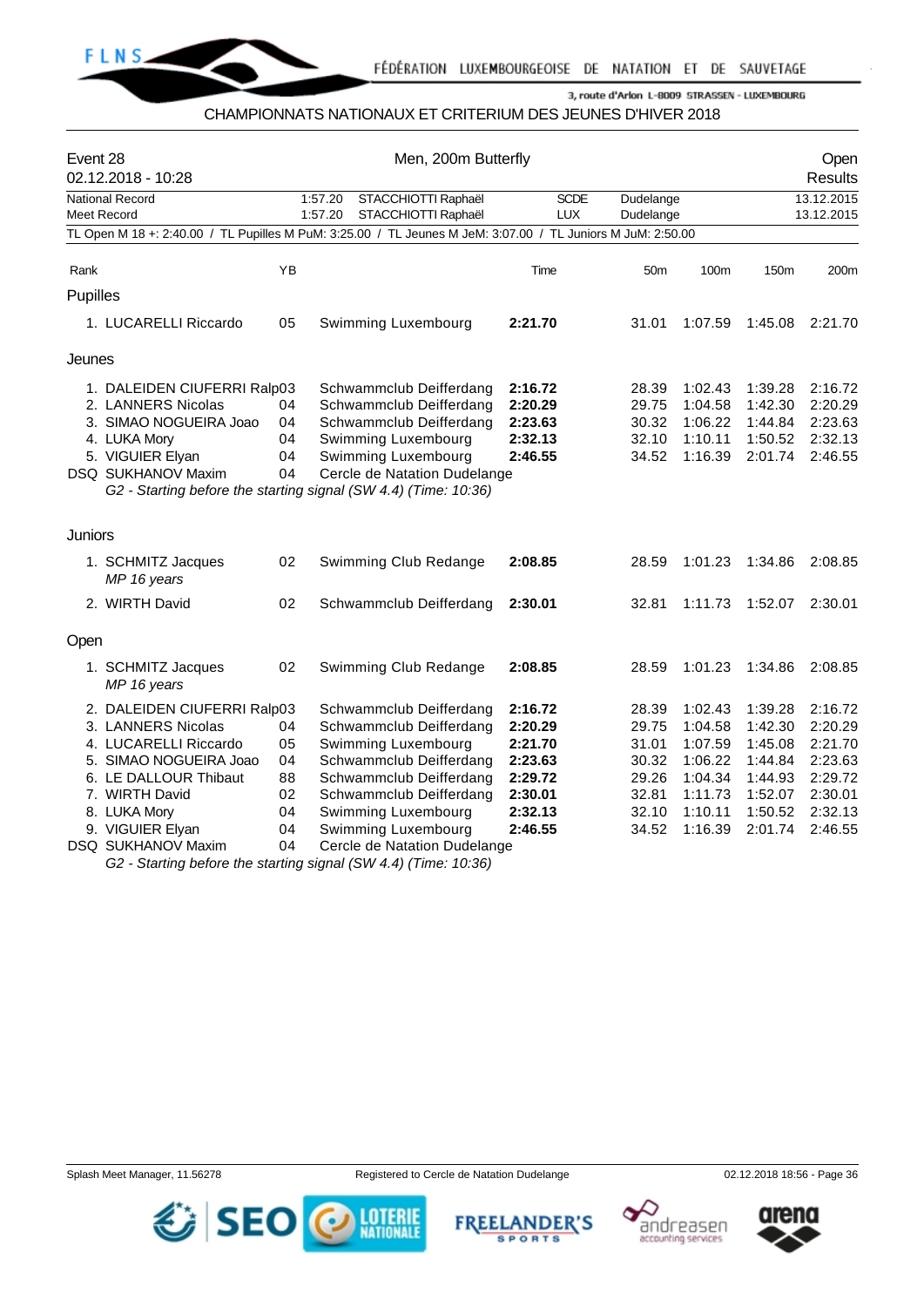

## CHAMPIONNATS NATIONAUX ET CRITERIUM DES JEUNES D'HIVER 2018

| Event 29 | 02.12.2018 - 10:35                                                                                                         |    |                    | Women, 200m Butterfly                            |                         |                              |         |         | Open<br>Results          |
|----------|----------------------------------------------------------------------------------------------------------------------------|----|--------------------|--------------------------------------------------|-------------------------|------------------------------|---------|---------|--------------------------|
|          | <b>National Record</b><br>Meet Record                                                                                      |    | 2:13.93<br>2:15.58 | <b>OLIVIER Monique</b><br><b>OLIVIER Monique</b> | <b>SL</b><br><b>LUX</b> | Sheffield (GBR)<br>Dudelange |         |         | 11.11.2018<br>13.12.2015 |
|          | TL Open D 16 +: 3:00.00 / TL Pupilles D PuD: 3:30.00 / TL Jeunes D JeD: 3:20.00 / TL Juniors D JuD: 3:10.00                |    |                    |                                                  |                         |                              |         |         |                          |
| Rank     |                                                                                                                            | YB |                    |                                                  | Time                    | 50 <sub>m</sub>              | 100m    | 150m    | 200m                     |
|          |                                                                                                                            |    |                    |                                                  |                         |                              |         |         |                          |
| Jeunes   |                                                                                                                            |    |                    |                                                  |                         |                              |         |         |                          |
|          | 1. PETERS Lena                                                                                                             | 05 |                    | Cercle de Natation Dudelang(2:32.43              |                         | 31.85                        | 1:10.10 | 1:52.71 | 2:32.43                  |
|          | 2. SOFFIO Mara                                                                                                             | 06 |                    | Schwammclub Monnerech                            | 2:52.50                 | 36.68                        | 1:20.79 | 2:06.45 | 2:52.50                  |
| Open     |                                                                                                                            |    |                    |                                                  |                         |                              |         |         |                          |
|          | 1. PETERS Lena                                                                                                             | 05 |                    | Cercle de Natation Dudelang(2:32.43              |                         | 31.85                        | 1:10.10 | 1:52.71 | 2:32.43                  |
|          | 2. COIMBRA Alice                                                                                                           | 02 |                    | Swimming Luxembourg                              | 2:41.68                 | 35.70                        | 1:16.70 | 1:59.02 | 2:41.68                  |
|          | 3. SOFFIO Mara                                                                                                             | 06 |                    | Schwammclub Monnerech                            | 2:52.50                 | 36.68                        | 1:20.79 | 2:06.45 | 2:52.50                  |
|          |                                                                                                                            |    |                    |                                                  |                         |                              |         |         |                          |
| Event 30 |                                                                                                                            |    |                    | Men, 200m Backstroke                             |                         |                              |         |         | Open                     |
|          | 02.12.2018 - 10:39                                                                                                         |    |                    |                                                  |                         |                              |         |         | <b>Results</b>           |
|          | <b>National Record</b>                                                                                                     |    | 1:57.38            | SCHNEIDERS J.- François                          | <b>CNW</b>              | Chartres (FRA)               |         |         | 22.11.2012               |
|          | Meet Record<br>TL Open M 18 +: 2:40.00 / TL Pupilles M PuM: 3:20.00 / TL Jeunes M JeM: 3:04.00 / TL Juniors M JuM: 2:48.00 |    | 1:58.06            | STACCHIOTTI Raphaël                              | <b>LUX</b>              | <b>Bonnevoie</b>             |         |         | 02.12.2012               |
|          |                                                                                                                            |    |                    |                                                  |                         |                              |         |         |                          |
| Rank     |                                                                                                                            | ΥB |                    |                                                  | Time                    | 50 <sub>m</sub>              | 100m    | 150m    | 200m                     |
| Pupilles |                                                                                                                            |    |                    |                                                  |                         |                              |         |         |                          |
|          | 1. CARNEIRO Nuno                                                                                                           | 05 |                    | Swimming Luxembourg                              | 2:21.18                 | 31.87                        | 1:07.24 | 1:44.61 | 2:21.18                  |
|          | 2. THILL Nicolas                                                                                                           | 05 |                    | Swimming Luxembourg                              | 2:33.37                 | 35.79                        | 1:14.33 | 1:54.80 | 2:33.37                  |
|          | 3. PEUSCH Kevin                                                                                                            | 06 |                    | Swimming Luxembourg                              | 2:37.32                 | 37.04                        | 1:18.27 | 1:57.27 | 2:37.32                  |
|          | 4. HOLLERICH Tom                                                                                                           | 06 |                    | Swimming Club Le Dauphin E2:42.65:k              |                         | 38.12                        | 1:20.18 | 2:02.62 | 2:42.65                  |
|          | 5. CALMES Nicolas                                                                                                          | 06 |                    | Schwammclub Monnerech                            | 2:42.75                 | 36.42                        | 1:17.34 | 2:00.82 | 2:42.75                  |
|          | 6. WESTER Ben                                                                                                              | 06 |                    | Cercle de Natation Dudelang(2:43.48              |                         | 37.47                        | 1:18.96 | 2:01.94 | 2:43.48                  |
|          | 7. MOOG Mathis                                                                                                             | 06 |                    | Swimming Luxembourg                              | 2:49.82                 | 39.11                        | 1:22.32 | 2:06.20 | 2:49.82                  |
|          | 8. FEDOSEEV Anton                                                                                                          | 07 |                    | Swimming Luxembourg                              | 2:56.10                 | 40.34                        | 1:26.21 | 2:11.56 | 2:56.10                  |
|          | 9. VIGUIER Evan                                                                                                            | 08 |                    | Swimming Luxembourg                              | 2:56.62                 | 41.11                        | 1:26.89 | 2:12.55 | 2:56.62                  |
|          | 10. SCHOCKMEL Julien                                                                                                       | 06 |                    | Swimming Club Redange                            | 2:58.02                 | 41.05                        | 1:25.67 | 2:12.20 | 2:58.02                  |
|          | 11. MOOG Jules                                                                                                             | 08 |                    | Swimming Luxembourg                              | 3:18.76                 | 46.29                        | 1:37.14 | 2:27.93 | 3:18.76                  |
|          | DNS RIKKERT Thijmen                                                                                                        | 06 |                    | Swimming Luxembourg                              |                         |                              |         |         |                          |
| Jeunes   |                                                                                                                            |    |                    |                                                  |                         |                              |         |         |                          |
|          | 1. SIMEONOV Vladimir                                                                                                       | 04 |                    | Swimming Luxembourg                              | 2:26.25                 | 33.42                        | 1:09.36 | 1:47.27 | 2:26.25                  |
|          | 2. DENTER Arthur                                                                                                           | 04 |                    | Cercle Nautique Echternach 2:28.27               |                         | 32.94                        | 1:09.88 | 1:49.66 | 2:28.27                  |
|          | 3. KIRCH Felix                                                                                                             | 03 |                    | Cercle de Natation Dudelang (2:28.76             |                         | 34.42                        | 1:12.92 | 1:50.96 | 2:28.76                  |
|          | 4. FETZ Tom                                                                                                                | 04 |                    | Cercle Nautique Echternach 2:38.80               |                         | 36.61                        | 1:18.16 | 2:00.22 | 2:38.80                  |
|          | 5. DE GIOVANNI Lorenzo                                                                                                     | 04 |                    | Cercle de Natation Dudelang (2:38.81             |                         | 36.46                        | 1:15.75 | 1:58.59 | 2:38.81                  |
|          | 6. PALAGNIOUK Romain                                                                                                       | 04 |                    | Cercle Nautique Petange                          | 2:41.98                 | 37.31                        | 1:18.76 | 2:02.27 | 2:41.98                  |
|          | 7. MOHR Sam                                                                                                                | 04 |                    | Cercle Nautique Echternach 2:52.35               |                         | 40.18                        | 1:24.83 | 2:10.30 | 2:52.35                  |

Splash Meet Manager, 11.56278 **Registered to Cercle de Natation Dudelange 12.2018 18:56 - Page 37** C2.12.2018 18:56 - Page 37







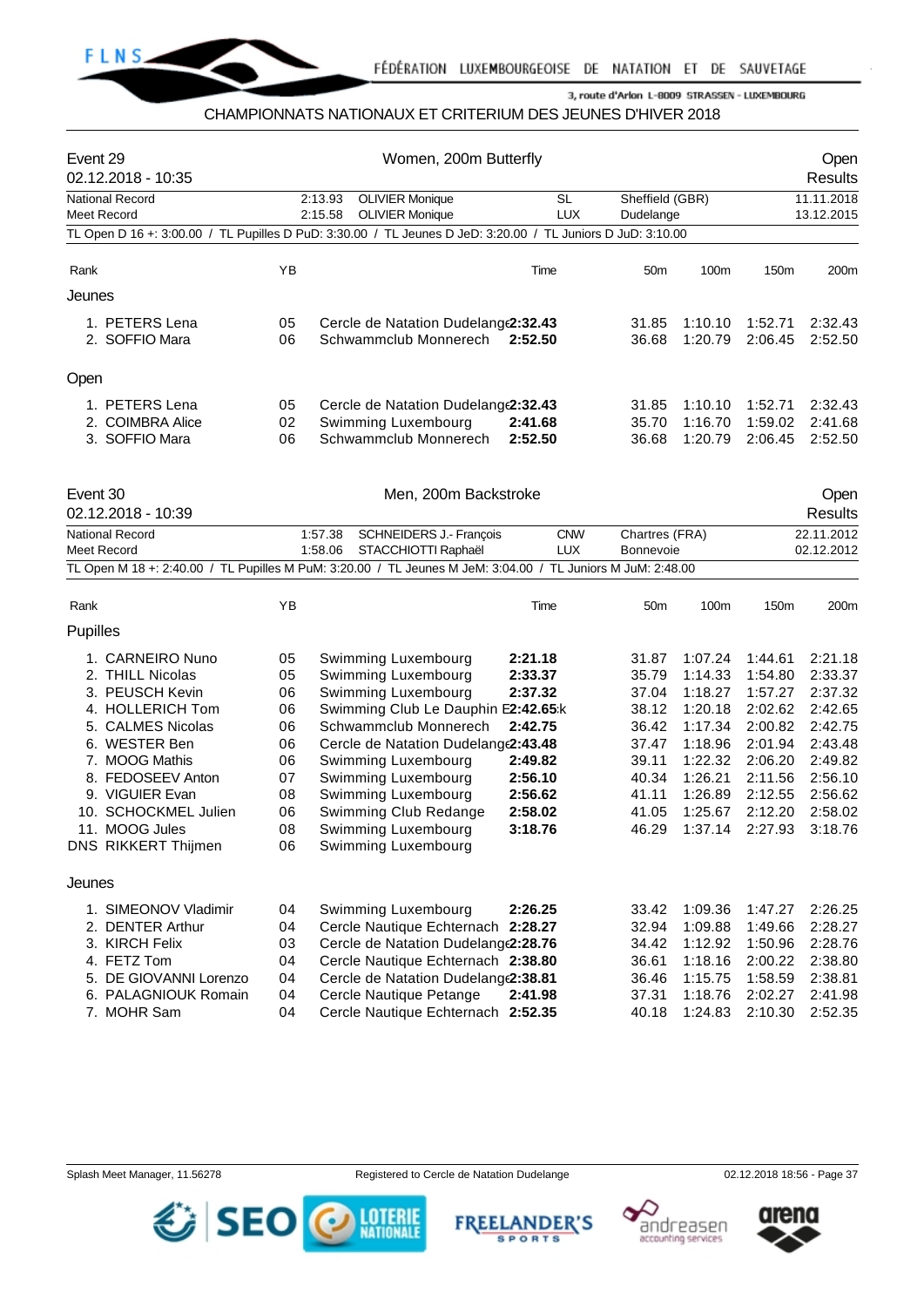## Event 30, Men, 200m Backstroke

| Juniors |
|---------|
|         |

|      | 1. FABIANI Remi<br>MP 17 years | 01 | Schwammclub Deifferdang               | 2:01.06 | 27.93 | 58.55   | 1:29.85 | 2:01.06 |
|------|--------------------------------|----|---------------------------------------|---------|-------|---------|---------|---------|
|      | 2. VAN DEN BOSSCHE Yann 01     |    | Swimming Luxembourg                   | 2:09.62 | 30.77 | 1:03.55 | 1:36.76 | 2:09.62 |
|      | 3. MICHIELS Olivier            | 01 | Cercle Nautique Echternach            | 2:20.78 | 32.30 | 1:08.17 | 1:44.43 | 2:20.78 |
|      | 4. CAILLIAU Nils               | 01 | Swimming Club Redange                 | 2:29.28 | 35.15 | 1:13.36 | 1:52.14 | 2:29.28 |
|      | 5. GIRS Matheo                 | 02 | Cercle de Natation Wiltz              | 2:30.10 | 33.46 | 1:10.89 | 1:50.49 | 2:30.10 |
| Open |                                |    |                                       |         |       |         |         |         |
|      | 1. STACCHIOTTI Raphael         | 92 | Swimming Club Le Dauphin E1:56.80:kNR |         | 27.63 | 57.34   | 1:27.24 | 1:56.80 |
|      | 2. FABIANI Remi<br>MP 17 years | 01 | Schwammclub Deifferdang               | 2:01.06 | 27.93 | 58.55   | 1:29.85 | 2:01.06 |
|      | 3. VAN DEN BOSSCHE Yann 01     |    | Swimming Luxembourg                   | 2:09.62 | 30.77 | 1:03.55 | 1:36.76 | 2:09.62 |
|      | 4. WALTZING Florian            | 97 | Schwammclub Deifferdang               | 2:11.16 | 30.30 | 1:03.44 | 1:37.82 | 2:11.16 |
|      | 5. WALTZING Loic               | 00 | Schwammclub Deifferdang               | 2:13.75 | 31.36 | 1:04.38 | 1:38.96 | 2:13.75 |
|      | 6. MICHIELS Olivier            | 01 | Cercle Nautique Echternach            | 2:20.78 | 32.30 | 1:08.17 | 1:44.43 | 2:20.78 |
|      | 7. CARNEIRO Nuno               | 05 | Swimming Luxembourg                   | 2:21.18 | 31.87 | 1:07.24 | 1:44.61 | 2:21.18 |
|      | 8. GRAF Alex                   | 99 | Schwammclub Deifferdang               | 2:22.35 | 33.32 | 1:09.96 | 1:46.41 | 2:22.35 |
|      | 9. SIMEONOV Vladimir           | 04 | Swimming Luxembourg                   | 2:26.25 | 33.42 | 1:09.36 | 1:47.27 | 2:26.25 |
|      | 10. DENTER Arthur              | 04 | Cercle Nautique Echternach 2:28.27    |         | 32.94 | 1:09.88 | 1:49.66 | 2:28.27 |
|      | 11. KIRCH Felix                | 03 | Cercle de Natation Dudelang(2:28.76   |         | 34.42 | 1:12.92 | 1:50.96 | 2:28.76 |
|      | 12. CAILLIAU Nils              | 01 | Swimming Club Redange                 | 2:29.28 | 35.15 | 1:13.36 | 1:52.14 | 2:29.28 |
|      | 13. GIRS Matheo                | 02 | Cercle de Natation Wiltz              | 2:30.10 | 33.46 | 1:10.89 | 1:50.49 | 2:30.10 |
|      | 14. THILL Nicolas              | 05 | Swimming Luxembourg                   | 2:33.37 | 35.79 | 1:14.33 | 1:54.80 | 2:33.37 |
|      | 15. PEUSCH Kevin               | 06 | Swimming Luxembourg                   | 2:37.32 | 37.04 | 1:18.27 | 1:57.27 | 2:37.32 |
|      | 16. FETZ Tom                   | 04 | Cercle Nautique Echternach            | 2:38.80 | 36.61 | 1:18.16 | 2:00.22 | 2:38.80 |
|      | 17. DE GIOVANNI Lorenzo        | 04 | Cercle de Natation Dudelang (2:38.81  |         | 36.46 | 1:15.75 | 1:58.59 | 2:38.81 |
|      | 18. PALAGNIOUK Romain          | 04 | Cercle Nautique Petange               | 2:41.98 | 37.31 | 1:18.76 | 2:02.27 | 2:41.98 |
|      | 19. HOLLERICH Tom              | 06 | Swimming Club Le Dauphin E2:42.65:k   |         | 38.12 | 1:20.18 | 2:02.62 | 2:42.65 |
|      | 20. CALMES Nicolas             | 06 | Schwammclub Monnerech                 | 2:42.75 | 36.42 | 1:17.34 | 2:00.82 | 2:42.75 |
|      | 21. WESTER Ben                 | 06 | Cercle de Natation Dudelang(2:43.48   |         | 37.47 | 1:18.96 | 2:01.94 | 2:43.48 |
|      | 22. MOOG Mathis                | 06 | Swimming Luxembourg                   | 2:49.82 | 39.11 | 1:22.32 | 2:06.20 | 2:49.82 |
|      | 23. MOHR Sam                   | 04 | Cercle Nautique Echternach            | 2:52.35 | 40.18 | 1:24.83 | 2:10.30 | 2:52.35 |
|      | 24. FEDOSEEV Anton             | 07 | Swimming Luxembourg                   | 2:56.10 | 40.34 | 1:26.21 | 2:11.56 | 2:56.10 |
|      | 25. VIGUIER Evan               | 08 | Swimming Luxembourg                   | 2:56.62 | 41.11 | 1:26.89 | 2:12.55 | 2:56.62 |
|      | 26. SCHOCKMEL Julien           | 06 | Swimming Club Redange                 | 2:58.02 | 41.05 | 1:25.67 | 2:12.20 | 2:58.02 |
|      | 27. MOOG Jules                 | 08 | Swimming Luxembourg                   | 3:18.76 | 46.29 | 1:37.14 | 2:27.93 | 3:18.76 |
|      | <b>DNS RIKKERT Thijmen</b>     | 06 | Swimming Luxembourg                   |         |       |         |         |         |









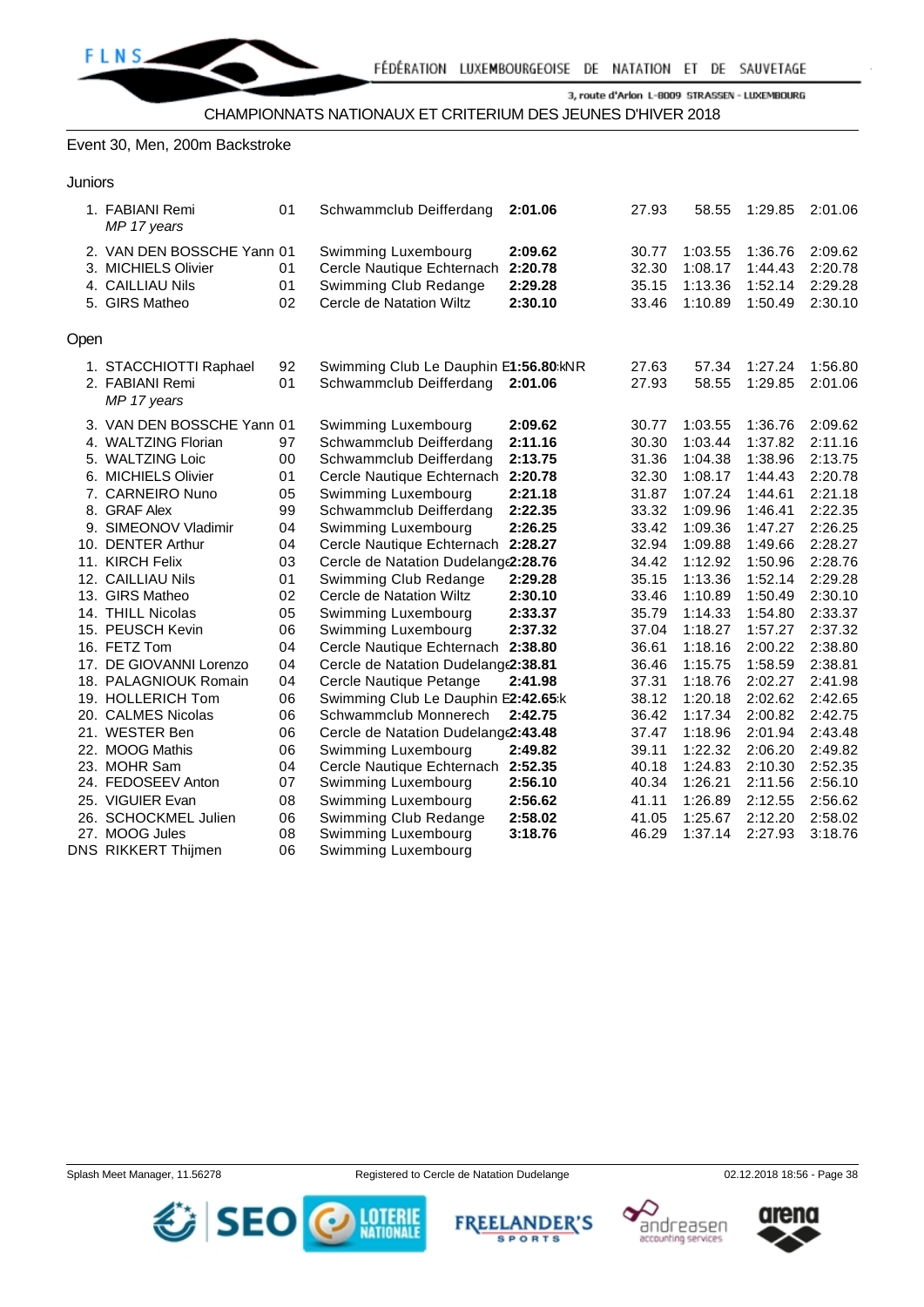

## CHAMPIONNATS NATIONAUX ET CRITERIUM DES JEUNES D'HIVER 2018

| Event 31<br>02.12.2018 - 10:57                                                                              |                                                   | Open<br><b>Results</b>               |           |                 |         |         |            |
|-------------------------------------------------------------------------------------------------------------|---------------------------------------------------|--------------------------------------|-----------|-----------------|---------|---------|------------|
| <b>National Record</b>                                                                                      |                                                   | 2:11.31<br>ROLKO Sarah               | <b>SL</b> | Chartres (FRA)  |         |         | 25.11.2012 |
| Meet Record                                                                                                 | ROLKO Sarah<br><b>LUX</b><br>2:13.08<br>Dudelange |                                      |           |                 |         |         | 22.11.2009 |
| TL Open D 16 +: 2:50.00 / TL Pupilles D PuD: 3:26.00 / TL Jeunes D JeD: 3:12.00 / TL Juniors D JuD: 2:58.00 |                                                   |                                      |           |                 |         |         |            |
| Rank                                                                                                        | YB                                                |                                      | Time      | 50 <sub>m</sub> | 100m    | 150m    | 200m       |
| Pupilles                                                                                                    |                                                   |                                      |           |                 |         |         |            |
| 1. REINESCH Leeloo                                                                                          | 07                                                | Schwammclub Monnerech                | 2:47.15   | 39.60           | 1:22.72 | 2:05.81 | 2:47.15    |
| 2. FABIANI Eden                                                                                             | 07                                                | Schwammclub Monnerech                | 3:00.42   | 42.93           | 1:29.27 | 2:16.00 | 3:00.42    |
| 3. SCHOLER Amelie                                                                                           | 08                                                | Swimming Luxembourg                  | 3:02.42   | 43.03           | 1:29.14 | 2:17.25 | 3:02.42    |
| 4. BLESES Joyce                                                                                             | 08                                                | Swimming Club Le Dauphin E3:03.71:k  |           | 42.73           | 1:30.05 | 2:19.16 | 3:03.71    |
| 5. CALMES Liz                                                                                               | 08                                                | Schwammclub Monnerech                | 3:07.99   | 43.69           | 1:31.39 | 2:20.64 | 3:07.99    |
| 6. ELCHEROTH Niki                                                                                           | 07                                                | Swimming Club Redange                | 3:09.04   | 44.89           | 1:33.59 | 2:22.47 | 3:09.04    |
| 7. MARTUCCI Sofia                                                                                           | 08                                                | Schwammclub Deifferdang              | 3:18.69   | 46.71           | 1:37.87 | 2:29.93 | 3:18.69    |
| Jeunes                                                                                                      |                                                   |                                      |           |                 |         |         |            |
| 1. DEVISCOUR Sarah                                                                                          | 05                                                | Cercle Nautique Echternach 2:47.52   |           | 37.51           | 1:20.12 | 2:05.57 | 2:47.52    |
| 2. NOTHUM Gwen                                                                                              | 06                                                | Swimming Club Redange                | 2:48.17   | 38.80           | 1:21.50 | 2:05.76 | 2:48.17    |
| 3. HARIZIA Celia                                                                                            | 05                                                | Schwammclub Monnerech                | 2:48.42   | 38.95           | 1:21.85 | 2:05.17 | 2:48.42    |
| 4. CORREIA Eva                                                                                              | 05                                                | Cercle de Natation Diekirch          | 2:55.39   | 41.04           | 1:25.96 | 2:11.19 | 2:55.39    |
| WDR BAUSTERT Magali                                                                                         | 05                                                | Swimming Luxembourg                  |           |                 |         |         |            |
| Open                                                                                                        |                                                   |                                      |           |                 |         |         |            |
| 1. BANKY Jacqueline                                                                                         | 96                                                | Swimming Luxembourg                  | 2:17.27   | 31.86           | 1:06.13 | 1:41.41 | 2:17.27    |
| 2. VANDERSCHRICK Laura                                                                                      | 02                                                | Swimming Luxembourg                  | 2:19.54   | 32.32           | 1:06.91 | 1:42.79 | 2:19.54    |
| 3. RICCI Giorgia Michela                                                                                    | 02                                                | Swimming Luxembourg                  | 2:21.71   | 32.62           | 1:08.35 | 1:44.92 | 2:21.71    |
| 4. BLACK Sarah                                                                                              | 01                                                | Cercle de Natation Dudelang (2:25.95 |           | 33.64           | 1:10.63 | 1:47.92 | 2:25.95    |
| 5. WIRTH Mandy                                                                                              | 00                                                | Schwammclub Deifferdang              | 2:31.72   | 34.46           | 1:13.35 | 1:52.97 | 2:31.72    |
| 6. GLODT Kelly                                                                                              | 02                                                | Swimming Club Redange                | 2:42.51   | 37.27           | 1:18.52 | 2:00.38 | 2:42.51    |
| 7. TER HEEGDE Chantal                                                                                       | 99                                                | Cercle Nautique Echternach           | 2:43.61   | 37.97           | 1:19.67 | 2:02.59 | 2:43.61    |
| 8. TER HEEGDE Lisa                                                                                          | 02                                                | Cercle Nautique Echternach           | 2:47.07   | 39.39           | 1:21.56 | 2:04.87 | 2:47.07    |
| 9. REINESCH Leeloo                                                                                          | 07                                                | Schwammclub Monnerech                | 2:47.15   | 39.60           | 1:22.72 | 2:05.81 | 2:47.15    |
| 10. DEVISCOUR Sarah                                                                                         | 05                                                | Cercle Nautique Echternach           | 2:47.52   | 37.51           | 1:20.12 | 2:05.57 | 2:47.52    |
| 11. NOTHUM Gwen                                                                                             | 06                                                | Swimming Club Redange                | 2:48.17   | 38.80           | 1:21.50 | 2:05.76 | 2:48.17    |
| 12. HARIZIA Celia                                                                                           | 05                                                | Schwammclub Monnerech                | 2:48.42   | 38.95           | 1:21.85 | 2:05.17 | 2:48.42    |
| 13. CORREIA Eva                                                                                             | 05                                                | Cercle de Natation Diekirch          | 2:55.39   | 41.04           | 1:25.96 | 2:11.19 | 2:55.39    |
| 14. FABIANI Eden                                                                                            | 07                                                | Schwammclub Monnerech                | 3:00.42   | 42.93           | 1:29.27 | 2:16.00 | 3:00.42    |
| 15. SCHOLER Amelie                                                                                          | 08                                                | Swimming Luxembourg                  | 3:02.42   | 43.03           | 1:29.14 | 2:17.25 | 3:02.42    |
| 16. BLESES Joyce                                                                                            | 08                                                | Swimming Club Le Dauphin E3:03.71:k  |           | 42.73           | 1:30.05 | 2:19.16 | 3:03.71    |
| 17. CALMES Liz                                                                                              | 08                                                | Schwammclub Monnerech                | 3:07.99   | 43.69           | 1:31.39 | 2:20.64 | 3:07.99    |
| 18. ELCHEROTH Niki                                                                                          | 07                                                | Swimming Club Redange                | 3:09.04   | 44.89           | 1:33.59 | 2:22.47 | 3:09.04    |
| 19. MARTUCCI Sofia                                                                                          | 08                                                | Schwammclub Deifferdang              | 3:18.69   | 46.71           | 1:37.87 | 2:29.93 | 3:18.69    |
| WDR BAUSTERT Magali                                                                                         | 05                                                | Swimming Luxembourg                  |           |                 |         |         |            |









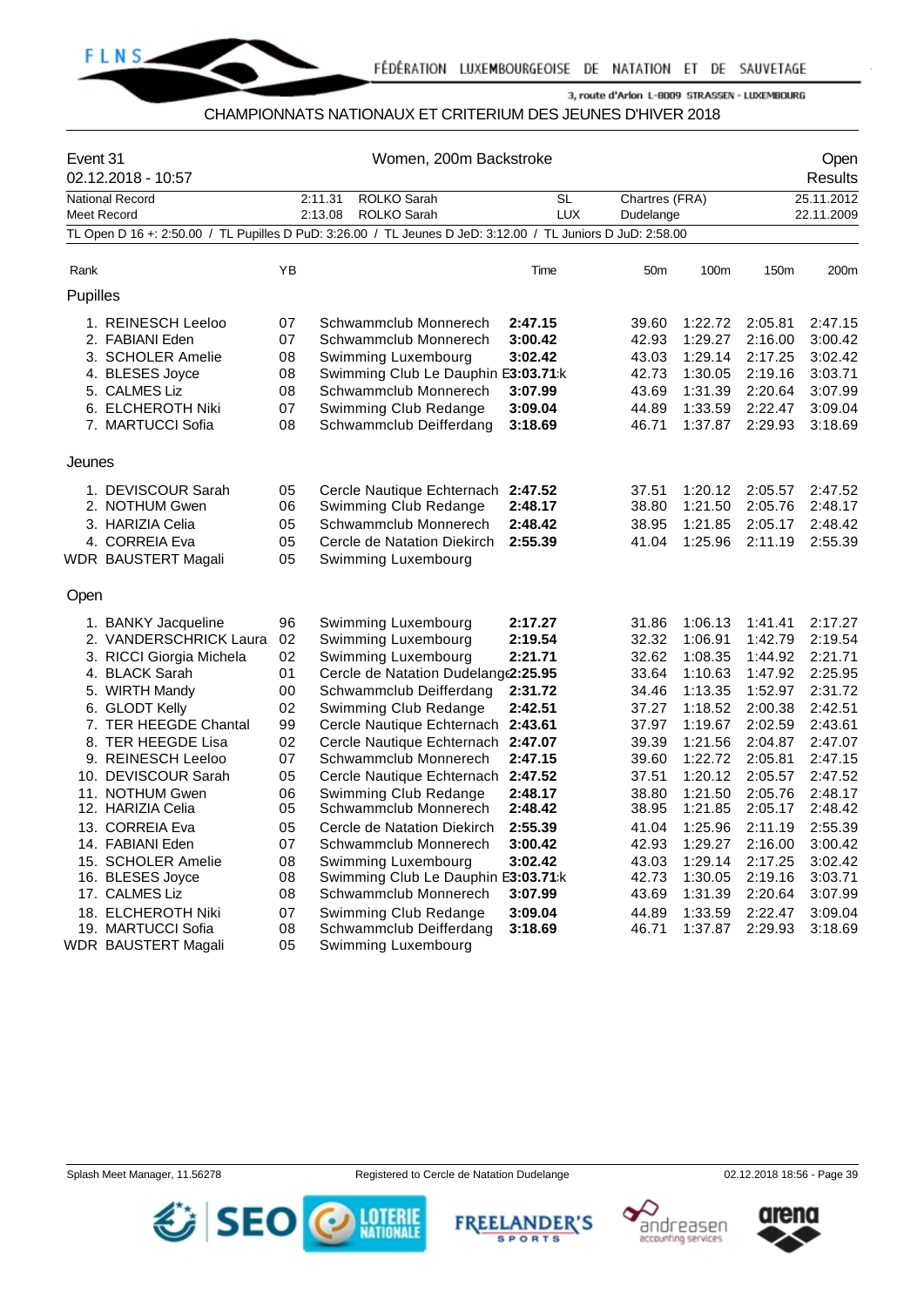

### CHAMPIONNATS NATIONAUX ET CRITERIUM DES JEUNES D'HIVER 2018

| Event 32<br>02.12.2018 - 11:32                                           |                    |                | Men, 4 x 100m Medley                       |                                                                         |                         |                               |                           | Open<br>Results          |
|--------------------------------------------------------------------------|--------------------|----------------|--------------------------------------------|-------------------------------------------------------------------------|-------------------------|-------------------------------|---------------------------|--------------------------|
| <b>National Record</b><br>Meet Record                                    | 3:49.77<br>3:49.77 |                | Swimming Luxembourg<br>Swimming Luxembourg |                                                                         | <b>SL</b><br><b>LUX</b> | Bonnevoie<br><b>Bonnevoie</b> |                           | 14.12.2014<br>14.12.2014 |
| Points: FINA 2018                                                        |                    |                |                                            |                                                                         |                         |                               |                           | Pts                      |
| Rank                                                                     |                    |                |                                            |                                                                         |                         |                               | Time                      |                          |
| Swimming Luxembourg 1<br>1.<br><b>MANNES Max</b><br>VAN DEN BOSSCHE Yann | $+0,55$<br>$+0,28$ | 26.61<br>29.87 | 54.47<br>1:04.23                           | Swimming Luxembourg<br>VANDERSCHRICK Stephan<br><b>CONZEMIUS Jerome</b> |                         | $+0,04$<br>$+0,29$            | 3:53.01<br>26.70<br>25.83 | 624<br>59.16<br>55.15    |
| 2. Schwammclub Déifferdang 1                                             |                    |                |                                            | Schwammclub Deifferdang                                                 |                         |                               | 3:59.66                   | 573                      |
| <b>FABIANI Remi</b><br><b>LANNERS Bob</b>                                | $+0,59$<br>$+0,50$ | 27.30<br>31.93 | 56.03<br>1:09.57                           | <b>WALTZING Florian</b><br><b>BRANDENBURGER Pit</b>                     |                         | $+0,30$<br>$+0,21$            | 27.99<br>25.23            | 1:00.39<br>53.67         |
| 3. Schwammclub Déifferdang 2                                             |                    |                |                                            | Schwammclub Deifferdang                                                 |                         |                               | 4:14.25                   | 480                      |
| <b>LANNERS Nicolas</b><br><b>WALTZING Loic</b>                           | $+0,72$<br>$+0,25$ | 32.08<br>31.28 | 1:06.52<br>1:07.83                         | SIMAO NOGUEIRA Joao<br><b>WIRTH David</b>                               |                         | $+0,50$<br>$+0,28$            | 28.65<br>26.56            | 1:03.89<br>56.01         |
| 4. Swimming Luxembourg 2                                                 |                    |                |                                            | Swimming Luxembourg                                                     |                         |                               | 4:16.11                   | 470                      |
| <b>CARNEIRO Nuno</b><br><b>LUCARELLI Riccardo</b>                        | $+0,60$<br>$+0,44$ | 32.06<br>33.69 | 1:06.25<br>1:11.42                         | <b>FLOREAN Darius</b><br><b>BOKOV Rodion</b>                            |                         | $+0,04$<br>$+0,26$            | 29.48<br>25.57            | 1:04.92<br>53.52         |
| 5. Cercle de Natation Dudelange 1                                        |                    |                |                                            | Cercle de Natation Dudelange                                            |                         |                               | 4:25.98                   | 419                      |
| <b>KIRCH Felix</b><br>KOHN-CANTOREGGI Daniel                             | $+0,57$<br>$+0.62$ | 31.95<br>35.93 | 1:08.61<br>1:16.89                         | CONSTANTINO CAEIRO Diogo<br><b>WAKEFIELD Andrew</b>                     |                         | $+0,41$<br>$+0,45$            | 28.30<br>26.94            | 1:03.24<br>57.24         |
| Event 33<br>02.12.2018 - 11:37                                           |                    |                |                                            | Women, 4 x 100m Medley                                                  |                         |                               |                           | Open<br><b>Results</b>   |
| National Record<br>Meet Record                                           | 4:22.34<br>4:22.34 |                | Swimming Luxembourg<br>Swimming Luxembourg |                                                                         | <b>SL</b><br><b>LUX</b> | Oberkorn<br>Oberkorn          |                           | 03.12.2017<br>03.12.2017 |
| Points: FINA 2018                                                        |                    |                |                                            |                                                                         |                         |                               |                           |                          |
| Rank                                                                     |                    |                |                                            |                                                                         |                         |                               | Time                      | Pts                      |
| Swimming Luxembourg 1<br>1.                                              |                    |                |                                            | Swimming Luxembourg                                                     |                         |                               | 4:21.59                   | 638<br>NR.               |
| <b>BANKY Jacqueline</b>                                                  | $+0,59$            | 30.60          | 1:04.06                                    | <b>HAMEN SAIEG Yael</b>                                                 |                         |                               | 30.01                     | 1:04.94                  |
| <b>EINHORN Jil</b>                                                       | $+0,15$            | 34.53          | 1:16.04                                    | <b>OLIVIER Monique</b>                                                  |                         | $+0,24$                       | 26.80                     | 56.55                    |
| 2. Swimming Luxembourg 2                                                 |                    |                |                                            | Swimming Luxembourg                                                     |                         |                               | 4:32.21                   | 566                      |
| <b>VANDERSCHRICK Laura</b>                                               | $+0,59$            | 31.69          | 1:05.86                                    | RICCI Giorgia Michela                                                   |                         | $+0,33$                       | 31.52                     | 1:09.78                  |
| LEONARD Lis                                                              | +0.50              | 36.33          | 1:19.74                                    | <b>RICCI Nicole</b>                                                     |                         | $+0.02$                       | 27.01                     | 56.83                    |
| 3. Cercle de Natation Dudelange 1                                        |                    |                |                                            | Cercle de Natation Dudelange                                            |                         |                               | 4:32.95                   | 561                      |
| <b>BLACK Sarah</b>                                                       | $+0,59$            | 32.33          | 1:07.14                                    | PETERS Lena                                                             |                         | +0,61                         | 30.81                     | 1:06.83                  |
| PETERS Emma                                                              | $+0,46$            | 36.49          | 1:20.67                                    | PEREZ GARCIA Maria                                                      |                         | $+0,36$                       | 27.81                     | 58.31                    |
| 4. Cercle de Natation Dudelange 2                                        |                    |                |                                            | Cercle de Natation Dudelange                                            |                         |                               | 4:57.79                   | 432                      |
| <b>BLACK Rachael</b><br><b>BARBERON Sophie</b>                           | $+0.64$<br>$+0,50$ | 32.53<br>42.33 | 1:08.47<br>1:32.59                         | <b>FABIANI Chanel</b><br><b>VERLAQUE Ciara</b>                          |                         | $+0,11$<br>$+0,46$            | 32.08<br>31.29            | 1:09.42<br>1:07.31       |
| 5. Swimming Luxembourg 3                                                 |                    |                |                                            | Swimming Luxembourg                                                     |                         |                               | 4:59.49                   | 425                      |
| <b>CARNEIRO Sofia</b><br><b>HAN Mengjia</b>                              | $+0,71$<br>$+0,82$ | 36.35<br>41.52 | 1:15.18<br>1:28.29                         | <b>JOMINET Lou</b><br><b>HRIC Laura</b>                                 |                         | $+0,30$<br>$+0,39$            | 33.21<br>29.95            | 1:13.20<br>1:02.82       |
| 6. Schwammclub Monnerech 1                                               |                    |                |                                            | Schwammclub Monnerech                                                   |                         |                               | 5:12.92                   | 372                      |
| <b>HARIZIA Celia</b>                                                     | $+0,68$            | 36.93          | 1:16.88                                    | SOFFIO Mara                                                             |                         |                               | 35.12                     | 1:16.86                  |
| <b>CALMES Lara</b>                                                       | $+0,34$            | 41.91          | 1:30.11                                    | <b>BOUZIDI</b> Imene                                                    |                         |                               | 32.99                     | 1:09.07                  |
| 7. Schwammclub Monnerech 2                                               |                    |                |                                            | Schwammclub Monnerech                                                   |                         |                               | 5:14.76                   | 366                      |
| <b>REINESCH Leeloo</b>                                                   | $+0,75$            | 38.32          | 1:17.96                                    | PHILIPPART Lina                                                         |                         | $+0,31$                       | 36.17                     | 1:20.02                  |
| <b>THILL Gina</b>                                                        | $+0,24$            | 41.35          | 1:27.67                                    | PETESCH Lea                                                             |                         | $+0,31$                       | 32.26                     | 1:09.11                  |

Splash Meet Manager, 11.56278 **Registered to Cercle de Natation Dudelange 12.2018 18:56 - Page 40** Cercle de Natation Dudelange





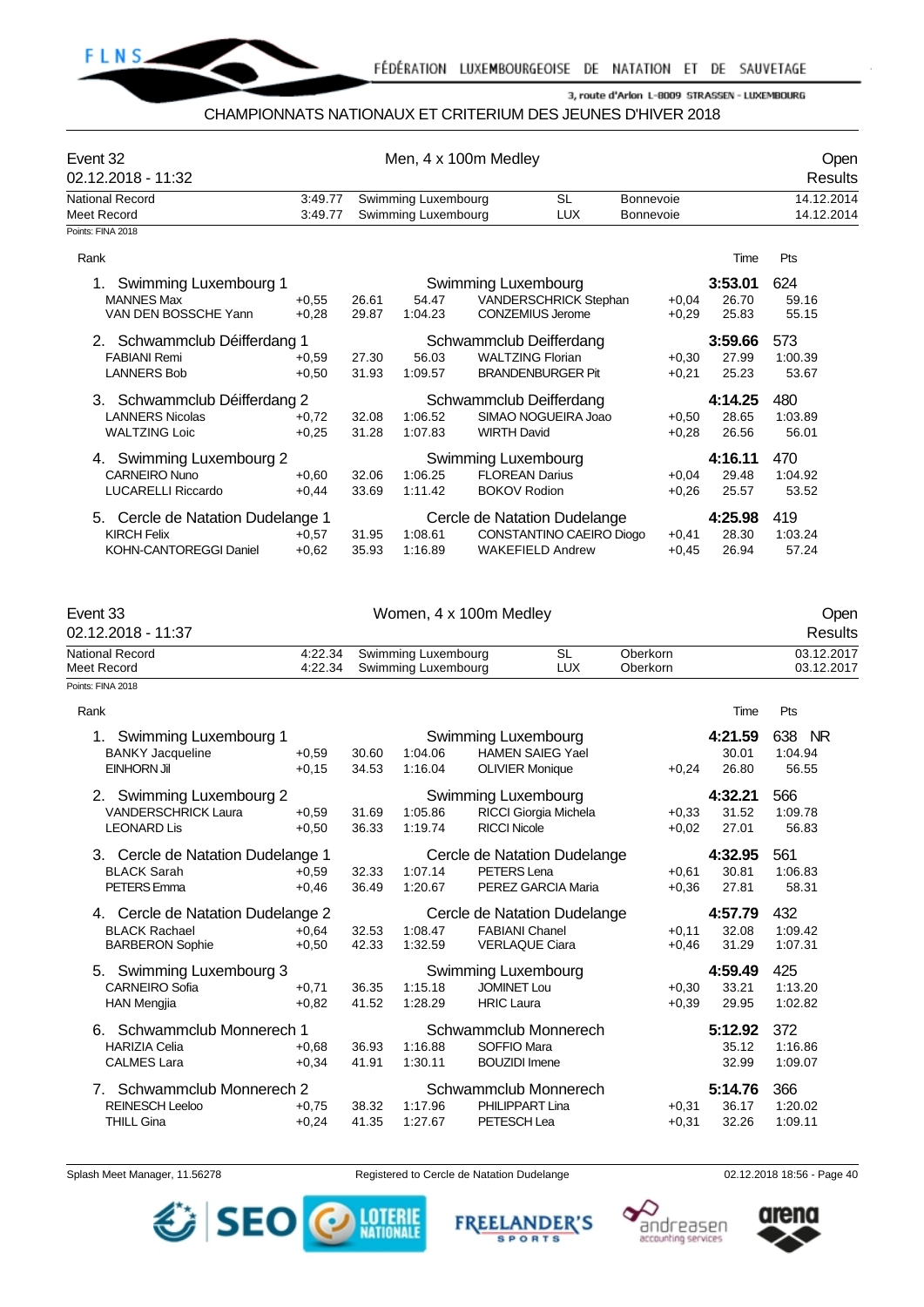

CHAMPIONNATS NATIONAUX ET CRITERIUM DES JEUNES D'HIVER 2018

## Event 33, Women, 4 x 100m Medley, Open

#### Rank **Time Pts**

DNS Schwammclub Monnerech 3 Schwammclub Monnerech WDR Schwammclub Déifferdang 1 Schwammclub Deifferdang

## 4 - Sunday afternoon + Special Olympics 02.12.2018 - 15:30

| Event 50<br>02.12.2018 - 15:30 |                        | 50m Freestyle<br><b>Special Olympics</b> | <b>Special Olympics</b><br>Results |     |  |
|--------------------------------|------------------------|------------------------------------------|------------------------------------|-----|--|
| Points: FINA 2018              |                        |                                          |                                    |     |  |
| Rank                           |                        | ΥB                                       | Time                               | Pts |  |
|                                | CALHORDO Silvio        | <b>Special Olympics</b>                  | 39.63                              | 133 |  |
|                                | 2. OTTENS Marten       | <b>Special Olympics</b>                  | 40.79                              | 122 |  |
|                                | LAZZARINI Jeff         | <b>Special Olympics</b>                  | 45.63                              | 87  |  |
| 4.                             | <b>EISCHEN Laurent</b> | <b>Special Olympics</b>                  | 53.85                              | 53  |  |
| 5.                             | <b>BORRUTO Vincent</b> | <b>Special Olympics</b>                  | 1:09.04                            | 25  |  |
| 6.                             | STREITZ Lynn           | <b>Special Olympics</b>                  | 1:27.43                            | 18  |  |
|                                | <b>BLITGEN Laurent</b> | <b>Special Olympics</b>                  | 1:42.75                            | 7   |  |

| Event 124              |                                                                                          |                |                                          | Men, 50m Butterfly                                                                                          |                    |                                |                         |                   | Open                     |
|------------------------|------------------------------------------------------------------------------------------|----------------|------------------------------------------|-------------------------------------------------------------------------------------------------------------|--------------------|--------------------------------|-------------------------|-------------------|--------------------------|
|                        | 02.12.2018 - 16:00                                                                       |                |                                          |                                                                                                             |                    |                                |                         |                   | <b>Results Final</b>     |
| Meet Record            | National Record                                                                          | 23.31<br>23.84 | <b>HENX Julien</b><br><b>HENX Julien</b> |                                                                                                             | <b>CNDu</b><br>LUX | Montpellier (FRA)<br>Dudelange |                         |                   | 18.11.2018<br>13.12.2015 |
| Points: FINA 2018      |                                                                                          |                |                                          |                                                                                                             |                    |                                |                         |                   |                          |
| Rank                   |                                                                                          |                | ΥB                                       |                                                                                                             |                    |                                | Time                    | Pts               |                          |
| 2.                     | <b>HENX</b> Julien<br>DALEIDEN CIUFERRI Ralph<br>MP 15 years                             |                | 95<br>03                                 | Cercle de Natation Dudelange<br>Schwammclub Deifferdang                                                     |                    |                                | 23.70<br>25.54          | 778<br>621        | MR                       |
| 3.<br>4.<br>5.<br>DSQ. | <b>SAUBER Bob</b><br>CONZEMIUS Jerome<br>CONSTANTINO CAEIRO Diogo<br><b>DUBOS Julien</b> |                | 01<br>99<br>03<br>99                     | Swimming Club Redange<br>Swimming Luxembourg<br>Cercle de Natation Dudelange<br>Cercle de Natation Diekirch |                    |                                | 26.89<br>27.31<br>27.72 | 532<br>508<br>486 |                          |

*G2 - Starting before the starting signal (SW 4.4) (Time: 16:01)*

SEO

**FREELANDER'S** 

**SPORTS** 

**LOTERIE** 



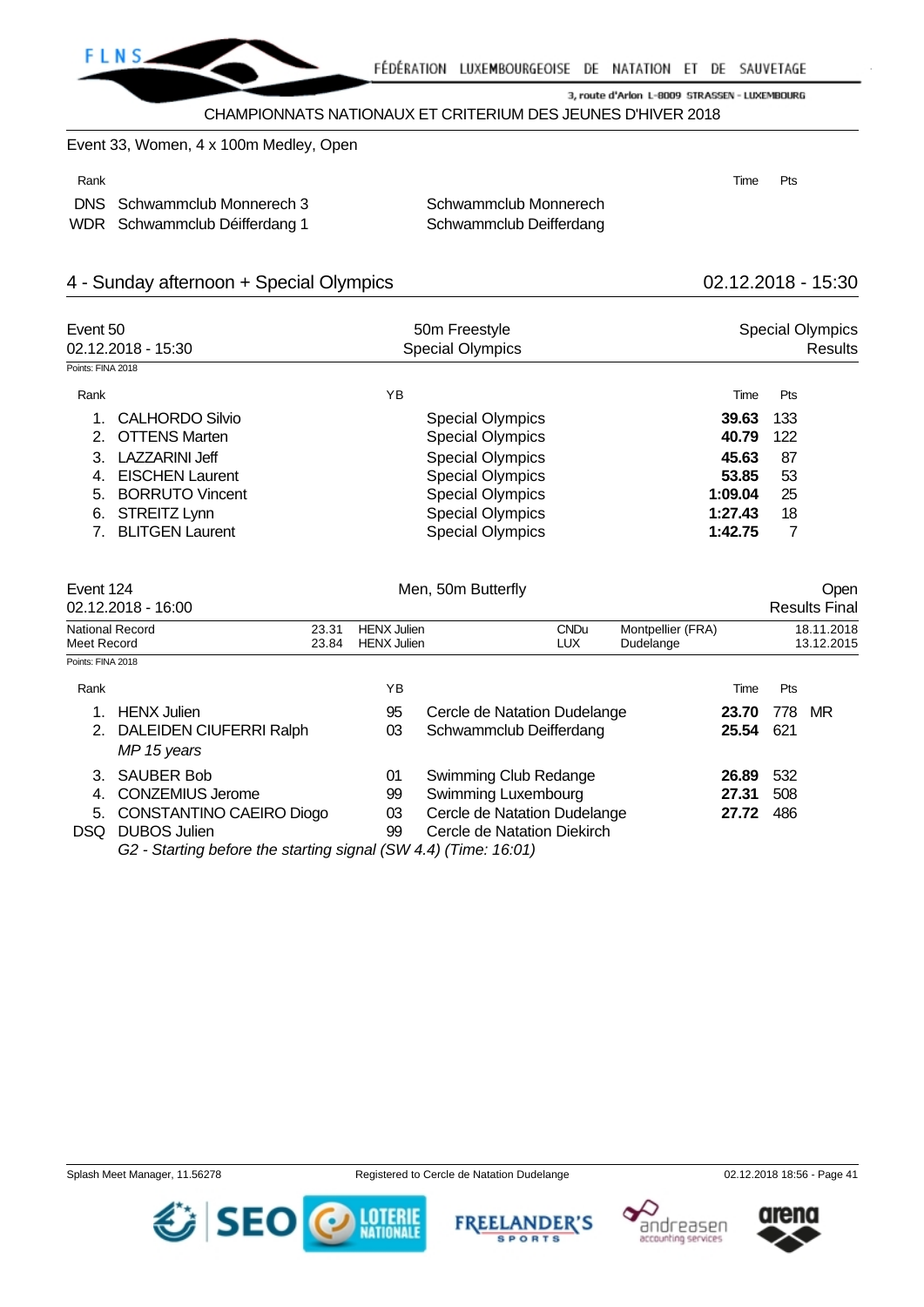

## CHAMPIONNATS NATIONAUX ET CRITERIUM DES JEUNES D'HIVER 2018

| Event 123                        | 02.12.2018 - 16:01                                                                                  |                |                            | Women, 50m Butterfly                       |                                                                                              |                                  |                                  | Open<br><b>Results Final</b> |
|----------------------------------|-----------------------------------------------------------------------------------------------------|----------------|----------------------------|--------------------------------------------|----------------------------------------------------------------------------------------------|----------------------------------|----------------------------------|------------------------------|
|                                  | <b>National Record</b>                                                                              | 27.13          | <b>MEYNEN Julie</b>        |                                            | <b>SCDE</b>                                                                                  | Dudelange                        |                                  | 13.12.2015                   |
| Meet Record                      |                                                                                                     | 27.13          | <b>MEYNEN Julie</b>        |                                            | <b>LUX</b>                                                                                   | Dudelange                        |                                  | 13.12.2015                   |
| Points: FINA 2018                |                                                                                                     |                |                            |                                            |                                                                                              |                                  |                                  |                              |
| Rank                             |                                                                                                     |                | ΥB                         |                                            |                                                                                              |                                  | Time                             | Pts                          |
| 1.<br>2.<br>3.                   | <b>OLIVIER Monique</b><br>PEREZ GARCIA Maria<br><b>PETERS Emma</b><br>4. PETERS Lena<br>MP 13 years |                | 98<br>02<br>03<br>05       | Swimming Luxembourg                        | Cercle de Natation Dudelange<br>Cercle de Natation Dudelange<br>Cercle de Natation Dudelange |                                  | 27.67<br>29.02<br>29.21<br>29.23 | 684<br>592<br>581<br>580     |
| 5.<br>6.                         | <b>RICCI Nicole</b><br><b>HAMEN SAIEG Yael</b>                                                      |                | 04<br>01                   | Swimming Luxembourg<br>Swimming Luxembourg |                                                                                              |                                  | 29.44<br>29.69                   | 567<br>553                   |
| Event 126                        | 02.12.2018 - 16:13                                                                                  |                |                            | Men, 50m Backstroke                        |                                                                                              |                                  |                                  | Open<br><b>Results Final</b> |
|                                  | <b>National Record</b>                                                                              | 24.65          |                            | STACCHIOTTI Raphaël                        | <b>SCDE</b>                                                                                  | Luxembourg                       |                                  | 02.12.2012                   |
| Meet Record<br>Points: FINA 2018 |                                                                                                     | 24.65          |                            | STACCHIOTTI Raphaël                        | <b>LUX</b>                                                                                   | <b>Bonnevoie</b>                 |                                  | 02.12.2012                   |
|                                  |                                                                                                     |                |                            |                                            |                                                                                              |                                  |                                  |                              |
| Rank                             |                                                                                                     |                | ΥB                         |                                            |                                                                                              |                                  | Time                             | Pts                          |
| 1.                               | <b>MANNES Max</b>                                                                                   |                | 97                         | Swimming Luxembourg                        |                                                                                              |                                  | 25.75                            | 642                          |
| 2.                               | <b>FABIANI Remi</b>                                                                                 |                | 01                         |                                            | Schwammclub Deifferdang                                                                      |                                  | 26.22                            | 608                          |
| 3.                               | VANDERSCHRICK Stephan                                                                               |                | 00                         | Swimming Luxembourg                        |                                                                                              |                                  | 27.35                            | 536                          |
| 4.                               | <b>WALTZING Loic</b>                                                                                |                | $00\,$                     |                                            | Schwammclub Deifferdang                                                                      |                                  | 28.48                            | 474                          |
| 5.                               | <b>WALTZING Florian</b>                                                                             |                | 97                         |                                            | Schwammclub Deifferdang                                                                      |                                  | 28.53                            | 472                          |
| 6.                               | <b>FABER Pol</b>                                                                                    |                | 03                         |                                            | Swimming Club Le Dauphin Ettelbruck                                                          |                                  | 29.93                            | 409                          |
| Event 125                        | 02.12.2018 - 16:15                                                                                  |                |                            | Women, 50m Backstroke                      |                                                                                              |                                  |                                  | Open<br><b>Results Final</b> |
| Meet Record                      | <b>National Record</b>                                                                              | 28.46<br>28.58 | ROLKO Sarah<br>ROLKO Sarah |                                            | <b>SL</b><br><b>LUX</b>                                                                      | Berlin (GER)<br><b>Bonnevoie</b> |                                  | 14.11.1909<br>02.12.2012     |
| Points: FINA 2018                |                                                                                                     |                |                            |                                            |                                                                                              |                                  |                                  |                              |
| Rank                             |                                                                                                     |                | ΥB                         |                                            |                                                                                              |                                  | Time                             | Pts                          |
| 1.                               | <b>BANKY Jacqueline</b>                                                                             |                | 96                         | <b>Swimming Luxembourg</b>                 |                                                                                              |                                  | 29.21                            | 678                          |
| 2.                               | <b>RICCI Giorgia Michela</b>                                                                        |                | 02                         | <b>Swimming Luxembourg</b>                 |                                                                                              |                                  | 29.97                            | 628                          |
| 3.                               | PEREZ GARCIA Maria                                                                                  |                | 02                         |                                            | Cercle de Natation Dudelange                                                                 |                                  | 30.74                            | 582                          |
| 4.                               | <b>VANDERSCHRICK Laura</b>                                                                          |                | 02                         | Swimming Luxembourg                        |                                                                                              |                                  | 30.79                            | 579                          |
| 5.                               | <b>BLACK Rachael</b>                                                                                |                | 01                         |                                            | Cercle de Natation Dudelange                                                                 |                                  | 30.84                            | 576                          |

6. FABER Maiti 01 Swimming Club Le Dauphin Ettelbruck **31.09** 562

Splash Meet Manager, 11.56278 **Registered to Cercle de Natation Dudelange 12.12.2018 18:56 - Page 42** CO2.12.2018 18:56 - Page 42







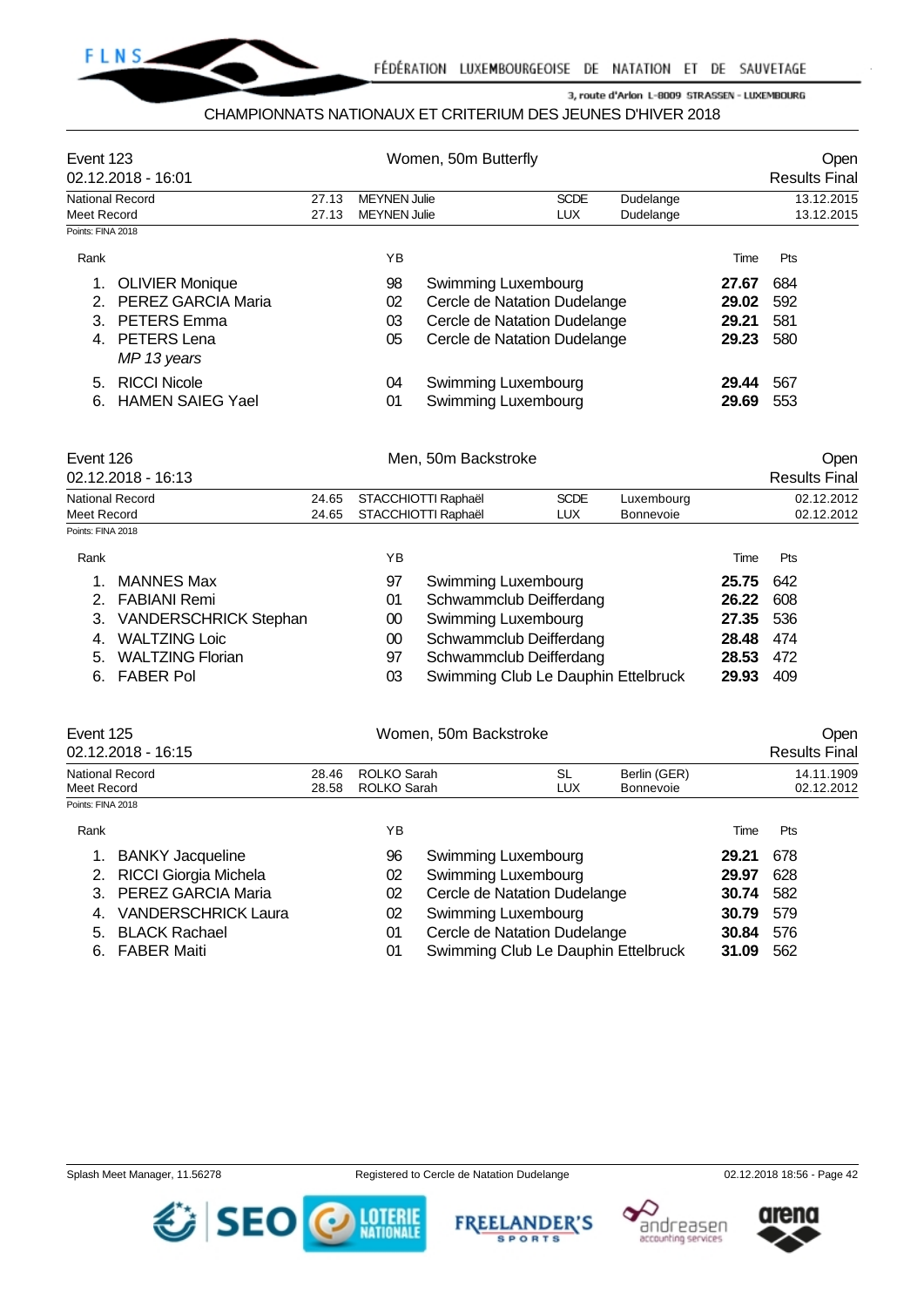

## CHAMPIONNATS NATIONAUX ET CRITERIUM DES JEUNES D'HIVER 2018

| Event 34<br>02.12.2018 - 16:26 |                             |       | Men, 100m Breaststroke                                                                                      |             |                 |                 | Open<br><b>Results</b> |
|--------------------------------|-----------------------------|-------|-------------------------------------------------------------------------------------------------------------|-------------|-----------------|-----------------|------------------------|
|                                | <b>National Record</b>      | 59.48 | STACCHIOTTI Raphaël                                                                                         | <b>SCDE</b> | Dudelange       |                 | 13.12.2015             |
| Meet Record                    |                             | 59.48 | STACCHIOTTI Raphaël                                                                                         | <b>LUX</b>  | Dudelange       |                 | 13.12.2015             |
| Points: FINA 2018              |                             |       | TL Open M 18 +: 1:18.00 / TL Pupilles M PuM: 1:40.00 / TL Jeunes M JeM: 1:30.00 / TL Juniors M JuM: 1:22.00 |             |                 |                 |                        |
|                                |                             |       |                                                                                                             |             |                 |                 |                        |
| Rank                           |                             | ΥB    |                                                                                                             | Time        | Pts             | 50 <sub>m</sub> | 100m                   |
| Pupilles                       |                             |       |                                                                                                             |             |                 |                 |                        |
|                                | 1. LUCARELLI Riccardo       | 05    | Swimming Luxembourg                                                                                         | 1:10.92 482 |                 | 33.80           | 1:10.92                |
| 2.                             | <b>BOURGUIGNON Benjamin</b> | 05    | Swimming Club Le Dauphin Ettelbru(1:18.77 351                                                               |             |                 | 36.48           | 1:18.77                |
| 3.                             | <b>KEMP Finn</b>            | 05    | Swimming Luxembourg                                                                                         | 1:22.27 308 |                 | 38.36           | 1:22.27                |
| 4.                             | <b>OLINGER Liam</b>         | 05    | Schwammclub Monnerech                                                                                       | 1:25.30 277 |                 | 40.21           | 1:25.30                |
|                                | 5. NAFFOUTI Nael            | 05    | Cercle de Natation Wiltz                                                                                    | 1:25.53 274 |                 | 39.74           | 1:25.53                |
| 6.                             | <b>BOENTGES Kimi</b>        | 05    | Cercle Nautique Petange                                                                                     | 1:27.43 257 |                 | 41.18           | 1:27.43                |
| 7.                             | <b>KIRCH Paul</b>           | 05    | Cercle de Natation Dudelange                                                                                | 1:27.65 255 |                 | 40.37           | 1:27.65                |
| 8.                             | <b>CHAUSSARD Albert</b>     | 07    | Cercle de Natation Dudelange                                                                                | 1:29.47 240 |                 | 44.11           | 1:29.47                |
| 9.                             | FEDOSEEV Anton              | 07    | Swimming Luxembourg                                                                                         | 1:33.02 213 |                 | 43.46           | 1:33.02                |
| DNS                            | <b>HAAG Yanic</b>           | 07    | Swimming Club Redange                                                                                       |             |                 |                 |                        |
| Jeunes                         |                             |       |                                                                                                             |             |                 |                 |                        |
|                                |                             |       |                                                                                                             |             |                 |                 |                        |
| 1.                             | <b>LUKA Mory</b>            | 04    | Swimming Luxembourg                                                                                         | 1:14.61 414 |                 | 34.35           | 1:14.61                |
|                                | 2. KOHN-CANTOREGGI Daniel   | 03    | Cercle de Natation Dudelange                                                                                | 1:15.33 402 |                 | 35.49           | 1:15.33                |
| 3.                             | LINDMARK MELO Hugo          | 04    | Cercle de Natation Dudelange                                                                                | 1:21.21 321 |                 | 38.14           | 1:21.21                |
|                                | 4. WEBER Loris              | 03    | Cercle de Natation Dudelange                                                                                | 1:22.37 307 |                 | 37.70           | 1:22.37                |
| Juniors                        |                             |       |                                                                                                             |             |                 |                 |                        |
| 1.                             | VAN DEN BOSSCHE Yann        | 01    | Swimming Luxembourg                                                                                         | 1:03.72 664 |                 | 29.72           | 1:03.72                |
| 2.                             | <b>BECKERS Felix</b>        | 01    | Swimming Club Le Dauphin Ettelbru(1:06.30 590                                                               |             |                 | 31.15           | 1:06.30                |
|                                | 3. LANNERS Bob              | 02    | Schwammclub Deifferdang                                                                                     | 1:10.24 496 |                 | 32.49           | 1:10.24                |
|                                | 4. MAAS-KOOB Cedric         | 02    | Swimming Club Le Dauphin Ettelbru(1:11.84 463                                                               |             |                 | 33.93           | 1:11.84                |
|                                | 5. MICHIELS Patrick         | 02    | Cercle Nautique Echternach                                                                                  | 1:18.12 360 |                 | 36.32           | 1:18.12                |
|                                | DSQ BANKY Jordan            | 01    | Swimming Luxembourg                                                                                         |             |                 |                 |                        |
|                                |                             |       | B1 - more than one single butterfly kick before the first breaststroke kick (SW 7.1) (Time: 16:34)          |             |                 |                 |                        |
| Open                           |                             |       |                                                                                                             |             |                 |                 |                        |
| 1.                             | STACCHIOTTI Raphael         | 92    | Swimming Club Le Dauphin Ettelbru(1:00.38 781                                                               |             |                 | 28.42           | 1:00.38                |
| 2.                             | <b>ROLKO Ricky</b>          | 99    | Swimming Luxembourg                                                                                         | 1:03.67 666 |                 | 29.83           | 1:03.67                |
| 3.                             | VAN DEN BOSSCHE Yann        | 01    | Swimming Luxembourg                                                                                         | 1:03.72 664 |                 | 29.72           | 1:03.72                |
| 4.                             | <b>BECKERS Felix</b>        | 01    | Swimming Club Le Dauphin Ettelbru(1:06.30 590                                                               |             |                 | 31.15           | 1:06.30                |
| 5.                             | <b>MORIS Cedric</b>         | 98    | Swimming Club Le Dauphin Ettelbru(1:08.27 540                                                               |             |                 | 32.34           | 1:08.27                |
| 6.                             | <b>LANNERS Bob</b>          | 02    | Schwammclub Deifferdang                                                                                     | 1:10.24 496 |                 | 32.49           | 1:10.24                |
| 7.                             | LUCARELLI Riccardo          | 05    | Swimming Luxembourg                                                                                         | 1:10.92 482 |                 | 33.80           | 1:10.92                |
| 8.                             | MAAS-KOOB Cedric            | 02    | Swimming Club Le Dauphin Ettelbru(1:11.84 463                                                               |             |                 | 33.93           | 1:11.84                |
| 9.                             | <b>WALTZING Loic</b>        | 00    | Schwammclub Deifferdang                                                                                     | 1:14.12 422 |                 | 34.40           | 1:14.12                |
| 10.                            | LUKA Mory                   | 04    | Swimming Luxembourg                                                                                         | 1:14.61 414 |                 | 34.35           | 1:14.61                |
| 11.                            | KOHN-CANTOREGGI Daniel      | 03    | Cercle de Natation Dudelange                                                                                | 1:15.33 402 |                 | 35.49           | 1:15.33                |
| 12.                            | <b>JUNCKER Patrick</b>      | 67    | Swimming Luxembourg                                                                                         | 1:15.55 398 |                 | 35.53           | 1:15.55                |
| 13.                            | <b>MICHIELS Patrick</b>     | 02    | Cercle Nautique Echternach                                                                                  | 1:18.12 360 |                 | 36.32           | 1:18.12                |
| 14.                            | <b>BOURGUIGNON Benjamin</b> | 05    | Swimming Club Le Dauphin Ettelbru(1:18.77 351                                                               |             |                 | 36.48           | 1:18.77                |
| 15.                            | <b>DUBOS Simon</b>          | 00    | Cercle de Natation Diekirch                                                                                 |             | 1:19.59 341 $*$ | 36.42           | 1:19.59                |
|                                | 16. LINDMARK MELO Hugo      | 04    | Cercle de Natation Dudelange                                                                                | 1:21.21 321 |                 | 38.14           | 1:21.21                |
| 17.                            | <b>KEMP Finn</b>            | 05    | Swimming Luxembourg                                                                                         | 1:22.27 308 |                 | 38.36           | 1:22.27                |
|                                | 18. WEBER Loris             | 03    | Cercle de Natation Dudelange                                                                                | 1:22.37 307 |                 | 37.70           | 1:22.37                |

Splash Meet Manager, 11.56278 **Registered to Cercle de Natation Dudelange 12.2018 18:56 - Page 43** CO2.12.2018 18:56 - Page 43







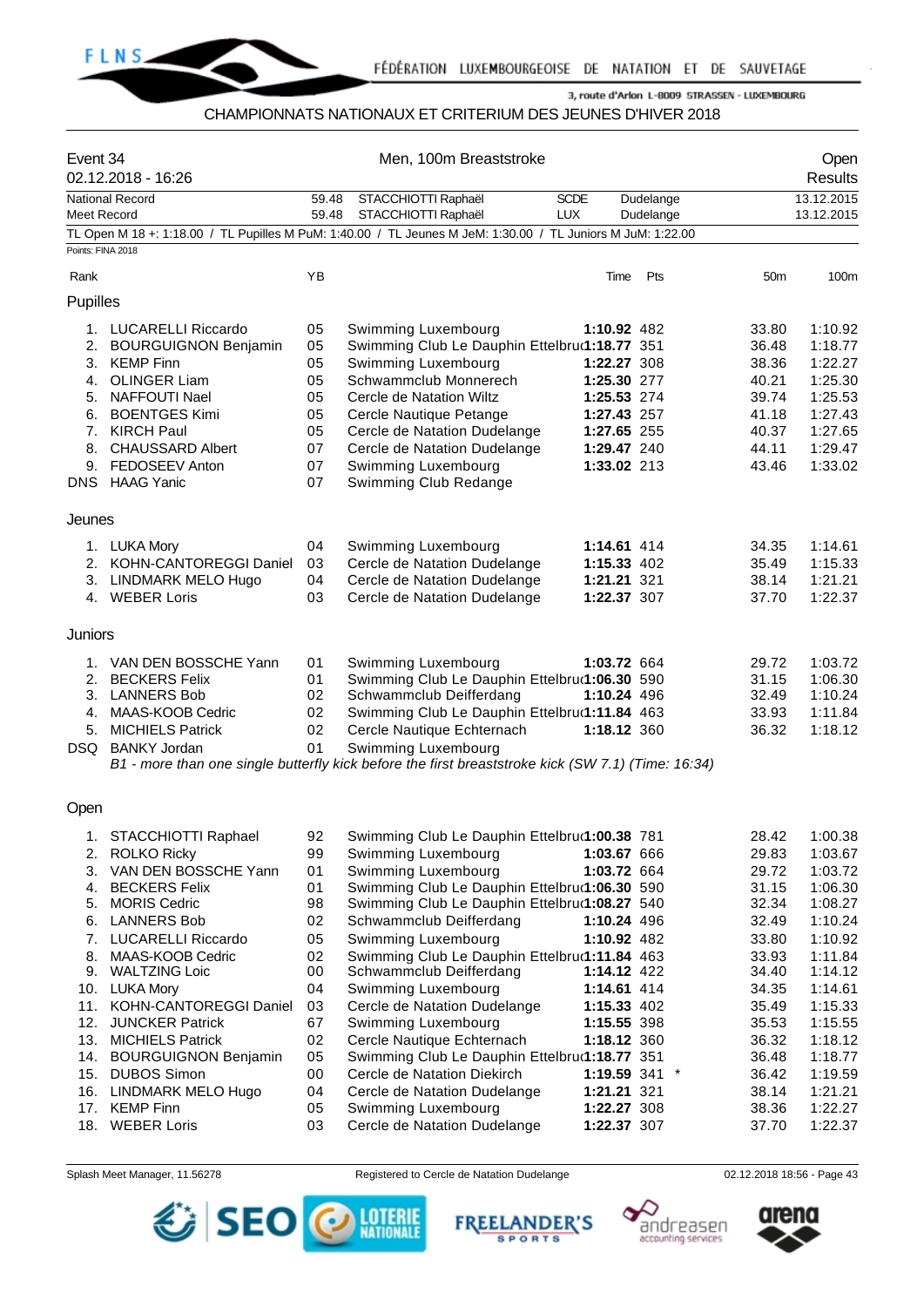CHAMPIONNATS NATIONAUX ET CRITERIUM DES JEUNES D'HIVER 2018

Event 34, Men, 100m Breaststroke, Open

| Rank |                      | YB. |                                                                                                    | Time        | Pts | 50 <sub>m</sub> | 100 <sub>m</sub> |
|------|----------------------|-----|----------------------------------------------------------------------------------------------------|-------------|-----|-----------------|------------------|
|      | 19. OLINGER Liam     | 05  | Schwammclub Monnerech                                                                              | 1:25.30 277 |     | 40.21           | 1:25.30          |
|      | 20. NAFFOUTI Nael    | 05  | Cercle de Natation Wiltz                                                                           | 1:25.53 274 |     | 39.74           | 1:25.53          |
| 21.  | BOENTGES Kimi        | 05  | Cercle Nautique Petange                                                                            | 1:27.43 257 |     | 41.18           | 1:27.43          |
|      | 22. KIRCH Paul       | 05  | Cercle de Natation Dudelange                                                                       | 1:27.65 255 |     | 40.37           | 1:27.65          |
|      | 23. CHAUSSARD Albert | 07  | Cercle de Natation Dudelange                                                                       | 1:29.47 240 |     | 44.11           | 1:29.47          |
|      | 24. FEDOSEEV Anton   | 07  | Swimming Luxembourg                                                                                | 1:33.02 213 |     | 43.46           | 1:33.02          |
| DSQ. | BANKY Jordan         | 01  | Swimming Luxembourg                                                                                |             |     |                 |                  |
|      |                      |     | B1 - more than one single butterfly kick before the first breaststroke kick (SW 7.1) (Time: 16:34) |             |     |                 |                  |

DNS HAAG Yanic 07 Swimming Club Redange

| Event 35           | 02.12.2018 - 16:36         |         | Women, 100m Breaststroke                                                                                    |             | Open<br>Results |                 |            |
|--------------------|----------------------------|---------|-------------------------------------------------------------------------------------------------------------|-------------|-----------------|-----------------|------------|
|                    | <b>National Record</b>     | 1:11.14 | <b>WALTZING Aurélie</b><br><b>SCD</b>                                                                       |             | Bonn (GER)      |                 | 27.11.2010 |
| <b>Meet Record</b> |                            | 1:11.63 | <b>WALTZING Aurélie</b>                                                                                     | SCD         | Dudelange       |                 | 22.11.2009 |
|                    |                            |         | TL Open D 16 +: 1:28.00 / TL Pupilles D PuD: 1:44.00 / TL Jeunes D JeD: 1:37.00 / TL Juniors D JuD: 1:30.00 |             |                 |                 |            |
| Points: FINA 2018  |                            |         |                                                                                                             |             |                 |                 |            |
| Rank               |                            | YB      |                                                                                                             | Time        | Pts             | 50 <sub>m</sub> | 100m       |
| Pupilles           |                            |         |                                                                                                             |             |                 |                 |            |
| 1.                 | <b>KROMBACH Linda</b>      | 07      | Swimming Luxembourg                                                                                         | 1:26.53 374 |                 | 40.44           | 1:26.53    |
| 2.                 | <b>THILL Gina</b>          | 07      | Schwammclub Monnerech                                                                                       | 1:27.16 366 |                 | 40.75           | 1:27.16    |
| 3.                 | <b>ALLAR Maud</b>          | 08      | Cercle Nautique Petange                                                                                     | 1:33.26 298 |                 | 45.00           | 1:33.26    |
| 4.                 | <b>CALMES Liz</b>          | 08      | Schwammclub Monnerech                                                                                       | 1:33.73 294 |                 | 44.38           | 1:33.73    |
| 5.                 | PETESCH Lea                | 07      | Schwammclub Monnerech                                                                                       | 1:36.22 272 |                 | 45.18           | 1:36.22    |
| 6.                 | <b>DONDELINGER Elisa</b>   | 08      | Swimming Luxembourg                                                                                         | 1:36.41 270 |                 | 45.40           | 1:36.41    |
| 7.                 | <b>CONTER Anja</b>         | 07      | Swimming Luxembourg                                                                                         | 1:37.85 258 |                 | 46.33           | 1:37.85    |
| Jeunes             |                            |         |                                                                                                             |             |                 |                 |            |
|                    | 1. ALBERS Neele            | 05      | Swimming Club Le Dauphin Ettelbru(1:17.53 520                                                               |             |                 | 36.81           | 1:17.53    |
| 2.                 | <b>LEONARD Lis</b>         | 05      | Swimming Luxembourg                                                                                         | 1:20.09 472 |                 | 37.37           | 1:20.09    |
| 3.                 | <b>BORDONARO Madeleine</b> | 06      | <b>Barracuda Esch Natation</b>                                                                              | 1:21.62 445 |                 | 39.35           | 1:21.62    |
| 4.                 | <b>BOUZIDI</b> Imene       | 05      | Schwammclub Monnerech                                                                                       | 1:27.76 358 |                 | 41.60           | 1:27.76    |
| 5.                 | <b>KETTENMEYER Yin</b>     | 06      | Swimming Club Le Dauphin Ettelbru(1:28.14 354                                                               |             |                 | 41.28           | 1:28.14    |
| 6.                 | <b>KIDD Francesca</b>      | 06      | Swimming Luxembourg                                                                                         | 1:28.71 347 |                 | 40.99           | 1:28.71    |
| 7.                 | <b>HARIZIA Celia</b>       | 05      | Schwammclub Monnerech                                                                                       | 1:29.53 337 |                 | 41.36           | 1:29.53    |
| 8.                 | <b>KROMBACH Mara</b>       | 05      | Swimming Luxembourg                                                                                         | 1:30.00 332 |                 | 41.48           | 1:30.00    |
| 9.                 | <b>BARBERON Sophie</b>     | 05      | Cercle de Natation Dudelange                                                                                | 1:33.55 296 |                 | 42.96           | 1:33.55    |
| 10.                | <b>NOTHUM Gwen</b>         | 06      | Swimming Club Redange                                                                                       | 1:34.80 284 |                 | 44.93           | 1:34.80    |
| Juniors            |                            |         |                                                                                                             |             |                 |                 |            |
|                    | 1. PETERS Emma             | 03      | Cercle de Natation Dudelange                                                                                | 1:19.36 485 |                 | 37.66           | 1:19.36    |
|                    | 2. HAAG Nora               | 04      | Swimming Club Redange                                                                                       | 1:20.79 459 |                 | 37.95           | 1:20.79    |
| 3.                 | PEDROSA ANTONIO Monica     | 03      | Cercle de Natation Diekirch                                                                                 | 1:21.81 442 |                 | 37.75           | 1:21.81    |
| 4.                 | <b>CALMES Lara</b>         | 04      | Schwammclub Monnerech                                                                                       | 1:28.42 350 |                 | 41.41           | 1:28.42    |







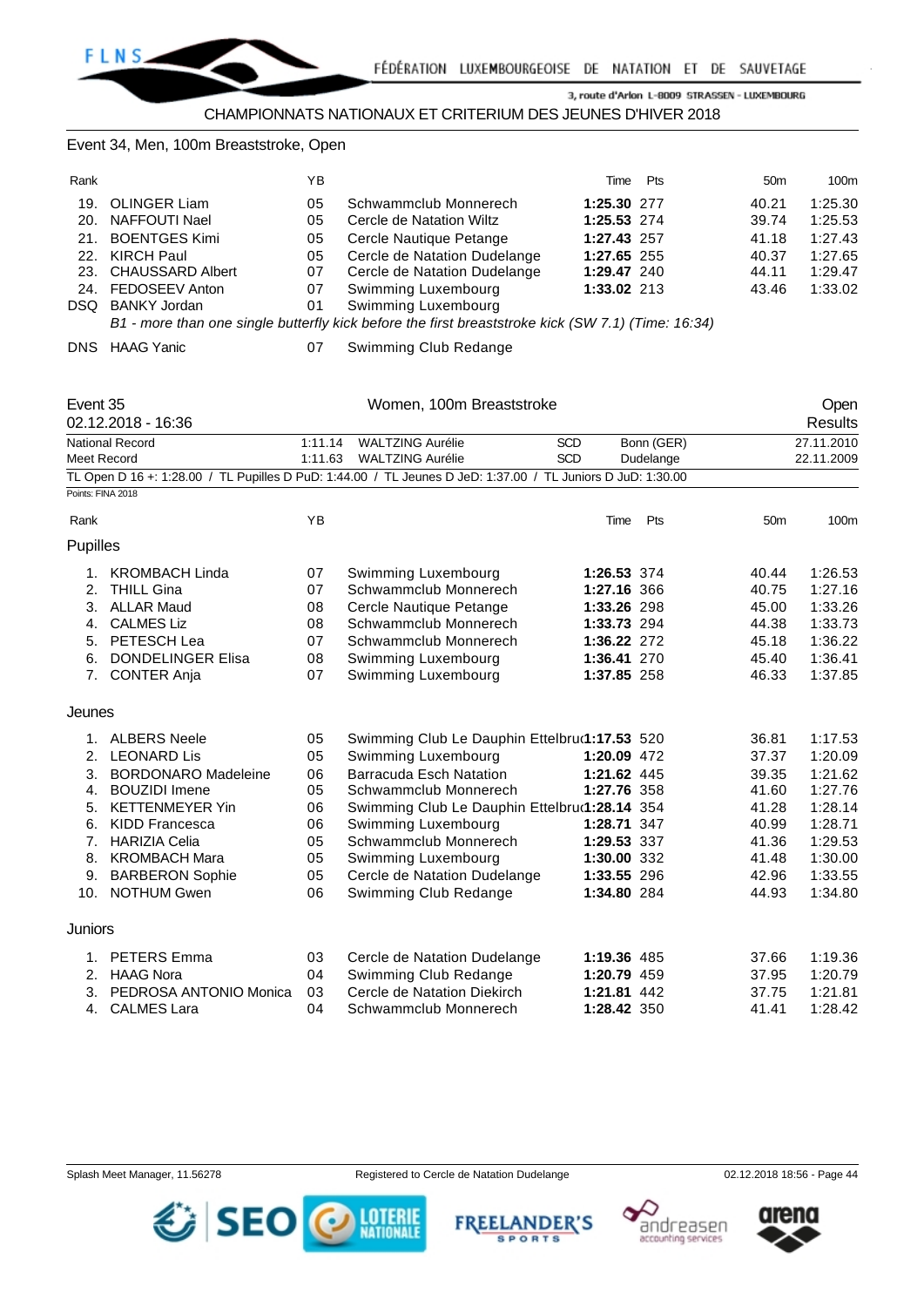#### Event 35, Women, 100m Breaststroke

Open

| 1.   | <b>ALBERS Neele</b>        | 05 | Swimming Club Le Dauphin Ettelbru(1:17.53 520 |             | 36.81 | 1:17.53 |
|------|----------------------------|----|-----------------------------------------------|-------------|-------|---------|
| 2.   | <b>EINHORN Jil</b>         | 98 | Swimming Luxembourg                           | 1:17.54 520 | 36.04 | 1:17.54 |
| 3.   | <b>PETERS Emma</b>         | 03 | Cercle de Natation Dudelange                  | 1:19.36 485 | 37.66 | 1:19.36 |
| 4.   | <b>LEONARD Lis</b>         | 05 | Swimming Luxembourg                           | 1:20.09 472 | 37.37 | 1:20.09 |
| 5.   | <b>HAAG Nora</b>           | 04 | Swimming Club Redange                         | 1:20.79 459 | 37.95 | 1:20.79 |
| 6.   | <b>BORDONARO Madeleine</b> | 06 | Barracuda Esch Natation                       | 1:21.62 445 | 39.35 | 1:21.62 |
| 7.   | PEDROSA ANTONIO Monica     | 03 | Cercle de Natation Diekirch                   | 1:21.81 442 | 37.75 | 1:21.81 |
| 8.   | <b>GLODT Kelly</b>         | 02 | Swimming Club Redange                         | 1:24.25 405 | 39.25 | 1:24.25 |
| 9.   | <b>KROMBACH Linda</b>      | 07 | Swimming Luxembourg                           | 1:26.53 374 | 40.44 | 1:26.53 |
| 10.  | THILL Gina                 | 07 | Schwammclub Monnerech                         | 1:27.16 366 | 40.75 | 1:27.16 |
| 11.  | <b>BOUZIDI</b> Imene       | 05 | Schwammclub Monnerech                         | 1:27.76 358 | 41.60 | 1:27.76 |
| 12.  | <b>KETTENMEYER Yin</b>     | 06 | Swimming Club Le Dauphin Ettelbrud: 28.14 354 |             | 41.28 | 1:28.14 |
| 13.  | <b>CALMES Lara</b>         | 04 | Schwammclub Monnerech                         | 1:28.42 350 | 41.41 | 1:28.42 |
| 14.  | <b>KIDD Francesca</b>      | 06 | Swimming Luxembourg                           | 1:28.71 347 | 40.99 | 1:28.71 |
| 15.  | <b>HARIZIA Celia</b>       | 05 | Schwammclub Monnerech                         | 1:29.53 337 | 41.36 | 1:29.53 |
| 16.  | <b>KROMBACH Mara</b>       | 05 | Swimming Luxembourg                           | 1:30.00 332 | 41.48 | 1:30.00 |
| 17.  | <b>ALLAR Maud</b>          | 08 | Cercle Nautique Petange                       | 1:33.26 298 | 45.00 | 1:33.26 |
| 18.  | <b>BARBERON Sophie</b>     | 05 | Cercle de Natation Dudelange                  | 1:33.55 296 | 42.96 | 1:33.55 |
| 19.  | <b>CALMES Liz</b>          | 08 | Schwammclub Monnerech                         | 1:33.73 294 | 44.38 | 1:33.73 |
| 20.  | <b>NOTHUM Gwen</b>         | 06 | Swimming Club Redange                         | 1:34.80 284 | 44.93 | 1:34.80 |
| 21.  | PETESCH Lea                | 07 | Schwammclub Monnerech                         | 1:36.22 272 | 45.18 | 1:36.22 |
| 22.  | <b>DONDELINGER Elisa</b>   | 08 | Swimming Luxembourg                           | 1:36.41 270 | 45.40 | 1:36.41 |
| 23.  | <b>CONTER Anja</b>         | 07 | Swimming Luxembourg                           | 1:37.85 258 | 46.33 | 1:37.85 |
| WDR. | <b>BRAVACCINI Sabrina</b>  | 95 | Swimming Luxembourg                           |             |       |         |

| Event 36                              | 02.12.2018 - 16:45 |                                               |                |                    |                          |                     | Men, 400m Medley |                                                                                                             |                |                                   |                               | Open<br>Results          |
|---------------------------------------|--------------------|-----------------------------------------------|----------------|--------------------|--------------------------|---------------------|------------------|-------------------------------------------------------------------------------------------------------------|----------------|-----------------------------------|-------------------------------|--------------------------|
| <b>National Record</b><br>Meet Record |                    |                                               |                | 4:06.48<br>4:25.77 | STACCHIOTTI Raphaël      | STACCHIOTTI Raphaël |                  | <b>SCDE</b><br><b>SCDE</b>                                                                                  |                | Netanya (ISR)<br><b>Bonnevoie</b> |                               | 03.12.2015<br>02.12.2012 |
|                                       |                    |                                               |                |                    |                          |                     |                  | TL Open M 18 +: 5:40.00 / TL Pupilles M PuM: 6:30.00 / TL Jeunes M JeM: 6:10.00 / TL Juniors M JuM: 5:55.00 |                |                                   |                               |                          |
| Points: FINA 2018                     |                    |                                               |                |                    |                          |                     |                  |                                                                                                             |                |                                   |                               |                          |
| Rank                                  |                    |                                               |                |                    | ΥB                       |                     |                  |                                                                                                             |                |                                   | Time                          | Pts                      |
| Pupilles                              |                    |                                               |                |                    |                          |                     |                  |                                                                                                             |                |                                   |                               |                          |
|                                       | 50m:<br>100m:      | <b>LUCARELLI Riccardo</b><br>31.61<br>1:08.10 | 31.61<br>36.49 | 150m:<br>200m:     | 05<br>1:48.68<br>2:27.79 | 40.58<br>39.11      | 250m:<br>300m:   | Swimming Luxembourg<br>3:08.44<br>3:50.38                                                                   | 40.65<br>41.94 | 350m:<br>400m:                    | 4:57.12<br>4:24.32<br>4:57.12 | 497<br>33.94<br>32.80    |
| 2.                                    | $50m$ :<br>100m:   | <b>FLOREAN Darius</b><br>31.13<br>1:07.76     | 31.13<br>36.63 | 150m:<br>200m:     | 05<br>1:46.85<br>2:25.42 | 39.09<br>38.57      | 250m:<br>300m:   | Swimming Luxembourg<br>3:10.54<br>3:53.26                                                                   | 45.12<br>42.72 | 350m:<br>400m:                    | 5:02.52<br>4:28.50<br>5:02.52 | 471<br>35.24<br>34.02    |
| 3.                                    | 50m:<br>100m:      | <b>DURAKOVIC Tarik</b><br>32.22<br>1:10.68    | 32.22<br>38.46 | 150m:<br>200m:     | 05<br>1:53.79<br>2:35.84 | 43.11<br>42.05      | 250m:<br>300m:   | Swimming Luxembourg<br>3:22.36<br>4:09.61                                                                   | 46.52<br>47.25 | 350m:<br>400m:                    | 5:22.93<br>4:46.96<br>5:22.93 | 387<br>37.35<br>35.97    |
| 4.                                    | 50m:<br>100m:      | <b>CALMES Nicolas</b><br>34.84<br>1:18.72     | 34.84<br>43.88 | 150m:<br>200m:     | 06<br>2:03.44<br>2:47.98 | 44.72<br>44.54      | 250m:<br>300m:   | Schwammclub Monnerech<br>3:38.37<br>4:28.72                                                                 | 50.39<br>50.35 | 350m:<br>400m:                    | 5:48.79<br>5:09.39<br>5:48.79 | 307<br>40.67<br>39.40    |

DNS RIKKERT Thijmen 06 Swimming Luxembourg

Splash Meet Manager, 11.56278 Registered to Cercle de Natation Dudelange **12.12.2018 18:56 - Page 45** Splash Meet Manager, 11.56278







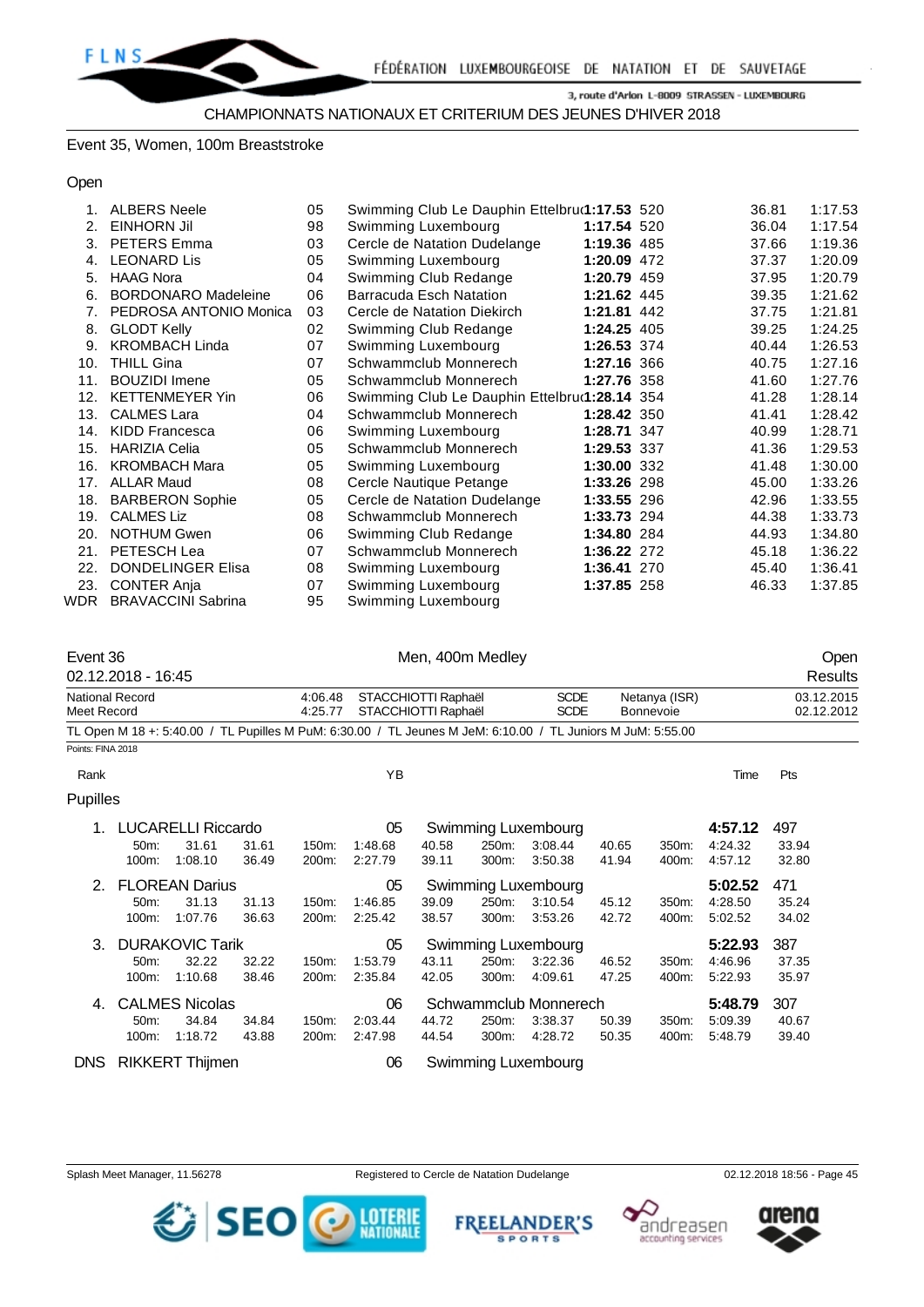

Event 36, Men, 400m Medley

#### Jeunes

|         | 50m:<br>100m:    | 1. LANNERS Nicolas<br>30.84<br>1:07.14 | 30.84<br>36.30 | 150m:<br>200m: | 04<br>1:46.36<br>2:23.78 | 39.22<br>37.42 | 250m:<br>300m: | Schwammclub Deifferdang<br>3:06.02<br>3:48.46 | 42.24<br>42.44 | 350m:<br>400m: | 4:55.52<br>4:22.72<br>4:55.52 | 506<br>34.26<br>32.80 |
|---------|------------------|----------------------------------------|----------------|----------------|--------------------------|----------------|----------------|-----------------------------------------------|----------------|----------------|-------------------------------|-----------------------|
| Juniors |                  |                                        |                |                |                          |                |                |                                               |                |                |                               |                       |
| 1.      |                  | <b>SCHMITZ Jacques</b>                 |                |                | 02                       |                |                | Swimming Club Redange                         |                |                | 4:44.27                       | 568                   |
|         | 50m:             | 28.45                                  | 28.45          | 150m:          | 1:39.58                  | 37.45          | 250m:          | 2:56.79                                       | 40.94          | 350m:          | 4:12.57                       | 32.93                 |
|         | 100m:            | 1:02.13                                | 33.68          | 200m:          | 2:15.85                  | 36.27          | 300m:          | 3:39.64                                       | 42.85          | 400m:          | 4:44.27                       | 31.70                 |
| Open    |                  |                                        |                |                |                          |                |                |                                               |                |                |                               |                       |
|         |                  | 1. SCHMITZ Jacques                     |                |                | 02                       |                |                | Swimming Club Redange                         |                |                | 4:44.27                       | 568                   |
|         | 50m:             | 28.45                                  | 28.45          | 150m:          | 1:39.58                  | 37.45          | 250m:          | 2:56.79                                       | 40.94          | 350m:          | 4:12.57                       | 32.93                 |
|         | 100m:            | 1:02.13                                | 33.68          | 200m:          | 2:15.85                  | 36.27          | 300m:          | 3:39.64                                       | 42.85          | 400m:          | 4:44.27                       | 31.70                 |
|         |                  | 2. WALTZING Loic                       |                |                | 00                       |                |                | Schwammclub Deifferdang                       |                |                | 4:51.66                       | 526                   |
|         | 50m:             | 31.72                                  | 31.72          | 150m:          | 1:46.11                  | 37.36          | 250m:          | 3:04.09                                       | 40.49          | 350m:          | 4:19.02                       | 34.01                 |
|         | 100m:            | 1:08.75                                | 37.03          | 200m:          | 2:23.60                  | 37.49          | 300m:          | 3:45.01                                       | 40.92          | 400m:          | 4:51.66                       | 32.64                 |
|         |                  | 3. LANNERS Nicolas                     |                |                | 04                       |                |                | Schwammclub Deifferdang                       |                |                | 4:55.52                       | 506                   |
|         | 50m:<br>100m:    | 30.84<br>1:07.14                       | 30.84<br>36.30 | 150m:<br>200m: | 1:46.36<br>2:23.78       | 39.22<br>37.42 | 250m:<br>300m: | 3:06.02<br>3:48.46                            | 42.24<br>42.44 | 350m:<br>400m: | 4:22.72<br>4:55.52            | 34.26<br>32.80        |
|         |                  |                                        |                |                |                          |                |                |                                               |                |                |                               |                       |
|         | 50m:             | 4. LUCARELLI Riccardo<br>31.61         | 31.61          | 150m:          | 05<br>1:48.68            | 40.58          | 250m:          | Swimming Luxembourg<br>3:08.44                | 40.65          | 350m:          | 4:57.12<br>4:24.32            | 497<br>33.94          |
|         | 100m:            | 1:08.10                                | 36.49          | 200m:          | 2:27.79                  | 39.11          | 300m:          | 3:50.38                                       | 41.94          | 400m:          | 4:57.12                       | 32.80                 |
| 5.      | <b>GRAF Alex</b> |                                        |                |                | 99                       |                |                |                                               |                |                | 5:00.34                       | 482                   |
|         | 50m:             | 31.61                                  | 31.61          | 150m:          | 1:48.67                  | 39.20          | 250m:          | Schwammclub Deifferdang<br>3:09.93            | 42.47          | 350m:          | 4:26.53                       | 34.29                 |
|         | 100m:            | 1:09.47                                | 37.86          | 200m:          | 2:27.46                  | 38.79          | 300m:          | 3:52.24                                       | 42.31          | 400m:          | 5:00.34                       | 33.81                 |
| 6.      |                  | <b>FLOREAN Darius</b>                  |                |                | 05                       |                |                | Swimming Luxembourg                           |                |                | 5:02.52                       | 471                   |
|         | 50m:             | 31.13                                  | 31.13          | 150m:          | 1:46.85                  | 39.09          | 250m:          | 3:10.54                                       | 45.12          | 350m:          | 4:28.50                       | 35.24                 |
|         | 100m:            | 1:07.76                                | 36.63          | 200m:          | 2:25.42                  | 38.57          | 300m:          | 3:53.26                                       | 42.72          | 400m:          | 5:02.52                       | 34.02                 |
| 7.      |                  | <b>DURAKOVIC Tarik</b>                 |                |                | 05                       |                |                | Swimming Luxembourg                           |                |                | 5:22.93                       | 387                   |
|         | 50m:             | 32.22                                  | 32.22          | 150m:          | 1:53.79                  | 43.11          | 250m:          | 3:22.36                                       | 46.52          | 350m:          | 4:46.96                       | 37.35                 |
|         | 100m:            | 1:10.68                                | 38.46          | 200m:          | 2:35.84                  | 42.05          | 300m:          | 4.09.61                                       | 47.25          | 400m:          | 5:22.93                       | 35.97                 |
| 8.      |                  | <b>CALMES Nicolas</b>                  |                |                | 06                       |                |                | Schwammclub Monnerech                         |                |                | 5:48.79                       | 307                   |
|         | 50m:<br>100m:    | 34.84<br>1:18.72                       | 34.84<br>43.88 | 150m:<br>200m: | 2:03.44<br>2:47.98       | 44.72<br>44.54 | 250m:<br>300m: | 3:38.37<br>4:28.72                            | 50.39<br>50.35 | 350m:<br>400m: | 5:09.39<br>5:48.79            | 40.67<br>39.40        |
|         |                  |                                        |                |                |                          |                |                |                                               |                |                |                               |                       |

DNS RIKKERT Thijmen 06 Swimming Luxembourg







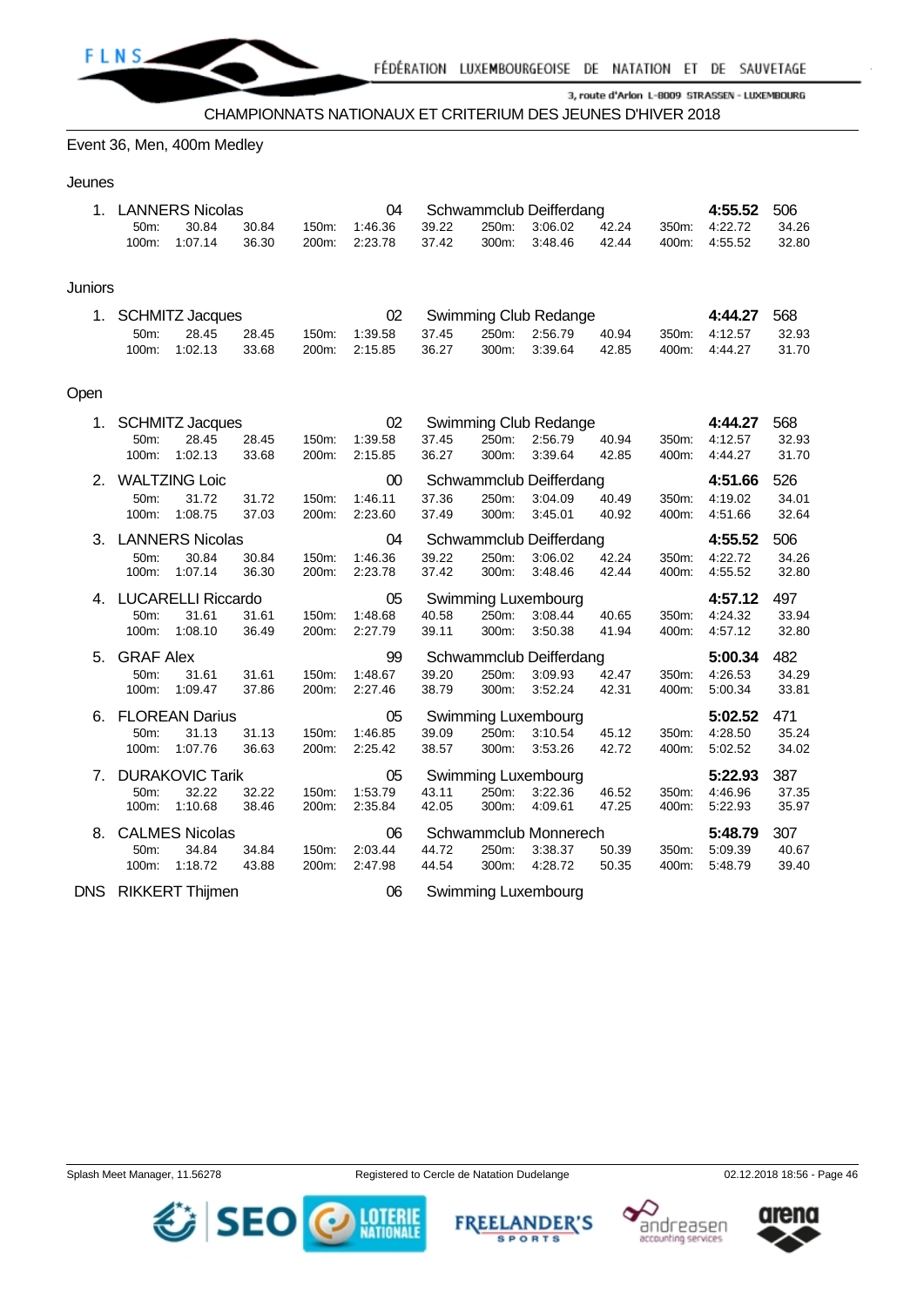

## CHAMPIONNATS NATIONAUX ET CRITERIUM DES JEUNES D'HIVER 2018

| Event 37                       | 02.12.2018 - 16:57         |                        |                |                               |                                                  | Women, 400m Medley |                |                                                                                                             |                |                           |                                |                          | Open<br>Results |
|--------------------------------|----------------------------|------------------------|----------------|-------------------------------|--------------------------------------------------|--------------------|----------------|-------------------------------------------------------------------------------------------------------------|----------------|---------------------------|--------------------------------|--------------------------|-----------------|
| National Record<br>Meet Record |                            |                        |                | 4:48.36<br>4:50.10            | <b>OLIVIER Monique</b><br><b>OLIVIER Monique</b> |                    |                | <b>SL</b><br>LUX                                                                                            |                | Angers (FRA)<br>Dudelange |                                | 22.11.2015<br>13.12.2015 |                 |
|                                |                            |                        |                |                               |                                                  |                    |                | TL Open D 16 +: 6:05.00 / TL Pupilles D PuD: 6:50.00 / TL Jeunes D JeD: 6:35.00 / TL Juniors D JuD: 6:20.00 |                |                           |                                |                          |                 |
| Points: FINA 2018              |                            |                        |                |                               |                                                  |                    |                |                                                                                                             |                |                           |                                |                          |                 |
| Rank                           |                            |                        |                |                               | YB                                               |                    |                |                                                                                                             |                |                           | Time                           | Pts                      |                 |
| Pupilles                       |                            |                        |                |                               |                                                  |                    |                |                                                                                                             |                |                           |                                |                          |                 |
|                                | 1. HAN Mengjia             |                        |                |                               | 07                                               |                    |                | Swimming Luxembourg                                                                                         |                |                           | 5:35.85                        | 458                      |                 |
|                                | 50m:<br>100m:              | 35.78<br>1:19.30       | 35.78<br>43.52 | 150m:<br>200m:                | 2:02.42<br>2:45.37                               | 43.12<br>42.95     | 250m:<br>300m: | 3:33.89<br>4:22.62                                                                                          | 48.52<br>48.73 | 350m:<br>400m:            | 4.59.89<br>5:35.85             | 37.27<br>35.96           |                 |
| 2.                             |                            | <b>REINESCH Leeloo</b> |                |                               | 07                                               |                    |                | Schwammclub Monnerech                                                                                       |                |                           | 5:53.78                        | 392                      |                 |
|                                | 50m:                       | 37.82                  | 37.82          | 150m:                         | 2:08.66                                          | 45.09              | 250m:          | 3:44.40                                                                                                     | 51.40          | 350m:                     | 5:15.45                        | 39.54                    |                 |
|                                | 100m:                      | 1:23.57                | 45.75          | 200m:                         | 2:53.00                                          | 44.34              | 300m:          | 4:35.91                                                                                                     | 51.51          | 400m:                     | 5:53.78                        | 38.33                    |                 |
| Jeunes                         |                            |                        |                |                               |                                                  |                    |                |                                                                                                             |                |                           |                                |                          |                 |
| 1.                             | <b>JOMINET Lou</b>         |                        |                |                               | 05                                               |                    |                | Swimming Luxembourg                                                                                         |                |                           | 5:12.24                        | 570                      |                 |
|                                | 50m:                       | 33.97                  | 33.97          | 150m:                         | 1:54.68                                          | 40.88              | 250m:          | 3:19.43                                                                                                     | 45.59          | 350m:                     | 4:39.67                        | 34.01                    |                 |
|                                | 100m:                      | 1:13.80                | 39.83          | 200m:                         | 2:33.84                                          | 39.16              | 300m:          | 4:05.66                                                                                                     | 46.23          | 400m:                     | 5:12.24                        | 32.57                    |                 |
| Juniors                        |                            |                        |                |                               |                                                  |                    |                |                                                                                                             |                |                           |                                |                          |                 |
|                                |                            | 1. KETTENMEYER Ly      |                |                               | 04                                               |                    |                | Swimming Club Le Dauphin Ettelbruck                                                                         |                |                           | 5:32.47                        | 472                      |                 |
|                                | 50m:                       | 36.07                  | 36.07          | 150m:                         | 1:58.54                                          | 41.40              | 250m:          | 3:28.26                                                                                                     | 48.82          | 350m:                     | 4:55.01                        | 37.83                    |                 |
|                                | 100m:                      | 1:17.14                | 41.07          | 200m:                         | 2:39.44                                          | 40.90              | 300m:          | 4:17.18                                                                                                     | 48.92          | 400m:                     | 5:32.47                        | 37.46                    |                 |
| Open                           |                            |                        |                |                               |                                                  |                    |                |                                                                                                             |                |                           |                                |                          |                 |
| 1.                             | <b>JOMINET Lou</b>         |                        |                |                               | 05                                               |                    |                | Swimming Luxembourg                                                                                         |                |                           | 5:12.24                        | 570                      |                 |
|                                | 50m:                       | 33.97                  | 33.97          | 150m:                         | 1:54.68                                          | 40.88              | 250m:          | 3:19.43                                                                                                     | 45.59          | 350m:                     | 4:39.67                        | 34.01                    |                 |
|                                | 100m:                      | 1:13.80                | 39.83          | 200m:                         | 2:33.84                                          | 39.16              | 300m:          | 4:05.66                                                                                                     | 46.23          | 400m:                     | 5:12.24                        | 32.57                    |                 |
| 2.                             | <b>BLACK Sarah</b><br>50m: | 32.16                  | 32.16          | 150m:                         | 01<br>1:48.58                                    | 38.27              | 250m:          | Cercle de Natation Dudelange<br>3:14.42                                                                     | 47.24          | 350m:                     | 5:19.97<br>4:41.67             | 529<br>38.49             |                 |
|                                | 100m:                      | 1:10.31                | 38.15          | 200m:                         | 2:27.18                                          | 38.60              | 300m:          | 4:03.18                                                                                                     | 48.76          | 400m:                     | 5:19.97                        | 38.30                    |                 |
|                                |                            | 3. BLACK Rachael       |                |                               | 01                                               |                    |                | Cercle de Natation Dudelange                                                                                |                |                           | 5:27.28                        | 495                      |                 |
|                                | 50m:                       | 33.73<br>100m: 1:14.23 | 33.73<br>40.50 |                               | 150m: 1:53.65<br>200m: 2:33.46                   | 39.42<br>39.81     |                | 250m: 3:20.99 47.53<br>300m: 4:10.25                                                                        | 49.26          |                           | 350m: 4:49.45<br>400m: 5:27.28 | 39.20<br>37.83           |                 |
|                                |                            |                        |                | 4. KETTENMEYER-REULAND Carole | 78                                               |                    |                | Swimming Club Le Dauphin Ettelbruck                                                                         |                |                           |                                | 485                      |                 |
|                                | 50m:                       | 34.60                  | 34.60          | 150m:                         | 1:55.81                                          | 42.03              |                | 250m: 3:24.56                                                                                               | 47.55          |                           | 5:29.52<br>350m: 4:51.89       | 38.49                    |                 |
|                                |                            | 100m: 1:13.78          | 39.18          | 200m:                         | 2:37.01                                          | 41.20              |                | 300m: 4:13.40                                                                                               | 48.84          | 400m:                     | 5:29.52                        | 37.63                    |                 |
|                                |                            | 5. KETTENMEYER Ly      |                |                               | 04                                               |                    |                | Swimming Club Le Dauphin Ettelbruck                                                                         |                |                           | 5:32.47                        | 472                      |                 |
|                                | 50m:<br>100m:              | 36.07<br>1:17.14       | 36.07<br>41.07 | 150m:<br>200m:                | 1:58.54<br>2:39.44                               | 41.40<br>40.90     | 250m:<br>300m: | 3:28.26<br>4:17.18                                                                                          | 48.82<br>48.92 | 350m:<br>400m:            | 4:55.01<br>5:32.47             | 37.83<br>37.46           |                 |
|                                | 6. HAN Mengjia             |                        |                |                               | 07                                               |                    |                | Swimming Luxembourg                                                                                         |                |                           | 5:35.85                        | 458                      |                 |
|                                | 50m:                       | 35.78                  | 35.78          | 150m:                         | 2:02.42                                          | 43.12              | 250m:          | 3:33.89                                                                                                     | 48.52          | 350m:                     | 4:59.89                        | 37.27                    |                 |
|                                | 100m:                      | 1:19.30                | 43.52          | 200m:                         | 2:45.37                                          | 42.95              | 300m:          | 4:22.62                                                                                                     | 48.73          | 400m:                     | 5.35.85                        | 35.96                    |                 |
|                                |                            | 7. REINESCH Leeloo     |                |                               | 07                                               |                    |                | Schwammclub Monnerech                                                                                       |                |                           | 5:53.78                        | 392                      |                 |
|                                | 50m:<br>100m:              | 37.82<br>1:23.57       | 37.82<br>45.75 | 150m:<br>200m:                | 2:08.66<br>2:53.00                               | 45.09<br>44.34     | 250m:<br>300m: | 3:44.40<br>4:35.91                                                                                          | 51.40<br>51.51 | 350m:<br>400m:            | 5:15.45<br>5:53.78             | 39.54<br>38.33           |                 |
|                                |                            |                        |                |                               |                                                  |                    |                |                                                                                                             |                |                           |                                |                          |                 |

Splash Meet Manager, 11.56278 **Registered to Cercle de Natation Dudelange 12.2018 18:56 - Page 47** CO2.12.2018 18:56 - Page 47







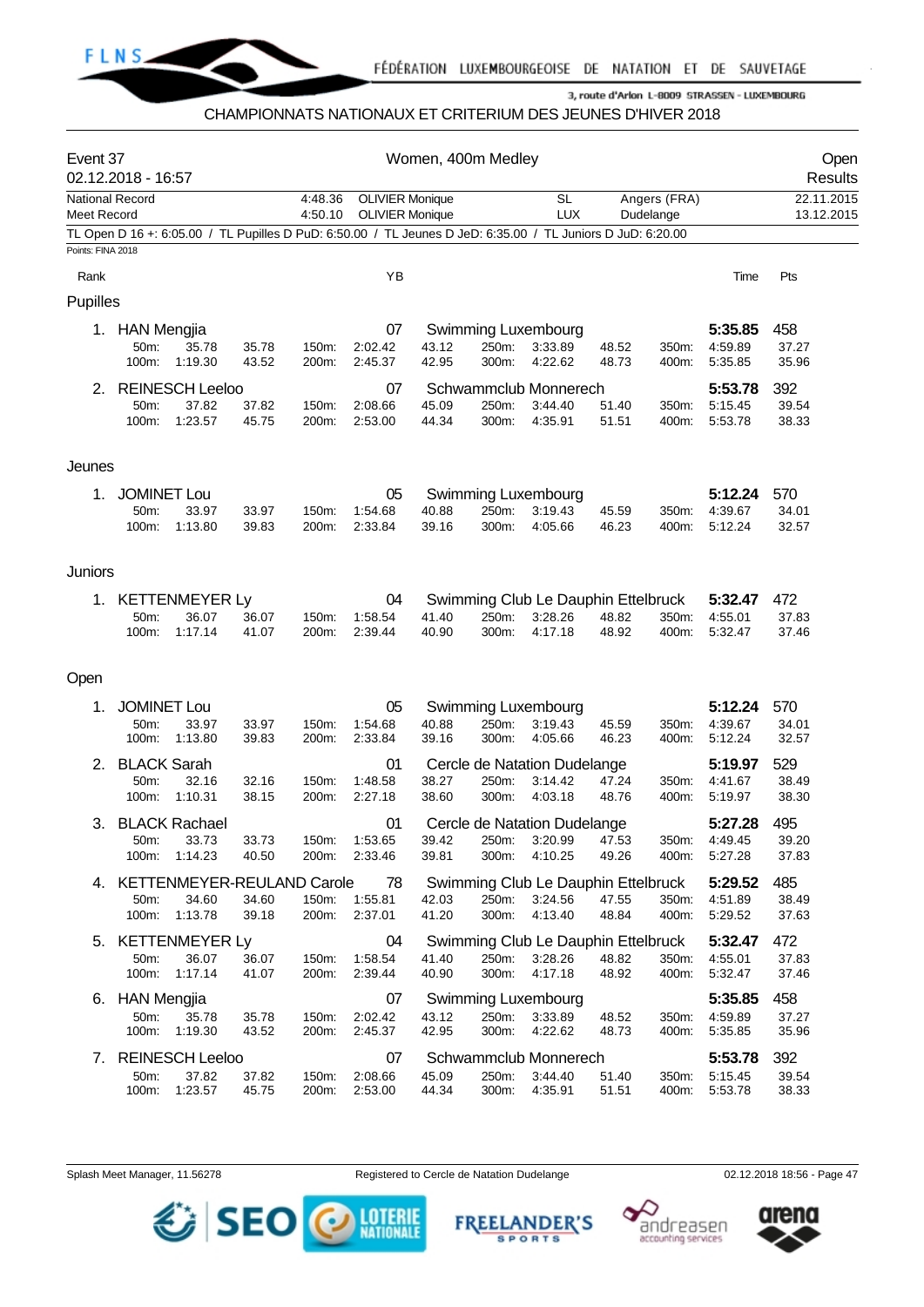

## CHAMPIONNATS NATIONAUX ET CRITERIUM DES JEUNES D'HIVER 2018

| <b>HENX Julien</b><br><b>CNDu</b><br>Montpellier (FRA)<br>03.12.2017<br><b>National Record</b><br>48.27<br><b>LUX</b><br>48.42<br>STACCHIOTTI Raphaël<br>Dudelange<br>13.12.2015<br>Meet Record<br>TL Open M 18 +: 1:02.00 / TL Pupilles M PuM: 1:20.00 / TL Jeunes M JeM: 1:11.00 / TL Juniors M JuM: 1:05.00<br>Points: FINA 2018<br>YB<br>Pts<br>50 <sub>m</sub><br>100m<br>Rank<br>Time<br>Pupilles<br><b>FLOREAN Darius</b><br>05<br>Swimming Luxembourg<br>58.55 452<br>28.24<br>58.55<br>1.<br>2.<br>CARNEIRO Nuno<br>05<br>1:01.76 385<br>29.16<br>1:01.76<br>Swimming Luxembourg<br>3.<br><b>DURAKOVIC Tarik</b><br>05<br>Swimming Luxembourg<br>1:02.72 367<br>1:02.72<br>30.15<br>Swimming Luxembourg<br>1:03.63<br><b>THILL Nicolas</b><br>05<br>1:03.63 352<br>30.69<br>4.<br>Cercle de Natation Wiltz<br>1:04.81<br>5.<br><b>NAFFOUTI Nael</b><br>05<br>1:04.81 333<br>31.11<br><b>KIRCH Paul</b><br>05<br>1:05.23 327<br>1:05.23<br>6.<br>Cercle de Natation Dudelange<br>30.59<br>05<br>1:05.42<br>7.<br>NTAGANDA Alexis<br>Swimming Luxembourg<br>1:05.42 324<br>31.20<br>06<br>31.23<br>1:05.58<br>8.<br><b>PEUSCH Kevin</b><br>Swimming Luxembourg<br>1:05.58 321<br><b>KEMP Finn</b><br>05<br>Swimming Luxembourg<br>1:07.13 300<br>32.28<br>1:07.13<br>9.<br>05<br>Swimming Club Le Dauphin Ettelbru(1:07.34 297<br>1:07.34<br><b>BOURGUIGNON Benjamin</b><br>32.19<br>10.<br>06<br><b>MOOG Mathis</b><br>Swimming Luxembourg<br>1:07.53 294<br>32.33<br>1:07.53<br>11.<br>12.<br><b>CHAUSSARD Albert</b><br>07<br>Cercle de Natation Dudelange<br>1:08.29 284<br>1:08.29<br>32.77<br>13.<br>05<br>1:08.48 282<br>32.83<br>1:08.48<br><b>BOENTGES Kimi</b><br>Cercle Nautique Petange<br><b>WESTER Ben</b><br>06<br>Cercle de Natation Dudelange<br>1:08.55 281<br>1:08.55<br>14.<br>33.32<br>1:08.66<br><b>OLINGER Liam</b><br>05<br>Schwammclub Monnerech<br>1:08.66 280<br>31.97<br>15.<br><b>HOLLERICH Tom</b><br>06<br>Swimming Club Le Dauphin Ettelbru(1:09.17 274<br>1:09.17<br>16.<br>33.56<br>Schwammclub Monnerech<br><b>SREENIVASAN Jaiden</b><br>07<br>1:11.05 253<br>34.07<br>1:11.05<br>17.<br>1:11.15<br>18.<br><b>JAAS Tom</b><br>06<br>Swimming Club Le Dauphin Ettelbru(1:11.15 251<br>33.59<br>19. VIGUIER Evan<br>08<br>1:12.02 242<br>1:12.02<br>Swimming Luxembourg<br>34.95<br>1:12.42<br><b>SCHOCKMEL Julien</b><br>06<br>Swimming Club Redange<br>1:12.42 238<br>34.56<br>20.<br>1:12.72<br><b>TUCHILA Ionut Alexandru</b><br>06<br>Swimming Luxembourg<br>1:12.72 236<br>34.75<br>21.<br>07<br>1:12.74<br>22.<br>FEDOSEEV Anton<br>Swimming Luxembourg<br>1:12.74 235<br>34.36<br>23.<br>07<br>Swimming Club Le Dauphin Ettelbru(1:13.24 231<br>1:13.24<br><b>LEY Jamie</b><br>34.61<br>07<br>1:13.86<br>24.<br><b>THILL Louis</b><br>Swimming Luxembourg<br>1:13.86 225<br>36.26<br>07<br>Swimming Luxembourg<br>1:15.43 211<br>36.31<br>1:15.43<br>25.<br><b>WEYLAND Philippe</b><br><b>HAAG Yanic</b><br>07<br>Swimming Club Redange<br>Jeunes<br>25.35<br>53.12<br>1. DALEIDEN CIUFERRI Ralph<br>03<br>Schwammclub Deifferdang<br>53.12 605<br><b>BOKOV Rodion</b><br>Swimming Luxembourg<br>26.05<br>53.71<br>2.<br>03<br>53.71 585<br><b>JAAS Jeff</b><br>04<br>Swimming Club Le Dauphin Ettelbruck 54.75 553<br>3.<br>25.98<br>54.75<br>CONSTANTINO CAEIRO Diogo03<br>Cercle de Natation Dudelange<br>56.53<br>56.53 502<br>27.47<br>4.<br>Swimming Club Le Dauphin Ettelbruck 57.03 489<br>5.<br><b>KETTENMEYER Yul</b><br>26.99<br>57.03<br>03<br>03<br><b>BOURCKEL Mike</b><br>Cercle de Natation Wiltz<br>57.16 485<br>26.84<br>57.16<br>6.<br><b>BOENTGES Kevin</b><br>03<br>Cercle Nautique Petange<br>57.72 471<br>29.12<br>57.72<br>7.<br>57.88<br>8.<br><b>LANNERS Nicolas</b><br>04<br>Schwammclub Deifferdang<br>57.88 468<br>28.47<br>04<br>Cercle Nautique Echternach<br>58.38<br>9.<br><b>DENTER Arthur</b><br>58.38 456<br>28.03<br><b>MORARU Matteo</b><br>04<br>Swimming Luxembourg<br>58.54 452<br>27.78<br>58.54<br>10.<br><b>BOUETE Paul</b><br>03<br>27.86<br>11.<br>Swimming Luxembourg<br>58.73 448<br>58.73<br>12.<br>Schwammclub Deifferdang<br>59.07 440<br>28.26<br>59.07<br>SIMAO NOGUEIRA Joao<br>04<br>1:00.76<br>13.<br><b>LUKA Mory</b><br>04<br>Swimming Luxembourg<br>1:00.76 404<br>29.01<br><b>SUKHANOV Maxim</b><br>Cercle de Natation Dudelange<br>1:01.10<br>04<br>1:01.10 397<br>29.60<br>14.<br>1:01.67<br>15.<br>KOHN-CANTOREGGI Daniel<br>03<br>Cercle de Natation Dudelange<br>1:01.67 386<br>29.47<br>16.<br>DI PINTO Eric<br>1:02.14<br>03<br>Cercle de Natation Dudelange<br>1:02.14 378<br>28.85<br>1:02.44<br>17.<br>DE GIOVANNI Lorenzo<br>04<br>Cercle de Natation Dudelange<br>1:02.44 372<br>30.11<br>1:03.09<br>18.<br>MILANOVSKI Nikola<br>04<br>Swimming Luxembourg<br>1:03.09 361<br>30.61<br>Swimming Luxembourg<br>1:04.36<br>19. VIGUIER Elyan<br>04<br>1:04.36 340<br>31.10 | Event 38   | 02.12.2018 - 17:10 | Men, 100m Freestyle |  | Open<br><b>Results</b> |
|-------------------------------------------------------------------------------------------------------------------------------------------------------------------------------------------------------------------------------------------------------------------------------------------------------------------------------------------------------------------------------------------------------------------------------------------------------------------------------------------------------------------------------------------------------------------------------------------------------------------------------------------------------------------------------------------------------------------------------------------------------------------------------------------------------------------------------------------------------------------------------------------------------------------------------------------------------------------------------------------------------------------------------------------------------------------------------------------------------------------------------------------------------------------------------------------------------------------------------------------------------------------------------------------------------------------------------------------------------------------------------------------------------------------------------------------------------------------------------------------------------------------------------------------------------------------------------------------------------------------------------------------------------------------------------------------------------------------------------------------------------------------------------------------------------------------------------------------------------------------------------------------------------------------------------------------------------------------------------------------------------------------------------------------------------------------------------------------------------------------------------------------------------------------------------------------------------------------------------------------------------------------------------------------------------------------------------------------------------------------------------------------------------------------------------------------------------------------------------------------------------------------------------------------------------------------------------------------------------------------------------------------------------------------------------------------------------------------------------------------------------------------------------------------------------------------------------------------------------------------------------------------------------------------------------------------------------------------------------------------------------------------------------------------------------------------------------------------------------------------------------------------------------------------------------------------------------------------------------------------------------------------------------------------------------------------------------------------------------------------------------------------------------------------------------------------------------------------------------------------------------------------------------------------------------------------------------------------------------------------------------------------------------------------------------------------------------------------------------------------------------------------------------------------------------------------------------------------------------------------------------------------------------------------------------------------------------------------------------------------------------------------------------------------------------------------------------------------------------------------------------------------------------------------------------------------------------------------------------------------------------------------------------------------------------------------------------------------------------------------------------------------------------------------------------------------------------------------------------------------------------------------------------------------------------------------------------------------------------------------------------------------------------------------------------------------------------------------------------------------------------------------------------------------------------------------------------------------------------------------------------------------------|------------|--------------------|---------------------|--|------------------------|
|                                                                                                                                                                                                                                                                                                                                                                                                                                                                                                                                                                                                                                                                                                                                                                                                                                                                                                                                                                                                                                                                                                                                                                                                                                                                                                                                                                                                                                                                                                                                                                                                                                                                                                                                                                                                                                                                                                                                                                                                                                                                                                                                                                                                                                                                                                                                                                                                                                                                                                                                                                                                                                                                                                                                                                                                                                                                                                                                                                                                                                                                                                                                                                                                                                                                                                                                                                                                                                                                                                                                                                                                                                                                                                                                                                                                                                                                                                                                                                                                                                                                                                                                                                                                                                                                                                                                                                                                                                                                                                                                                                                                                                                                                                                                                                                                                                                                                                 |            |                    |                     |  |                        |
|                                                                                                                                                                                                                                                                                                                                                                                                                                                                                                                                                                                                                                                                                                                                                                                                                                                                                                                                                                                                                                                                                                                                                                                                                                                                                                                                                                                                                                                                                                                                                                                                                                                                                                                                                                                                                                                                                                                                                                                                                                                                                                                                                                                                                                                                                                                                                                                                                                                                                                                                                                                                                                                                                                                                                                                                                                                                                                                                                                                                                                                                                                                                                                                                                                                                                                                                                                                                                                                                                                                                                                                                                                                                                                                                                                                                                                                                                                                                                                                                                                                                                                                                                                                                                                                                                                                                                                                                                                                                                                                                                                                                                                                                                                                                                                                                                                                                                                 |            |                    |                     |  |                        |
|                                                                                                                                                                                                                                                                                                                                                                                                                                                                                                                                                                                                                                                                                                                                                                                                                                                                                                                                                                                                                                                                                                                                                                                                                                                                                                                                                                                                                                                                                                                                                                                                                                                                                                                                                                                                                                                                                                                                                                                                                                                                                                                                                                                                                                                                                                                                                                                                                                                                                                                                                                                                                                                                                                                                                                                                                                                                                                                                                                                                                                                                                                                                                                                                                                                                                                                                                                                                                                                                                                                                                                                                                                                                                                                                                                                                                                                                                                                                                                                                                                                                                                                                                                                                                                                                                                                                                                                                                                                                                                                                                                                                                                                                                                                                                                                                                                                                                                 |            |                    |                     |  |                        |
|                                                                                                                                                                                                                                                                                                                                                                                                                                                                                                                                                                                                                                                                                                                                                                                                                                                                                                                                                                                                                                                                                                                                                                                                                                                                                                                                                                                                                                                                                                                                                                                                                                                                                                                                                                                                                                                                                                                                                                                                                                                                                                                                                                                                                                                                                                                                                                                                                                                                                                                                                                                                                                                                                                                                                                                                                                                                                                                                                                                                                                                                                                                                                                                                                                                                                                                                                                                                                                                                                                                                                                                                                                                                                                                                                                                                                                                                                                                                                                                                                                                                                                                                                                                                                                                                                                                                                                                                                                                                                                                                                                                                                                                                                                                                                                                                                                                                                                 |            |                    |                     |  |                        |
|                                                                                                                                                                                                                                                                                                                                                                                                                                                                                                                                                                                                                                                                                                                                                                                                                                                                                                                                                                                                                                                                                                                                                                                                                                                                                                                                                                                                                                                                                                                                                                                                                                                                                                                                                                                                                                                                                                                                                                                                                                                                                                                                                                                                                                                                                                                                                                                                                                                                                                                                                                                                                                                                                                                                                                                                                                                                                                                                                                                                                                                                                                                                                                                                                                                                                                                                                                                                                                                                                                                                                                                                                                                                                                                                                                                                                                                                                                                                                                                                                                                                                                                                                                                                                                                                                                                                                                                                                                                                                                                                                                                                                                                                                                                                                                                                                                                                                                 |            |                    |                     |  |                        |
|                                                                                                                                                                                                                                                                                                                                                                                                                                                                                                                                                                                                                                                                                                                                                                                                                                                                                                                                                                                                                                                                                                                                                                                                                                                                                                                                                                                                                                                                                                                                                                                                                                                                                                                                                                                                                                                                                                                                                                                                                                                                                                                                                                                                                                                                                                                                                                                                                                                                                                                                                                                                                                                                                                                                                                                                                                                                                                                                                                                                                                                                                                                                                                                                                                                                                                                                                                                                                                                                                                                                                                                                                                                                                                                                                                                                                                                                                                                                                                                                                                                                                                                                                                                                                                                                                                                                                                                                                                                                                                                                                                                                                                                                                                                                                                                                                                                                                                 |            |                    |                     |  |                        |
|                                                                                                                                                                                                                                                                                                                                                                                                                                                                                                                                                                                                                                                                                                                                                                                                                                                                                                                                                                                                                                                                                                                                                                                                                                                                                                                                                                                                                                                                                                                                                                                                                                                                                                                                                                                                                                                                                                                                                                                                                                                                                                                                                                                                                                                                                                                                                                                                                                                                                                                                                                                                                                                                                                                                                                                                                                                                                                                                                                                                                                                                                                                                                                                                                                                                                                                                                                                                                                                                                                                                                                                                                                                                                                                                                                                                                                                                                                                                                                                                                                                                                                                                                                                                                                                                                                                                                                                                                                                                                                                                                                                                                                                                                                                                                                                                                                                                                                 |            |                    |                     |  |                        |
|                                                                                                                                                                                                                                                                                                                                                                                                                                                                                                                                                                                                                                                                                                                                                                                                                                                                                                                                                                                                                                                                                                                                                                                                                                                                                                                                                                                                                                                                                                                                                                                                                                                                                                                                                                                                                                                                                                                                                                                                                                                                                                                                                                                                                                                                                                                                                                                                                                                                                                                                                                                                                                                                                                                                                                                                                                                                                                                                                                                                                                                                                                                                                                                                                                                                                                                                                                                                                                                                                                                                                                                                                                                                                                                                                                                                                                                                                                                                                                                                                                                                                                                                                                                                                                                                                                                                                                                                                                                                                                                                                                                                                                                                                                                                                                                                                                                                                                 |            |                    |                     |  |                        |
|                                                                                                                                                                                                                                                                                                                                                                                                                                                                                                                                                                                                                                                                                                                                                                                                                                                                                                                                                                                                                                                                                                                                                                                                                                                                                                                                                                                                                                                                                                                                                                                                                                                                                                                                                                                                                                                                                                                                                                                                                                                                                                                                                                                                                                                                                                                                                                                                                                                                                                                                                                                                                                                                                                                                                                                                                                                                                                                                                                                                                                                                                                                                                                                                                                                                                                                                                                                                                                                                                                                                                                                                                                                                                                                                                                                                                                                                                                                                                                                                                                                                                                                                                                                                                                                                                                                                                                                                                                                                                                                                                                                                                                                                                                                                                                                                                                                                                                 |            |                    |                     |  |                        |
|                                                                                                                                                                                                                                                                                                                                                                                                                                                                                                                                                                                                                                                                                                                                                                                                                                                                                                                                                                                                                                                                                                                                                                                                                                                                                                                                                                                                                                                                                                                                                                                                                                                                                                                                                                                                                                                                                                                                                                                                                                                                                                                                                                                                                                                                                                                                                                                                                                                                                                                                                                                                                                                                                                                                                                                                                                                                                                                                                                                                                                                                                                                                                                                                                                                                                                                                                                                                                                                                                                                                                                                                                                                                                                                                                                                                                                                                                                                                                                                                                                                                                                                                                                                                                                                                                                                                                                                                                                                                                                                                                                                                                                                                                                                                                                                                                                                                                                 |            |                    |                     |  |                        |
|                                                                                                                                                                                                                                                                                                                                                                                                                                                                                                                                                                                                                                                                                                                                                                                                                                                                                                                                                                                                                                                                                                                                                                                                                                                                                                                                                                                                                                                                                                                                                                                                                                                                                                                                                                                                                                                                                                                                                                                                                                                                                                                                                                                                                                                                                                                                                                                                                                                                                                                                                                                                                                                                                                                                                                                                                                                                                                                                                                                                                                                                                                                                                                                                                                                                                                                                                                                                                                                                                                                                                                                                                                                                                                                                                                                                                                                                                                                                                                                                                                                                                                                                                                                                                                                                                                                                                                                                                                                                                                                                                                                                                                                                                                                                                                                                                                                                                                 |            |                    |                     |  |                        |
|                                                                                                                                                                                                                                                                                                                                                                                                                                                                                                                                                                                                                                                                                                                                                                                                                                                                                                                                                                                                                                                                                                                                                                                                                                                                                                                                                                                                                                                                                                                                                                                                                                                                                                                                                                                                                                                                                                                                                                                                                                                                                                                                                                                                                                                                                                                                                                                                                                                                                                                                                                                                                                                                                                                                                                                                                                                                                                                                                                                                                                                                                                                                                                                                                                                                                                                                                                                                                                                                                                                                                                                                                                                                                                                                                                                                                                                                                                                                                                                                                                                                                                                                                                                                                                                                                                                                                                                                                                                                                                                                                                                                                                                                                                                                                                                                                                                                                                 |            |                    |                     |  |                        |
|                                                                                                                                                                                                                                                                                                                                                                                                                                                                                                                                                                                                                                                                                                                                                                                                                                                                                                                                                                                                                                                                                                                                                                                                                                                                                                                                                                                                                                                                                                                                                                                                                                                                                                                                                                                                                                                                                                                                                                                                                                                                                                                                                                                                                                                                                                                                                                                                                                                                                                                                                                                                                                                                                                                                                                                                                                                                                                                                                                                                                                                                                                                                                                                                                                                                                                                                                                                                                                                                                                                                                                                                                                                                                                                                                                                                                                                                                                                                                                                                                                                                                                                                                                                                                                                                                                                                                                                                                                                                                                                                                                                                                                                                                                                                                                                                                                                                                                 |            |                    |                     |  |                        |
|                                                                                                                                                                                                                                                                                                                                                                                                                                                                                                                                                                                                                                                                                                                                                                                                                                                                                                                                                                                                                                                                                                                                                                                                                                                                                                                                                                                                                                                                                                                                                                                                                                                                                                                                                                                                                                                                                                                                                                                                                                                                                                                                                                                                                                                                                                                                                                                                                                                                                                                                                                                                                                                                                                                                                                                                                                                                                                                                                                                                                                                                                                                                                                                                                                                                                                                                                                                                                                                                                                                                                                                                                                                                                                                                                                                                                                                                                                                                                                                                                                                                                                                                                                                                                                                                                                                                                                                                                                                                                                                                                                                                                                                                                                                                                                                                                                                                                                 |            |                    |                     |  |                        |
|                                                                                                                                                                                                                                                                                                                                                                                                                                                                                                                                                                                                                                                                                                                                                                                                                                                                                                                                                                                                                                                                                                                                                                                                                                                                                                                                                                                                                                                                                                                                                                                                                                                                                                                                                                                                                                                                                                                                                                                                                                                                                                                                                                                                                                                                                                                                                                                                                                                                                                                                                                                                                                                                                                                                                                                                                                                                                                                                                                                                                                                                                                                                                                                                                                                                                                                                                                                                                                                                                                                                                                                                                                                                                                                                                                                                                                                                                                                                                                                                                                                                                                                                                                                                                                                                                                                                                                                                                                                                                                                                                                                                                                                                                                                                                                                                                                                                                                 |            |                    |                     |  |                        |
|                                                                                                                                                                                                                                                                                                                                                                                                                                                                                                                                                                                                                                                                                                                                                                                                                                                                                                                                                                                                                                                                                                                                                                                                                                                                                                                                                                                                                                                                                                                                                                                                                                                                                                                                                                                                                                                                                                                                                                                                                                                                                                                                                                                                                                                                                                                                                                                                                                                                                                                                                                                                                                                                                                                                                                                                                                                                                                                                                                                                                                                                                                                                                                                                                                                                                                                                                                                                                                                                                                                                                                                                                                                                                                                                                                                                                                                                                                                                                                                                                                                                                                                                                                                                                                                                                                                                                                                                                                                                                                                                                                                                                                                                                                                                                                                                                                                                                                 |            |                    |                     |  |                        |
|                                                                                                                                                                                                                                                                                                                                                                                                                                                                                                                                                                                                                                                                                                                                                                                                                                                                                                                                                                                                                                                                                                                                                                                                                                                                                                                                                                                                                                                                                                                                                                                                                                                                                                                                                                                                                                                                                                                                                                                                                                                                                                                                                                                                                                                                                                                                                                                                                                                                                                                                                                                                                                                                                                                                                                                                                                                                                                                                                                                                                                                                                                                                                                                                                                                                                                                                                                                                                                                                                                                                                                                                                                                                                                                                                                                                                                                                                                                                                                                                                                                                                                                                                                                                                                                                                                                                                                                                                                                                                                                                                                                                                                                                                                                                                                                                                                                                                                 |            |                    |                     |  |                        |
|                                                                                                                                                                                                                                                                                                                                                                                                                                                                                                                                                                                                                                                                                                                                                                                                                                                                                                                                                                                                                                                                                                                                                                                                                                                                                                                                                                                                                                                                                                                                                                                                                                                                                                                                                                                                                                                                                                                                                                                                                                                                                                                                                                                                                                                                                                                                                                                                                                                                                                                                                                                                                                                                                                                                                                                                                                                                                                                                                                                                                                                                                                                                                                                                                                                                                                                                                                                                                                                                                                                                                                                                                                                                                                                                                                                                                                                                                                                                                                                                                                                                                                                                                                                                                                                                                                                                                                                                                                                                                                                                                                                                                                                                                                                                                                                                                                                                                                 |            |                    |                     |  |                        |
|                                                                                                                                                                                                                                                                                                                                                                                                                                                                                                                                                                                                                                                                                                                                                                                                                                                                                                                                                                                                                                                                                                                                                                                                                                                                                                                                                                                                                                                                                                                                                                                                                                                                                                                                                                                                                                                                                                                                                                                                                                                                                                                                                                                                                                                                                                                                                                                                                                                                                                                                                                                                                                                                                                                                                                                                                                                                                                                                                                                                                                                                                                                                                                                                                                                                                                                                                                                                                                                                                                                                                                                                                                                                                                                                                                                                                                                                                                                                                                                                                                                                                                                                                                                                                                                                                                                                                                                                                                                                                                                                                                                                                                                                                                                                                                                                                                                                                                 |            |                    |                     |  |                        |
|                                                                                                                                                                                                                                                                                                                                                                                                                                                                                                                                                                                                                                                                                                                                                                                                                                                                                                                                                                                                                                                                                                                                                                                                                                                                                                                                                                                                                                                                                                                                                                                                                                                                                                                                                                                                                                                                                                                                                                                                                                                                                                                                                                                                                                                                                                                                                                                                                                                                                                                                                                                                                                                                                                                                                                                                                                                                                                                                                                                                                                                                                                                                                                                                                                                                                                                                                                                                                                                                                                                                                                                                                                                                                                                                                                                                                                                                                                                                                                                                                                                                                                                                                                                                                                                                                                                                                                                                                                                                                                                                                                                                                                                                                                                                                                                                                                                                                                 |            |                    |                     |  |                        |
|                                                                                                                                                                                                                                                                                                                                                                                                                                                                                                                                                                                                                                                                                                                                                                                                                                                                                                                                                                                                                                                                                                                                                                                                                                                                                                                                                                                                                                                                                                                                                                                                                                                                                                                                                                                                                                                                                                                                                                                                                                                                                                                                                                                                                                                                                                                                                                                                                                                                                                                                                                                                                                                                                                                                                                                                                                                                                                                                                                                                                                                                                                                                                                                                                                                                                                                                                                                                                                                                                                                                                                                                                                                                                                                                                                                                                                                                                                                                                                                                                                                                                                                                                                                                                                                                                                                                                                                                                                                                                                                                                                                                                                                                                                                                                                                                                                                                                                 |            |                    |                     |  |                        |
|                                                                                                                                                                                                                                                                                                                                                                                                                                                                                                                                                                                                                                                                                                                                                                                                                                                                                                                                                                                                                                                                                                                                                                                                                                                                                                                                                                                                                                                                                                                                                                                                                                                                                                                                                                                                                                                                                                                                                                                                                                                                                                                                                                                                                                                                                                                                                                                                                                                                                                                                                                                                                                                                                                                                                                                                                                                                                                                                                                                                                                                                                                                                                                                                                                                                                                                                                                                                                                                                                                                                                                                                                                                                                                                                                                                                                                                                                                                                                                                                                                                                                                                                                                                                                                                                                                                                                                                                                                                                                                                                                                                                                                                                                                                                                                                                                                                                                                 |            |                    |                     |  |                        |
|                                                                                                                                                                                                                                                                                                                                                                                                                                                                                                                                                                                                                                                                                                                                                                                                                                                                                                                                                                                                                                                                                                                                                                                                                                                                                                                                                                                                                                                                                                                                                                                                                                                                                                                                                                                                                                                                                                                                                                                                                                                                                                                                                                                                                                                                                                                                                                                                                                                                                                                                                                                                                                                                                                                                                                                                                                                                                                                                                                                                                                                                                                                                                                                                                                                                                                                                                                                                                                                                                                                                                                                                                                                                                                                                                                                                                                                                                                                                                                                                                                                                                                                                                                                                                                                                                                                                                                                                                                                                                                                                                                                                                                                                                                                                                                                                                                                                                                 |            |                    |                     |  |                        |
|                                                                                                                                                                                                                                                                                                                                                                                                                                                                                                                                                                                                                                                                                                                                                                                                                                                                                                                                                                                                                                                                                                                                                                                                                                                                                                                                                                                                                                                                                                                                                                                                                                                                                                                                                                                                                                                                                                                                                                                                                                                                                                                                                                                                                                                                                                                                                                                                                                                                                                                                                                                                                                                                                                                                                                                                                                                                                                                                                                                                                                                                                                                                                                                                                                                                                                                                                                                                                                                                                                                                                                                                                                                                                                                                                                                                                                                                                                                                                                                                                                                                                                                                                                                                                                                                                                                                                                                                                                                                                                                                                                                                                                                                                                                                                                                                                                                                                                 |            |                    |                     |  |                        |
|                                                                                                                                                                                                                                                                                                                                                                                                                                                                                                                                                                                                                                                                                                                                                                                                                                                                                                                                                                                                                                                                                                                                                                                                                                                                                                                                                                                                                                                                                                                                                                                                                                                                                                                                                                                                                                                                                                                                                                                                                                                                                                                                                                                                                                                                                                                                                                                                                                                                                                                                                                                                                                                                                                                                                                                                                                                                                                                                                                                                                                                                                                                                                                                                                                                                                                                                                                                                                                                                                                                                                                                                                                                                                                                                                                                                                                                                                                                                                                                                                                                                                                                                                                                                                                                                                                                                                                                                                                                                                                                                                                                                                                                                                                                                                                                                                                                                                                 |            |                    |                     |  |                        |
|                                                                                                                                                                                                                                                                                                                                                                                                                                                                                                                                                                                                                                                                                                                                                                                                                                                                                                                                                                                                                                                                                                                                                                                                                                                                                                                                                                                                                                                                                                                                                                                                                                                                                                                                                                                                                                                                                                                                                                                                                                                                                                                                                                                                                                                                                                                                                                                                                                                                                                                                                                                                                                                                                                                                                                                                                                                                                                                                                                                                                                                                                                                                                                                                                                                                                                                                                                                                                                                                                                                                                                                                                                                                                                                                                                                                                                                                                                                                                                                                                                                                                                                                                                                                                                                                                                                                                                                                                                                                                                                                                                                                                                                                                                                                                                                                                                                                                                 |            |                    |                     |  |                        |
|                                                                                                                                                                                                                                                                                                                                                                                                                                                                                                                                                                                                                                                                                                                                                                                                                                                                                                                                                                                                                                                                                                                                                                                                                                                                                                                                                                                                                                                                                                                                                                                                                                                                                                                                                                                                                                                                                                                                                                                                                                                                                                                                                                                                                                                                                                                                                                                                                                                                                                                                                                                                                                                                                                                                                                                                                                                                                                                                                                                                                                                                                                                                                                                                                                                                                                                                                                                                                                                                                                                                                                                                                                                                                                                                                                                                                                                                                                                                                                                                                                                                                                                                                                                                                                                                                                                                                                                                                                                                                                                                                                                                                                                                                                                                                                                                                                                                                                 |            |                    |                     |  |                        |
|                                                                                                                                                                                                                                                                                                                                                                                                                                                                                                                                                                                                                                                                                                                                                                                                                                                                                                                                                                                                                                                                                                                                                                                                                                                                                                                                                                                                                                                                                                                                                                                                                                                                                                                                                                                                                                                                                                                                                                                                                                                                                                                                                                                                                                                                                                                                                                                                                                                                                                                                                                                                                                                                                                                                                                                                                                                                                                                                                                                                                                                                                                                                                                                                                                                                                                                                                                                                                                                                                                                                                                                                                                                                                                                                                                                                                                                                                                                                                                                                                                                                                                                                                                                                                                                                                                                                                                                                                                                                                                                                                                                                                                                                                                                                                                                                                                                                                                 |            |                    |                     |  |                        |
|                                                                                                                                                                                                                                                                                                                                                                                                                                                                                                                                                                                                                                                                                                                                                                                                                                                                                                                                                                                                                                                                                                                                                                                                                                                                                                                                                                                                                                                                                                                                                                                                                                                                                                                                                                                                                                                                                                                                                                                                                                                                                                                                                                                                                                                                                                                                                                                                                                                                                                                                                                                                                                                                                                                                                                                                                                                                                                                                                                                                                                                                                                                                                                                                                                                                                                                                                                                                                                                                                                                                                                                                                                                                                                                                                                                                                                                                                                                                                                                                                                                                                                                                                                                                                                                                                                                                                                                                                                                                                                                                                                                                                                                                                                                                                                                                                                                                                                 |            |                    |                     |  |                        |
|                                                                                                                                                                                                                                                                                                                                                                                                                                                                                                                                                                                                                                                                                                                                                                                                                                                                                                                                                                                                                                                                                                                                                                                                                                                                                                                                                                                                                                                                                                                                                                                                                                                                                                                                                                                                                                                                                                                                                                                                                                                                                                                                                                                                                                                                                                                                                                                                                                                                                                                                                                                                                                                                                                                                                                                                                                                                                                                                                                                                                                                                                                                                                                                                                                                                                                                                                                                                                                                                                                                                                                                                                                                                                                                                                                                                                                                                                                                                                                                                                                                                                                                                                                                                                                                                                                                                                                                                                                                                                                                                                                                                                                                                                                                                                                                                                                                                                                 |            |                    |                     |  |                        |
|                                                                                                                                                                                                                                                                                                                                                                                                                                                                                                                                                                                                                                                                                                                                                                                                                                                                                                                                                                                                                                                                                                                                                                                                                                                                                                                                                                                                                                                                                                                                                                                                                                                                                                                                                                                                                                                                                                                                                                                                                                                                                                                                                                                                                                                                                                                                                                                                                                                                                                                                                                                                                                                                                                                                                                                                                                                                                                                                                                                                                                                                                                                                                                                                                                                                                                                                                                                                                                                                                                                                                                                                                                                                                                                                                                                                                                                                                                                                                                                                                                                                                                                                                                                                                                                                                                                                                                                                                                                                                                                                                                                                                                                                                                                                                                                                                                                                                                 | <b>DNS</b> |                    |                     |  |                        |
|                                                                                                                                                                                                                                                                                                                                                                                                                                                                                                                                                                                                                                                                                                                                                                                                                                                                                                                                                                                                                                                                                                                                                                                                                                                                                                                                                                                                                                                                                                                                                                                                                                                                                                                                                                                                                                                                                                                                                                                                                                                                                                                                                                                                                                                                                                                                                                                                                                                                                                                                                                                                                                                                                                                                                                                                                                                                                                                                                                                                                                                                                                                                                                                                                                                                                                                                                                                                                                                                                                                                                                                                                                                                                                                                                                                                                                                                                                                                                                                                                                                                                                                                                                                                                                                                                                                                                                                                                                                                                                                                                                                                                                                                                                                                                                                                                                                                                                 |            |                    |                     |  |                        |
|                                                                                                                                                                                                                                                                                                                                                                                                                                                                                                                                                                                                                                                                                                                                                                                                                                                                                                                                                                                                                                                                                                                                                                                                                                                                                                                                                                                                                                                                                                                                                                                                                                                                                                                                                                                                                                                                                                                                                                                                                                                                                                                                                                                                                                                                                                                                                                                                                                                                                                                                                                                                                                                                                                                                                                                                                                                                                                                                                                                                                                                                                                                                                                                                                                                                                                                                                                                                                                                                                                                                                                                                                                                                                                                                                                                                                                                                                                                                                                                                                                                                                                                                                                                                                                                                                                                                                                                                                                                                                                                                                                                                                                                                                                                                                                                                                                                                                                 |            |                    |                     |  |                        |
|                                                                                                                                                                                                                                                                                                                                                                                                                                                                                                                                                                                                                                                                                                                                                                                                                                                                                                                                                                                                                                                                                                                                                                                                                                                                                                                                                                                                                                                                                                                                                                                                                                                                                                                                                                                                                                                                                                                                                                                                                                                                                                                                                                                                                                                                                                                                                                                                                                                                                                                                                                                                                                                                                                                                                                                                                                                                                                                                                                                                                                                                                                                                                                                                                                                                                                                                                                                                                                                                                                                                                                                                                                                                                                                                                                                                                                                                                                                                                                                                                                                                                                                                                                                                                                                                                                                                                                                                                                                                                                                                                                                                                                                                                                                                                                                                                                                                                                 |            |                    |                     |  |                        |
|                                                                                                                                                                                                                                                                                                                                                                                                                                                                                                                                                                                                                                                                                                                                                                                                                                                                                                                                                                                                                                                                                                                                                                                                                                                                                                                                                                                                                                                                                                                                                                                                                                                                                                                                                                                                                                                                                                                                                                                                                                                                                                                                                                                                                                                                                                                                                                                                                                                                                                                                                                                                                                                                                                                                                                                                                                                                                                                                                                                                                                                                                                                                                                                                                                                                                                                                                                                                                                                                                                                                                                                                                                                                                                                                                                                                                                                                                                                                                                                                                                                                                                                                                                                                                                                                                                                                                                                                                                                                                                                                                                                                                                                                                                                                                                                                                                                                                                 |            |                    |                     |  |                        |
|                                                                                                                                                                                                                                                                                                                                                                                                                                                                                                                                                                                                                                                                                                                                                                                                                                                                                                                                                                                                                                                                                                                                                                                                                                                                                                                                                                                                                                                                                                                                                                                                                                                                                                                                                                                                                                                                                                                                                                                                                                                                                                                                                                                                                                                                                                                                                                                                                                                                                                                                                                                                                                                                                                                                                                                                                                                                                                                                                                                                                                                                                                                                                                                                                                                                                                                                                                                                                                                                                                                                                                                                                                                                                                                                                                                                                                                                                                                                                                                                                                                                                                                                                                                                                                                                                                                                                                                                                                                                                                                                                                                                                                                                                                                                                                                                                                                                                                 |            |                    |                     |  |                        |
|                                                                                                                                                                                                                                                                                                                                                                                                                                                                                                                                                                                                                                                                                                                                                                                                                                                                                                                                                                                                                                                                                                                                                                                                                                                                                                                                                                                                                                                                                                                                                                                                                                                                                                                                                                                                                                                                                                                                                                                                                                                                                                                                                                                                                                                                                                                                                                                                                                                                                                                                                                                                                                                                                                                                                                                                                                                                                                                                                                                                                                                                                                                                                                                                                                                                                                                                                                                                                                                                                                                                                                                                                                                                                                                                                                                                                                                                                                                                                                                                                                                                                                                                                                                                                                                                                                                                                                                                                                                                                                                                                                                                                                                                                                                                                                                                                                                                                                 |            |                    |                     |  |                        |
|                                                                                                                                                                                                                                                                                                                                                                                                                                                                                                                                                                                                                                                                                                                                                                                                                                                                                                                                                                                                                                                                                                                                                                                                                                                                                                                                                                                                                                                                                                                                                                                                                                                                                                                                                                                                                                                                                                                                                                                                                                                                                                                                                                                                                                                                                                                                                                                                                                                                                                                                                                                                                                                                                                                                                                                                                                                                                                                                                                                                                                                                                                                                                                                                                                                                                                                                                                                                                                                                                                                                                                                                                                                                                                                                                                                                                                                                                                                                                                                                                                                                                                                                                                                                                                                                                                                                                                                                                                                                                                                                                                                                                                                                                                                                                                                                                                                                                                 |            |                    |                     |  |                        |
|                                                                                                                                                                                                                                                                                                                                                                                                                                                                                                                                                                                                                                                                                                                                                                                                                                                                                                                                                                                                                                                                                                                                                                                                                                                                                                                                                                                                                                                                                                                                                                                                                                                                                                                                                                                                                                                                                                                                                                                                                                                                                                                                                                                                                                                                                                                                                                                                                                                                                                                                                                                                                                                                                                                                                                                                                                                                                                                                                                                                                                                                                                                                                                                                                                                                                                                                                                                                                                                                                                                                                                                                                                                                                                                                                                                                                                                                                                                                                                                                                                                                                                                                                                                                                                                                                                                                                                                                                                                                                                                                                                                                                                                                                                                                                                                                                                                                                                 |            |                    |                     |  |                        |
|                                                                                                                                                                                                                                                                                                                                                                                                                                                                                                                                                                                                                                                                                                                                                                                                                                                                                                                                                                                                                                                                                                                                                                                                                                                                                                                                                                                                                                                                                                                                                                                                                                                                                                                                                                                                                                                                                                                                                                                                                                                                                                                                                                                                                                                                                                                                                                                                                                                                                                                                                                                                                                                                                                                                                                                                                                                                                                                                                                                                                                                                                                                                                                                                                                                                                                                                                                                                                                                                                                                                                                                                                                                                                                                                                                                                                                                                                                                                                                                                                                                                                                                                                                                                                                                                                                                                                                                                                                                                                                                                                                                                                                                                                                                                                                                                                                                                                                 |            |                    |                     |  |                        |
|                                                                                                                                                                                                                                                                                                                                                                                                                                                                                                                                                                                                                                                                                                                                                                                                                                                                                                                                                                                                                                                                                                                                                                                                                                                                                                                                                                                                                                                                                                                                                                                                                                                                                                                                                                                                                                                                                                                                                                                                                                                                                                                                                                                                                                                                                                                                                                                                                                                                                                                                                                                                                                                                                                                                                                                                                                                                                                                                                                                                                                                                                                                                                                                                                                                                                                                                                                                                                                                                                                                                                                                                                                                                                                                                                                                                                                                                                                                                                                                                                                                                                                                                                                                                                                                                                                                                                                                                                                                                                                                                                                                                                                                                                                                                                                                                                                                                                                 |            |                    |                     |  |                        |
|                                                                                                                                                                                                                                                                                                                                                                                                                                                                                                                                                                                                                                                                                                                                                                                                                                                                                                                                                                                                                                                                                                                                                                                                                                                                                                                                                                                                                                                                                                                                                                                                                                                                                                                                                                                                                                                                                                                                                                                                                                                                                                                                                                                                                                                                                                                                                                                                                                                                                                                                                                                                                                                                                                                                                                                                                                                                                                                                                                                                                                                                                                                                                                                                                                                                                                                                                                                                                                                                                                                                                                                                                                                                                                                                                                                                                                                                                                                                                                                                                                                                                                                                                                                                                                                                                                                                                                                                                                                                                                                                                                                                                                                                                                                                                                                                                                                                                                 |            |                    |                     |  |                        |
|                                                                                                                                                                                                                                                                                                                                                                                                                                                                                                                                                                                                                                                                                                                                                                                                                                                                                                                                                                                                                                                                                                                                                                                                                                                                                                                                                                                                                                                                                                                                                                                                                                                                                                                                                                                                                                                                                                                                                                                                                                                                                                                                                                                                                                                                                                                                                                                                                                                                                                                                                                                                                                                                                                                                                                                                                                                                                                                                                                                                                                                                                                                                                                                                                                                                                                                                                                                                                                                                                                                                                                                                                                                                                                                                                                                                                                                                                                                                                                                                                                                                                                                                                                                                                                                                                                                                                                                                                                                                                                                                                                                                                                                                                                                                                                                                                                                                                                 |            |                    |                     |  |                        |
|                                                                                                                                                                                                                                                                                                                                                                                                                                                                                                                                                                                                                                                                                                                                                                                                                                                                                                                                                                                                                                                                                                                                                                                                                                                                                                                                                                                                                                                                                                                                                                                                                                                                                                                                                                                                                                                                                                                                                                                                                                                                                                                                                                                                                                                                                                                                                                                                                                                                                                                                                                                                                                                                                                                                                                                                                                                                                                                                                                                                                                                                                                                                                                                                                                                                                                                                                                                                                                                                                                                                                                                                                                                                                                                                                                                                                                                                                                                                                                                                                                                                                                                                                                                                                                                                                                                                                                                                                                                                                                                                                                                                                                                                                                                                                                                                                                                                                                 |            |                    |                     |  |                        |
|                                                                                                                                                                                                                                                                                                                                                                                                                                                                                                                                                                                                                                                                                                                                                                                                                                                                                                                                                                                                                                                                                                                                                                                                                                                                                                                                                                                                                                                                                                                                                                                                                                                                                                                                                                                                                                                                                                                                                                                                                                                                                                                                                                                                                                                                                                                                                                                                                                                                                                                                                                                                                                                                                                                                                                                                                                                                                                                                                                                                                                                                                                                                                                                                                                                                                                                                                                                                                                                                                                                                                                                                                                                                                                                                                                                                                                                                                                                                                                                                                                                                                                                                                                                                                                                                                                                                                                                                                                                                                                                                                                                                                                                                                                                                                                                                                                                                                                 |            |                    |                     |  |                        |
|                                                                                                                                                                                                                                                                                                                                                                                                                                                                                                                                                                                                                                                                                                                                                                                                                                                                                                                                                                                                                                                                                                                                                                                                                                                                                                                                                                                                                                                                                                                                                                                                                                                                                                                                                                                                                                                                                                                                                                                                                                                                                                                                                                                                                                                                                                                                                                                                                                                                                                                                                                                                                                                                                                                                                                                                                                                                                                                                                                                                                                                                                                                                                                                                                                                                                                                                                                                                                                                                                                                                                                                                                                                                                                                                                                                                                                                                                                                                                                                                                                                                                                                                                                                                                                                                                                                                                                                                                                                                                                                                                                                                                                                                                                                                                                                                                                                                                                 |            |                    |                     |  |                        |
|                                                                                                                                                                                                                                                                                                                                                                                                                                                                                                                                                                                                                                                                                                                                                                                                                                                                                                                                                                                                                                                                                                                                                                                                                                                                                                                                                                                                                                                                                                                                                                                                                                                                                                                                                                                                                                                                                                                                                                                                                                                                                                                                                                                                                                                                                                                                                                                                                                                                                                                                                                                                                                                                                                                                                                                                                                                                                                                                                                                                                                                                                                                                                                                                                                                                                                                                                                                                                                                                                                                                                                                                                                                                                                                                                                                                                                                                                                                                                                                                                                                                                                                                                                                                                                                                                                                                                                                                                                                                                                                                                                                                                                                                                                                                                                                                                                                                                                 |            |                    |                     |  |                        |
|                                                                                                                                                                                                                                                                                                                                                                                                                                                                                                                                                                                                                                                                                                                                                                                                                                                                                                                                                                                                                                                                                                                                                                                                                                                                                                                                                                                                                                                                                                                                                                                                                                                                                                                                                                                                                                                                                                                                                                                                                                                                                                                                                                                                                                                                                                                                                                                                                                                                                                                                                                                                                                                                                                                                                                                                                                                                                                                                                                                                                                                                                                                                                                                                                                                                                                                                                                                                                                                                                                                                                                                                                                                                                                                                                                                                                                                                                                                                                                                                                                                                                                                                                                                                                                                                                                                                                                                                                                                                                                                                                                                                                                                                                                                                                                                                                                                                                                 |            |                    |                     |  |                        |
|                                                                                                                                                                                                                                                                                                                                                                                                                                                                                                                                                                                                                                                                                                                                                                                                                                                                                                                                                                                                                                                                                                                                                                                                                                                                                                                                                                                                                                                                                                                                                                                                                                                                                                                                                                                                                                                                                                                                                                                                                                                                                                                                                                                                                                                                                                                                                                                                                                                                                                                                                                                                                                                                                                                                                                                                                                                                                                                                                                                                                                                                                                                                                                                                                                                                                                                                                                                                                                                                                                                                                                                                                                                                                                                                                                                                                                                                                                                                                                                                                                                                                                                                                                                                                                                                                                                                                                                                                                                                                                                                                                                                                                                                                                                                                                                                                                                                                                 |            |                    |                     |  |                        |
|                                                                                                                                                                                                                                                                                                                                                                                                                                                                                                                                                                                                                                                                                                                                                                                                                                                                                                                                                                                                                                                                                                                                                                                                                                                                                                                                                                                                                                                                                                                                                                                                                                                                                                                                                                                                                                                                                                                                                                                                                                                                                                                                                                                                                                                                                                                                                                                                                                                                                                                                                                                                                                                                                                                                                                                                                                                                                                                                                                                                                                                                                                                                                                                                                                                                                                                                                                                                                                                                                                                                                                                                                                                                                                                                                                                                                                                                                                                                                                                                                                                                                                                                                                                                                                                                                                                                                                                                                                                                                                                                                                                                                                                                                                                                                                                                                                                                                                 |            |                    |                     |  |                        |

Splash Meet Manager, 11.56278 **Registered to Cercle de Natation Dudelange 12.2018 18:56 - Page 48** Cercle de Natation Dudelange





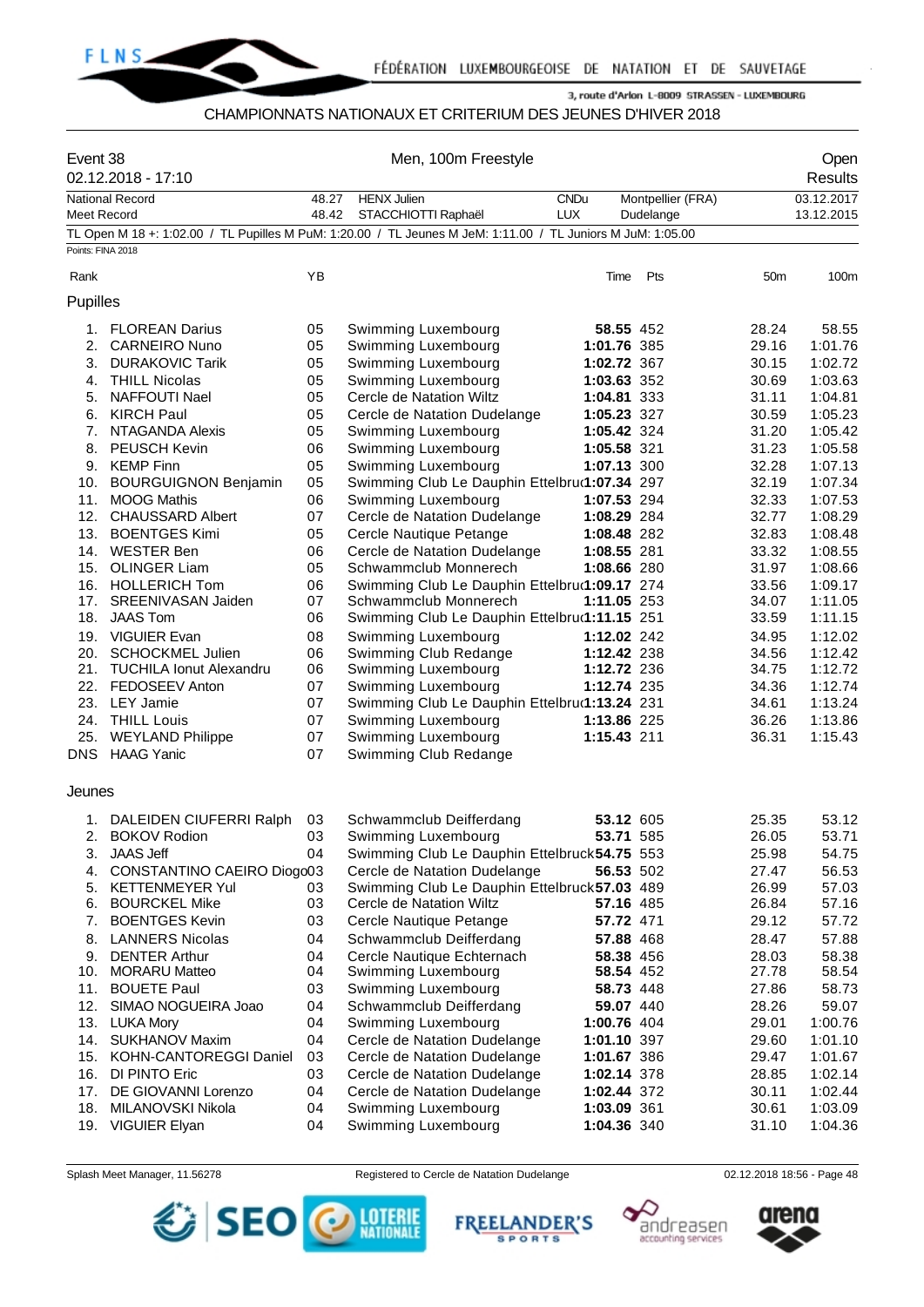

## Event 38, Boys, 100m Freestyle, Jeunes

| Rank       |                                                                                             | YB       |                                                                                                | Time                   | Pts | 50m            | 100m             |
|------------|---------------------------------------------------------------------------------------------|----------|------------------------------------------------------------------------------------------------|------------------------|-----|----------------|------------------|
| 20.        | FETZ Tom                                                                                    | 04       | Cercle Nautique Echternach                                                                     | 1:05.83 318            |     | 31.69          | 1:05.83          |
| 21.        | LINDMARK MELO Hugo                                                                          | 04       | Cercle de Natation Dudelange                                                                   | 1:06.51 308            |     | 32.53          | 1:06.51          |
| 22.        | <b>MOHR Sam</b>                                                                             | 04       | Cercle Nautique Echternach                                                                     | 1:07.21 298            |     | 32.26          | 1:07.21          |
| DSQ.       | <b>KIRCH Felix</b>                                                                          | 03       | Cercle de Natation Dudelange                                                                   |                        |     |                |                  |
|            | G2 - Starting before the starting signal (SW 4.4) (Time: 17:33)                             |          |                                                                                                |                        |     |                |                  |
| DSQ        | <b>PALAGNIOUK Romain</b><br>G2 - Starting before the starting signal (SW 4.4) (Time: 17:32) | 04       | Cercle Nautique Petange                                                                        |                        |     |                |                  |
| Juniors    |                                                                                             |          |                                                                                                |                        |     |                |                  |
|            | 1. FABIANI Remi                                                                             | 01       | Schwammclub Deifferdang                                                                        | 50.41 708              |     | 24.34          | 50.41            |
| 2.         | <b>SAUBER Bob</b>                                                                           | 01       | Swimming Club Redange                                                                          | 51.37 669              |     | 24.83          | 51.37            |
| 3.         | <b>BECKERS Felix</b>                                                                        | 01       | Swimming Club Le Dauphin Ettelbruck 53.85 581                                                  |                        |     | 26.24          | 53.85            |
| 4.         | VAN DEN BOSSCHE Yann                                                                        | 01       | Swimming Luxembourg                                                                            | 54.91 548              |     | 26.68          | 54.91            |
| 5.         | <b>MICHIELS Patrick</b>                                                                     | 02       | Cercle Nautique Echternach                                                                     | 55.90 519              |     | 26.59          | 55.90            |
| 6.         | <b>BANKY Jordan</b>                                                                         | 01       | Swimming Luxembourg                                                                            | 56.14 512              |     | 26.70          | 56.14            |
| 7.         | <b>WIRTH David</b>                                                                          | 02       | Schwammclub Deifferdang                                                                        | 57.48 477              |     | 27.47          | 57.48            |
| 8.         | <b>LESAGE Christophe</b>                                                                    | 02       | Swimming Luxembourg                                                                            | 58.21 460              |     | 27.98          | 58.21            |
| 9.         | <b>CAILLIAU Nils</b>                                                                        | 01       | Swimming Club Redange                                                                          | 59.30 435<br>59.39 433 |     | 28.39          | 59.30            |
| 10.<br>11. | <b>MOREAUX Maxime</b><br><b>GIRS Matheo</b>                                                 | 02<br>02 | Swimming Club Redange<br>Cercle de Natation Wiltz                                              | 1:00.59 408            |     | 28.09<br>28.94 | 59.39<br>1:00.59 |
|            | 12. PUETZ Yann                                                                              | 02       | Swimming Luxembourg                                                                            | 1:03.40 356            |     | 30.28          | 1:03.40          |
|            | 13. JACOBY Dale                                                                             | 02       | Cercle de Natation Wiltz                                                                       | 1:03.85 348            |     | 30.48          | 1:03.85          |
| Open       |                                                                                             |          |                                                                                                |                        |     |                |                  |
|            | 1. STACCHIOTTI Raphael                                                                      | 92       | Swimming Club Le Dauphin Ettelbruck 49.27 758                                                  |                        |     | 23.57          | 49.27            |
| 2.         | <b>BRANDENBURGER Pit</b>                                                                    | 95       | Schwammclub Deifferdang                                                                        | 49.62 742              |     | 24.11          | 49.62            |
| 3.         | FABIANI Remi                                                                                | 01       | Schwammclub Deifferdang                                                                        | 50.41 708              |     | 24.34          | 50.41            |
| 4.         | <b>MANNES Max</b>                                                                           | 97       | Swimming Luxembourg                                                                            | 50.59 700              |     | 24.64          | 50.59            |
| 5.         | <b>VANDERSCHRICK Stephan</b>                                                                | 00       | Swimming Luxembourg                                                                            | 51.16 677              |     | 24.92          | 51.16            |
| 6.         | <b>SAUBER Bob</b>                                                                           | 01       | Swimming Club Redange                                                                          | 51.37 669              |     | 24.83          | 51.37            |
| 7.         | DALEIDEN CIUFERRI Ralph                                                                     | 03       | Schwammclub Deifferdang                                                                        | 53.12 605              |     | 25.35          | 53.12            |
|            | 8. BOKOV Rodion                                                                             | 03       | Swimming Luxembourg                                                                            | 53.71 585              |     | 26.05          | 53.71            |
|            | <b>ROLKO Ricky</b>                                                                          | 99<br>01 | Swimming Luxembourg                                                                            | 53.71 585              |     | 25.93          | 53.71            |
| 11.        | 10. BECKERS Felix<br><b>JAAS Jeff</b>                                                       | 04       | Swimming Club Le Dauphin Ettelbruck 53.85 581<br>Swimming Club Le Dauphin Ettelbruck 54.75 553 |                        |     | 26.24<br>25.98 | 53.85<br>54.75   |
|            | 12. VAN DEN BOSSCHE Yann                                                                    | 01       | Swimming Luxembourg                                                                            | 54.91 548              |     | 26.68          | 54.91            |
|            | 13. ADAMI Mike                                                                              | 99       | Swimming Club Le Dauphin Ettelbruck 55.23 538                                                  |                        |     | 26.59          | 55.23            |
| 14.        | <b>MICHIELS Patrick</b>                                                                     | 02       | Cercle Nautique Echternach                                                                     | 55.90 519              |     | 26.59          | 55.90            |
| 15.        | <b>MORIS Cedric</b>                                                                         | 98       | Swimming Club Le Dauphin Ettelbruck 55.97 517                                                  |                        |     | 27.24          | 55.97            |
| 16.        | <b>CONZEMIUS Jerome</b>                                                                     | 99       | Swimming Luxembourg                                                                            | 56.09 514              |     | 26.64          | 56.09            |
| 17.        | <b>BANKY Jordan</b>                                                                         | 01       | Swimming Luxembourg                                                                            | 56.14 512              |     | 26.70          | 56.14            |
| 18.        | CONSTANTINO CAEIRO Diogo03                                                                  |          | Cercle de Natation Dudelange                                                                   | 56.53 502              |     | 27.47          | 56.53            |
| 19.        | <b>DUBOS Julien</b>                                                                         | 99       | Cercle de Natation Diekirch                                                                    | 56.82 494              |     | 26.95          | 56.82            |
|            | 20. KETTENMEYER Yul                                                                         | 03       | Swimming Club Le Dauphin Ettelbruck 57.03 489                                                  |                        |     | 26.99          | 57.03            |
| 21.        | <b>BOURCKEL Mike</b>                                                                        | 03       | Cercle de Natation Wiltz                                                                       | 57.16 485              |     | 26.84          | 57.16            |
| 22.        | <b>WIRTH David</b>                                                                          | 02       | Schwammclub Deifferdang                                                                        | 57.48 477              |     | 27.47          | 57.48            |
| 23.        | <b>BOENTGES Kevin</b>                                                                       | 03       | Cercle Nautique Petange                                                                        | 57.72 471              |     | 29.12          | 57.72            |
| 24.<br>25. | <b>LANNERS Nicolas</b><br><b>GRAF Alex</b>                                                  | 04<br>99 | Schwammclub Deifferdang                                                                        | 57.88 468              |     | 28.47          | 57.88            |
| 26.        | <b>WAKEFIELD Andrew</b>                                                                     | 00       | Schwammclub Deifferdang<br>Cercle de Natation Dudelange                                        | 57.97 465<br>58.14 461 |     | 27.95<br>27.41 | 57.97<br>58.14   |
| 27.        | <b>LESAGE Christophe</b>                                                                    | 02       | Swimming Luxembourg                                                                            | 58.21 460              |     | 27.98          | 58.21            |
| 28.        | <b>DENTER Arthur</b>                                                                        | 04       | Cercle Nautique Echternach                                                                     | 58.38 456              |     | 28.03          | 58.38            |
| 29.        | <b>MORARU Matteo</b>                                                                        | 04       | Swimming Luxembourg                                                                            | 58.54 452              |     | 27.78          | 58.54            |
|            |                                                                                             |          |                                                                                                |                        |     |                |                  |

Splash Meet Manager, 11.56278 Registered to Cercle de Natation Dudelange **12.12.2018 18:56 - Page 49** CO2.12.2018 18:56 - Page 49







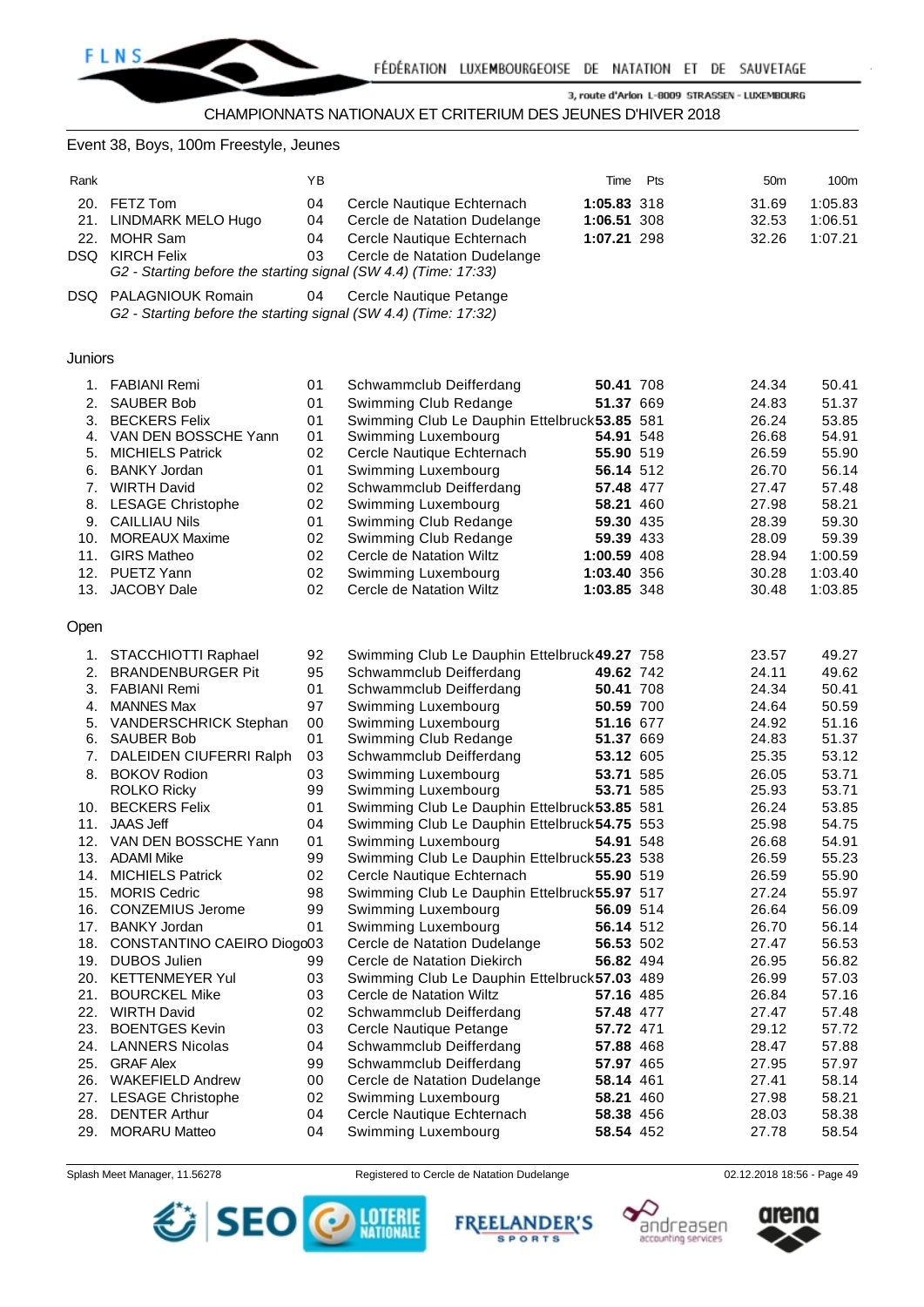## Event 38, Men, 100m Freestyle, Open

| .<br>× |  |
|--------|--|

| Rank |                                                                 | ΥB |                                               | Time        | Pts | 50 <sub>m</sub> | 100m    |
|------|-----------------------------------------------------------------|----|-----------------------------------------------|-------------|-----|-----------------|---------|
|      | 30. FLOREAN Darius                                              | 05 | Swimming Luxembourg                           | 58.55 452   |     | 28.24           | 58.55   |
| 31.  | <b>BOUETE Paul</b>                                              | 03 | Swimming Luxembourg                           | 58.73 448   |     | 27.86           | 58.73   |
| 32.  | SIMAO NOGUEIRA Joao                                             | 04 | Schwammclub Deifferdang                       | 59.07 440   |     | 28.26           | 59.07   |
| 33.  | <b>CAILLIAU Nils</b>                                            | 01 | Swimming Club Redange                         | 59.30 435   |     | 28.39           | 59.30   |
| 34.  | <b>MOREAUX Maxime</b>                                           | 02 | Swimming Club Redange                         | 59.39 433   |     | 28.09           | 59.39   |
| 35.  | <b>GIRS Matheo</b>                                              | 02 | Cercle de Natation Wiltz                      | 1:00.59 408 |     | 28.94           | 1:00.59 |
|      | 36. LUKA Mory                                                   | 04 | Swimming Luxembourg                           | 1:00.76 404 |     | 29.01           | 1:00.76 |
| 37.  | SUKHANOV Maxim                                                  | 04 | Cercle de Natation Dudelange                  | 1:01.10 397 |     | 29.60           | 1:01.10 |
| 38.  | <b>KOHN-CANTOREGGI Daniel</b>                                   | 03 | Cercle de Natation Dudelange                  | 1:01.67 386 |     | 29.47           | 1:01.67 |
|      | 39. CARNEIRO Nuno                                               | 05 | Swimming Luxembourg                           | 1:01.76 385 |     | 29.16           | 1:01.76 |
| 40.  | DI PINTO Eric                                                   | 03 | Cercle de Natation Dudelange                  | 1:02.14 378 |     | 28.85           | 1:02.14 |
| 41.  | DE GIOVANNI Lorenzo                                             | 04 | Cercle de Natation Dudelange                  | 1:02.44 372 |     | 30.11           | 1:02.44 |
| 42.  | <b>DURAKOVIC Tarik</b>                                          | 05 | Swimming Luxembourg                           | 1:02.72 367 |     | 30.15           | 1:02.72 |
| 43.  | MILANOVSKI Nikola                                               | 04 | Swimming Luxembourg                           | 1:03.09 361 |     | 30.61           | 1:03.09 |
|      | 44. PUETZ Yann                                                  | 02 | Swimming Luxembourg                           | 1:03.40 356 |     | 30.28           | 1:03.40 |
| 45.  | <b>THILL Nicolas</b>                                            | 05 | Swimming Luxembourg                           | 1:03.63 352 |     | 30.69           | 1:03.63 |
| 46.  | <b>JACOBY Dale</b>                                              | 02 | Cercle de Natation Wiltz                      | 1:03.85 348 |     | 30.48           | 1:03.85 |
| 47.  | VIGUIER Elyan                                                   | 04 | Swimming Luxembourg                           | 1:04.36 340 |     | 31.10           | 1:04.36 |
| 48.  | <b>NAFFOUTI Nael</b>                                            | 05 | Cercle de Natation Wiltz                      | 1:04.81 333 |     | 31.11           | 1:04.81 |
|      | 49. KIRCH Paul                                                  | 05 | Cercle de Natation Dudelange                  | 1:05.23 327 |     | 30.59           | 1:05.23 |
|      | 50. NTAGANDA Alexis                                             | 05 | Swimming Luxembourg                           | 1:05.42 324 |     | 31.20           | 1:05.42 |
|      | 51. PEUSCH Kevin                                                | 06 | Swimming Luxembourg                           | 1:05.58 321 |     | 31.23           | 1:05.58 |
| 52.  | <b>FETZ Tom</b>                                                 | 04 | Cercle Nautique Echternach                    | 1:05.83 318 |     | 31.69           | 1:05.83 |
| 53.  | LINDMARK MELO Hugo                                              | 04 | Cercle de Natation Dudelange                  | 1:06.51 308 |     | 32.53           | 1:06.51 |
|      | 54. KEMP Finn                                                   | 05 | Swimming Luxembourg                           | 1:07.13 300 |     | 32.28           | 1:07.13 |
| 55.  | <b>MOHR Sam</b>                                                 | 04 | Cercle Nautique Echternach                    | 1:07.21 298 |     | 32.26           | 1:07.21 |
| 56.  | <b>BOURGUIGNON Benjamin</b>                                     | 05 | Swimming Club Le Dauphin Ettelbru(1:07.34 297 |             |     | 32.19           | 1:07.34 |
| 57.  | <b>MOOG Mathis</b>                                              | 06 | Swimming Luxembourg                           | 1:07.53 294 |     | 32.33           | 1:07.53 |
| 58.  | <b>CHAUSSARD Albert</b>                                         | 07 | Cercle de Natation Dudelange                  | 1:08.29 284 |     | 32.77           | 1:08.29 |
| 59.  | <b>BOENTGES Kimi</b>                                            | 05 | Cercle Nautique Petange                       | 1:08.48 282 |     | 32.83           | 1:08.48 |
| 60.  | <b>WESTER Ben</b>                                               | 06 | Cercle de Natation Dudelange                  | 1:08.55 281 |     | 33.32           | 1:08.55 |
| 61.  | <b>OLINGER Liam</b>                                             | 05 | Schwammclub Monnerech                         | 1:08.66 280 |     | 31.97           | 1:08.66 |
|      | 62. HOLLERICH Tom                                               | 06 | Swimming Club Le Dauphin Ettelbru(1:09.17 274 |             |     | 33.56           | 1:09.17 |
|      | 63. SREENIVASAN Jaiden                                          | 07 | Schwammclub Monnerech                         | 1:11.05 253 |     | 34.07           | 1:11.05 |
| 64.  | <b>JAAS Tom</b>                                                 | 06 | Swimming Club Le Dauphin Ettelbru(1:11.15 251 |             |     | 33.59           | 1:11.15 |
| 65.  | <b>VIGUIER Evan</b>                                             | 08 | Swimming Luxembourg                           | 1:12.02 242 |     | 34.95           | 1:12.02 |
| 66.  | <b>SCHOCKMEL Julien</b>                                         | 06 | Swimming Club Redange                         | 1:12.42 238 |     | 34.56           | 1:12.42 |
|      | 67. TUCHILA Ionut Alexandru                                     | 06 | Swimming Luxembourg                           | 1:12.72 236 |     | 34.75           | 1:12.72 |
|      | 68. FEDOSEEV Anton                                              | 07 | Swimming Luxembourg                           | 1:12.74 235 |     | 34.36           | 1:12.74 |
|      | 69. LEY Jamie                                                   | 07 | Swimming Club Le Dauphin Ettelbru(1:13.24 231 |             |     | 34.61           | 1:13.24 |
|      | 70. THILL Louis                                                 | 07 | Swimming Luxembourg                           | 1:13.86 225 |     | 36.26           | 1:13.86 |
|      | 71. WEYLAND Philippe                                            | 07 | Swimming Luxembourg                           | 1:15.43 211 |     | 36.31           | 1:15.43 |
|      | DSQ KIRCH Felix                                                 | 03 | Cercle de Natation Dudelange                  |             |     |                 |         |
|      | G2 - Starting before the starting signal (SW 4.4) (Time: 17:33) |    |                                               |             |     |                 |         |
|      | DSQ PALAGNIOUK Romain                                           | 04 | Cercle Nautique Petange                       |             |     |                 |         |
|      | G2 - Starting before the starting signal (SW 4.4) (Time: 17:32) |    |                                               |             |     |                 |         |
|      |                                                                 |    |                                               |             |     |                 |         |
|      |                                                                 |    |                                               |             |     |                 |         |

| DNS DUBOS Simon | Cercle de Natation Diekirch |
|-----------------|-----------------------------|
| DNS HAAG Yanic  | Swimming Club Redange       |







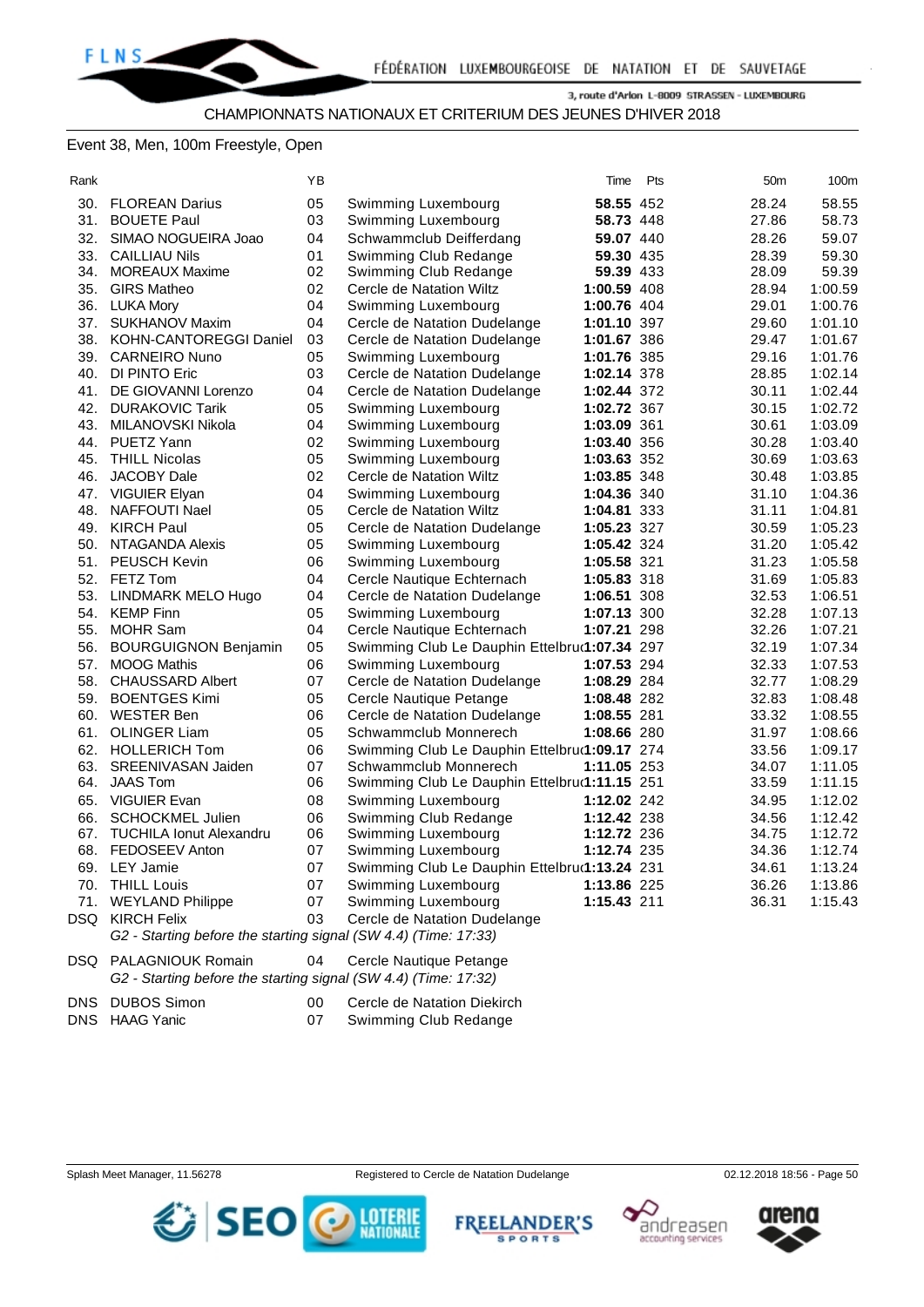

## CHAMPIONNATS NATIONAUX ET CRITERIUM DES JEUNES D'HIVER 2018

| Event 39          | 02.12.2018 - 17:31                                              |                | Women, 100m Freestyle                                                                                       |                            |                            |                 | Open<br><b>Results</b>   |
|-------------------|-----------------------------------------------------------------|----------------|-------------------------------------------------------------------------------------------------------------|----------------------------|----------------------------|-----------------|--------------------------|
| Meet Record       | National Record                                                 | 53.45<br>53.92 | <b>MEYNEN Julie</b><br><b>MEYNEN Julie</b>                                                                  | <b>SCDE</b><br><b>LUX</b>  | Netanya (ISR)<br>Dudelange |                 | 03.12.2015<br>13.12.2015 |
|                   |                                                                 |                | TL Open D 16 +: 1:09.00 / TL Pupilles D PuD: 1:22.00 / TL Jeunes D JeD: 1:17.00 / TL Juniors D JuD: 1:12.00 |                            |                            |                 |                          |
| Points: FINA 2018 |                                                                 |                |                                                                                                             |                            |                            |                 |                          |
| Rank              |                                                                 | ΥB             |                                                                                                             | Time                       | Pts                        | 50 <sub>m</sub> | 100m                     |
| Pupilles          |                                                                 |                |                                                                                                             |                            |                            |                 |                          |
|                   |                                                                 |                |                                                                                                             |                            |                            |                 |                          |
|                   | 1. HAN Mengjia                                                  | 07             | Swimming Luxembourg                                                                                         | 1:05.41 453                |                            | 31.43           | 1:05.41                  |
| 2.                | <b>REINESCH Leeloo</b>                                          | 07             | Schwammclub Monnerech                                                                                       | 1:08.18 400                |                            | 33.27           | 1:08.18                  |
| 3.                | <b>PHILIPPART Lina</b>                                          | 07             | Schwammclub Monnerech                                                                                       | 1:09.12 384                |                            | 33.48           | 1:09.12                  |
| 4.                | PETESCH Lea                                                     | 07             | Schwammclub Monnerech                                                                                       | 1:10.19 366                |                            | 33.53           | 1:10.19                  |
| 5.                | <b>KROMBACH Linda</b>                                           | 07             | Swimming Luxembourg                                                                                         | 1:10.77 357                |                            | 34.32           | 1:10.77                  |
| 6.                | <b>LINDMARK MELO Maia</b>                                       | 07             | Cercle de Natation Dudelange                                                                                | 1:11.06 353                |                            | 34.48           | 1:11.06                  |
| 8.                | 7. HRIC Nina<br><b>SCHOLER Amelie</b>                           | 08<br>08       | Swimming Luxembourg                                                                                         | 1:12.03 339                |                            | 35.02<br>35.15  | 1:12.03<br>1:12.69       |
| 9.                | <b>THILL Gina</b>                                               | 07             | Swimming Luxembourg<br>Schwammclub Monnerech                                                                | 1:12.69 330<br>1:13.48 319 |                            | 34.54           | 1:13.48                  |
| 10.               | <b>FABIANI Eden</b>                                             | 07             | Schwammclub Monnerech                                                                                       | 1:15.46 295                |                            | 35.83           | 1:15.46                  |
| 11.               | GARBUGLIO Jaya Lavinia                                          | 07             | Schwammclub Monnerech                                                                                       | 1:16.19 286                |                            | 35.74           | 1:16.19                  |
| 12.               | <b>KOENIG Aurelie</b>                                           | 07             | Swimming Club Redange                                                                                       | 1:16.47 283                |                            | 37.32           | 1:16.47                  |
|                   | 13. ALLAR Maud                                                  | 08             | Cercle Nautique Petange                                                                                     | 1:17.06 277                |                            | 37.94           | 1:17.06                  |
| 14.               | <b>ELCHEROTH Niki</b>                                           | 07             | Swimming Club Redange                                                                                       | 1:18.74 259                |                            | 37.15           | 1:18.74                  |
| 15.               | <b>THINNES Lena</b>                                             | 07             | Schwammclub Monnerech                                                                                       | 1:21.47 234                |                            | 37.00           | 1:21.47                  |
|                   | DSQ NTAGANDA Sophie                                             | 07             | Swimming Luxembourg                                                                                         |                            |                            |                 |                          |
|                   | G2 - Starting before the starting signal (SW 4.4) (Time: 18:21) |                |                                                                                                             |                            |                            |                 |                          |
|                   |                                                                 |                |                                                                                                             |                            |                            |                 |                          |
| Jeunes            |                                                                 |                |                                                                                                             |                            |                            |                 |                          |
| 1.                | <b>PETERS</b> Lena                                              | 05             | Cercle de Natation Dudelange                                                                                | 1:00.76 565                |                            | 29.57           | 1:00.76                  |
|                   | 2. HRIC Laura                                                   | 05             | Swimming Luxembourg                                                                                         | 1:02.75 513                |                            | 30.13           | 1:02.75                  |
| 3.                | <b>KROMBACH Mara</b>                                            | 05             | Swimming Luxembourg                                                                                         | 1:04.65 469                |                            | 31.04           | 1:04.65                  |
| 4.                | <b>DEVISCOUR Sarah</b>                                          | 05             | Cercle Nautique Echternach                                                                                  | 1:04.82 465                |                            | 30.56           | 1:04.82                  |
| 5.                | <b>HARIZIA Celia</b>                                            | 05             | Schwammclub Monnerech                                                                                       | 1:05.18 458                |                            | 30.75           | 1:05.18                  |
| 6.                | <b>BORDONARO Madeleine</b>                                      | 06             | <b>Barracuda Esch Natation</b>                                                                              | 1:05.48 451                |                            | 31.73           | 1:05.48                  |
| 7.                | SOFFIO Mara                                                     | 06             | Schwammclub Monnerech                                                                                       | 1:07.56 411                |                            | 32.75           | 1:07.56                  |
| 8.                | <b>CARNEIRO Sofia</b>                                           | 06             | Swimming Luxembourg                                                                                         | 1:08.04 402                |                            | 32.68           | 1:08.04                  |
| 9.                | <b>BOUZIDI</b> Imene                                            | 05             | Schwammclub Monnerech                                                                                       | 1:08.51 394                |                            | 32.72           | 1:08.51                  |
| 10.               | <b>LEONARD Lis</b>                                              | 05             | Swimming Luxembourg                                                                                         | 1:08.99 386                |                            | 33.22           | 1:08.99                  |
| 11.               | <b>CORREIA Eva</b>                                              | 05             | Cercle de Natation Diekirch                                                                                 | 1:09.87 371                |                            | 33.09           | 1:09.87                  |
|                   | 12. KETTENMEYER Yin                                             | 06             | Swimming Club Le Dauphin Ettelbru(1:09.93 371                                                               |                            |                            | 32.76           | 1:09.93                  |
| 13.               | <b>BARBERON Sophie</b>                                          | 05             | Cercle de Natation Dudelange                                                                                | 1:10.01 369                |                            | 32.67           | 1:10.01                  |
| 14.               | <b>NOTHUM Gwen</b>                                              | 06             | Swimming Club Redange                                                                                       | 1:12.96 326                |                            | 34.39           | 1:12.96                  |
| 15.               | POPA Sonia                                                      | 06             | Schwammclub Monnerech                                                                                       | 1:13.02 325                |                            | 35.47           | 1:13.02                  |
|                   | 16. KIDD Francesca<br>17. BERTRANG Marina                       | 06<br>05       | Swimming Luxembourg<br>Schwammclub Monnerech                                                                | 1:14.31 309<br>1:15.50 294 |                            | 35.43<br>35.09  | 1:14.31<br>1:15.50       |
|                   | 18. GOUILLART Ivana                                             | 05             | Schwammclub Monnerech                                                                                       |                            | 1:17.26 275 *              | 35.23           | 1:17.26                  |
|                   |                                                                 |                |                                                                                                             |                            |                            |                 |                          |
| Juniors           |                                                                 |                |                                                                                                             |                            |                            |                 |                          |
| 1.                | <b>RICCI Nicole</b>                                             | 04             | Swimming Luxembourg                                                                                         |                            | 56.71 695                  | 27.28           | 56.71                    |
| 2.                | <b>PETERS Emma</b>                                              | 03             | Cercle de Natation Dudelange                                                                                |                            | 59.49 602                  | 29.06           | 59.49                    |
| 3.                | <b>FABIANI Chanel</b>                                           | 03             | Cercle de Natation Dudelange                                                                                | 1:01.44 547                |                            | 29.39           | 1:01.44                  |
| 4.                | <b>CALMES Lara</b>                                              | 04             | Schwammclub Monnerech                                                                                       | 1:06.39 433                |                            | 31.62           | 1:06.39                  |
|                   | 5. VERLAQUE Ciara                                               | 04             | Cercle de Natation Dudelange                                                                                | 1:06.55 430                |                            | 31.47           | 1:06.55                  |
| 6.                | <b>HAAG Nora</b>                                                | 04             | Swimming Club Redange                                                                                       | 1:08.31 398                |                            | 31.51           | 1:08.31                  |
|                   | 7. WINKEL Nadine                                                | 04             | Schwammclub Deifferdang                                                                                     |                            | 1:13.97 313 *              | 35.10           | 1:13.97                  |

Splash Meet Manager, 11.56278 **Registered to Cercle de Natation Dudelange** 02.12.2018 18:56 - Page 51





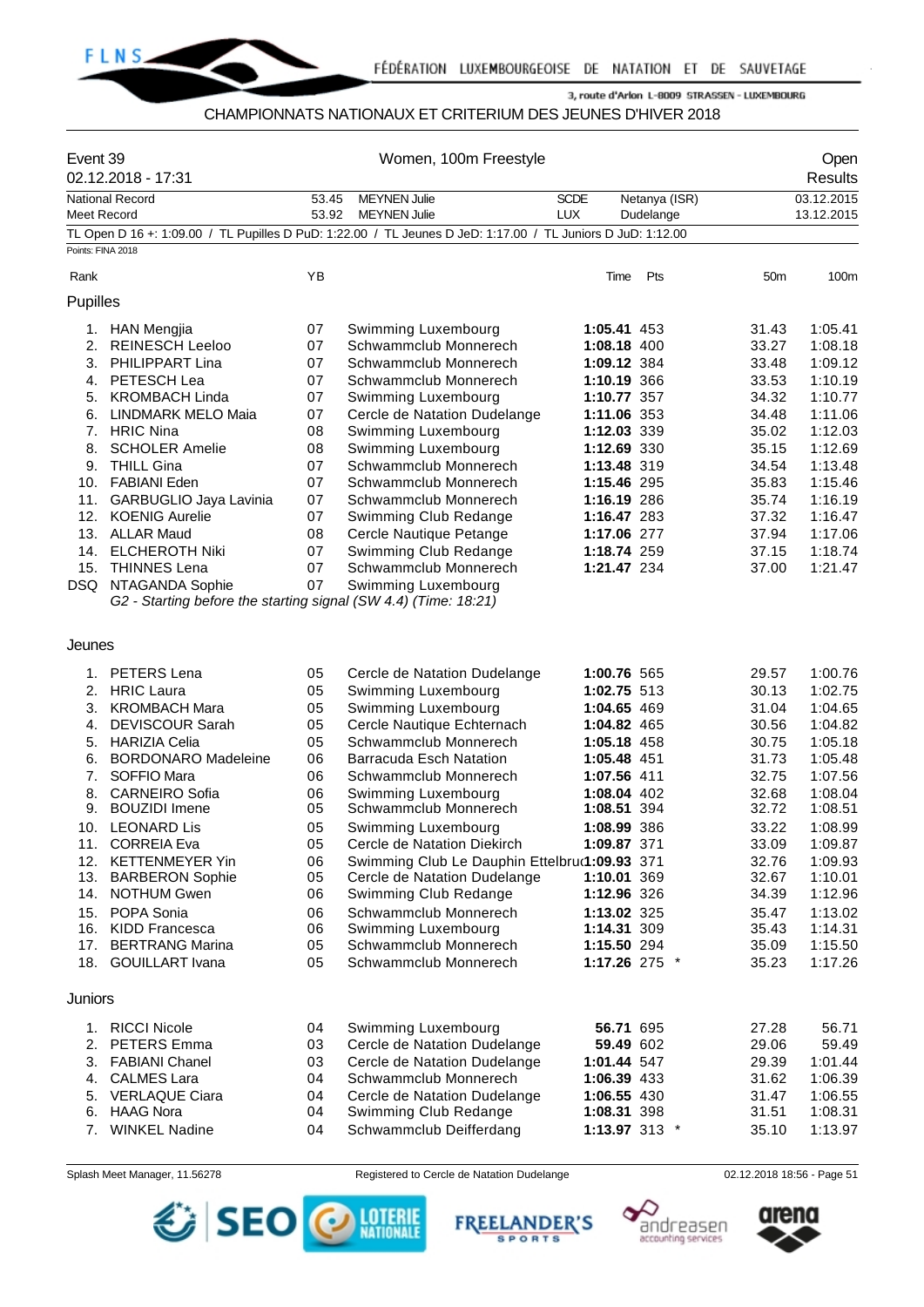

CHAMPIONNATS NATIONAUX ET CRITERIUM DES JEUNES D'HIVER 2018

## Event 39, Girls, 100m Freestyle, Juniors

| Rank       |                                               | ΥB       |                                                                      | Time                       | Pts | 50 <sub>m</sub> | 100m               |
|------------|-----------------------------------------------|----------|----------------------------------------------------------------------|----------------------------|-----|-----------------|--------------------|
| 8.         | JEITZ-WAMPACH Mia                             | 04       | Cercle Nautique Echternach                                           | 1:23.00 221                |     | $\ast$<br>39.53 | 1:23.00            |
|            |                                               |          |                                                                      |                            |     |                 |                    |
| Open       |                                               |          |                                                                      |                            |     |                 |                    |
|            |                                               |          |                                                                      |                            |     |                 |                    |
| 1.         | <b>BANKY Jacqueline</b>                       | 96       | Swimming Luxembourg                                                  | 56.05 720                  |     | 27.17           | 56.05              |
| 2.         | <b>OLIVIER Monique</b>                        | 98       | Swimming Luxembourg                                                  | 56.48 704                  |     | 27.30           | 56.48              |
| 3.         | <b>RICCI Nicole</b>                           | 04       | Swimming Luxembourg                                                  | 56.71 695                  |     | 27.28           | 56.71              |
| 4.         | PEREZ GARCIA Maria                            | 02       | Cercle de Natation Dudelange                                         | 59.07 615                  |     | 28.30           | 59.07              |
| 5.         | RICCI Giorgia Michela                         | 02       | Swimming Luxembourg                                                  | 59.35 606                  |     | 28.45           | 59.35              |
| 6.         | PETERS Emma                                   | 03<br>01 | Cercle de Natation Dudelange                                         | 59.49 602                  |     | 29.06           | 59.49              |
| 7.<br>8.   | <b>HAMEN SAIEG Yael</b><br><b>FABER Maiti</b> | 01       | Swimming Luxembourg<br>Swimming Club Le Dauphin Ettelbru(1:00.41 575 | 1:00.22 581                |     | 29.08<br>29.19  | 1:00.22<br>1:00.41 |
| 9.         | PETERS Lena                                   | 05       |                                                                      | 1:00.76 565                |     | 29.57           | 1:00.76            |
| 10.        | <b>VANDERSCHRICK Laura</b>                    | 02       | Cercle de Natation Dudelange<br>Swimming Luxembourg                  | 1:00.78 565                |     | 28.77           | 1:00.78            |
| 11.        | <b>FABIANI Chanel</b>                         | 03       | Cercle de Natation Dudelange                                         | 1:01.44 547                |     | 29.39           | 1:01.44            |
| 12.        | <b>HRIC Laura</b>                             | 05       | Swimming Luxembourg                                                  | 1:02.75 513                |     | 30.13           | 1:02.75            |
| 13.        | <b>KROMBACH Mara</b>                          | 05       | Swimming Luxembourg                                                  | 1:04.65 469                |     | 31.04           | 1:04.65            |
| 14.        | <b>DEVISCOUR Sarah</b>                        | 05       | Cercle Nautique Echternach                                           | 1:04.82 465                |     | 30.56           | 1:04.82            |
| 15.        | <b>HARIZIA Celia</b>                          | 05       | Schwammclub Monnerech                                                | 1:05.18 458                |     | 30.75           | 1:05.18            |
| 16.        | HAN Mengjia                                   | 07       | Swimming Luxembourg                                                  | 1:05.41 453                |     | 31.43           | 1:05.41            |
| 17.        | <b>BORDONARO Madeleine</b>                    | 06       | <b>Barracuda Esch Natation</b>                                       | 1:05.48 451                |     | 31.73           | 1:05.48            |
| 18.        | <b>GUERARD Anna-Sica</b>                      | 01       | Schwammclub Deifferdang                                              | 1:05.60 449                |     | 30.17           | 1:05.60            |
| 19.        | <b>COIMBRA Alice</b>                          | 02       | Swimming Luxembourg                                                  | 1:06.07 439                |     | 31.47           | 1:06.07            |
| 20.        | <b>HOLLERICH Anne</b>                         | 01       | Swimming Club Le Dauphin Ettelbru(1:06.26 436                        |                            |     | 31.57           | 1:06.26            |
| 21.        | <b>CALMES Lara</b>                            | 04       | Schwammclub Monnerech                                                | 1:06.39 433                |     | 31.62           | 1:06.39            |
| 22.        | <b>VERLAQUE Ciara</b>                         | 04       | Cercle de Natation Dudelange                                         | 1:06.55 430                |     | 31.47           | 1:06.55            |
| 23.        | <b>WIRTH Mandy</b>                            | 00       | Schwammclub Deifferdang                                              | 1:06.70 427                |     | 31.31           | 1:06.70            |
| 24.        | <b>SOFFIO Mara</b>                            | 06       | Schwammclub Monnerech                                                | 1:07.56 411                |     | 32.75           | 1:07.56            |
| 25.        | <b>CARNEIRO Sofia</b>                         | 06       | Swimming Luxembourg                                                  | 1:08.04 402                |     | 32.68           | 1:08.04            |
| 26.        | <b>REINESCH Leeloo</b>                        | 07       | Schwammclub Monnerech                                                | 1:08.18 400                |     | 33.27           | 1:08.18            |
| 27.        | <b>HAAG Nora</b>                              | 04       | Swimming Club Redange                                                | 1:08.31 398                |     | 31.51           | 1:08.31            |
| 28.        | <b>BOUZIDI</b> Imene                          | 05       | Schwammclub Monnerech                                                | 1:08.51 394                |     | 32.72           | 1:08.51            |
| 29.        | <b>LEONARD Lis</b>                            | 05       | Swimming Luxembourg                                                  | 1:08.99 386                |     | 33.22           | 1:08.99            |
| 30.        | PHILIPPART Lina                               | 07       | Schwammclub Monnerech                                                | 1:09.12 384                |     | 33.48           | 1:09.12            |
| 31.        | <b>TER HEEGDE Lisa</b>                        | 02       | Cercle Nautique Echternach                                           | 1:09.26 381                |     | 32.72           | 1:09.26            |
| 32.        | <b>CORREIA Eva</b>                            | 05       | Cercle de Natation Diekirch                                          | 1:09.87 371                |     | 33.09           | 1:09.87            |
| 33.        | <b>KETTENMEYER Yin</b>                        | 06       | Swimming Club Le Dauphin Ettelbru(1:09.93 371                        |                            |     | 32.76           | 1:09.93            |
| 34.        | <b>BARBERON Sophie</b>                        | 05       | Cercle de Natation Dudelange                                         | 1:10.01 369                |     | 32.67           | 1:10.01            |
| 35.        | PETESCH Lea                                   | 07       | Schwammclub Monnerech                                                | 1:10.19 366                |     | 33.53           | 1:10.19            |
| 36.        | <b>KROMBACH Linda</b>                         | 07       | Swimming Luxembourg                                                  | 1:10.77 357                |     | 34.32           | 1:10.77            |
| 37.        | <b>LINDMARK MELO Maia</b>                     | 07       | Cercle de Natation Dudelange                                         | 1:11.06 353                |     | 34.48           | 1:11.06            |
| 38.        | <b>HRIC Nina</b>                              | 08       | Swimming Luxembourg                                                  | 1:12.03 339                |     | 35.02           | 1:12.03            |
| 39.        | <b>SCHOLER Amelie</b>                         | 08       | Swimming Luxembourg                                                  | 1:12.69 330                |     | 35.15           | 1:12.69            |
| 40.        | <b>NOTHUM Gwen</b>                            | 06       | Swimming Club Redange                                                | 1:12.96 326                |     | 34.39           | 1:12.96            |
| 41.        | POPA Sonia                                    | 06       | Schwammclub Monnerech                                                | 1:13.02 325                |     | 35.47           | 1:13.02            |
| 42.        | <b>THILL Gina</b>                             | 07       | Schwammclub Monnerech                                                | 1:13.48 319                |     | 34.54           | 1:13.48            |
| 43.        | <b>WINKEL Nadine</b>                          | 04       | Schwammclub Deifferdang                                              | 1:13.97 313 *              |     | 35.10           | 1:13.97            |
| 44.        | <b>KIDD Francesca</b>                         | 06       | Swimming Luxembourg                                                  | 1:14.31 309                |     | 35.43           | 1:14.31            |
| 45.        | <b>FABIANI Eden</b>                           | 07       | Schwammclub Monnerech                                                | 1:15.46 295                |     | 35.83           | 1:15.46            |
| 46.        | <b>BERTRANG Marina</b>                        | 05       | Schwammclub Monnerech                                                | 1:15.50 294                |     | 35.09           | 1:15.50<br>1:16.19 |
| 47.        | GARBUGLIO Jaya Lavinia                        | 07       | Schwammclub Monnerech                                                | 1:16.19 286                |     | 35.74           |                    |
| 48.<br>49. | <b>KOENIG Aurelie</b><br><b>ALLAR Maud</b>    | 07<br>08 | Swimming Club Redange<br>Cercle Nautique Petange                     | 1:16.47 283<br>1:17.06 277 |     | 37.32<br>37.94  | 1:16.47<br>1:17.06 |
| 50.        | <b>GOUILLART</b> Ivana                        | 05       | Schwammclub Monnerech                                                | 1:17.26 275 *              |     | 35.23           | 1:17.26            |
| 51.        | <b>ELCHEROTH Niki</b>                         | 07       | Swimming Club Redange                                                | 1:18.74 259                |     | 37.15           | 1:18.74            |
|            |                                               |          |                                                                      |                            |     |                 |                    |

Splash Meet Manager, 11.56278 Registered to Cercle de Natation Dudelange **12.12.2018 18:56 - Page 52** C2.12.2018 18:56 - Page 52





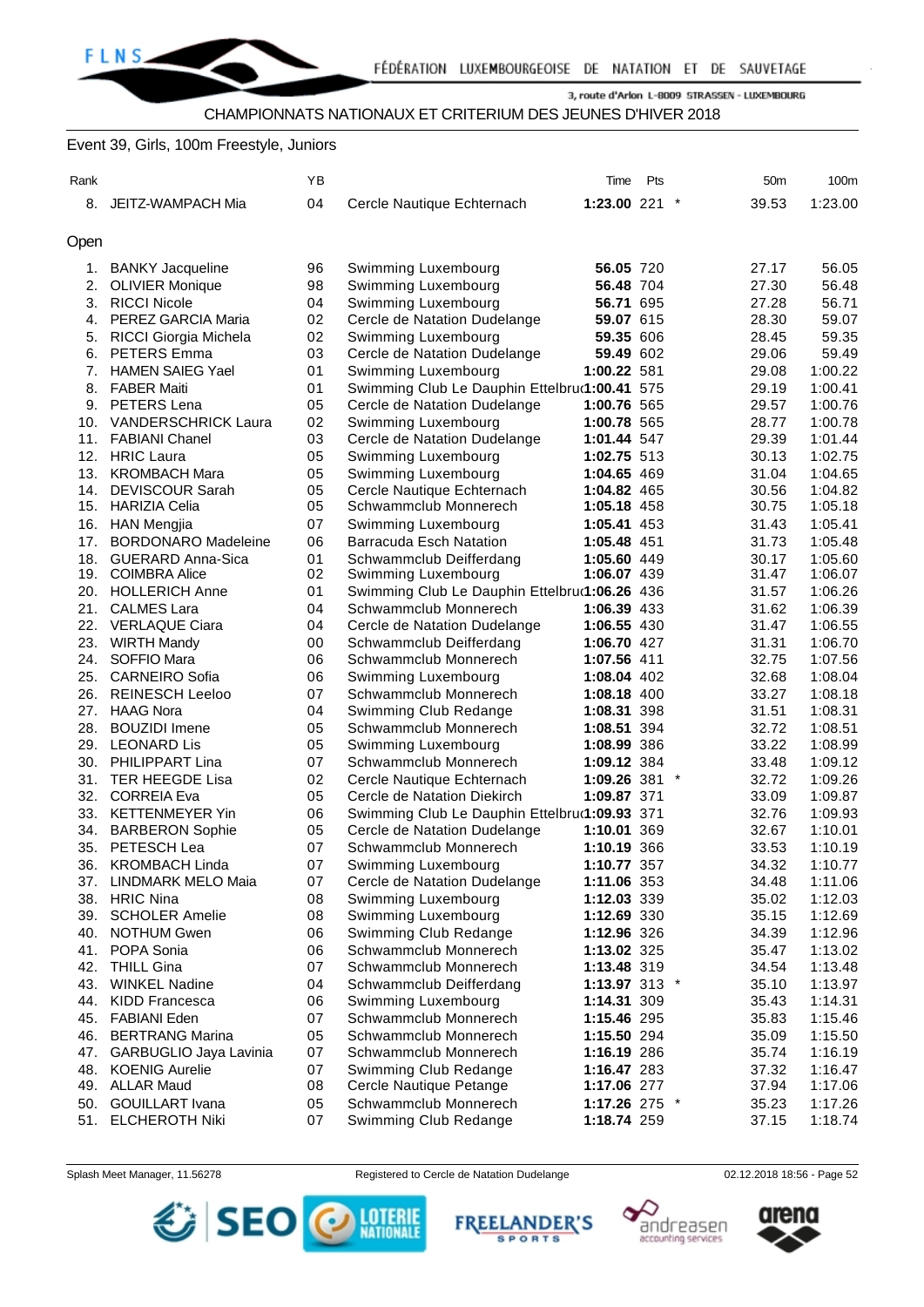

## CHAMPIONNATS NATIONAUX ET CRITERIUM DES JEUNES D'HIVER 2018

## Event 39, Women, 100m Freestyle, Open

| Rank |                                                                 | YΒ |                            |                 | Time Pts | 50 <sub>m</sub> | 100m    |  |
|------|-----------------------------------------------------------------|----|----------------------------|-----------------|----------|-----------------|---------|--|
|      | 52. THINNES Lena                                                | 07 | Schwammclub Monnerech      | 1:21.47 234     |          | 37.00           | 1:21.47 |  |
|      | 53. JEITZ-WAMPACH Mia                                           | 04 | Cercle Nautique Echternach | 1:23.00 221 $*$ |          | 39.53           | 1:23.00 |  |
|      | DSQ NTAGANDA Sophie                                             |    | 07 Swimming Luxembourg     |                 |          |                 |         |  |
|      | G2 - Starting before the starting signal (SW 4.4) (Time: 18:21) |    |                            |                 |          |                 |         |  |

WDR BRAVACCINI Sabrina 95 Swimming Luxembourg

| Event 40<br>02.12.2018 - 18:18                                                         | Mixed, 4 x 50m Medley |                            |                |                                                                                     |                            |                               | Open<br>Results          |  |
|----------------------------------------------------------------------------------------|-----------------------|----------------------------|----------------|-------------------------------------------------------------------------------------|----------------------------|-------------------------------|--------------------------|--|
| National Record<br>Meet Record                                                         | 1:44.31<br>1:50.56    | <b>FLNS</b><br><b>SCDE</b> |                | <b>FLNS</b><br><b>LUX</b>                                                           | Netanya (ISR)<br>Dudelange |                               | 03.12.2015<br>13.12.2015 |  |
| Points: FINA 2018                                                                      |                       |                            |                |                                                                                     |                            |                               |                          |  |
| Rank                                                                                   |                       |                            |                |                                                                                     |                            | Time                          | Pts                      |  |
| 1. Swimming Luxembourg 1<br><b>MANNES Max</b><br>VAN DEN BOSSCHE Yann                  | 97<br>01              | $+0,57$<br>$+0,42$         | 25.62<br>29.18 | Swimming Luxembourg<br><b>OLIVIER Monique</b><br><b>BANKY Jacqueline</b>            | 98<br>96                   | 1:48.42<br>$+0,34$<br>$+0,12$ | 719 MR<br>27.75<br>25.87 |  |
| 2. Swimming Luxembourg 2<br>RICCI Giorgia Michela<br><b>ROLKO Ricky</b>                | 02<br>99              | $+0,64$<br>$+0,22$         | 30.39<br>29.23 | Swimming Luxembourg<br>VANDERSCHRICK Stephan<br><b>RICCI Nicole</b>                 | 00<br>04                   | 1:52.35<br>$+0,40$<br>$+0,42$ | 646<br>26.30<br>26.43    |  |
| 3. Swimming Club Le Dauphin Ettelbruck 1<br>STACCHIOTTI Raphael<br><b>ALBERS Neele</b> | 92<br>05              | $+0.53$<br>$+0,05$         | 25.09<br>35.03 | Swimming Club Le Dauphin Ettelbruck<br><b>BECKERS Felix</b><br><b>FABER Maiti</b>   | 01<br>01                   | 1:54.10<br>$+0.20$<br>$+0,29$ | 617<br>26.48<br>27.50    |  |
| 4. Schwammclub Déifferdang 1                                                           |                       |                            |                | Schwammclub Deifferdang                                                             |                            | 1:57.61                       | 563                      |  |
| <b>FABIANI Remi</b><br><b>BRANDENBURGER Pit</b>                                        | 01<br>95              | $+0.59$<br>$+0,22$         | 26.63<br>29.00 | <b>WIRTH Mandy</b><br><b>GUERARD Anna-Sica</b>                                      | 00<br>01                   | $+0,70$<br>$+0,36$            | 32.85<br>29.13           |  |
| 5. Cercle de Natation Dudelange 1<br><b>BLACK Sarah</b><br>PETERS Emma                 | 01<br>03              | $+0,60$<br>$+0,50$         | 31.72<br>37.25 | Cercle de Natation Dudelange<br>CONSTANTINO CAEIRO Diogo<br><b>WAKEFIELD Andrew</b> | 03<br>00                   | 2:02.45<br>$+0,36$<br>$+0,50$ | 499<br>27.65<br>25.83    |  |
| 6. Swimming Luxembourg 4<br><b>VANDERSCHRICK Laura</b><br>EINHORN Jil                  | 02<br>98              | $+0,59$<br>$+0,16$         | 31.70<br>35.04 | Swimming Luxembourg<br><b>BANKY Jordan</b><br><b>LUKA Mory</b>                      | 01<br>04                   | 2:03.12<br>$+0,47$<br>$+0,20$ | 491<br>28.65<br>27.73    |  |
| 7. Swimming Luxembourg 3                                                               |                       |                            |                | Swimming Luxembourg                                                                 |                            | 2:03.73                       | 484                      |  |
| <b>HAMEN SAIEG Yael</b><br><b>BOKOV Rodion</b>                                         | 01<br>03              | $+0.63$<br>$+0,42$         | 32.17<br>32.38 | <b>COIMBRA Alice</b><br><b>MORARU Matteo</b>                                        | 02<br>04                   | $+0,25$<br>$+0,43$            | 33.14<br>26.04           |  |
| 8. Cercle de Natation Dudelange 2                                                      |                       |                            |                | Cercle de Natation Dudelange                                                        |                            | 2:07.26                       | 445                      |  |
| PETERS Lena<br><b>BLACK Rachael</b>                                                    | 05<br>01              | $+0.68$<br>$+0,74$         | 32.39<br>38.72 | <b>CIEOL Fernand</b><br><b>KIRCH Felix</b>                                          | 87<br>03                   | $+0,32$<br>$+0,41$            | 28.98<br>27.17           |  |
| 9. Schwammclub Déifferdang 3                                                           |                       |                            |                | Schwammclub Deifferdang                                                             |                            | 2:11.71                       | 401                      |  |
| <b>WALTZING Loic</b><br><b>WINKEL Nadine</b>                                           | 00<br>04              | $+0.56$<br>$+0,35$         | 28.81<br>44.15 | <b>LANNERS Bob</b><br><b>GOUILLART Sara</b>                                         | 02<br>02                   | $+0,59$<br>$+0,27$            | 28.98<br>29.77           |  |
| 10. Cercle de Natation Dudelange 4                                                     |                       |                            |                | Cercle de Natation Dudelange                                                        |                            | 2:16.09                       | 364                      |  |
| <b>KOHN-CANTOREGGI Daniel</b>                                                          | 03                    | $+0,63$                    | 34.22          | <b>LINDMARK MELO Maia</b>                                                           | 07                         |                               | 36.80                    |  |
| DI PINTO Eric                                                                          | 03                    |                            | 34.53          | <b>VERLAQUE Ciara</b>                                                               | 04                         | $+0,20$                       | 30.54                    |  |
| 11. Cercle de Natation Dudelange 3                                                     |                       |                            |                | Cercle de Natation Dudelange                                                        |                            | 2:19.11                       | 340                      |  |
| <b>KIRCH Paul</b><br><b>SUKHANOV Maxim</b>                                             | 05<br>04              | $+0,67$<br>$+0,40$         | 36.20<br>38.94 | <b>FABIANI Chanel</b><br><b>BARBERON Sophie</b>                                     | 03<br>05                   | $+0,51$<br>$+0,52$            | 32.41<br>31.56           |  |
| 12. Schwammclub Monnerech 1                                                            |                       |                            |                | Schwammclub Monnerech                                                               |                            | 2:23.31                       | 311                      |  |
| <b>CALMES Nicolas</b><br><b>HARIZIA Celia</b>                                          | 06<br>05              | $+0,73$<br>$+0,57$         | 35.52<br>42.68 | <b>OLINGER Liam</b><br><b>CALMES Lara</b>                                           | 05<br>04                   | $+0,50$<br>$+0,58$            | 34.60<br>30.51           |  |

Splash Meet Manager, 11.56278 Registered to Cercle de Natation Dudelange **12.12.2018 18:56 - Page 53** C2.12.2018 18:56 - Page 53